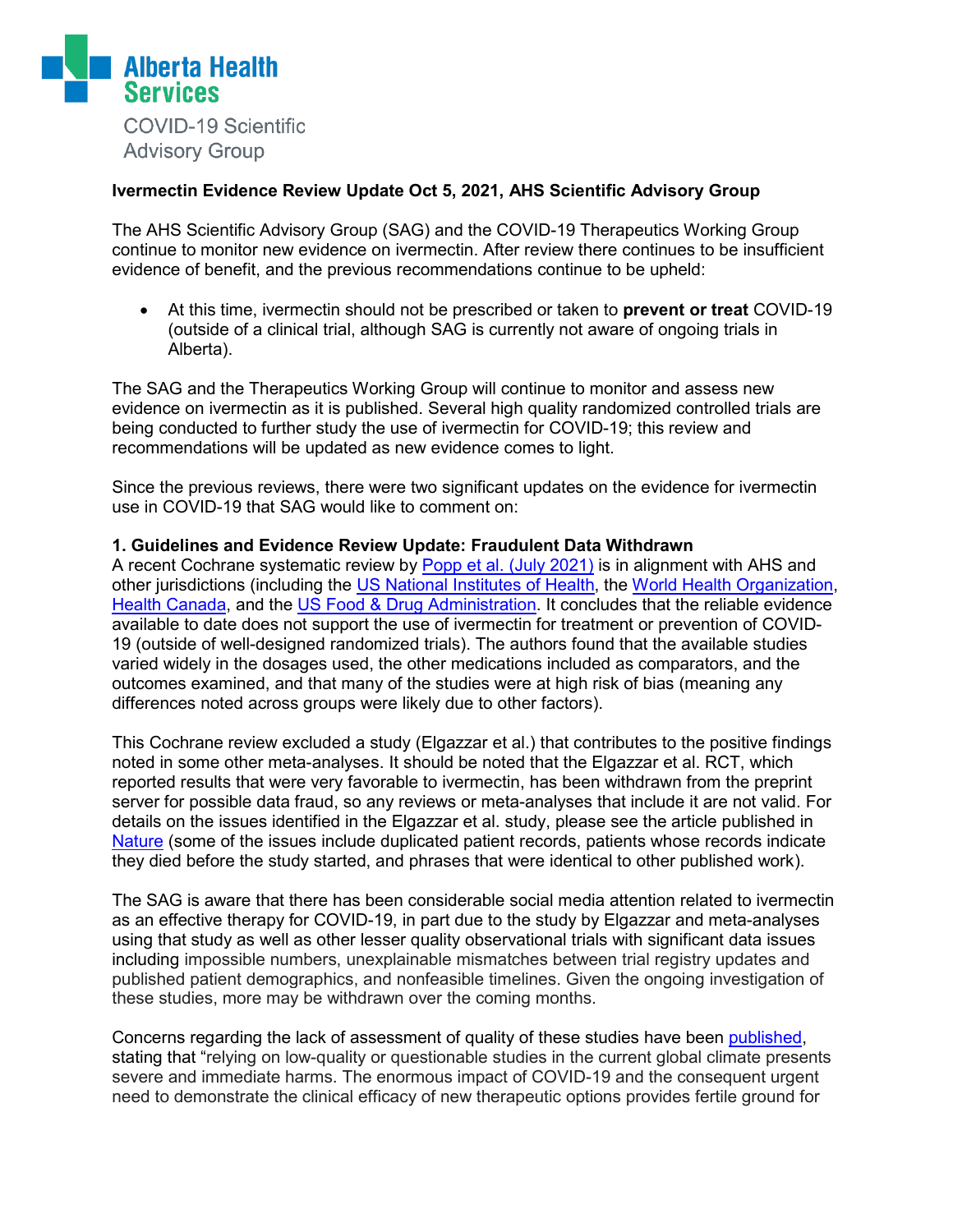

**COVID-19 Scientific Advisory Group** 

even poorly evidenced claims of efficacy to be amplified, both in the scientific literature and on social media. This context can lead to the rapid translation of almost any apparently favorable conclusion from a relatively weak trial or set of trials into widespread clinical practice and public policy."

#### **2. Commentary on Ivermectin Use in Uttar Pradesh, India**

Multiple social media sources have also reported that ivermectin might have been responsible for reducing COVID-19 cases in Uttar Pradesh, India, with claims that the low rate of new cases in spite of low vaccination rates in this region is related to distribution of ivermectin-containing medication kits. There are several potential issues with these lines of reasoning, including:

- Both observational trial data and "real world" data sources need careful evaluation using these key principles of review: expert peer review of evidence, assessment of errors in reporting, assessment of due scientific diligence, and careful consideration of confounders. These principles have not been applied to this data.
- This observational data is much lower quality evidence compared with randomized trials (which also can vary in quality and require assessment). There is variability in assessment of infection rates and outcome reporting at a population level, as well as confounding.
- Multiple sources suggest the infection rate and death toll of COVID-19 in India in general, and Uttar Pradesh in particular, has been underestimated and current transmission is likely lower because of post infection immunity in survivors given prior waves of the pandemic
	- $\circ$  India's death toll (and associated case counts) is estimated to be at least 7-13X [higher](https://www.medrxiv.org/content/10.1101/2021.09.30.21264376v1) than reported, suggesting actual population infection rates have been 60- 70%, confirmed by seroprevalence data. Multiple resources indicate that [cremations outstripped official death estimates](https://science.thewire.in/uncategorised/varanasi-about-half-of-covid-19-deaths-at-crematoria-graveyards-not-recorded/) considerably in this area.
	- o A [preprint analysis](https://www.medrxiv.org/content/10.1101/2021.08.04.21261604v1.full) of excess mortality for India related to COVID-19 (which found up to 2% of the population died up to June, 2021) had to omit data from Uttar Pradesh because of significant reporting irregularities (including districts that reported NO deaths for months)
	- o [Public health seroprevalence data](https://cgdev.org/publication/three-new-estimates-indias-all-cause-excess-mortality-during-covid-19-pandemic) reported by the Center for Global Development suggested extreme underreporting of cases and deaths in Uttar Pradesh, and Indian Council of Medical Research data (reported by [press](https://timesofindia.indiatimes.com/india/two-third-of-population-surveyed-in-11-states-have-coronavirus-antibodies-icmr-serosurvey/articleshow/84829729.cms)  [release\)](https://timesofindia.indiatimes.com/india/two-third-of-population-surveyed-in-11-states-have-coronavirus-antibodies-icmr-serosurvey/articleshow/84829729.cms) showed 71% seroprevalence in Uttar Pradesh in spite of only 29% initial dose vaccinated in July.

It is also noted that many districts in India used ivermectin over a period in which the evidence was less clear, based on national guidelines, so regions cannot be compared based on use or non-use. Ivermection and hydroxychloroquine have [recently been removed](https://www.indiatoday.in/coronavirus-outbreak/story/why-hcq-ivermectin-dropped-india-covid-treatment-protocol-1857306-2021-09-26) from the national COVID-19 guidelines in India for lack of efficacy.

In summary, this would suggest Uttar Pradesh had a devastating prior COVID-19 surge with high case rates and significant uncounted mortality, with current evidence of partial population immunity in people who survived COVID-19 infection and increasing numbers of vaccinated people.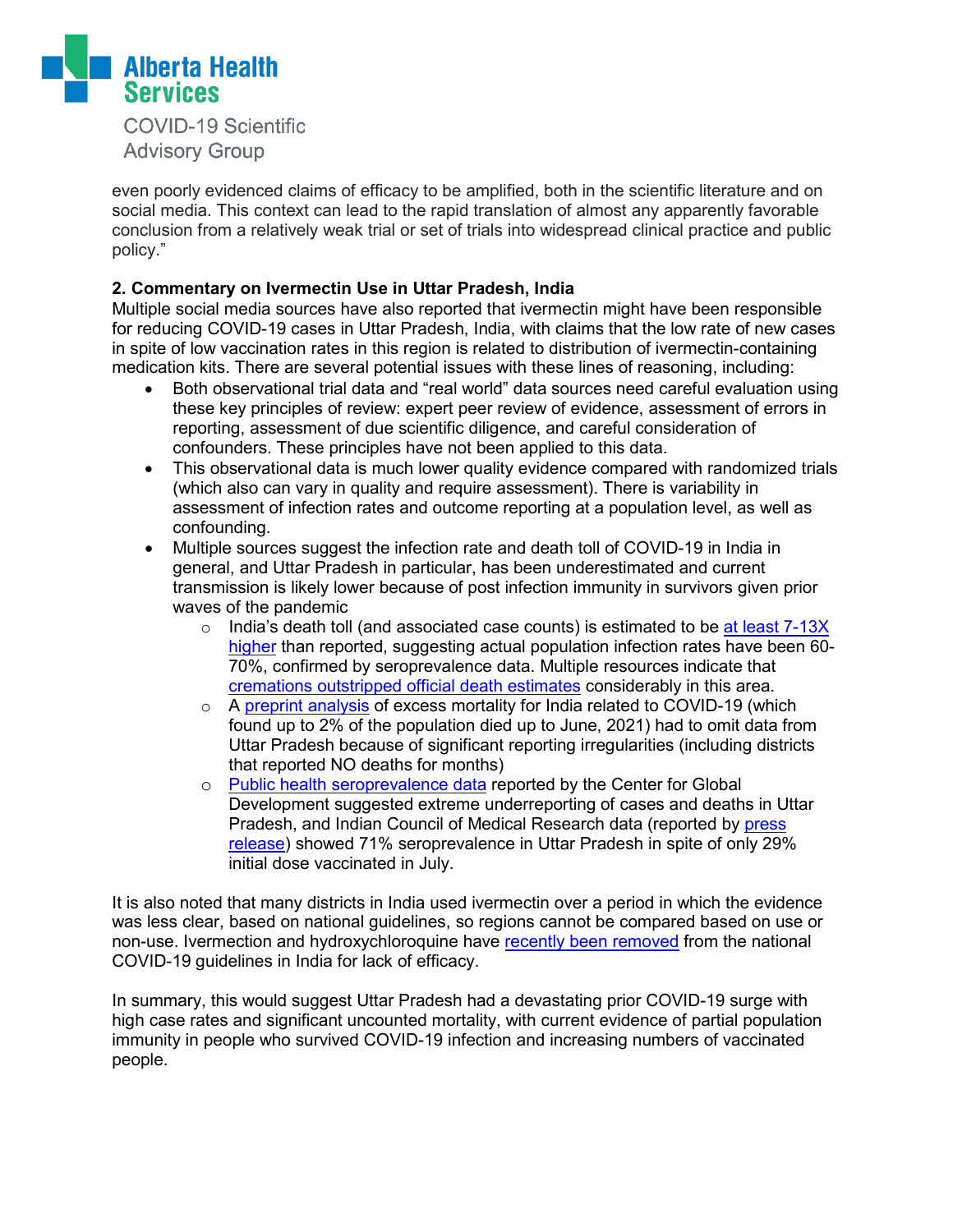

**COVID-19 Scientific Advisory Group** 

#### **Major COVID-19 Guidelines and Manufacturers Statement Do Not Support Ivermectin Use, in Part Given Safety Concerns**

As summarized in the [Cochrane review,](https://www.cochranelibrary.com/cdsr/doi/10.1002/14651858.CD015017.pub2/full) national and international guidelines regarding the use of ivermectin for the treatment or prevention of COVID‐19 have been developed over the past 12 months. Recommendations from the WHO, updated 31 March 2021 [\(WHO 2021b\)](https://www.cochranelibrary.com/cdsr/doi/10.1002/14651858.CD015017.pub2/references#CD015017-bbs2-0165); European Medicines Agency, updated 22 March 2021 [\(EMA 2021\)](https://www.cochranelibrary.com/cdsr/doi/10.1002/14651858.CD015017.pub2/references#CD015017-bbs2-0117); Infectious Diseases Society of America, updated 13 February 2021 [\(IDSA 2021\)](https://www.cochranelibrary.com/cdsr/doi/10.1002/14651858.CD015017.pub2/references#CD015017-bbs2-0131); and the COVID Management Guidelines India Group, updated 15 May 2021 [\(COVID Guidelines India 2021\)](https://www.cochranelibrary.com/cdsr/doi/10.1002/14651858.CD015017.pub2/references#CD015017-bbs2-0111), concur that ivermectin should only be used for treatment of COVID-19 in the context of clinical trials. The EMA additionally advises against the use of ivermectin for prophylaxis outside RCTs [\(EMA 2021\)](https://www.cochranelibrary.com/cdsr/doi/10.1002/14651858.CD015017.pub2/references#CD015017-bbs2-0117). The US NIH guidance updated on 11February 2021 describes 'insufficient data' to permit a recommendation for or against the use of ivermectin for the treatment of COVID‐19 [\(NIH 2021\)](https://www.cochranelibrary.com/cdsr/doi/10.1002/14651858.CD015017.pub2/references#CD015017-bbs2-0142).

In addition it is notable that Merck, the manufacturers of ivermectin, have [concluded](https://www.merck.com/news/merck-statement-on-ivermectin-use-during-the-covid-19-pandemic/) that there is:

- "No scientific basis for a potential therapeutic effect against COVID-19 from pre-clinical studies;
- No meaningful evidence for clinical activity or clinical efficacy in patients with COVID-19 disease, and;
- A concerning lack of safety data in the majority of studies."

Furthermore, Merck states that "We do not believe that the data available support the safety and efficacy of Ivermectin beyond the doses and populations indicated in the regulatory agencyapproved prescribing information."

As noted in the SAG review that follows, the product monograph for Stromectol® oral ivermectin tablets reports that no fatalities have been observed in humans due to overdose of medicalgrade ivermectin (Merck Canada Inc., 2020). Consumption of veterinary-grade ivermectin formulations, which contain ingredients not used in human medicines, most commonly results in rash, contact dermatitis, edema, headache, dizziness, asthenia, nausea, vomiting, and diarrhea (Merck Canada Inc., 2020). The [US](https://www.fda.gov/consumers/consumer-updates/why-you-should-not-use-ivermectin-treat-or-prevent-covid-19) Food & Drug Administration warns that "even the levels of ivermectin for approved human uses can interact with other medications, like blood-thinners. You can also overdose on ivermectin, which can cause nausea, vomiting, diarrhea, hypotension (low blood pressure), allergic reactions (itching and hives), dizziness, ataxia (problems with balance), seizures, coma and even death." They also warn that the doses used for animals are often highly concentrated because they are intended for use in large animals, and that these doses can be highly toxic for humans. Furthermore, many of the inactive ingredients found in products for animals are not intended for use in humans.

Several high quality randomized controlled trials are being conducted to further study the use of ivermectin for COVID-19; this review and recommendations will be updated as new evidence comes to light.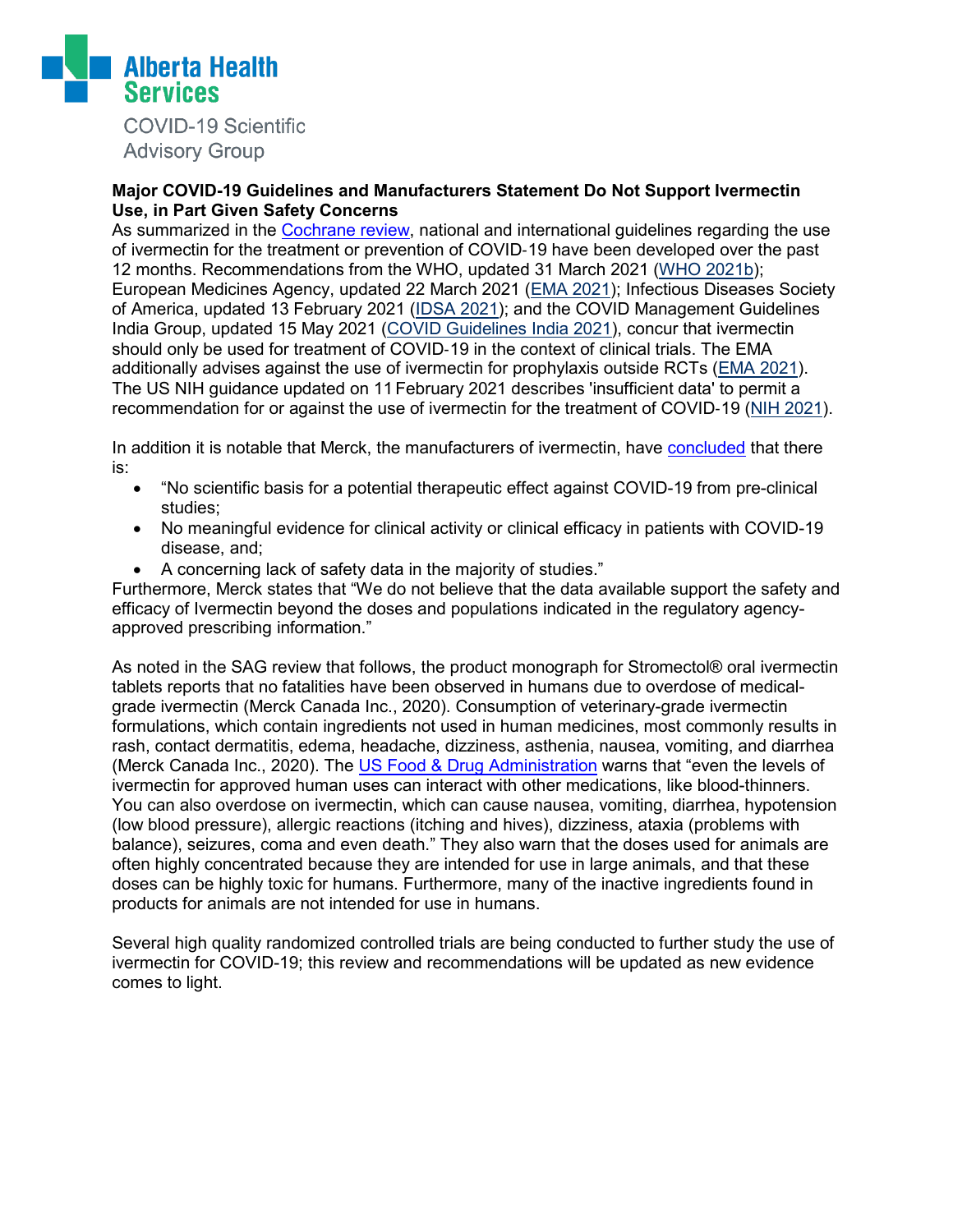

**COVID-19 Scientific Advisory Group** 

Prescribing Ivermectin for COVID-19 is presently outside the usual standard of care and may pose increased risk (including potential medication adverse events); there is not a reasonable expectation of benefit based on current evidence. The College of Physicians and Surgeons of Alberta and the Alberta College of Pharmacy issued a [joint statement](https://cpsa.ca/news/joint-statement-from-cpsa-and-acp-regarding-inappropriate-prescribing-and-dispensing-of-ivermectin-to-treat-or-prevent-covid-19/) on September 23 expressing concern over misinformation being spread by a small number of pharmacists and physicians about ivermectin. They noted that "there is no evidence that prescribing and dispensing ivermectin is beneficial but there is certainly significant risk of patient harm when ivermectin is used in the prevention and treatment of COVID-19" and concluded that "**ivermectin must not be prescribed or dispensed, in any form, for the prevention or treatment of COVID-19**" (emphasis in original).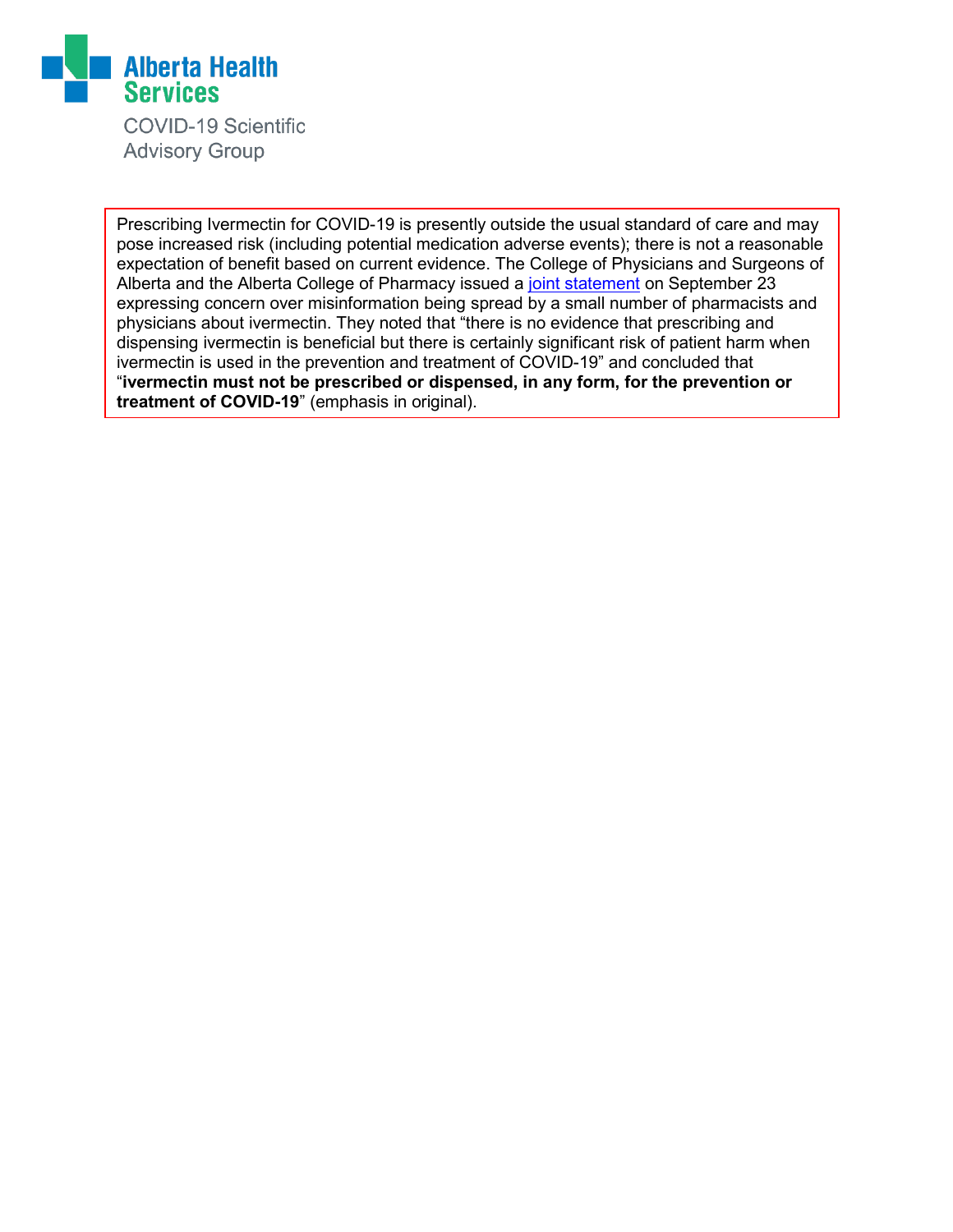# COVID-19 Scientific Advisory **Group** Rapid Evidence Report

# **Ivermectin in the Treatment and Prevention of COVID-19**

## **February 2, 2021**

A recent [Cochrane review](https://www.cochranelibrary.com/cdsr/doi/10.1002/14651858.CD015017.pub2/full) by Popp et al. supports the conclusions of this Scientific Advisory Group review. As of July 28, 2021, our conclusions continue to be consistent with current evidence. We are also monitoring the COVID-NM[A evidence review page,](https://covid-nma.com/living_data/index.php?comparison=36) which is being updated continually to add the results of new ivermectin trials, as well as other emerging literature on ivermectin.

In addition, a widely cited paper (Elgazzar, Hany, Youssef, Hafez, & Moussa, preprint) has been withdrawn for significant data irregularities and will be removed from the review, along with any meta-analysis that would be affected by its withdrawal.



Physical distancing works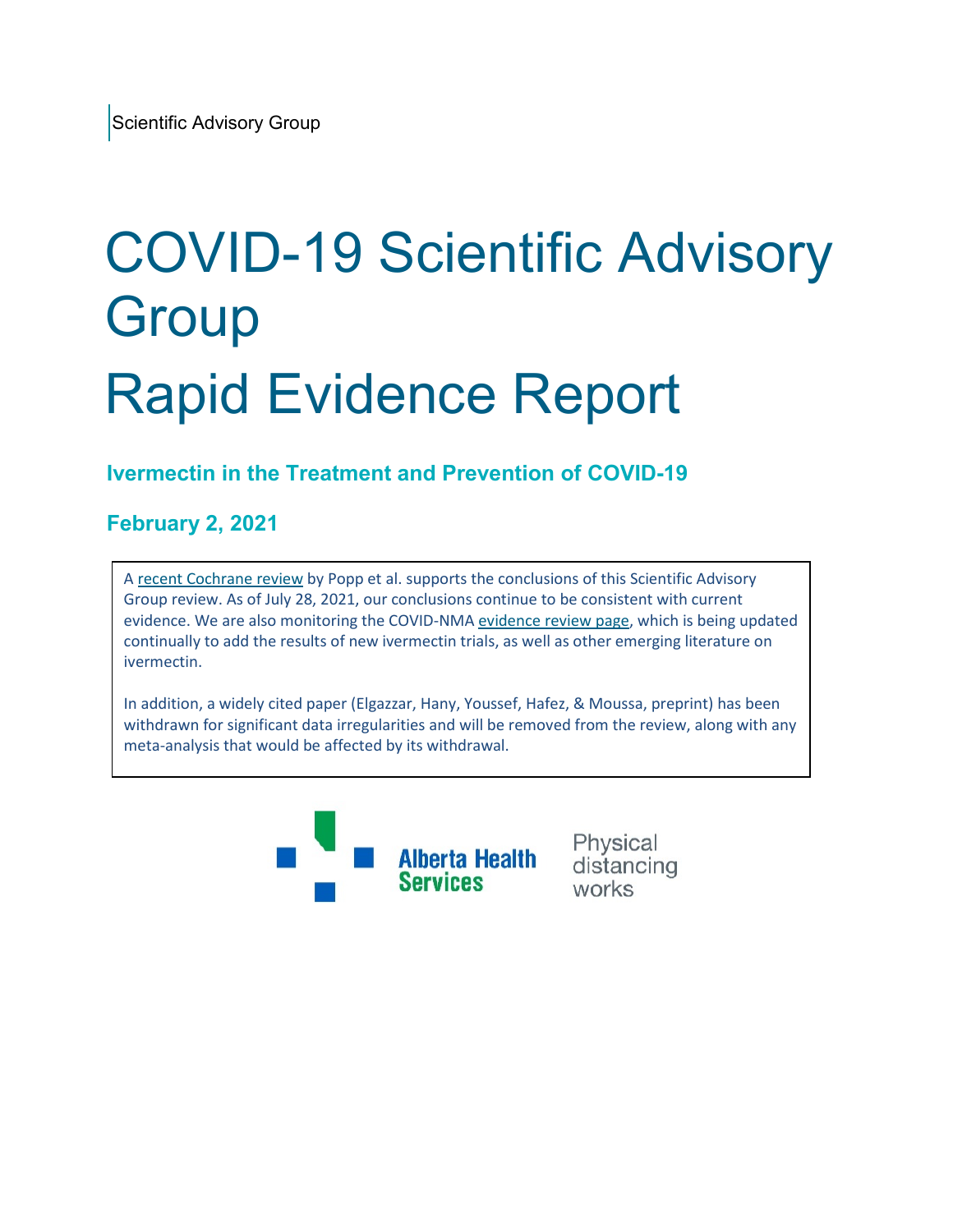# <span id="page-5-0"></span>Table of contents

| What is the evidence for ivermectin as prophylaxis for COVID-19? 11<br>1 <sup>1</sup>             |  |
|---------------------------------------------------------------------------------------------------|--|
| $\overline{2}$ .<br>What is the evidence for ivermectin as a treatment for COVID-19? 13           |  |
| 3.<br>Are there risks associated with the use of ivermectin for prophylaxis or                    |  |
|                                                                                                   |  |
| Does available data on utilization of accessible ivermectin products in Alberta<br>4 <sup>1</sup> |  |
|                                                                                                   |  |
|                                                                                                   |  |
|                                                                                                   |  |
|                                                                                                   |  |
|                                                                                                   |  |
|                                                                                                   |  |
|                                                                                                   |  |
|                                                                                                   |  |
|                                                                                                   |  |
|                                                                                                   |  |
|                                                                                                   |  |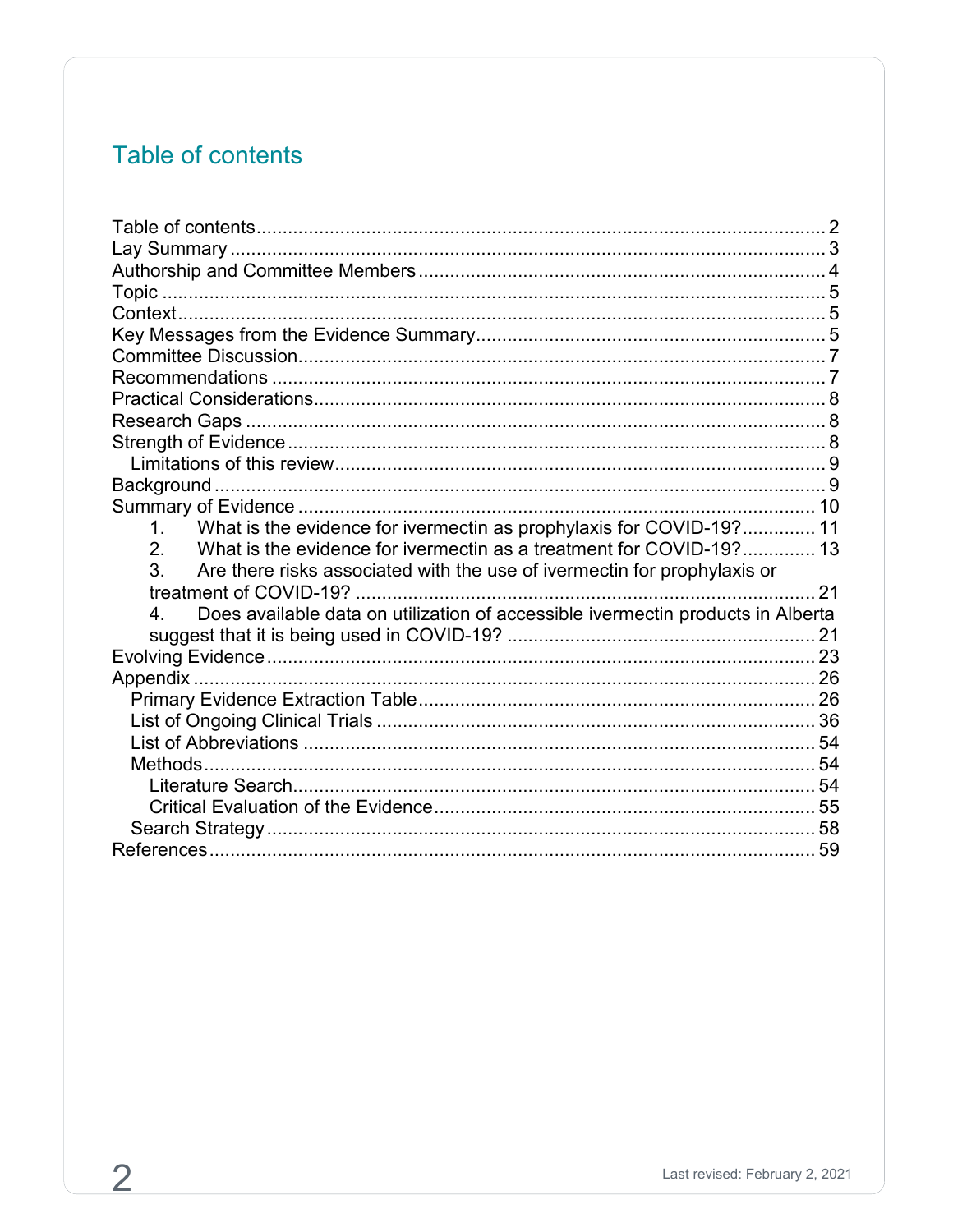# <span id="page-6-0"></span>Lay Summary

#### BACKGROUND

- Ivermectin is used to treat parasitic infections (such as intestinal worms or lice) in both humans and animals. Ivermectin is generally safe when used according to the label, but can cause mild side effects like nausea, diarrhea, fatigue, dizziness, and rash.
- Laboratory studies performed in monkey cells showed that ivermectin is able to stop the virus that causes COVID-19 from growing in cells. This raised interest in ivermectin as a potential treatment for COVID-19, even though many medicines that are effective in the laboratory are not effective when they are used in people.
- There is a lot of hype about ivermectin in social media, but it is still unclear if ivermectin actually prevents COVID-19 infection or is an effective treatment for COVID-19 because of the way studies have been done so far. This review summarizes the scientific research of ivermectin to provide guidance to public health officials and clinicians.

#### KEY FINDINGS

- The studies evaluating ivermectin treatment are not high enough quality to properly decide if ivermectin is useful or not. Most studies did not clearly describe the effect of the other medications given to patients or what other factors might influence their findings ("confounding"), did not have an adequate comparator group to assess if there was a difference in patients given ivermectin, or were too small to be sure that any effect of ivermectin seen was real.
- With respect to ivermectin's ability to prevent infection with COVID-19, four low quality studies showed that ivermectin may reduce the risk of COVID-19 infection; however, there were several confounding factors and we don't know what else the study participants were doing that might have influenced their risk of infection. More studies are needed to show if ivermectin can be used to prevent infection.
- With respect to ivermectin's ability to treat people with COVID-19, seven studies that had a control group (ie. a group of participants that did not receive ivermectin) reported the effect of ivermectin on death from COVID-19. Four showed that deaths from COVID-19 went down, while three showed that deaths from COVID-19 were not affected. All seven studies were small and were of low or very low quality, so we can't be sure that their findings were real. More studies are needed to show if ivermectin can be used to treat COVID-19.
- The available data on ivermectin purchasing in Alberta doesn't clearly show us if it is being used for purposes other than parasitic infections (ie. for COVID-19).

#### RECOMMENDATIONS

- At this time, ivermectin should not be prescribed or taken to **prevent** COVID-19 outside of a clinical trial, as we need to establish whether it is truly useful.
- At this time, ivermectin should not be prescribed or taken to **treat** COVID-19 outside of a clinical trial, as we need to establish whether it is truly useful.
- Scientists in Alberta should support clinical trials of ivermectin to help clarify whether ivermectin is effective against COVID-19 or not.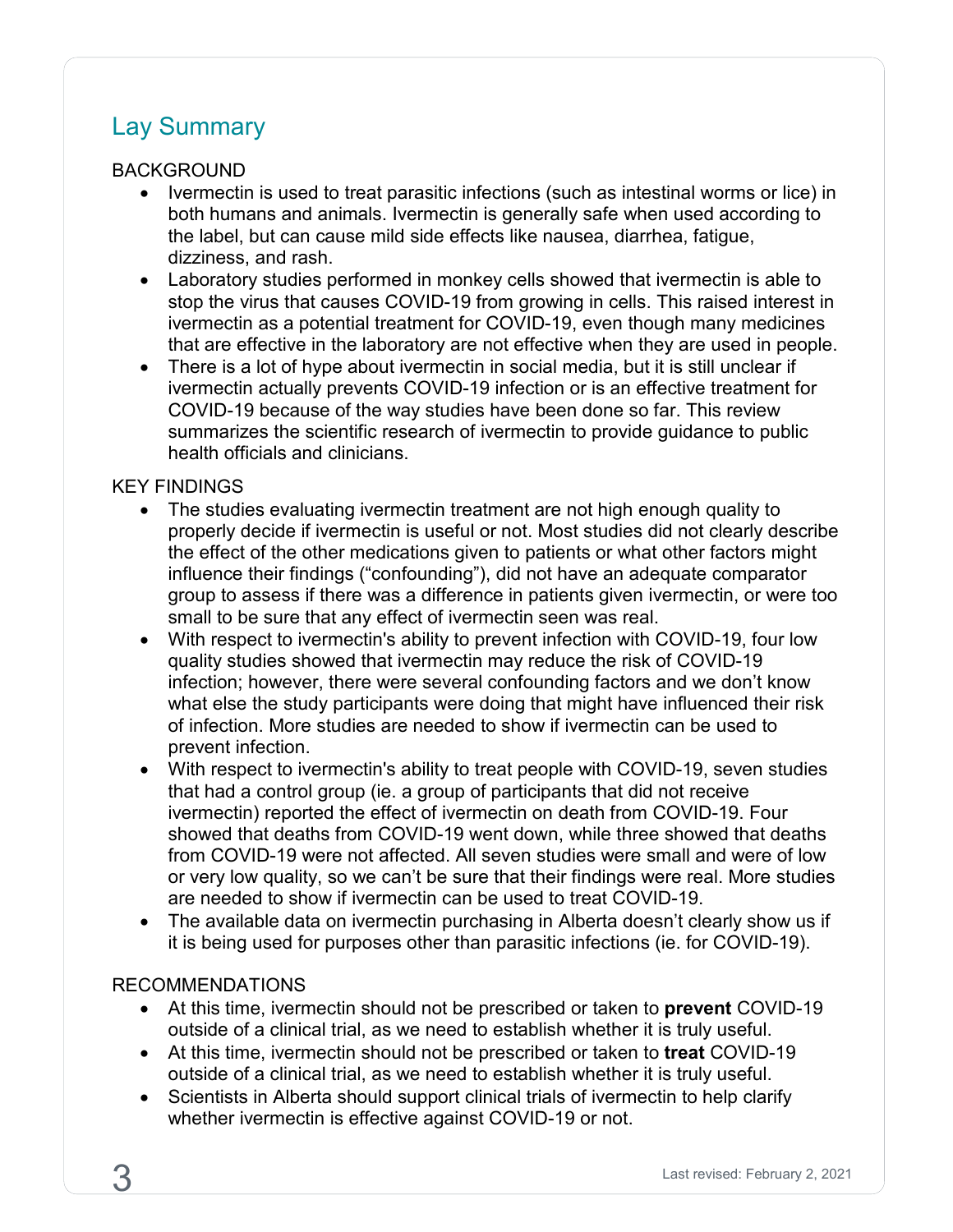# <span id="page-7-0"></span>Authorship and Committee Members

| <b>Name</b>                                                                                                                                                                                   | <b>Contribution</b>                                                                                                                               |
|-----------------------------------------------------------------------------------------------------------------------------------------------------------------------------------------------|---------------------------------------------------------------------------------------------------------------------------------------------------|
| <b>Rachael Erdmann</b>                                                                                                                                                                        | Writing (Primary and grey literature evidence<br>extraction; Downs & Black assessment of<br>primary evidence; draft preparation and<br>revisions) |
| <b>Sarah Andrews</b>                                                                                                                                                                          | Writing (collation and summarization of<br>ongoing clinical trials; AMSTAR-2 critical<br>appraisal of meta-analyses)                              |
| <b>Lauren Seal</b>                                                                                                                                                                            | Librarian (Database searching and<br>preliminary results screening)                                                                               |
| Mark Yarema                                                                                                                                                                                   | Primary scientific reviewer                                                                                                                       |
| Lynora Saxinger, John Conly, Alastair<br>Cribb                                                                                                                                                | Secondary scientific reviewers                                                                                                                    |
| Braden Manns & Lynora Saxinger                                                                                                                                                                | Scientific Advisory Group chairs (oversight<br>and leadership responsibility)                                                                     |
| John Conly, Alexander Doroshenko,<br>Shelley Duggan, Nelson Lee, Marcia<br>Johnson, Elizabeth MacKay, Andrew<br>McRae, Melissa Potestio, Jeremy<br>Slobodan, Brandie Walker, Nathan<br>Zelyas | Discussion, revision, and approval of<br>document                                                                                                 |

© 2020, Alberta Health Services, COVID-19 Scientific Advisory Group



This copyright work is licensed under the Creative Commons Attribution-NonCommercial-NoDerivative 4.0 [International license.](https://creativecommons.org/licenses/by-nc-nd/4.0/) You are free to copy and distribute the work including in other media and formats for non-commercial purposes, as long as you attribute the work to Alberta Health Services, do not adapt the work, and abide by the other licence terms. To view a copy of this licence, see

[https://creativecommons.org/licenses/by-nc-nd/4.0/.](https://creativecommons.org/licenses/by-nc-nd/4.0/) The licence does not apply to AHS trademarks, logos or content for which Alberta Health Services is not the copyright owner. Disclaimer: This material is intended for general information only and is provided on an "as is", "where is" basis. Although reasonable efforts were made to confirm the accuracy of the information, Alberta Health Services does not make any representation or warranty, express, implied or statutory, as to the accuracy, reliability, completeness, applicability or fitness for a particular purpose of such information. This material is not a substitute for the advice of a qualified health professional. Alberta Health Services expressly disclaims all liability for the use of these materials, and for any claims, actions, demands or suits arising from such use.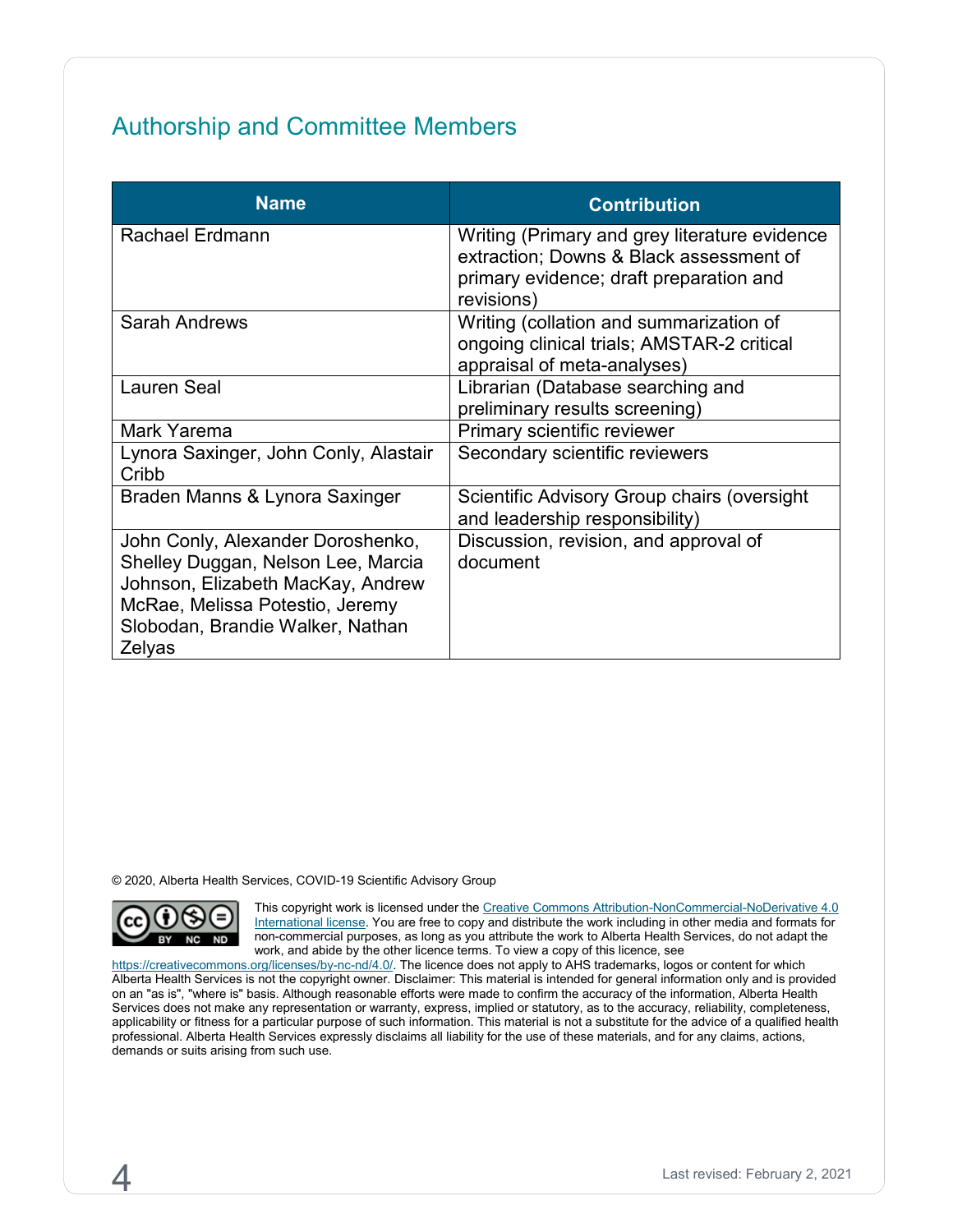# <span id="page-8-0"></span>Topic**:** Ivermectin as prophylaxis and treatment for COVID-19

- **1. What is the evidence for ivermectin as prophylaxis for COVID-19?**
- **2. What is the evidence for ivermectin as a treatment for COVID-19?**
- **3. Are there risks associated with the use of ivermectin for prophylaxis or treatment of COVID-19?**
- **4. Does available data on utilization of accessible ivermectin products in Alberta suggest that it is being used in COVID-19?**

# <span id="page-8-1"></span>**Context**

- Ivermectin is a well-characterized drug that is used to treat parasitic infections in both humans and animals. Laboratory based studies have shown ivermectin can inhibit SARS-CoV-2 (the virus causing COVID-19) replication, raising the possibility that ivermectin may have a role in COVID-19 prophylaxis or treatment.
- Statements regarding ivermectin as a potential "miracle cure" for COVID-19 from Dr. Pierre Kory of the Front-Line Covid-19 Critical Care Alliance have attracted much attention on social media (e.g. NewsNOW from FOX, 2020). Subsequently, cautionary statements regarding the potential effectiveness of ivermectin were made by the FDA and NIH. Many drugs that show promise in laboratory based studies are not found to be effective in patients (Hay et al., 2014).
- The World Health Organization living guidelines for COVID-19 therapy from the [British Medical Journal](https://www.bmj.com/content/370/bmj.m3379) do not recommend ivermectin (Siemeniuek et al, 2020), and [recently updated](https://www.covid19treatmentguidelines.nih.gov/statement-on-ivermectin/) guidelines from the National Institutes of Health (as of 14 January 2021) state that there is insufficient evidence to "recommend either for or against ivermectin as a treatment for COVID-19" (National Institutes of Health, 2021). An [ongoing analysis of RCT data](https://www.covid19lnma.com/drug-treatments) rates ivermectin trials as having "very low" certainty evidence.
- As was seen with the interest in hydroxychloroquine use in the early stages of the COVID-19 pandemic, there are many ongoing clinical studies (of varying quality) to assess the effectiveness of ivermectin as a treatment for COVID-19.
- There are anecdotal reports of prescribers and patients in Alberta seeking medical-grade and veterinary-grade ivermectin for off-label use with which to treat COVID-19. Care providers in South America also show great enthusiasm for ivermectin as a treatment for COVID-19, despite the limited evidence base.

# <span id="page-8-2"></span>Key Messages from the Evidence Summary

- Ivermectin has been shown to inhibit viral replication *in vitro,* but at concentrations that may be unattainable with human therapeutic doses. Vero cells (a non-human cell line) infected with SARS-CoV-2 and treated with 5 μmol/L ivermectin at 2 hours post-infection showed a 5000X reduction in viral replication compared to untreated controls. However, the 100% inhibitory concentrations of ivermectin needed *in vitro* are approximately 50-55X higher than the maximum plasma concentration of ivermectin after an oral dose of 12 mg in adults.
- Studies evaluating ivermectin treatment are of inadequate quality for definitive assessment of ivermectin use in prophylaxis and therapy, with many studies involving incompletely described use of multiple other medications meant to manage symptoms and limit viral replication, inappropriate study design,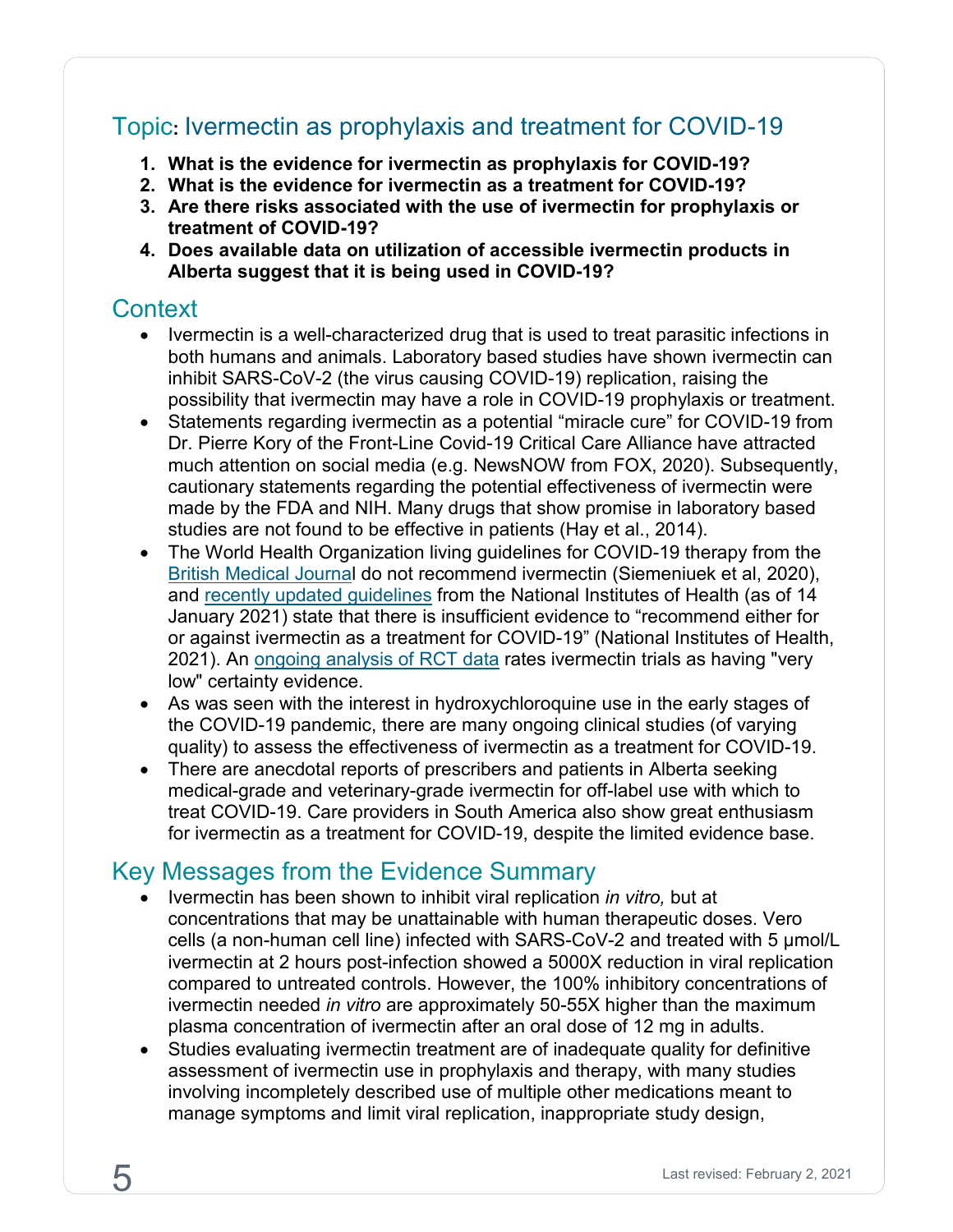inadequate controls, short follow-up length, performance bias, small sample sizes and high risk of bias from confounding factors.

- Ivermectin has a favourable pharmacokinetic and safety profile when used according to label directions. Adverse events ascribed to ivermectin reported in the primary literature or the meta-analyses were non-severe and aligned with the side effects listed on the product monograph when used according to the medication label. The product monograph from Merck Canada advises against using ivermectin in pregnant women, children under 15 kg, and adults over 65 as the safety evidence is limited or has not yet been established however states that no fatalities or toxicity have been reported due to ivermectin overdose.
- A formal critical appraisal of the identified meta-analyses and included primary literature was undertaken. The meta-analyses were judged to be of critically low quality (Lawrie, 2021); low quality (Hill et al., preprint), and moderate quality (Padhy et al., 2020) after AMSTAR-2 assessment. The primary studies were assessed using the Downs & Black checklist. The majority of primary studies were assessed as fair quality (ie. they received a score of 14-18 out of a possible 32).
- For use in prophylaxis, the one meta-analysis containing two RCTs and two observational studies (Lawrie, 2021) was judged as critically low quality by AMSTAR-2 assessment; thus, the findings were not included in this review. The primary evidence was extracted and summarized with an additional observational study that was retrieved in the database search. All four studies show a significant reduction in COVID-19 infection in the intervention group; however, each study was at high risk of bias from confounding prevention behaviors.
- One preprint case control study in health care workers (Behera et al., preprint) suggested that ivermectin was independently associated with 73% reduced odds of COVID-19 infection (OR 0.27, 95%CI 0.15-0.51) and a history of exercise for more than one hour (as a proxy measure for inadequate social distancing) was an independent risk factor for COVID-19 infection (3.06 CI 1.18-7.93). In this study, HCWs were offered HQ prophylaxis after exposures for the initial period, and then ivermectin prophylaxis was offered, however, other workplace prevention measures instituted and changed, and the epidemic context over that time period are not described.
- For use as treatment, three meta-analyses were identified. Lawrie (2021) includes 9 RCTs and 3 observational studies; Padhy (2020) includes 4 observational studies, and Hill (preprint) includes 18 RCTs. The primary data was extracted and outcomes for mortality, intensive care unit (ICU) admission, or hospitalization were narratively summarized.
- Meta-analytic findings from Lawrie (2021) were excluded due its "critically low" AMSTAR-2 assessment (though the primary studies included within that metanalysis are considered herein. Padhy (2020) was assessed as moderate quality and Hill (preprint) was assessed as low quality. Both the observational data meta-analysis and the RCT meta-analyses reported that ivermectin reduces the odds of mortality with cautions regarding study quality and possible bias, and the magnitude of the effect varies significantly from OR 0.53 (95%CI: 0.29 to 0.96) in Padhy (2020) (includes three observational studies, no RCTs) to OR 0.2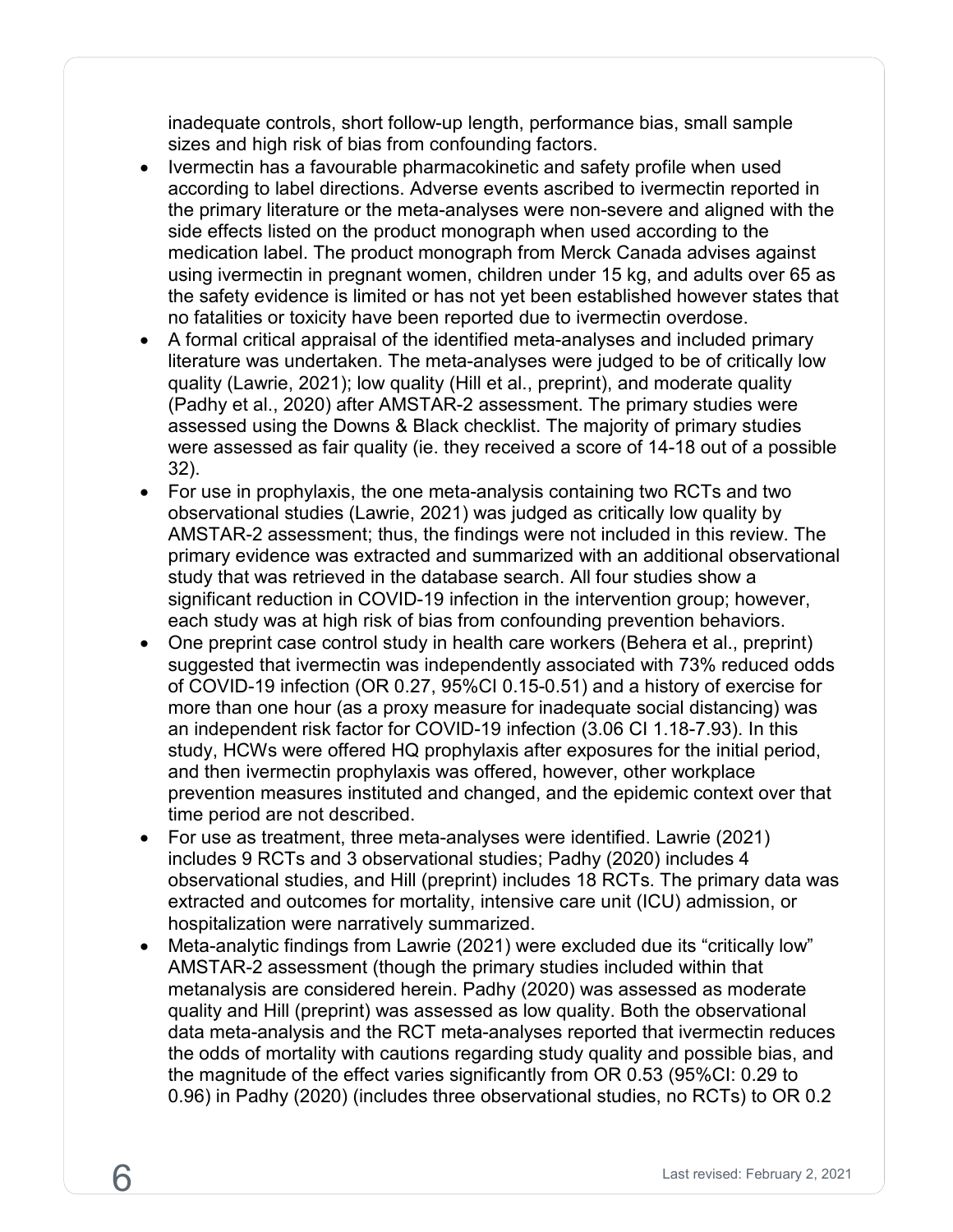(95%CI 0.12-0.52) in Hill (preprint) (includes six RCTs, no observational studies). The effect of publication bias on these findings is unclear.

- Eleven of 20 extracted primary studies (four of which are RCTs; one study (observational) was conducted in outpatients, and the remaining 10 studies (four RCTs, 6 observational) conducted in inpatients) reported on the effect of ivermectin on mortality, hospitalization, or ICU admission. In the studies that included a control group (seven out of eleven), four showed a reduced risk of death and three showed no effect from ivermectin treatment. These findings are uncertain due to high risk of bias from confounding, small sample sizes, poor controls and overall low quality of the evidence.
- With respect to question #3, no unique purchasing patterns of human-grade ivermectin were identified that might signal increased off-label use. Veterinarygrade ivermectin is not provincially regulated, so data could not be obtained in time for inclusion in this review. There is doubt that increased purchasing for offlabel human use would be distinguishable above the normal background variation in veterinary supply. This was not pursued further as there is no recommendation for use outside or research at this time.

# <span id="page-10-0"></span>Committee Discussion

The committee generally agreed with the recommendations as presented however, every member expressed concern at the quality of the included meta-analyses and the relative importance placed on those findings. There was discussion about whether the Lawrie (2021) meta-analysis should be included at all due to extreme concerns about bias – as inclusion was felt to put the findings of the review at risk, but to exclude it reduces SAG transparency and could bolster sentiments that "the system" is suppressing evidence. To balance the need for transparency with an accurate assessment of the literature, revisions to the report were requested, including a formal assessment of the quality of the included meta-analyses and an independent assessment of the evidence from the primary literature (which now appears in this report).

There was some discussion of the relevance of information about the safety profile of ivermectin and the stability of ivermectin supply in Alberta. Since ivermectin is not being recommended for use, these considerations are rendered moot and could introduce confusion into the messaging of the report. To rectify this, supply information has been included in the practical considerations rather than the key messages, and the key message about safety has been integrated with the pharmacokinetic information.

Since the desired changes were substantial, the report was presented to the committee a second time for discussion. Upon second review by the committee, there was unanimous support for second iteration of the report as presented, with very minor adjustments. There was consensus on the recommendations and practical considerations.

## <span id="page-10-1"></span>Recommendations

1. At this time, ivermectin is not recommended for prophylaxis against COVID-19, outside of clinical trials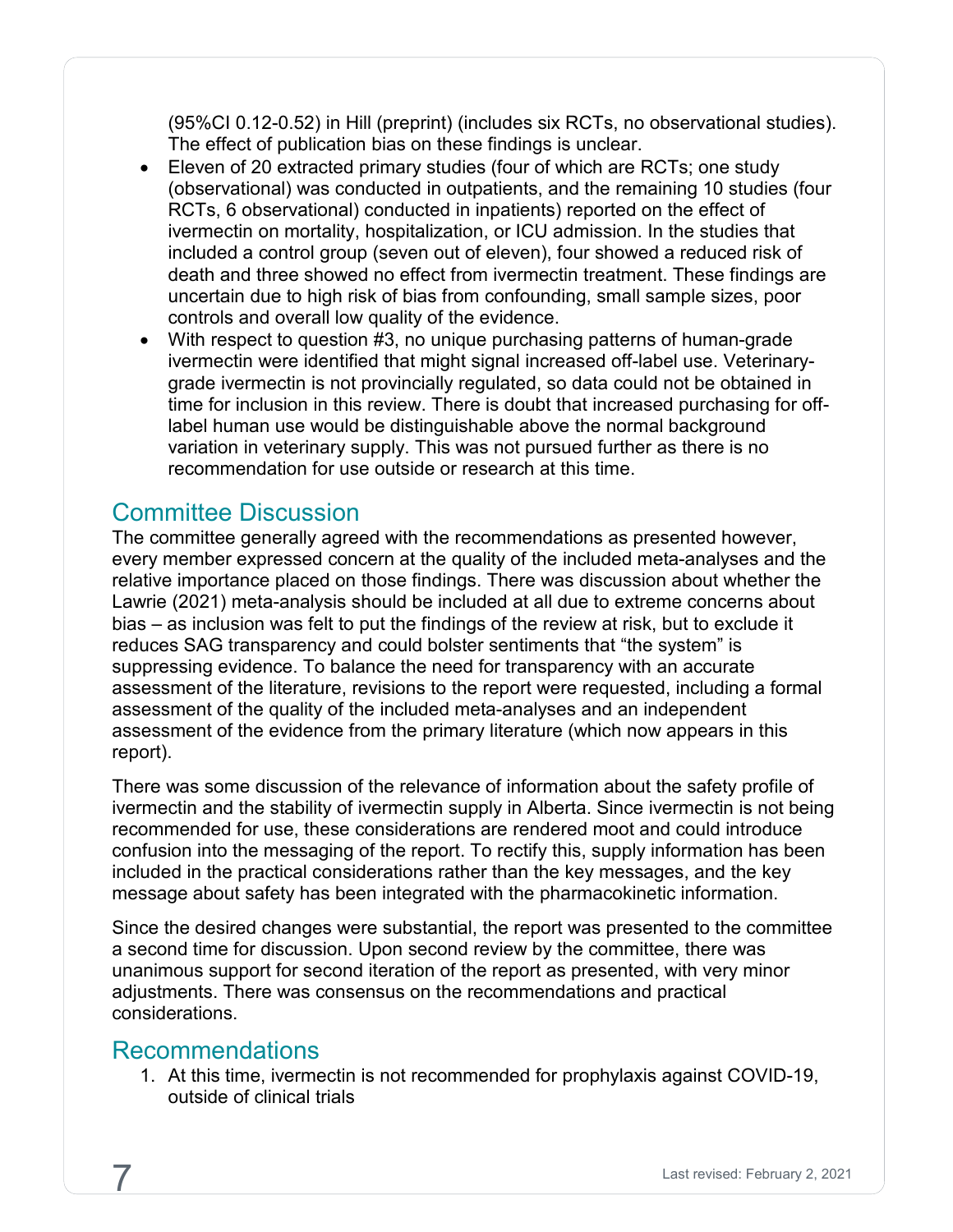*Rationale: The studies are of low quality so findings have considerable uncertainty around the effect size due to the shortcomings in study design and execution. Further research is necessary to confirm the effectiveness of ivermectin as COVID-19 prophylaxis.*

2. At this time, ivermectin is not recommended for treatment of COVID-19 outside of a clinical trial.

*Rationale: Existing evidence on this topic is inconclusive due to low quality of the literature and mixed findings of the primary studies and meta-analyses. There is considerable uncertainty due to the shortcomings in study design and execution. Further research is necessary to confirm the role of ivermectin as an effective, clinically useful treatment for COVID-19.*

3. We recommend Alberta investigators support clinical trials of ivermectin as possible to help establish the role of ivermectin in COVID-19.

# <span id="page-11-0"></span>Practical Considerations

- It is difficult to identify off-label use of ivermectin in Alberta. If this information is of further interest, an analysis of AHS administrative data and chart review from primary care services may provide a clearer picture of ivermectin prescribing.
- <span id="page-11-1"></span>• Pharmacy Services has confirmed that at this time there continues to be good access to supply of medical-grade ivermectin in Alberta. However, if high-quality evidence is published showing that ivermectin is an effective treatment for COVID-19 and can be used outside of clinical trials, ivermectin supply will need to be reassessed.

## Research Gaps

- There have been no studies investigating ivermectin therapy against the standard of care in North American or European hospitals rather than as add on therapy.
- There has been no long-term follow-up of patients given ivermectin to see if the therapy affects persistent COVID-19 symptoms.

# <span id="page-11-2"></span>Strength of Evidence

Overall, the evidence for this topic is of very low to low quality. As with other clinical topics on COVID-19, the research on ivermectin is opportunistic and hastily done, with limited planning to minimize sources of bias. The body of evidence is at high risk of bias due to confounding, as many studies investigated ivermectin as add-on therapy to a cocktail of medications intended to manage symptoms and limit viral replication. Small sample sizes, performance bias, short follow-up time, inappropriate study designs, further limit the usefulness of the available evidence on ivermectin. Further, the evidence is not consistent for any outcome of COVID-19 treatment (such as PCR positivity, symptom resolution, days in hospital, or mortality).

The majority of studies are from Southeast Asia and Latin America, both regions with notably different healthcare systems, population health statistics and epidemic dynamics compared to Alberta. The natural history of COVID-19 does not appear to vary by region (although there is limited evidence) and severe outcomes have been linked to social determinants of health, age, and comorbidities rather than race or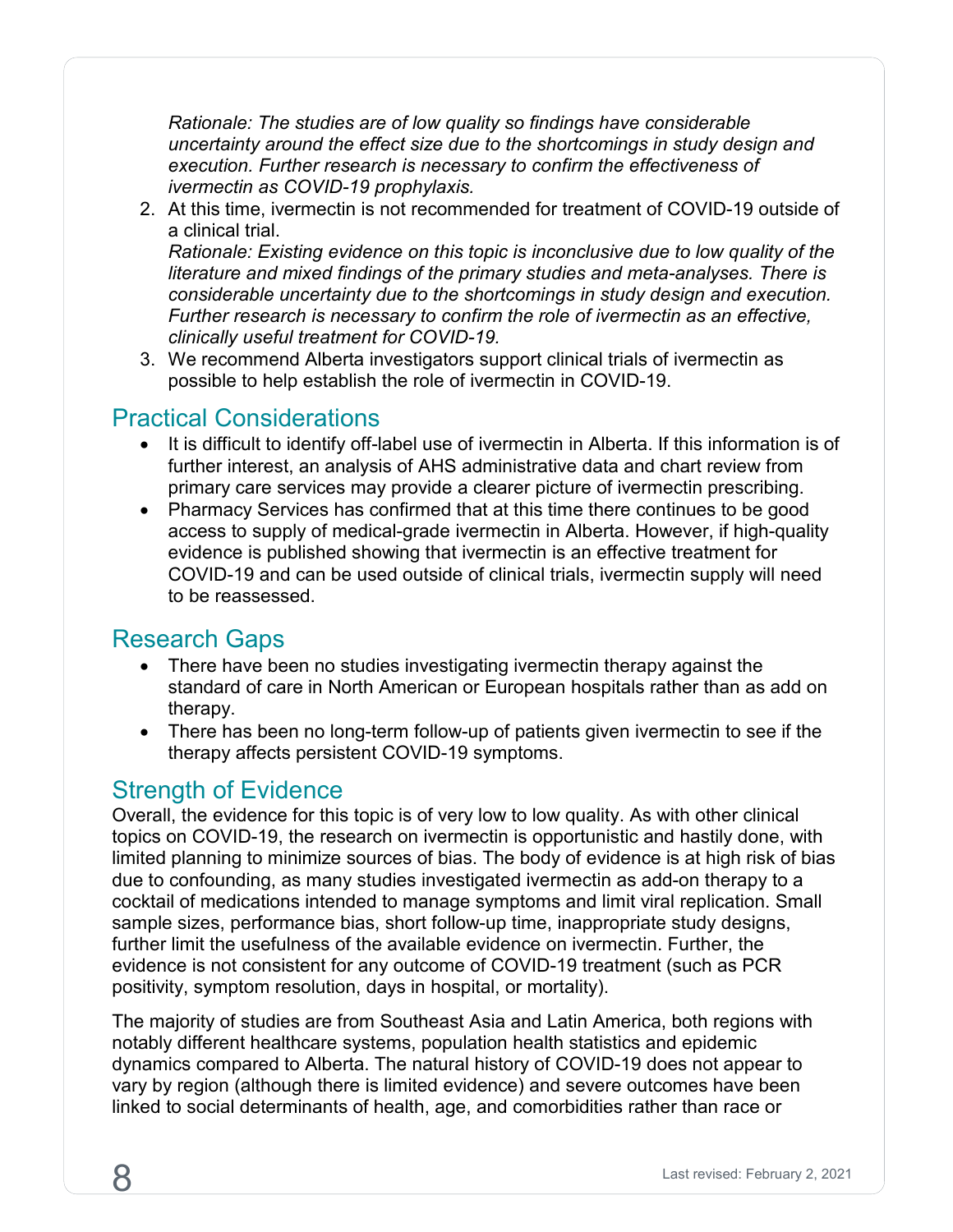ethnicity (Sorci et al., 2020). It is likely that the evidence on ivermectin, if valid, is applicable to the Alberta context.

Due to concerns about the evidence quality, a formal critical appraisal of the identified meta-analyses and included primary literature was undertaken. The meta-analyses were judged to be of critically low quality (Lawrie, 2021); low quality (Hill et al., 2021), and moderate quality (Padhy et al., 2020) after AMSTAR-2 assessment (Shea et al., 2017). Comments arising from the appraisal process are included in  $Table 9$  in the appendix. These findings suggest that the meta-analytic results may not present an accurate summary of the evidence. To mitigate these issues, the results from the primary studies included in each meta-analysis were extracted and narratively synthesized to assess the clinical effectiveness of ivermectin against COVID-19.

#### <span id="page-12-0"></span>*Limitations of this review*

This review is subject to some limitations. COVID-19 is a novel disease where the body of evidence is limited and changes rapidly. We sought the highest-quality evidence; however, the novelty of the question substantially affects the type of evidence that was available. This is a rapid review so the literature search was thorough but not systematic and it is likely that relevant studies were not identified. The primary evidence for this topic is still heavily dependent on pre-peer-reviewed literature – approximately half of the included primary studies were identified from the preprint server or from the trial results uploaded to Clinicaltrials.gov. It is likely that the body of evidence on this topic will be refined in the next months as the evidence is peer-reviewed.

## <span id="page-12-1"></span>**Background**

Ivermectin is an FDA- and Health Canada- approved antiparasitic medication that has human and veterinary applications. In humans, ivermectin is used to treat parasitic infections such as intestinal strongyloidiasis and onchocerciasis (Merck Canada Inc., 2020), and may be used to treat rosacea. Commercial formulations for human medicine were first launched in 1987 (Canga et al., 2008). Two formulations are available for use in humans in Canada: a 1% weight/weight cream (marketed as Rosiver by Galderma Canada) and a 3 mg tablet (marketed as Stromectol by Merck Canada). In veterinary medicine, ivermectin has broad applicability and is used as a broad spectrum antiparasitic agent, with systemic and pour-on applications (Food and Drug Administration, 2020a). Veterinary formulations are available as a large-volume pour-on product, oral paste, tablets, oral solutions, and injectables.

The pharmacokinetic profile of oral ivermectin, averaged from multiple studies, is shown in Table 1 below. Bioavailability and absorption varies by formulation (Canga et al., 2008; Muñoz et al., 2018). Ivermectin distributes widely across body systems and is excreted mainly in feces after being metabolized in the liver (Canga et al., 2008). A randomized study of 18 mg and 36 mg tablet dosing of ivermectin in healthy volunteers showed similar or higher C<sub>max</sub> than the lower-dose tablet studies collected in Canga  $(2008)$  with similar time to  $C_{\text{max}}$ , but substantially longer elimination half-life and clearance than the lower dose tablets (Muñoz et al., 2018). These pharmacokinetics are not clearly understood. The healthy volunteers had no adverse events significantly associated with the treatment arms (Muñoz et al., 2018).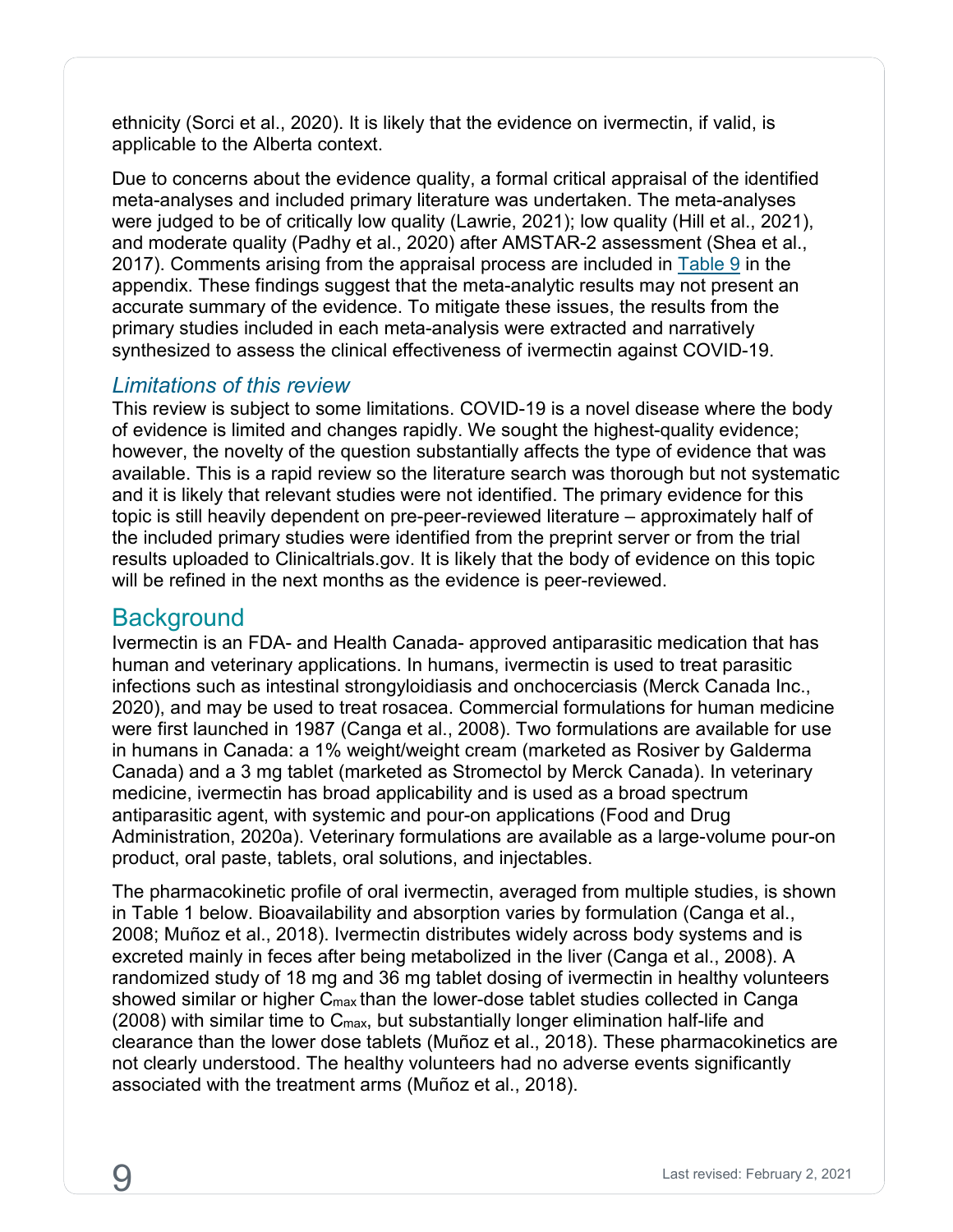| Dose                              | Absorption              |                      |                    | Elimination         |                                                |  |
|-----------------------------------|-------------------------|----------------------|--------------------|---------------------|------------------------------------------------|--|
|                                   | $C_{\text{max}}(ng/ml)$ | $t_{\text{max}}$ (h) | $t_{1/2(abs)}(h)$  | $t_{1/2}$ (h)       | CI (/kg/day)                                   |  |
| Healthy subjects                  |                         |                      |                    |                     |                                                |  |
| 6 mg (tablet)<br>$n=2$ studies    | 21.7                    | 4.5                  | 1.1                | 11.9                | 5.9                                            |  |
| 12 mg (tablet)<br>$n=3$ studies   | 34.6                    | 6.3                  | 2.0(2)<br>studies) | 15.5                | 5.3 (2 studies)                                |  |
| 18 mg (tablet)<br>$n=1$ study     | 31.2                    | 5.1                  | 1.7                | 16.7                | 10.6                                           |  |
| 12 mg (solution)<br>$n=1$ study   | 81                      | 3.6                  | No data            | No data             | No data                                        |  |
| 12 mg (capsule)<br>$n=1$ study    | 46                      | 3.6                  | No data            | No data             | No data                                        |  |
| 150 $\mu$ g/kg<br>$n = 3$ studies | 42.0                    | 4.9 (1 study)        | No data            | 36.6(1)<br>study)   | 4.70 ( $\circ$ ) 8.40 ( $\circ$ )<br>(1 study) |  |
| Onchocerciasis patients           |                         |                      |                    |                     |                                                |  |
| 6 mg tablet<br>$n = 1$ study      | 38.2                    | 4.7                  | No data            | 54.5                | 3.1                                            |  |
| $150 \mu g/kg$<br>n=2 studies     | 45.2                    | 5.4                  | No data            | 23.6(3)<br>studies) | No data                                        |  |

Table 1. Pharmacokinetic profile of oral ivermectin (adapted from Canga et al., 2008).

*C* max maximum plasma concentration; *t* ma: time to reach *C* max; *t 1/2abs* absorption halflife; *t 1/2* elimination half-life; *Cl* total body clearance

Studies evaluating ivermectin as an antiviral agent have shown that it inhibits nuclear transport functions in ribonucleic acid (RNA) viruses such as human immunodeficiency virus (HIV), Dengue virus, and Zika virus (Caly et al., 2020). *In vitro*, ivermectin has been shown to be an effective inhibitor of SARS-CoV-2. Caly et al. (2020) showed 5000X reduction in viral replication in Vero/hSLAM cells treated with 5 μmol/L ivermectin at 2 hours post infection with SARS-CoV-2. This reduction equates to a 99.98% reduction in RNA in the supernatant and cell pellet, compared to control infections (Caly et al, 2020). Ivermectin was shown to inhibit 50% of SARS-CoV-2 replication (IC50) at concentrations of approximately 2.5 μmol/L (Caly et al., 2020). No toxicity was observed in uninfected cells that were treated with ivermectin (Caly et al., 2020). The *in vitro* IC<sub>50</sub> is approximately 50 X the peak plasma concentration after the approved oral dose of 12 mg (~165 mcg/kg) (Momekov & Momekova, 2020; Merck Canada Inc., 2020), and does not take into account the substantial protein binding of ivermectin *in vivo.* Higher doses have been safely administered, however it is unclear how these *in vitro* findings translate to human use in a clinical setting.

# <span id="page-13-0"></span>Summary of Evidence

In the original database search, 114 results were retrieved from the database search. The librarian searched Medline, PubMed, CINAHL, TRIP Pro, Google Scholar, Google, Clinicatrials.gov, United States Centers for Disease Control and Prevention, LitCOVID, World Health Organization, and MedRxiv for articles published in English between 2019-2021.

Eight records from the database search (two peer-reviewed, six preprint) were included in the narrative summary. These were: 1 peer-reviewed systematic review/metaanalysis (including 3 studies) was included); 3 randomized controlled trials (RCTs) were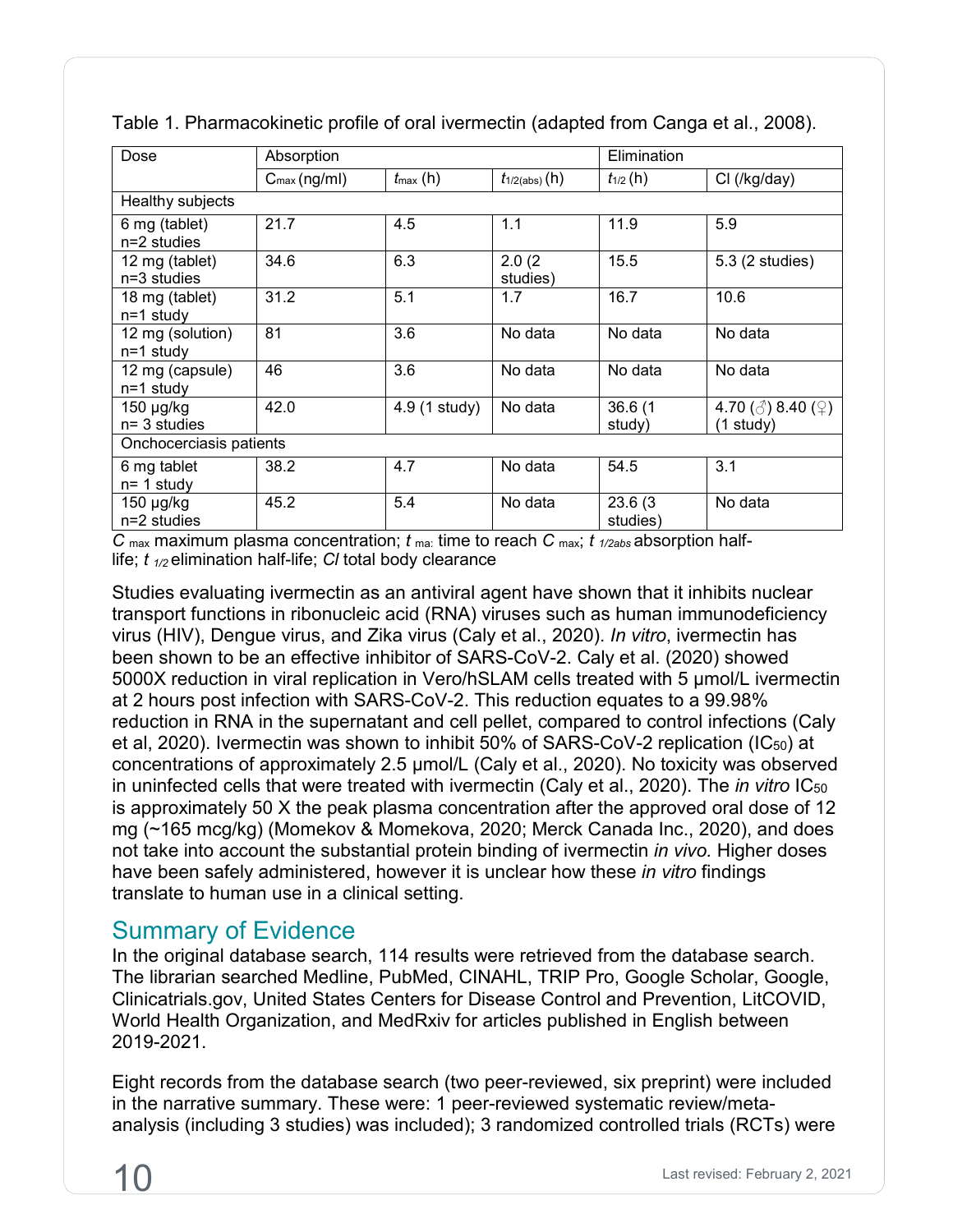included (3 were pre-review); 5 observational studies were included (4 were prereview). Two additional meta-analyses, one preprint observational study, and six pieces of grey literature were *ad hoc* inclusions.

As described above, the included meta-analyses had substantial limitations due to their methodological quality. To rectify this, the data from the primary studies were extracted from the included meta-analyses due to concerns about their methodological quality.

When combined with the results from the database search, 24 primary records were included in the narrative synthesis. These consist of: 2 study result records from Clinicaltrials.gov (RCT); 11 RCTs (7 pre-review); 11 observational studies (5 were prereview). Five clinical trials (included in Hill et al (2021)) did not have publicly available results. The quality of each primary study was assessed using the Downs & Black checklist (Downs & Black, 1998)

In addition to the primary literature, 38 ongoing clinical trials were identified and have been tabulated in the Appendix (table 3); the most promising trials are described in the Evolving Evidence section of this report.

# <span id="page-14-0"></span>1. What is the evidence for ivermectin as prophylaxis for COVID-19? *Evidence from secondary and grey literature*

No grey literature was identified that addressed the use of ivermectin as a prophylactic agent for COVID-19.

The question of prophylaxis is addressed in the Lawrie (2021) meta-analysis; however, critical appraisal with the AMSTAR-2 tool (Shea et al., 2017) judged this article to be of critically low quality. AMSTAR-2 highlighted the meta-analysis' weakness in multiple critical domains such as adequacy of the literature search, consideration of risk of bias and publication bias. This appraisal suggests that the review should not be used to provide a comprehensive summary of available evidence on ivermectin. Four primary studies were included in the prophylaxis analysis by Lawrie (2021) (two RCT, two observational). The data from these studies has been extracted and narratively synthesized in the Primary Literature section below.

#### *Evidence from the primary literature*

Two studies were identified in the primary literature regarding ivermectin prophylaxis that were not included in the Lawrie (2021) meta-analysis.

Of these, only one is of sufficient quality to generate useful results (Behera et al., preprint). Aguirre-Chang & Trujillo Figueredo (preprint) administered 0.2 mg/kg ivermectin to SARS-CoV-2-negative contacts of confirmed COVID-19 cases. 7 of 40 participants were found to be seropositive for SARS-CoV-2 in the first three days of the study. 33 of 40 participants did not develop COVID-19 in the 21 days post-ivermectin administration; however, the study did not include a control group nor was the extent of the contact described. This study is very low quality and cannot be interpreted in the absence of a control group.

The findings from the remaining five studies are briefly described in Table 2 below. For a full description of each primary study, the evidence extraction table is included in the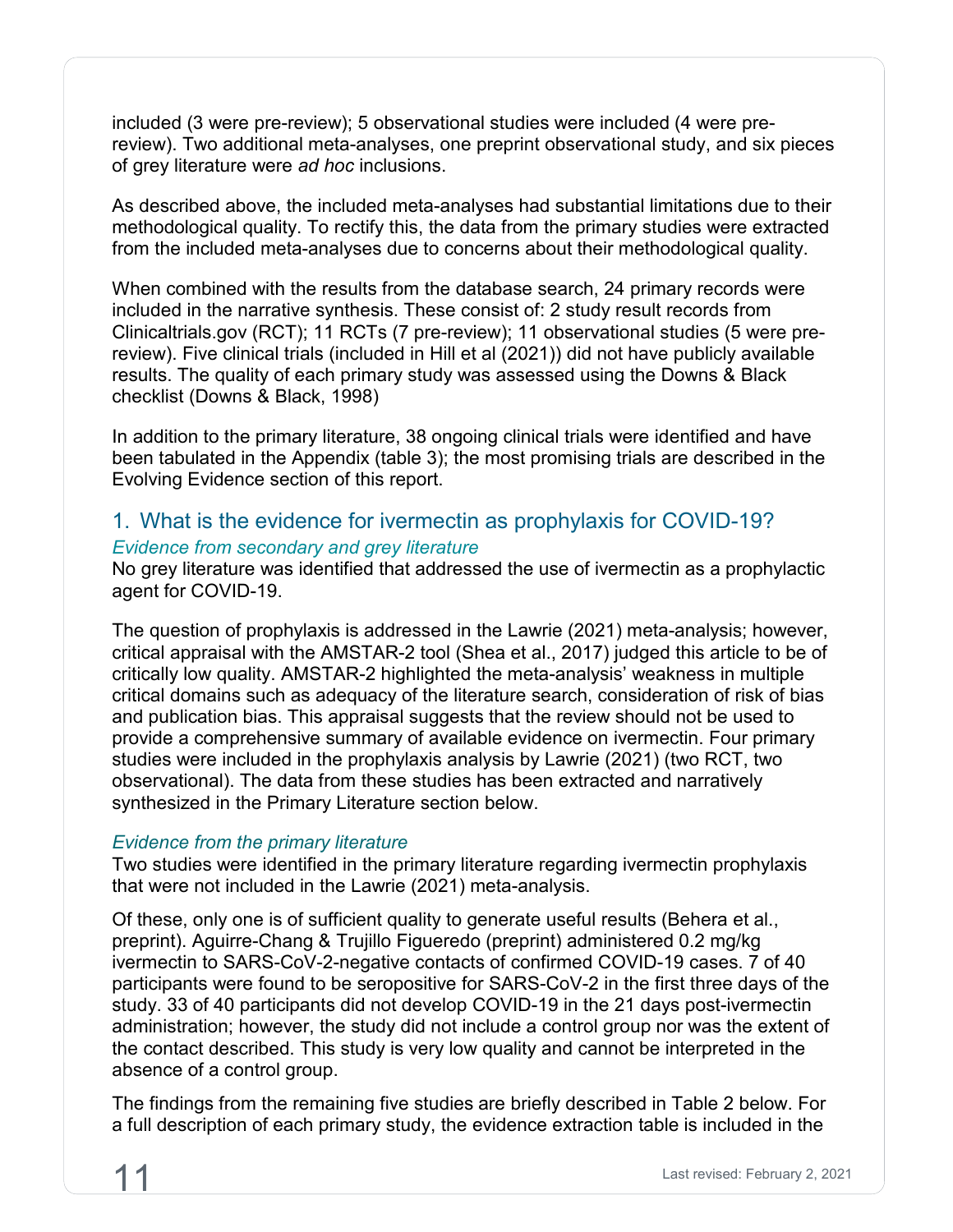appendix as Table 6. One study (Shouman, unpublished) has not yet publicly reported on the outcomes of interest so is not shown in table 2 (but is included in the full evidence extraction table).

Table 2. Primary studies reporting on ivermectin prophylaxis. One study was identified from the database search (Behera et al., preprint); the remaining four studies were included in Lawrie (2021). Full details of each study are included in Table 6 in the appendix

| Reference                       | Study Design                                                                                       | Intervention                                                                                                                    | Comparator                       | Outcome                                                                                                                                                                                                                                                                                                                                                         | Downs & Black<br>(1998) assessment                                                                                                                                                                   |
|---------------------------------|----------------------------------------------------------------------------------------------------|---------------------------------------------------------------------------------------------------------------------------------|----------------------------------|-----------------------------------------------------------------------------------------------------------------------------------------------------------------------------------------------------------------------------------------------------------------------------------------------------------------------------------------------------------------|------------------------------------------------------------------------------------------------------------------------------------------------------------------------------------------------------|
| Alam et<br>al,<br>preprint      | Non-<br>randomized<br>observational<br>study<br>$(n=118)$                                          | Ivermectin<br>12mg<br>every 4<br>weeks for<br>4 months                                                                          | No<br>prophylaxis,<br>no placebo | 73.3% participants in<br>control group<br>compared to<br>6.9% participants in<br>the intervention group<br>developed COVID-19<br>$(p<0.05)$ .                                                                                                                                                                                                                   | 14 - poor/fair quality<br>- unclear<br>randomization<br>- No placebo control<br>- Risk of bias from<br>confounding                                                                                   |
| Behera et<br>al.,<br>preprint   | Case-control<br>$(n=372; 186)$<br>pairs)                                                           | Prophylaxis<br>from<br>ivermectin,<br>HCQ,<br>vitamin D, or<br>any other<br>interventions<br>intended to<br>prevent<br>COVID-19 | <b>No</b><br>prophylaxis         | <b>Matched pair</b><br>analysis: Ivermectin<br>is associated with the<br>reduction of COVID-<br>19 infection (OR 0.30,<br>95% CI, 0.16-0.53)<br><b>Multivariate</b><br>regression:<br>Ivermectin is<br>associated with fewer<br>COVID-19 infections<br>(OR 0.27, 95% CI,<br>$0.15 - 0.51$ ) after<br>adjusting for risk and<br>prophylactic activities          | 20 - Good quality<br>- Measurement of<br>outcomes not blinded<br>- Potential for<br>confounding due to<br>unidentified<br>prevention behaviors                                                       |
| Carvallo<br>et al.,<br>2020     | Non-<br>randomized<br>observational<br>trial<br>Pilot $n = 229$<br>Multicentre<br>trial $n = 1195$ | Topical<br>carrageenan<br>+ 1 drop<br>ivermectin<br>$(0.6$ mg/ml)<br>every 4<br>hours daily<br>for 14 days<br>+ PPE             | PPE alone                        | <b>Pilot: 0/131 in</b><br>intervention group vs.<br>11/98 (11.1%) in<br>control group tested<br>positive for SARS-<br>CoV-2 during the 5-<br>week study period<br>$(p<0.0001)$ .<br><b>Multicentre:</b><br>- 237/407 (58.2%) in<br>control group<br>compared to 0/788 in<br>intervention group<br>tested positive for<br>COVID-19 over 3-<br>month study period | $15 - Fair$<br>- Risk of selection<br>bias<br>- Risk of confounding<br>from other prevention<br>behaviors<br>- Staff characteristics<br>not clearly described<br>- Unclear adherence<br>to treatment |
| Elgazzar<br>et al.,<br>preprint | <b>RCT</b><br>(double-<br>blind)<br>$(n=200)$                                                      | Ivermectin<br>$0.4$ mg/kg<br>single oral<br>dose before<br>breakfast to<br>be repeated<br>after one                             | PPE only                         | 2% of Ivermectin-<br>treated HCWs or<br>household<br>contacts had positive<br>RT-PCR tests for<br>COVID-19, compared<br>to 10% of control                                                                                                                                                                                                                       | $16 - Fair$<br>- Risk of confounding<br>from unidentified<br>prevention<br>behaviours in control<br>group                                                                                            |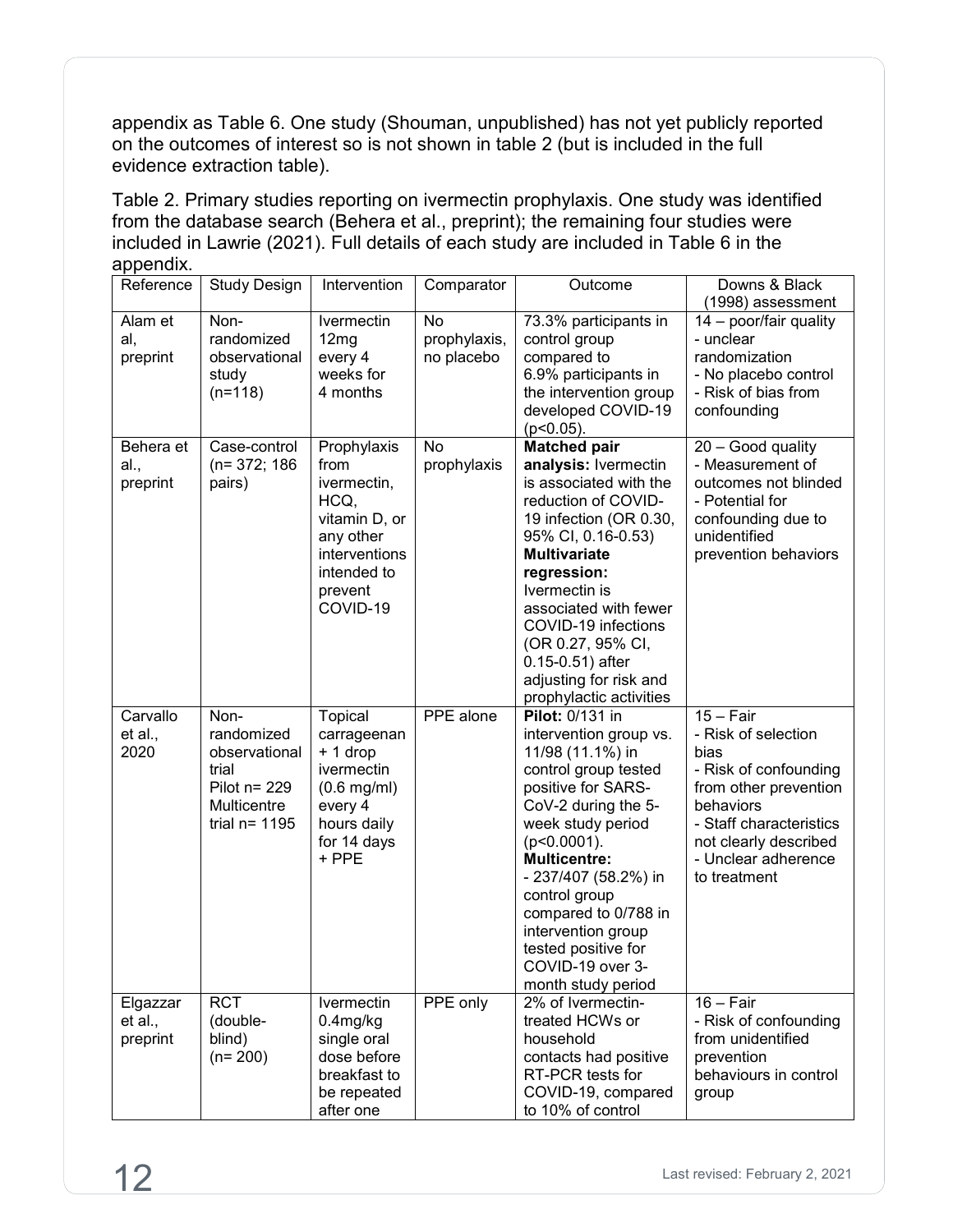| week | --<br>alone) |  |
|------|--------------|--|
| -    |              |  |

#### *Synthesis of the Information Relating to Question 1*

The primary evidence suggests that ivermectin may have some prophylactic activity against COVID-19; however, three of the four included studies use an observational methodology and can only show association, not causation (Alam et al., preprint; Behera et al., preprint; Carvallo et al., 2020). None of the studies were placebo controlled and are at risk of bias from confounding prevention behaviors, as participants were healthcare workers or household close contacts of confirmed COVID-19 case and possibly knew their risk of infection.

Downs & Black (1998) assessment of the of the study quality suggests that overall, the evidence is of low to moderate quality, with risk of bias from confounding, selection bias, unclear adherence to study protocols, and unclear blinding of assessors.

Taken together, these limitations reduce the certainty of the evidence presented here. Additional prospective, randomized, and blinded studies are needed to confirm the effectiveness of ivermectin as a prophylactic medication for COVID-19.

## <span id="page-16-0"></span>2. What is the evidence for ivermectin as a treatment for COVID-19? *Evidence from secondary and grey literature*

Statements from reputable public health organizations unanimously state that there is not enough evidence to make conclusions about the clinical efficacy of ivermectin for treating COVID-19 (National Institutes of Health, 2021; Pan-American Health Organization, 2020; BC Centre for Disease Control, 2021; Food and Drug Administration, 2020b).

Three meta-analyses were identified for this review that describe ivermectin treatment: one in the database search (Padhy et al., 2020) and two *ad hoc* (Lawrie, 2021; Hill et al., preprint). The key characteristics of these analyses are listed in table 3 below.

| ucauliciil IVI UUVID-TY. |                         |                     |                                          |  |  |  |  |
|--------------------------|-------------------------|---------------------|------------------------------------------|--|--|--|--|
|                          | Number of               | AMSTAR-2 quality    |                                          |  |  |  |  |
|                          | observational           | assessment          | Key limitations                          |  |  |  |  |
|                          | studies                 | (Shea et al., 2017) |                                          |  |  |  |  |
|                          |                         |                     | - Some limitations in methods            |  |  |  |  |
|                          |                         |                     | reporting, but no critical flaws         |  |  |  |  |
| 9                        | 3                       |                     | - Limitations in methods reporting       |  |  |  |  |
|                          |                         |                     | - Literature search adequacy             |  |  |  |  |
|                          |                         |                     | - No risk of bias consideration reported |  |  |  |  |
|                          |                         |                     | - No discussion of publication bias      |  |  |  |  |
|                          |                         |                     | - Some limitations in methods reporting  |  |  |  |  |
|                          |                         |                     | - No discussion of publication bias      |  |  |  |  |
|                          | Number<br>of RCTs<br>18 | 4<br>0              | Moderate<br>Critically low<br>Low        |  |  |  |  |

Table 3. Key characteristics of identified meta-analyses reporting on ivermectin as treatment for COVID-19.

As noted in the above section on prophylaxis, the critically low quality of Lawrie (2021) means that it should not be used in a comprehensive summary of evidence. The AMSTAR-2 assessment of Padhy (2020) highlighted the meta-analysis's one or two weakness but no critical flaws. This suggests that the review will provide an accurate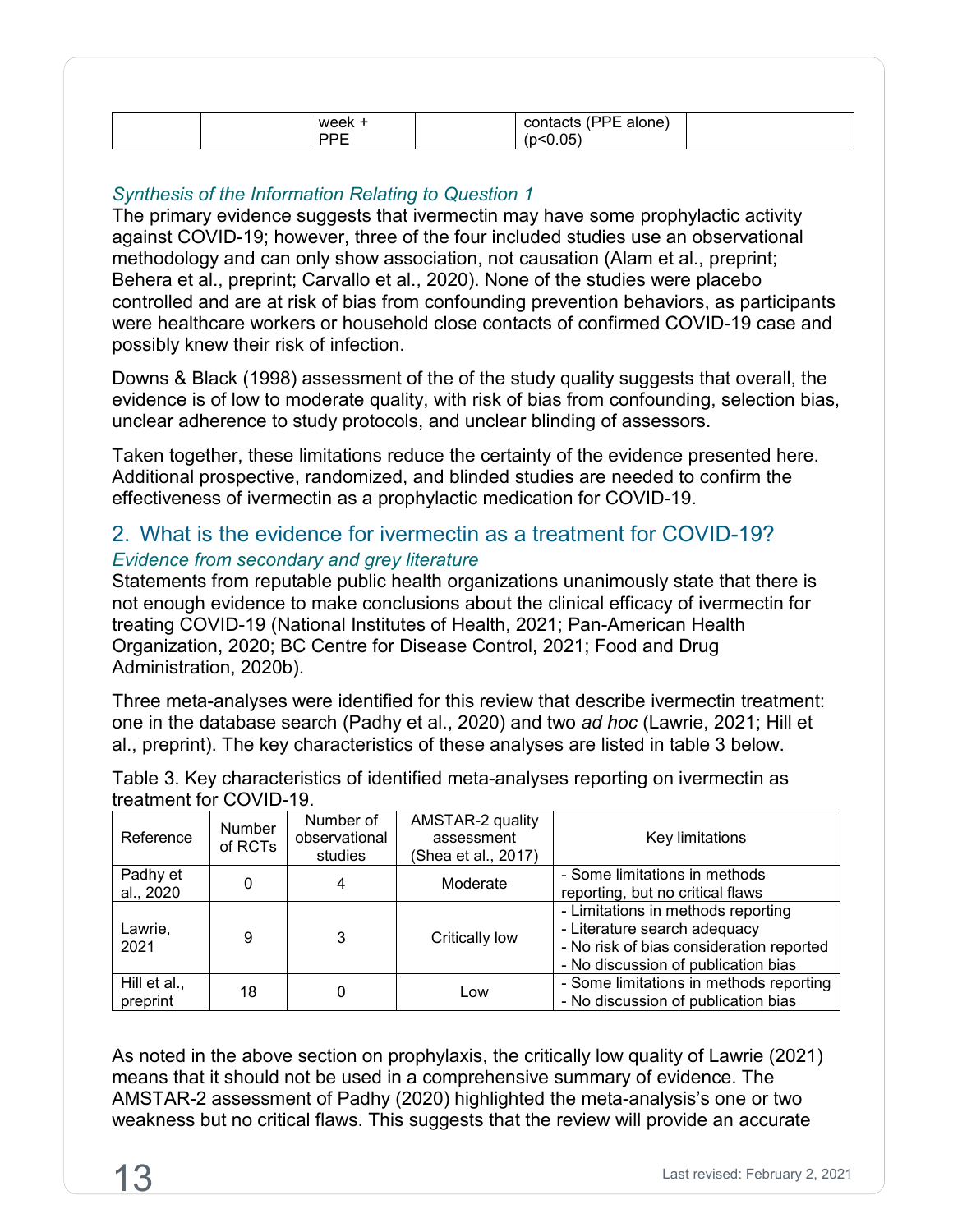summary of the available evidence that was included in the review. For Hill (preprint), the meta-analysis' critical flaw was the limited discussion of publication bias within the included studies. This suggests that the review may not provide a comprehensive summary of the available evidence that was included in the review. The meta-analytic findings of Padhy (2020) and Hill (preprint) are narratively summarized below.

Padhy et al. (2020) pooled the data from three observational studies of standard care  $(SC)$  +/- ivermectin, (pooled  $n = 629$ ). Because of the cocktail of medications administered as standard care and the risk of bias in outcomes and data measurement, the authors assessed each study to have an overall high risk of bias, resulting in very low certainty in the findings. Mortality was reduced in two out of three studies, suggesting the ivermectin treatment reduces the odds of death by 47% (OR= 0.53, 95%CI: 0.29 to 0.96) by random effects modelling (Padhy et al., 2020). All three included studies reported significant clinical improvement compared to usual therapy (assessed by the need for respiratory support until the available follow-up period) (OR=1.95, 95% CI: 1.09 to 3.49, P=0.02) (Padhy et al., 2020). Evidence for time to discharge and time to viral clearance was mixed or not reported.

Hill et al. (preprint) pooled18 RCTs (12 published or preprint, 6 unpublished) of ivermectin +/- standard care for treating COVID-19 (pooled n = 2282). As with Padhy (2020), the variability in ivermectin dosing, standard care regimens, severity of illness, and comparators makes it difficult to combine the primary data. Hill (preprint) reported on all-cause mortality, changes in inflammatory markers, and viral clearance. Six studies reported on survival and could be pooled - ivermectin was shown to reduce the odds of death by 75% (OR 0.25, 95%CI 0.12-0.52) by random effects modelling (Hill et al., preprint). Heterogeneity was moderate, with an  $I^2$  value of 34%. This finding is uncertain, as publication bias was not reported by the study authors. The findings on inflammatory markers and viral clearance were not pooled in this analysis and their effect on clinically relevant metrics (such as survival, need for ventilation, or length of stay) is unclear.

Secondary literature is limited by the quality of the primary data. The primary studies in these meta-analyses all use different ivermectin dosage and timing schedules, different controls, and different standard care regimens. As with most COVID-19 treatment evidence, methodological heterogeneity makes combining primary data difficult. To mitigate this, the primary studies included in the three meta-analyses have been extracted and are presented in the Primary Literature section below.

#### *Evidence from the primary literature*

After extracting the primary studies from Padhy (2020), Lawrie (2021), and Hill (preprint), adding the eight primary studies from the database search, and removing duplicates and studies with no available data (5), 20 primary studies that address the question of ivermectin treatment were included. The findings from these 20 studies are briefly described in Tables 4 (RCTs) and Table 5 (observational studies) below. For a full description of each primary study, the evidence extraction table is included in the appendix as Table 6.

A variety of outcomes were reported in the primary literature. Often, they were subjective and dependent on individual characteristics (such as clinical improvement or symptom resolution), had limited clinical relevance (such as time to PCR negativity), or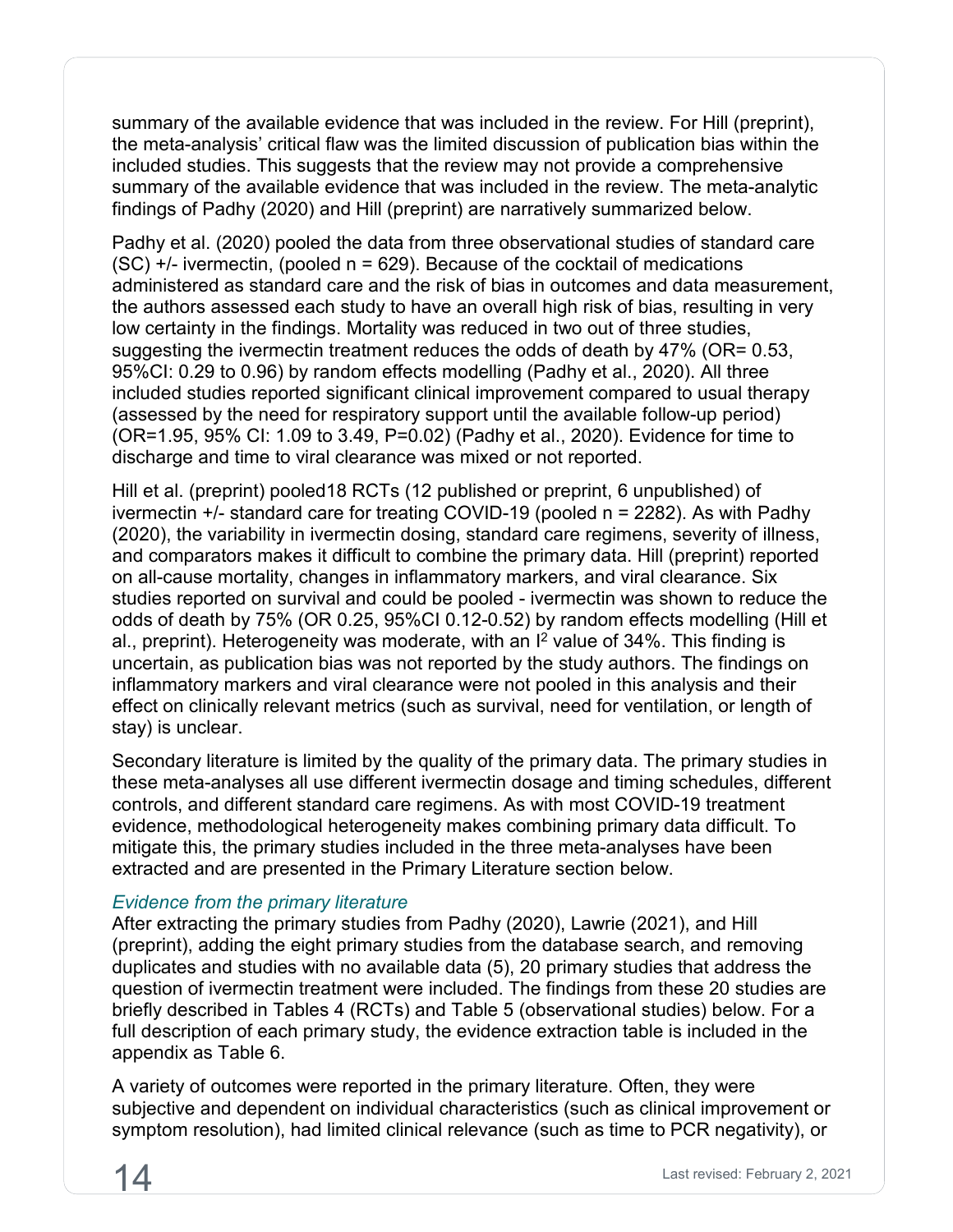are influenced by health system factors (such as hospital length of stay). Objective measures of treatment effectiveness ((hospitalization, intensive care unit (ICU) admission, or mortality) were less often reported, but offer a clearer picture of disease progression. To minimize the effect of subjective outcomes on the present review, only primary studies reporting an objective endpoint are described in table 4.

The ICON study (Rajter et al., 2020) which has driven much of the current interest in ivermectin for COVID-19 therapy, was a retrospective chart review of 280 patients, treated with (n=173) and without (n= 107) ivermectin in 4 Florida hospitals. Univariate analysis showed lower mortality in the ivermectin group, which persisted after multivariate analysis. Propensity matching also suggested lower mortality in the ivermectin group (OR 0.47, CO 0.22-0.99; p, 0.05), with ARR 11.2% and NNT of 8.9. This was a hypothesis generating, observational study and a major limitation is higher use of dexamethasone in the ivermectin group, which could drive much of the difference observed. In addition, timing bias is a possible issue, as the non-ivermectin group was identified in the initial weeks of the time period, and other treatments, and care pathways may have improved with greater acute care experience.

Overall, the primary studies are of poor/fair quality, such that it is difficult to draw conclusions with any certainty. Of studies that are designed with a comparator group, the evidence of ivermectin's effectiveness is mixed. Roy (preprint) shows that ivermectin had no effect on ICU admission or the need for mechanical ventilation. Camprubí et al. (2020), Hashim et al. (preprint), and Mahmud (unpublished) show no or non-significant effect on mortality, while Elgazzar et al. (preprint), Naiee et al. (preprint), Rajter et al. (2020), and Roy et al. (preprint) show that ivermectin can reduce the risk of death. These findings, however are at high risk of bias from confounding due to the cocktail of therapies often used as standard care and are often poorly controlled, as standard care is administered according to physician discretion rather than a firm protocol.

#### *Synthesis of the Information Relating to Question 2*

Taken together, the primary and meta-analytic findings are inconclusive. While the meta-analyses suggest that ivermectin may have an effect on COVID-19 mortality, the primary evidence is mixed and of low certainty due to the risk of bias from confounding, small sample sizes, poor controls and overall low quality of the evidence. Additional prospective, randomized, and blinded studies are needed to confirm the effectiveness of ivermectin as a treatment for COVID-19.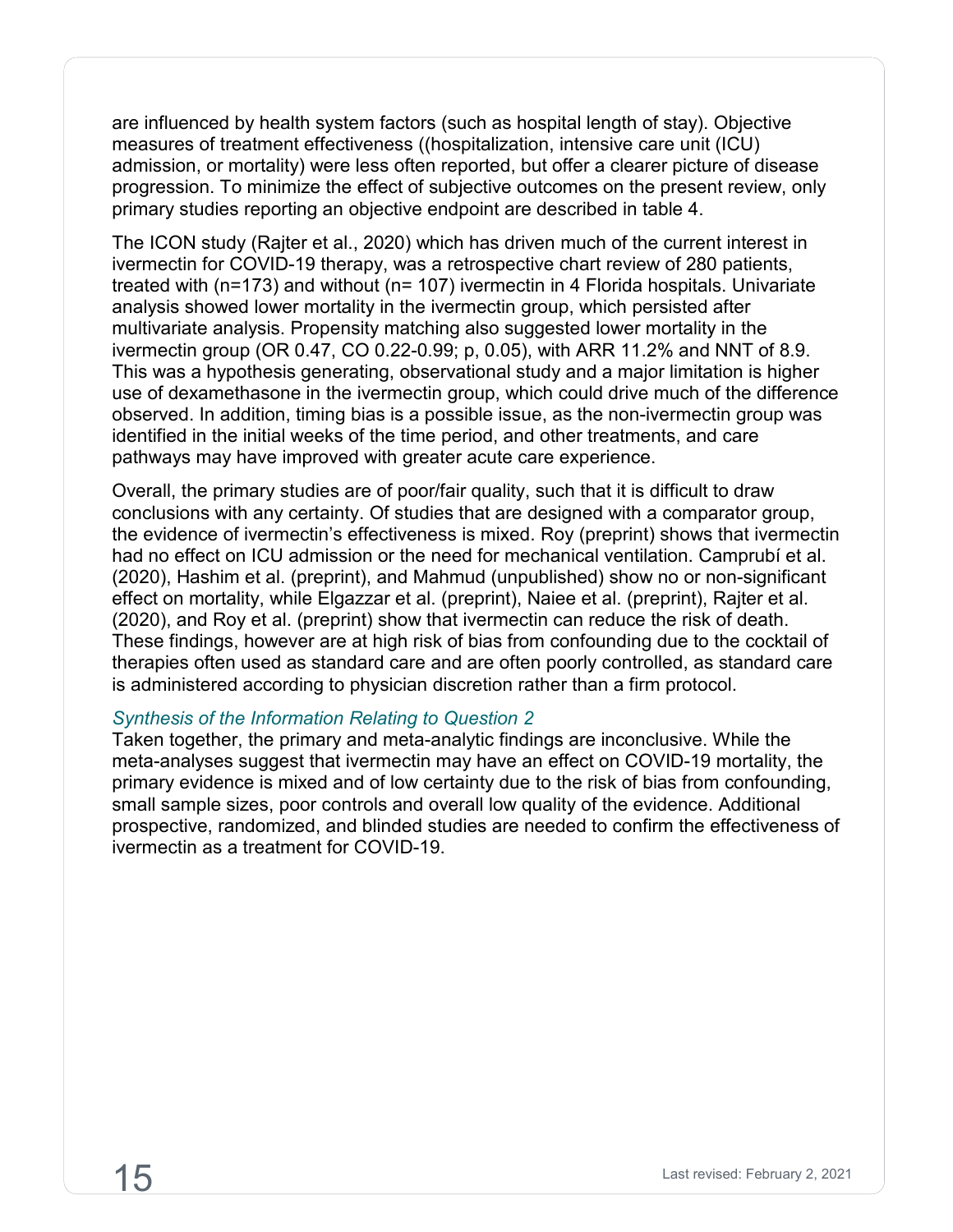Table 4. Primary RCTS reporting on objective measures (hospitalization, ICU admission, or mortality) of ivermectin treatment. All RCTs identified in the database search that were included at least one of the three meta-analyses. Full details of each study are included in Table 6 in the appendix.

| <b>Reference</b> | <b>Study Design</b> | Intervention                                   | Comparator            | <b>Outcome</b>                    | <b>Downs &amp; Black (1998)</b> |
|------------------|---------------------|------------------------------------------------|-----------------------|-----------------------------------|---------------------------------|
|                  |                     |                                                |                       |                                   | assessment                      |
| Elgazzar et      | RCT (double-        | Group I: Mild/moderate                         | Active                | - The mortality rate was          | $16 - Fair$                     |
| al., preprint    | blind)              | COVID-19; 4                                    | intervention with     | Significantly reduced in          | - Risk of confounding from      |
|                  | $(n=400)$           | days ivermectin 0.4                            | <b>HCQ (Groups II</b> | ivermectin-treated patient groups | standard care                   |
| Included in      |                     | mg/kg (max 24 mg),                             | and IV)               | 1& III (0.0% & 2% respectively)   | - No standard care              |
| Hill and         | Hospitalized        | once daily + SC                                |                       | versus HCQ treated groups II &    | treatment comparator            |
| Lawrie           | participants        | Group                                          |                       | IV (4% & 20%)                     |                                 |
|                  |                     | II: Mild/moderate                              |                       | (p<0.001)                         |                                 |
|                  |                     | COVID-19; HCQ (400                             |                       |                                   |                                 |
|                  |                     | mg every 12 hours for                          |                       |                                   |                                 |
|                  |                     | one day followed by                            |                       |                                   |                                 |
|                  |                     | 200 mg every 12 hours                          |                       |                                   |                                 |
|                  |                     | for $5$ days) + SC                             |                       |                                   |                                 |
|                  |                     | Group                                          |                       |                                   |                                 |
|                  |                     | III: Severe COVID-19; 4<br>days ivermectin 0.4 |                       |                                   |                                 |
|                  |                     | mg/kg (max $24$ mg),                           |                       |                                   |                                 |
|                  |                     | once daily + SC                                |                       |                                   |                                 |
|                  |                     | <b>Group IV: Severe</b>                        |                       |                                   |                                 |
|                  |                     | COVID-19; HCQ (400                             |                       |                                   |                                 |
|                  |                     | mg every 12 hours for                          |                       |                                   |                                 |
|                  |                     | one day followed by                            |                       |                                   |                                 |
|                  |                     | 200 mg every 12 hours                          |                       |                                   |                                 |
|                  |                     | for $5$ days) + SC                             |                       |                                   |                                 |
|                  |                     | Azithromycin 500mg OD for 6 days,              |                       |                                   |                                 |
|                  |                     | Paracetamol 500mg PRN, vitamin C 1gm           |                       |                                   |                                 |
|                  |                     | OD, Zinc 50 mg OD, Lactoferrin 100mg           |                       |                                   |                                 |
|                  |                     | sachets BID, Acetylcysteine 200mg t.d.s &      |                       |                                   |                                 |
|                  |                     | prophylactic or therapeutic anticoagulation if |                       |                                   |                                 |
|                  |                     | D-dimer $> 1000$                               |                       |                                   |                                 |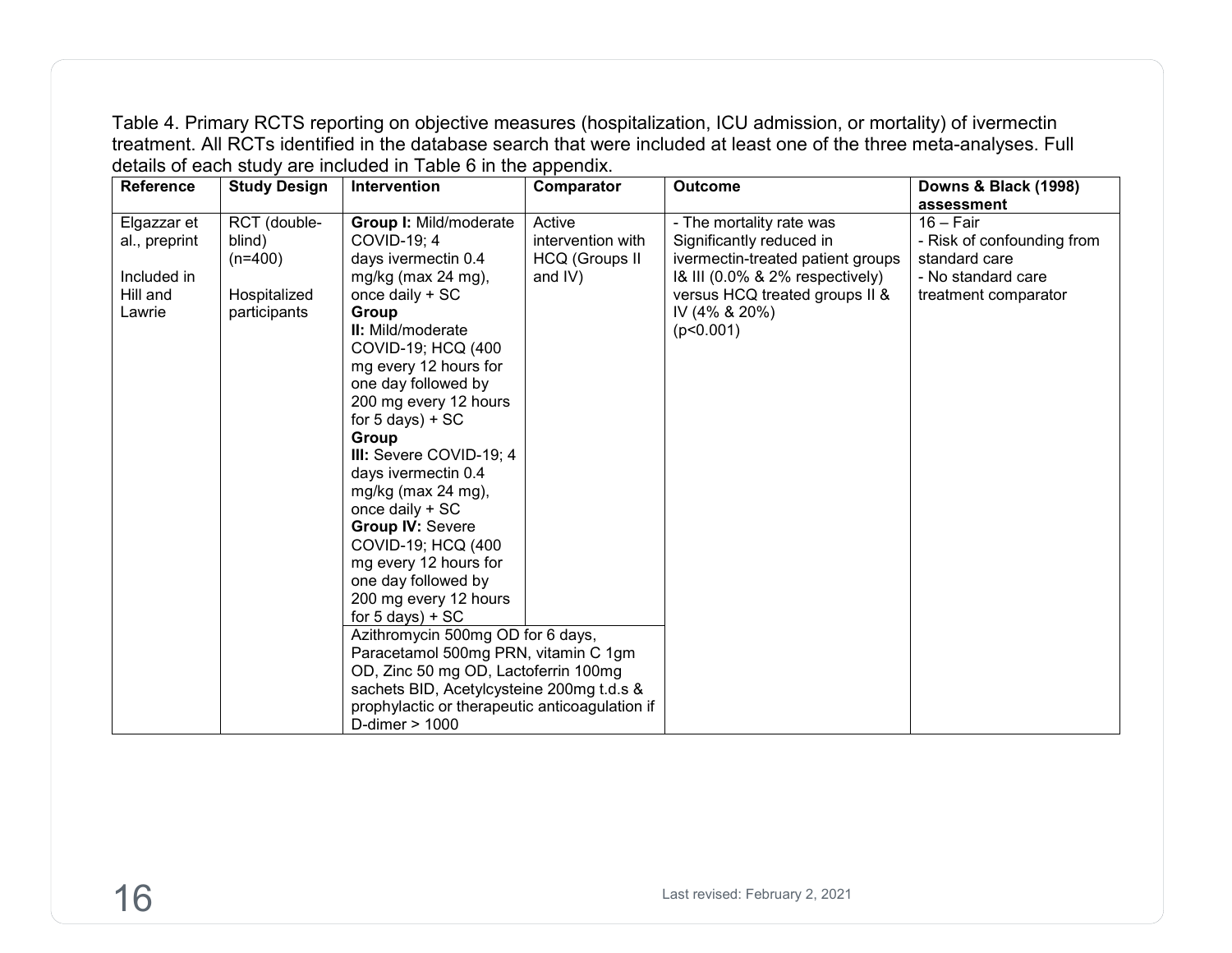| <b>Reference</b>                                                                         | <b>Study Design</b>                                                 | Intervention                                                                                                                                                                                                                                                                                                                                                                                                                                                                                                                                                                      | Comparator               | <b>Outcome</b>                                                                                                                                                                                                                                                                                         | Downs & Black (1998)<br>assessment                                                                                                                                                             |
|------------------------------------------------------------------------------------------|---------------------------------------------------------------------|-----------------------------------------------------------------------------------------------------------------------------------------------------------------------------------------------------------------------------------------------------------------------------------------------------------------------------------------------------------------------------------------------------------------------------------------------------------------------------------------------------------------------------------------------------------------------------------|--------------------------|--------------------------------------------------------------------------------------------------------------------------------------------------------------------------------------------------------------------------------------------------------------------------------------------------------|------------------------------------------------------------------------------------------------------------------------------------------------------------------------------------------------|
| Hashim et<br>al., preprint<br>Included in<br>Hill, Lawrie,<br>and<br>Database<br>results | RCT (open-<br>label)<br>$(n=140)$<br>Hospitalized<br>participants   | Standard care<br>Standard care +<br>ivermectin 200ug/kg<br>only<br>PO per day for two<br>days, and in some<br>patients who<br>needed more time to<br>recover, a third dose<br>200ug/kg PO per day<br>was given 7 days after<br>the first dose.<br>Doxycycline as needed.<br>Standard care:<br>- Acetaminophen 500mg on need<br>- Vitamin C 1000mg twice/ day<br>- Zinc 75-125 mg/day<br>- Vitamin D3 5000IU/day<br>- Azithromycin 250mg/day for 5 days<br>- Oxygen therapy/ C-Pap if needed<br>- Dexamethasone 6 mg/day or<br>methylprednisolone 40mg twice per day, if<br>needed |                          | - Mortality: 0/11 (0%) in<br>ivermectin-Doxycycline group<br>compared to 6/22 (27.27%) in<br>control group for patients with<br>severe COVID-19 (P=0.052)<br>- Mortality: 0/48 (0%) in<br>ivermectin-Dox group and 0/48<br>(0%) in control group for patients<br>with mild/moderate COVID-19<br>(n.s.) | $16 - Fair$<br>- Intervention not<br>standardized (performance<br>bias)<br>- High risk of bias from<br>confounding due to cocktail<br>of therapies for standard<br>care<br>- Small sample size |
| Mahmud et<br>al.<br>Unpublished<br>Included in<br>Hill                                   | RCT (double-<br>blind)<br>$(n=400)$<br>Hospitalized<br>participants | Ivermectin 6 mg stat<br>and Doxycycline 100<br>mg twice daily for 5<br>days + Standard Care<br>Standard Care: Paracetamol, Vitamin D,<br>Oxygen if indicated, Low molecular weight<br>heparin, dexamethasone if indicated                                                                                                                                                                                                                                                                                                                                                         | Standard care            | All cause mortality:<br>ivermectin+Dox: 0/183 (0%)<br>Placebo: 3/180 (1.67%) (no<br>stats)                                                                                                                                                                                                             | $19 - Good$<br>- Confounding from<br>standard care<br>- Study results only; no<br>interpretation from authors                                                                                  |
| Naiee et al.,<br>preprint<br>Included in<br>Hill and<br>Lawrie                           | RCT (double-<br>blind) (n=180)<br>Hospitalized<br>participants      | Standard care +<br>I: Single dose<br>ivermectin (200mcg/kg,<br>1 pill/day)<br>II: Three low interval<br>doses of ivermectin<br>(200, 200, 200 mcg/Kg<br>3 pills in 1, 3 and 5<br>interval days)                                                                                                                                                                                                                                                                                                                                                                                   | SC alone<br>Placebo + SC | Mortality:<br>$I: 0\%$<br>II: 10%<br>III: 0%<br>IV:3.3%<br>SC: 16.7%<br>P+SC: 20%                                                                                                                                                                                                                      | $18 - Fair$<br>- Potential confounding<br>from standard care<br>-Small sample size                                                                                                             |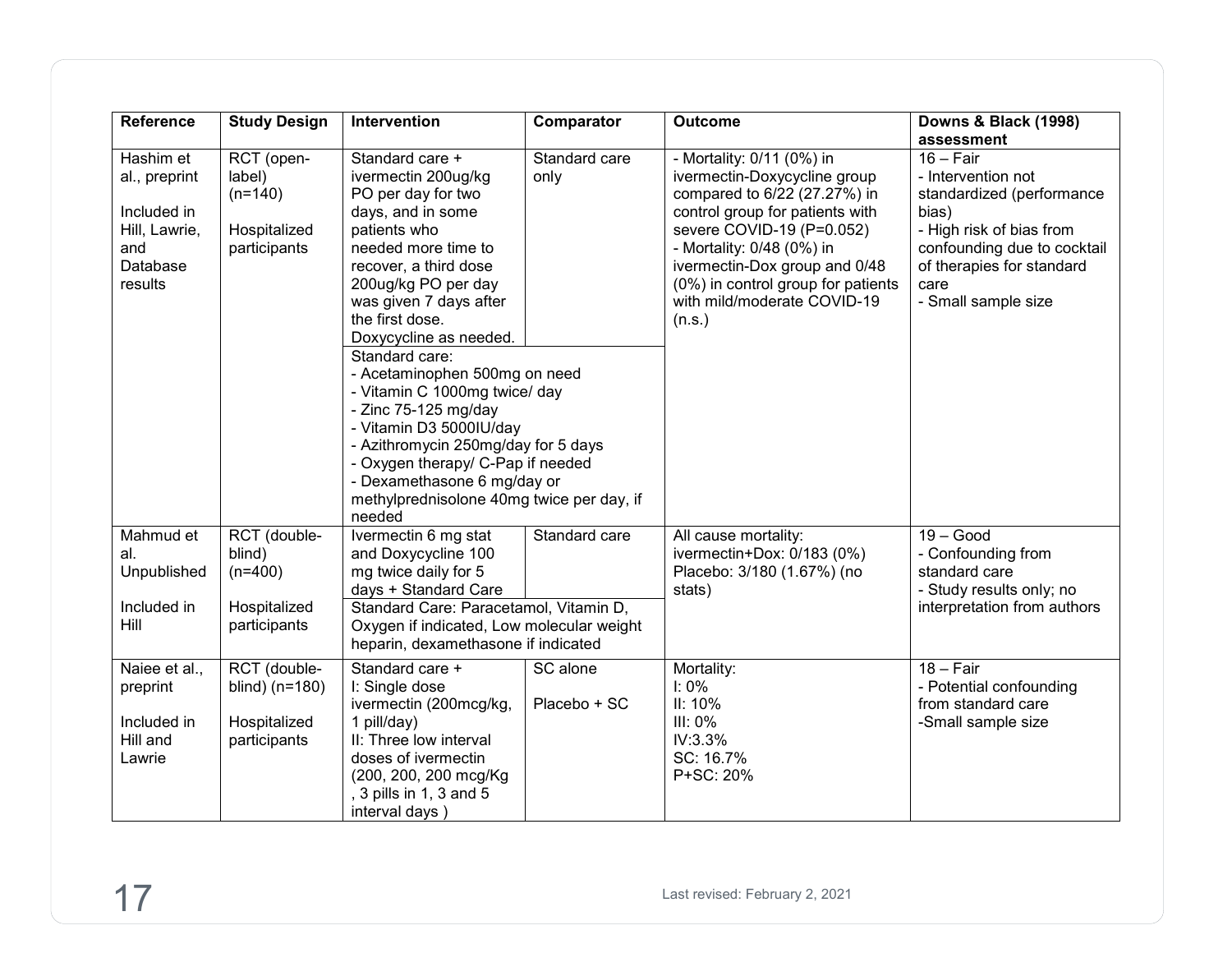| <b>Reference</b>                       | <b>Study Design</b>                              | Intervention                                                                                                                                                                                                                                                                                                                                                   | Comparator                 | <b>Outcome</b>                                                                                                                                                                                                                                                                            | <b>Downs &amp; Black (1998)</b><br>assessment                                    |
|----------------------------------------|--------------------------------------------------|----------------------------------------------------------------------------------------------------------------------------------------------------------------------------------------------------------------------------------------------------------------------------------------------------------------------------------------------------------------|----------------------------|-------------------------------------------------------------------------------------------------------------------------------------------------------------------------------------------------------------------------------------------------------------------------------------------|----------------------------------------------------------------------------------|
|                                        |                                                  | III: Single dose<br>ivermectin (400mcg/Kg,<br>2 pills per day)<br>IV: three high interval<br>doses of ivermectin (<br>400, 200, 200 mcg/Kg,<br>4 pills in 1, 3 and 5<br>interval days).<br>Standard Care: oral hydroxychloroquine<br>(HCQ) 200mg/kg twice per day as standard<br>regimen and a heparin prophylaxis in<br>combination with supplemental oxygen. |                            | - Comparison of all ivermectin<br>arms to all control arms<br>suggests that ivermectin<br>contributes to a risk difference of<br>death of 15% (95% CI-25.3 -<br>14.7) (RR 0.18 0.06-0.55)                                                                                                 |                                                                                  |
| Roy et al.,<br>preprint<br>Included in | RCT (double-<br>blind) $(n=112)$<br>Hospitalized | Ivermectin 12 mg on<br>day 1 and day 2 of<br>admission plus<br>standard care                                                                                                                                                                                                                                                                                   | Placebo +<br>standard care | $-1.8\%$ (n=1) in the intervention<br>arm needed invasive ventilation<br>compared to $8.8\%$ (n=5) in the<br>placebo arm (n.s.)                                                                                                                                                           | $22 - Good$<br>- confounding from<br>standard care<br>- High risk of performance |
| Hill and<br>Database<br>results        | participants                                     | Standard care: HCQ, steroid, enoxaparin,<br>antibiotic, remdesivir (if necessary),<br>convalescent plasma (if necessary),<br>tocilzumab (if necessary)                                                                                                                                                                                                         |                            | $-9.1\%$ (n=5) of the patients in<br>the intervention arm and 10.5%<br>$(n=6)$ in the placebo arm<br>required ICU care (RR 0.9, 95%<br>CI 0.3 to 2.7, p=0.798).<br>- In-hospital mortality was 6.9%<br>$(n=4)$ in the placebo arm as<br>opposed to 0/55 deaths in the<br>intervention arm | bias<br>- small sample sizes                                                     |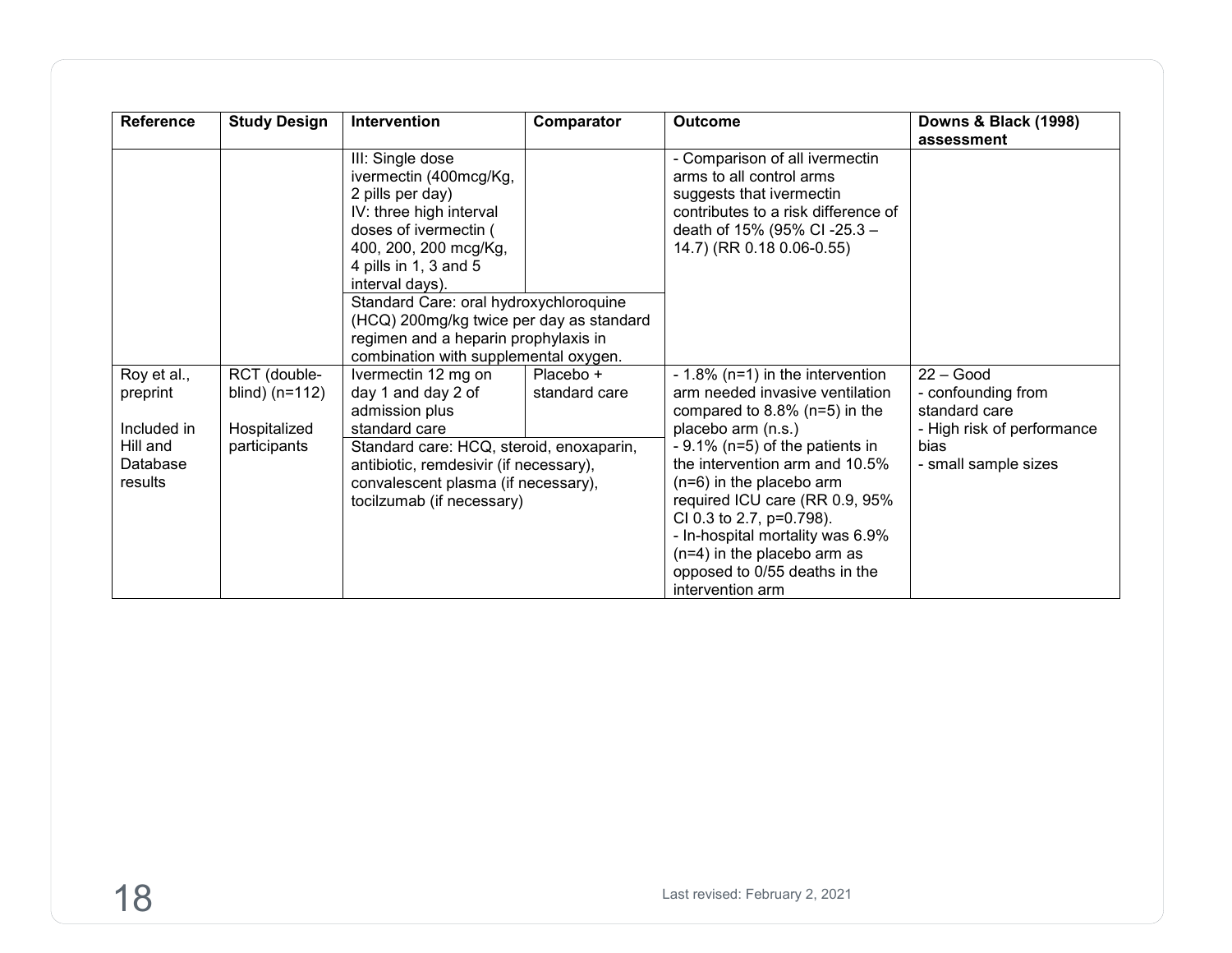Table 5. Primary observational studies reporting on objective measures (hospitalization, ICU admission, or mortality) of ivermectin treatment. Three studies were identified in the database search (Carvallo et al., preprint; Morgenstern et al., preprint; and Camprubí et al., 2020) that were not included at least one of the three meta-analyses. Full details of each study are included in Table 6 in the appendix.

| <b>Reference</b>                                                   | <b>Study Design</b>                                                                      | Intervention                                                                                                                                     | Comparator                     | <b>Outcome</b>                                                                                                                                                                                                                                                                                                                  | <b>Downs &amp; Black (1998)</b><br>assessment                                                                                                                                                               |
|--------------------------------------------------------------------|------------------------------------------------------------------------------------------|--------------------------------------------------------------------------------------------------------------------------------------------------|--------------------------------|---------------------------------------------------------------------------------------------------------------------------------------------------------------------------------------------------------------------------------------------------------------------------------------------------------------------------------|-------------------------------------------------------------------------------------------------------------------------------------------------------------------------------------------------------------|
| Bhattacharya<br>et al.,<br>preprint<br>Included in<br>Padhy        | Case series<br>$(n=148)$<br>Hospitalized<br>participants                                 | Standard care<br>(unclear) + ivermectin<br>(single dose) +<br>Atorvastatin (10 mg<br>daily) + N-acetyl-<br>cysteine                              | None                           | 2 of 148 patients treated with<br>Standard of Care + ivermectin<br>+ Atorvastatin + N-acetyl-<br>cysteine died during the trial<br>(fatality rate of 1.35% which is<br>below national average)                                                                                                                                  | $7 - poor$<br>- High risk of bias due to<br>confounding<br>- Minimal description of<br>methods<br>- Small sample size<br>- No blinding<br>- No statistical analysis<br>- Does not describe standard<br>care |
| Camprubí et<br>al., 2020<br>Included in<br>database<br>results     | Non-<br>randomized<br>observational<br>study $(n=26)$<br>Hospitalized<br>participants    | Ivermectin at<br>200 µg/kg, single<br>dose<br>All patients received azithromycin and<br>HCQ; all but one patient received<br>lopinavir/ritonavir | No ivermectin<br>treatment     | - A higher proportion of<br>patients receiving ivermectin<br>required ICU admission (ICU)<br>(69%) than patients who did<br>not receive ivermectin (38%)                                                                                                                                                                        | $13 - poor$<br>- High risk of confounding due<br>to immunosuppressive therapy<br>- Risk of selection bias<br>- Small sample size<br>- No statistical analysis                                               |
| Carvallo et<br>al., preprint<br>Included in<br>database<br>results | Non-<br>randomized<br>observational<br>trial ( $n=167$ )<br>Hospitalized<br>participants | <b>IDEA</b> protocol<br>dependent on<br>severity. Ivermectin +<br>dexamethasone +<br>antithrombotic +<br>ventilation                             | None                           | - Only 1 of the 32 moderate /<br>severe patients died, and the<br>remaining 31 patients did not<br>worsen<br>- Overall mortality of patients<br>treated according to IDEA<br>protocol was 0.59% (1 death in<br>167 treated cases). Estimated<br>overall mortality rate in<br>Argentina is approximately<br>2.1% (official data) | $15 - fair$<br>- Very poor controls<br>- Does not show that ivermectin<br>specifically affects mortality<br>- High risk of confounding<br>- no statistical analysis                                         |
| Gorial et al.,<br>preprint                                         | Non-<br>randomized                                                                       | Ivermectin 200 Mcg<br>single dose at the                                                                                                         | Matched<br>historical controls | - There were two patients died<br>in the non ivermectin                                                                                                                                                                                                                                                                         | $18 - Fair$                                                                                                                                                                                                 |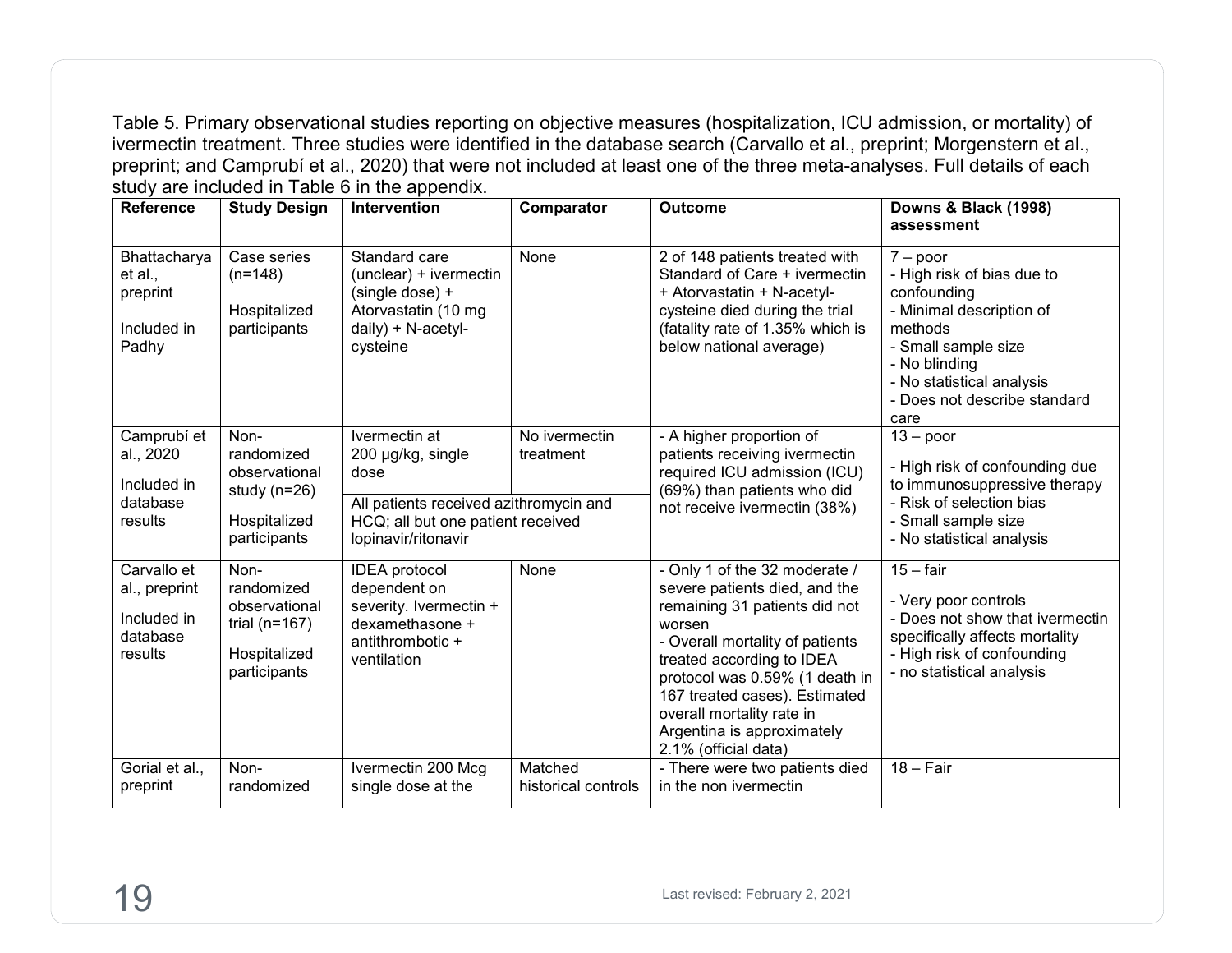| <b>Reference</b>                                                                     | <b>Study Design</b>                                                                                | Intervention                                                                                                                                                                                                                  | Comparator                    | <b>Outcome</b>                                                                                                                                                                                                                                                                                                                           | Downs & Black (1998)<br>assessment                                                                                                     |
|--------------------------------------------------------------------------------------|----------------------------------------------------------------------------------------------------|-------------------------------------------------------------------------------------------------------------------------------------------------------------------------------------------------------------------------------|-------------------------------|------------------------------------------------------------------------------------------------------------------------------------------------------------------------------------------------------------------------------------------------------------------------------------------------------------------------------------------|----------------------------------------------------------------------------------------------------------------------------------------|
| Included in<br>Padhy and<br>database<br>results                                      | observational<br>trial ( $n=140$ )<br>Hospitalized                                                 | admission + standard<br>care<br>HCQ 400mg BID for the first day then                                                                                                                                                          | treated with<br>standard care | group (2/71) compared to the<br>Ivermectin group (0/16) (no<br>statistical analysis)                                                                                                                                                                                                                                                     | - Confounding from standard<br>care<br>- Small sample size<br>- Poor statistical reporting                                             |
|                                                                                      | participants                                                                                       | 200mg BID for 5 days plus AZT 500mg<br>single dose in the first day then 250mg for<br>5 days                                                                                                                                  |                               |                                                                                                                                                                                                                                                                                                                                          |                                                                                                                                        |
| Morgenstern<br>et al.,<br>preprint<br>Database<br>results                            | Retrospective<br>observational<br>study (n=3099)<br>Outpatient and<br>hospitalized<br>participants | Ivermectin at 0.4mg /<br>kg, orally (PO) in a<br>single dose in the<br>ER; Additional doses<br>and other<br>medications not<br>standardized                                                                                   | None                          | - Authors list the<br>hospitalization and ICU<br>outcomes, but do not assess<br>the effect of ivermectin<br>- Total mortality of outpatients<br>and hospitalized patients<br>treated with ivermectin, was<br>1.2%, well below the average<br>3% reported in most series<br>and overall mortality worldwide                               | $11 - poor$<br>- Treatment not standardized<br>- High risk of confounding in<br>hospitalised patients<br>- No comparator group         |
| Rajter et al.,<br>2020<br>Included in<br>Lawrie,<br>Padhy and<br>database<br>results | Non-<br>randomized<br>trial ( $n=280$ )<br>Hospitalized<br>participants                            | Usual care +<br>At least one oral dose<br>of ivermectin at<br>200 µg/kg in addition<br>to usual clinical care.<br>A second dose could<br>be given at the<br>discretion of the<br>treating physician at<br>day 7 of treatment. | Usual care alone              | - For the unmatched cohort,<br>overall mortality was<br>significantly lower in the<br>ivermectin group than in the<br>usual care group (15.0% vs<br>25.2% for ivermectin and usual<br>care, respectively; P=.03)<br>- In the matched cohort,<br>ivermectin was associated with<br>an absolute risk reduction of<br>11.2% (95% CI, 0.38%- | $21 - good$<br>- Ivermectin treatment not<br>standardized<br>- Potential confounding from<br>usual care<br>- Potential for timing bias |
|                                                                                      |                                                                                                    | Usual care: hydroxychloroquine,<br>azithromycin, or other medications was at<br>the discretion of the treating<br>physicians; oxygen and ventilation<br>support applied as needed (not<br>specifically described)             |                               | 22.1%)<br>- Multivariate analysis<br>suggests that ivermectin is<br>associated with reduced odds<br>of mortality (OR 0.27 (0.09-<br>$0.80$ ) p < $0.03$ )                                                                                                                                                                                |                                                                                                                                        |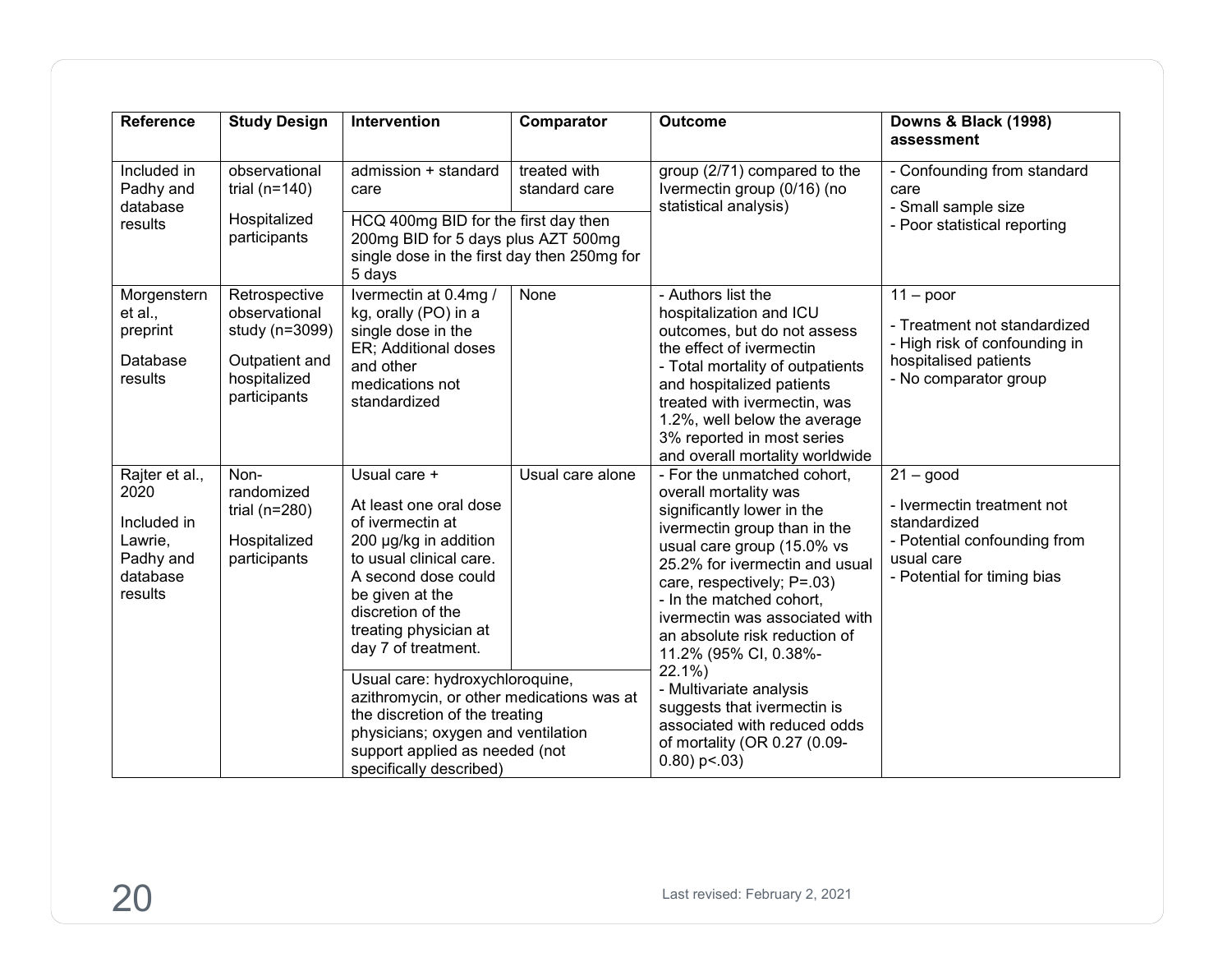# <span id="page-24-0"></span>3. Are there risks associated with the use of ivermectin for prophylaxis or treatment of COVID-19?

#### *Evidence from secondary and grey literature*

Adverse events were identified in the Lawrie (20201) meta-analysis. They were not found to be significant, possibly due to the confounding effect of the therapies used as standard care. Esophagitis due to doxycycline was specifically named in Lawrie (2021), although the author does not go into detail to compare the safety profile of ivermectin and doxycycline. No adverse events were reported in Padhy et al. (2020).

The product monograph for Stromectol® oral ivermectin tablets reports that no fatalities or toxicity have been observed in humans due to overdose of medical-grade ivermectin (Merck Canada Inc., 2020). Consumption of veterinary-grade ivermectin formulations most commonly results in rash, contact dermatitis, edema, headache, dizziness, asthenia, nausea, vomiting, and diarrhea (Merck Canada Inc., 2020).

The safety of ivermectin in pregnant women, children under 15 kg, and adults over 65 is limited or has not yet been established. Breast-feeding mothers should only be offered ivermectin if the benefit to the mother outweighs the risk to the infant (Merck Canada Inc., 2020).

Side effects from ivermectin treatment for strongyloides and onchocerciasis include (but are not limited to) muscle/joint pain, lymph node swelling and tenderness, and skin rash (all due to Mazzotti-type reactions in onchocerciasis patients) (Merck Canada Inc., 2020). Of note, these side effects are noted when ivermectin is used according to the medication label; there is limited evidence for safety in off-label dosing regimens.

#### *Evidence from the primary literature*

Some adverse events were reported in the primary literature, however, those ascribed to ivermectin affected very few study participants and were not severe. All are listed These include nausea, diarrhea, burning sensation, heartburn, abdominal pain, fatigue/lethargy, tingling/numbness, sleepiness, dizziness, rash (Shouman, unpublished; Krolewiecki et al., preprint; Mahmud, unpublished; Chowdhury et al., 2020; Chachar et al., 2020; Chaccour et al., preprint) Carvallo et al. (preprint) reported one case of gastric ulcer during their study, however, the patient had a history of ulcers and the event was ascribed to the dexamethasone treatment.

#### *Synthesis of the Information Relating to Question 3*

The evidence identified for this review suggests that ivermectin is safe for use as prophylaxis and treatment of COVID-19, however, the evidence for safety in high doses is limited at best.

## <span id="page-24-1"></span>4. Does available data on utilization of accessible ivermectin products in Alberta suggest that it is being used in COVID-19?

There are limited data available that might signal increased use of ivermectin products in Alberta. Figure 1 below shows the number of discrete patients by year and month that have filled a prescription for Stromectol in Alberta (raw data obtained from personal communication with L. Svenson). Although there is a large increase in prescriptions in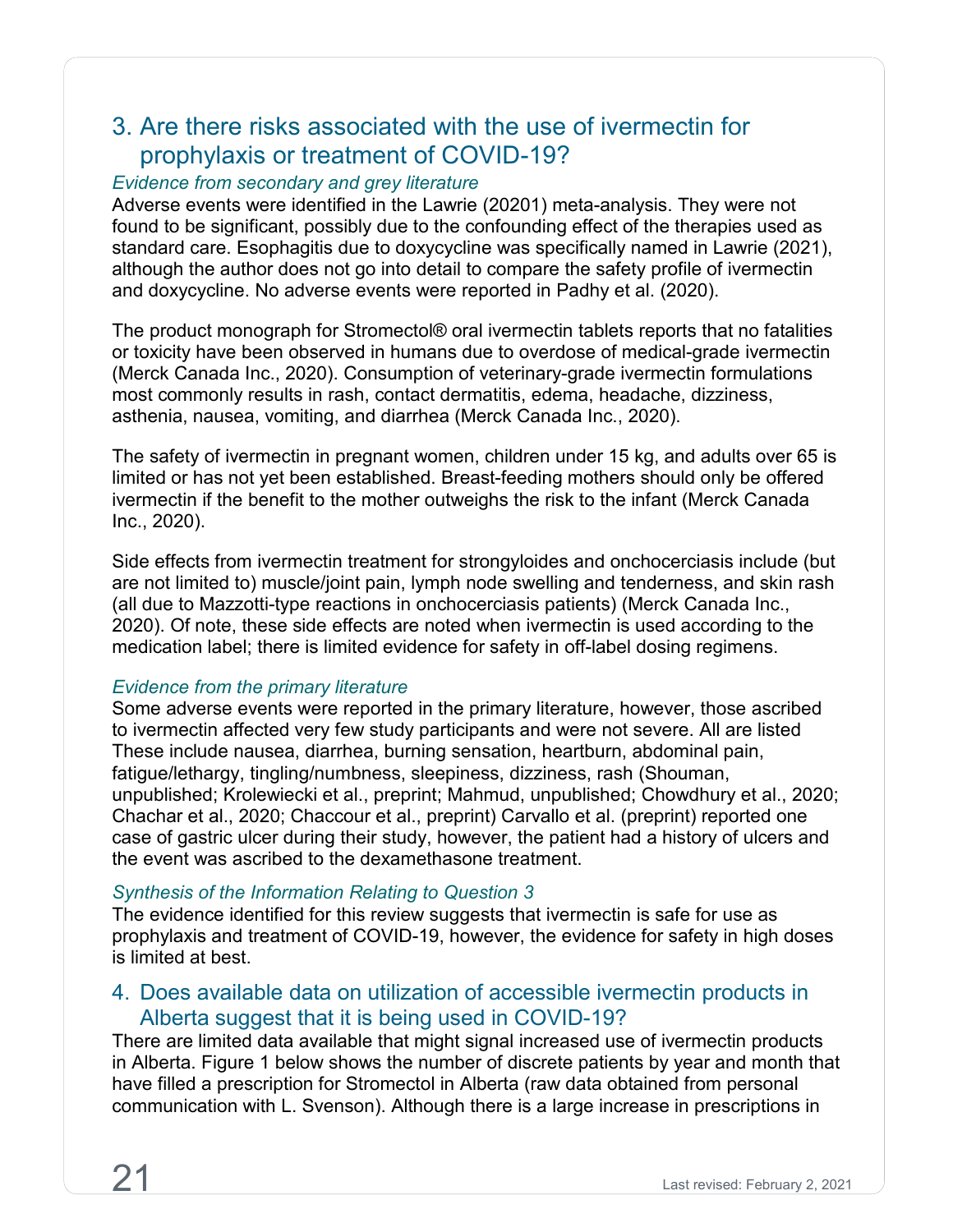December of both 2019 and 2020, there is no significant difference between the data for the two years (p=0.14). However, as this medication is frequently used in returned travelers with tropic acquired parasite infections, which could be the reason for the seasonality seen in 2019, there should not be a travel signal in 2020 given restrictions related to the pandemic, which suggests possible use in COVID-19.



Figure 1. Number of discrete prescriptions for Stromectol filled in Alberta in 2019 and 2020. The counts are unique patients within a month and not across. Across the 2 years of data, there were 881 distinct patients, filling 1,149 prescriptions

Provincial Pharmacy Operations in AHS report that medical supply of ivermectin in Alberta is stable (as of January 2021). No supply issues have been reported from Merck Canada (personal communication). Figure 2 shows the number of four-packs of ivermectin – 3 mg tablets purchased by acute care sites in Alberta from April 2020 to December 2020. No obvious pattern emerges from the data. Purchasing does not appear to be related to the number of COVID-19 cases in the Calgary, Edmonton, and North Zones; rather, surface analysis suggests that purchasing in the Calgary Zone is bulk and scheduled, while purchasing in Edmonton Zone (includes the Royal Alexandra Hospital, the University of Alberta Hospital, and the Misericordia hospital) and North Zone (St. Therese Health Centre) occurs on an as-needed basis that may be related to the farming season and people spending summer holidays in lakes. However, the purchasing data does not show how the medications are being used at the site – this would require an in-depth analysis of the administrative data or a chart review.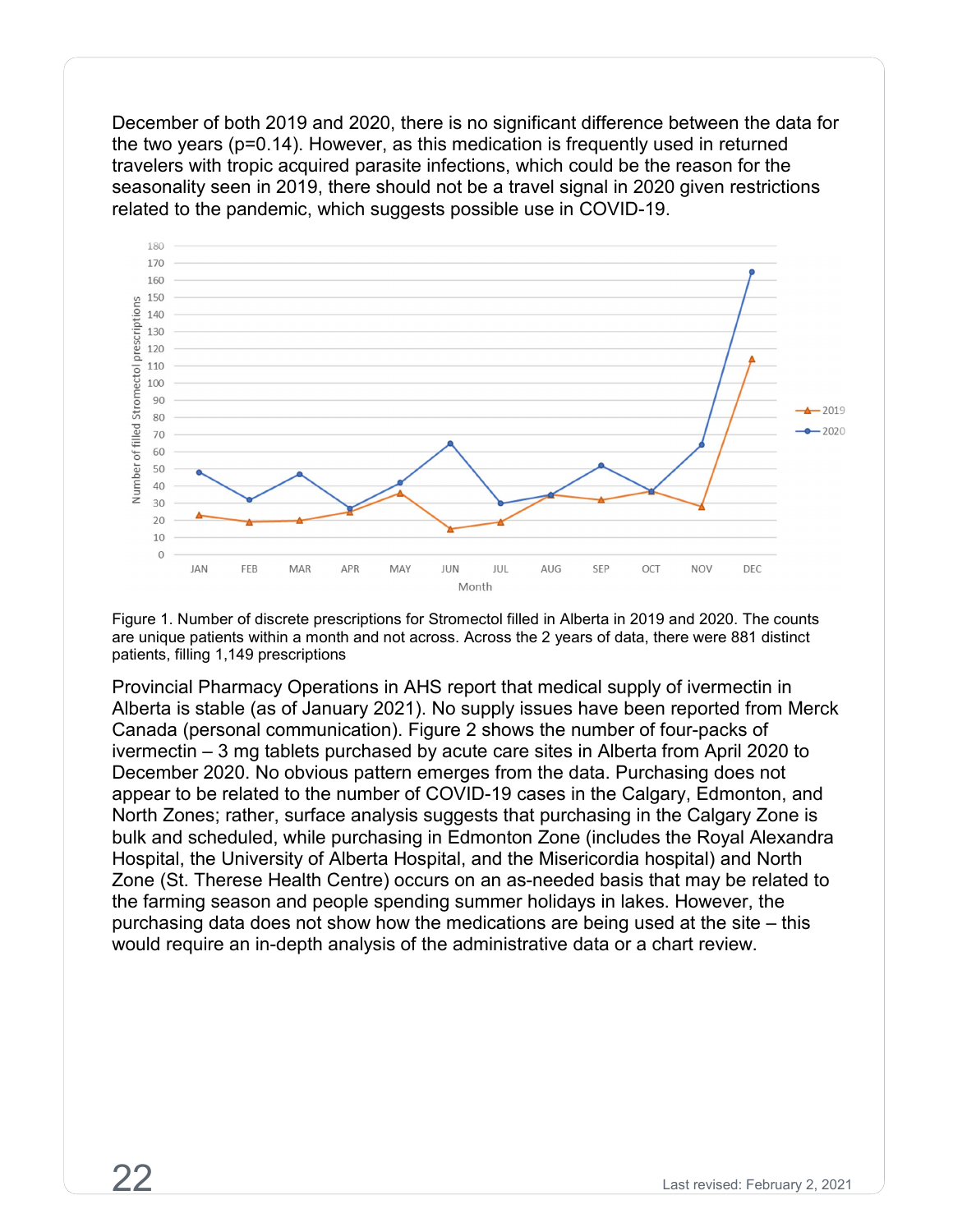

Figure 2. Number of 4-packs of ivermectin-3mg purchased by acute care sites in Alberta Health Services between April and December 2020.

Veterinary drug products are not sold or regulated through the Alberta Government, so it is difficult to obtain purchasing and prescribing data for veterinary ivermectin. The public health veterinarians in Alberta suggest that any increase in purchases for offlabel human use would be imperceptible compared to the background due to the volumes of medication already used in agriculture (personal communication with K. Lehman and H. Keshwani).

#### *Synthesis of the Information Relating to Question 4*

The available data does not show an increase in ivermectin purchasing related to COVID-19 prevalence in the province, however, purchasing patterns do not show how the medication is utilized. Veterinary medications are not overseen by the province, so it is difficult to discern increased purchasing of off-label human use compared to normal veterinary use. More investigation is needed to identify if purchasing and utilization patterns can signal off-label use of ivermectin for COVID-19.

## <span id="page-26-0"></span>Evolving Evidence

Given the ongoing social media attention and hype that ivermectin has received, there are many ongoing clinical trials to determine the clinical effectiveness of ivermectin in COVID-19 prophylaxis and treatment. It is likely that this review will require updating when the results from the ongoing clinical trials are released.

There are 38 ongoing clinical trials registered to clinicaltrials.gov that are researching ivermectin as prophylaxis or treatment for COVID-19. Of the 38 trials, there are 31 randomized controlled trials (RCT), four non-randomized interventions trials, and three observational trials. Six trials explore the efficacy of ivermectin tablets in preventing the development of COVID-19 or COVID-19 symptoms in healthy adults, family members of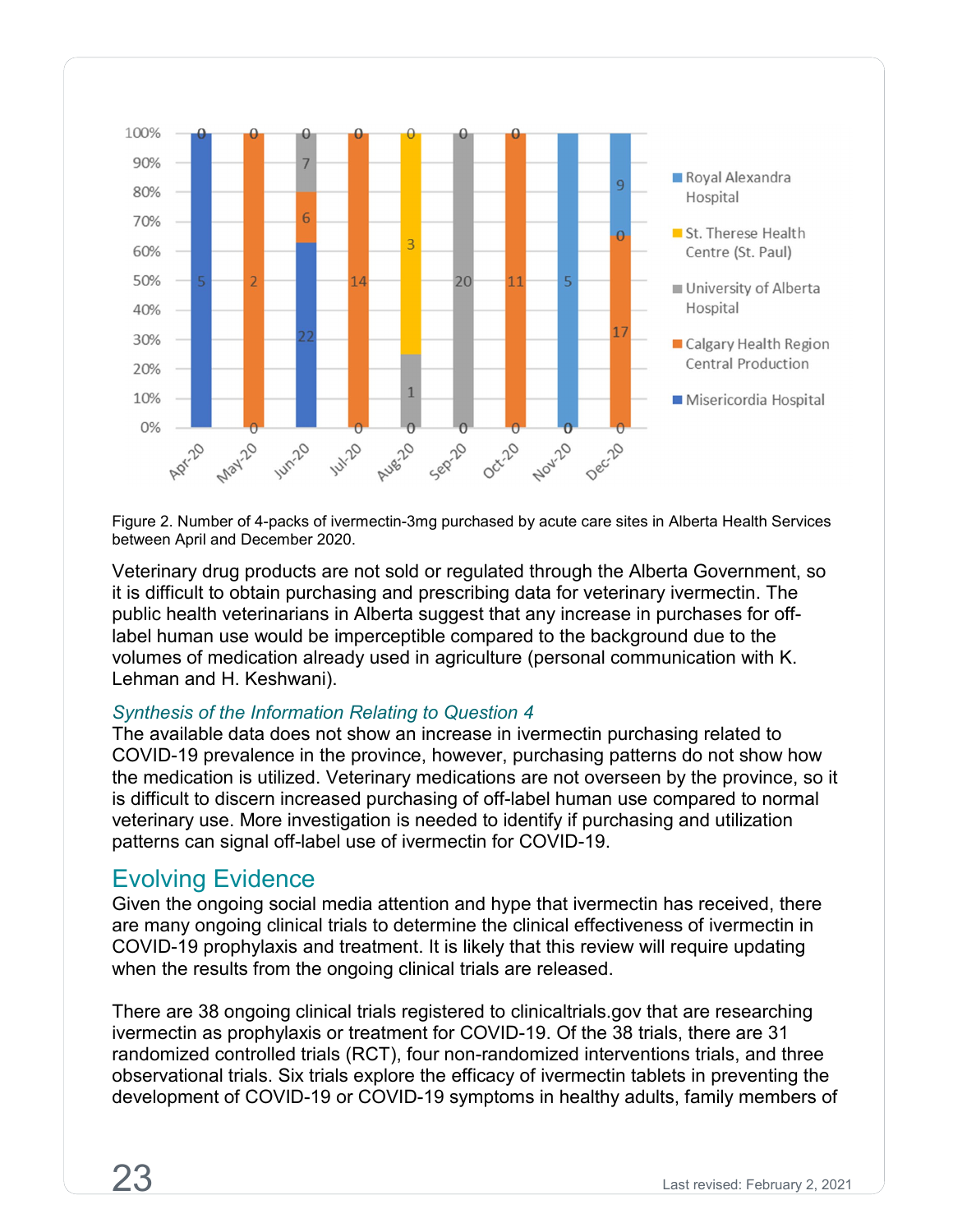COVID-19 patients, and health workers. The remaining 32 clinical trials' primary purpose is to use ivermectin alone or in combination with other interventions as a treatment for COVID-19. Of the treatment trials, 18 specified the degree of severity for COVID-19 in its participant inclusion criteria, which includes: 14 trials for participants with mild to moderate COVID-19, two trials for participants with severe cases of COVID-19, and another two trials for asymptomatic COVID-19 patients. How COVID-19 severity was assessed was not always reported, nor was it uniform across who did report on it.

These ongoing trials frequently combine ivermectin with other drugs, including: aspirin, heparin and enoxaparin, corticosteroids, zinc, Nigella Sativa, losartan, hydroxychloroquine, favipiravir, azithromycin, nitazoxanide, doxycycline, cholecalciferol. Ivermectin delivery is most often in the form of a tablet, but alternative delivery methods such as nasal spray, oral drops, and sub-cutaneous injection were also researched. Ivermectin dosage is most often dependent on the patient's weight, with clinical trials varying their delivery and dosage schedule from single doses to continuous doses over weeks. The clinical trials monitored patients between the ranges of seven days up to three months. This fairly short window of time and little follow up after trial completion limits insights on ivermectin's impact on long-term cases of COVID-19. A full listing of the ongoing clinical trials is included in Table 7 in the Appendix. There are four notable clinical trials (described below) that have the potential for generating high-quality evidence at their conclusion. Studies with available results were compared with the database search to ensure that they were captured in the strategy or in the included meta-analyses.

Clinical Trial NCT04529525 (refer to #12 in Table 7) is a prospective, randomized, quadruple-blind, placebo-controlled study conducted by the Ministry of Public Health of the Province of Corrientes, Argentina to assess ivermectin as a treatment for COVID-19. Participants (n = 500) include adults (over 18 years of age) who have a PCR confirmed COVID-19 diagnosis that do not require hospitalization at the time of diagnosis. Participants will receive a daily dose of either a weight-based dose of ivermectin or a placebo for 30 days. The need for hospitalization due to COVID-19 during the trial period is the primary outcome being assessed, with time to hospitalization, use of invasive mechanical ventilation, dialysis, all-cause mortality, negative PCR tests, and ivermectin safety being secondary outcomes.

Clinical trial NCT04602507 (refer to #16 in Table 7) is randomized, quadruple-blind clinical trial, carried out by CES Clinic, Medellin-Colombia to assess ivermectin as a COVID-19 treatment for severe patients. The investigators will randomize 100 participants with severe COVID-19 (based on criteria of the National Institute of Health and the Colombian Consensus) into two groups. Experimental group will receive oral ivermectin (400 µg/kg in a single dose) in addition to standard management and the Control group will receive placebo plus standard management. The primary outcome being assessed is the admission to intensive care unit within the clinical trial period (21 days) and secondary outcomes including: length of stay, mortality rate, length of stay in ventilator, and adverse effects of ivermectin.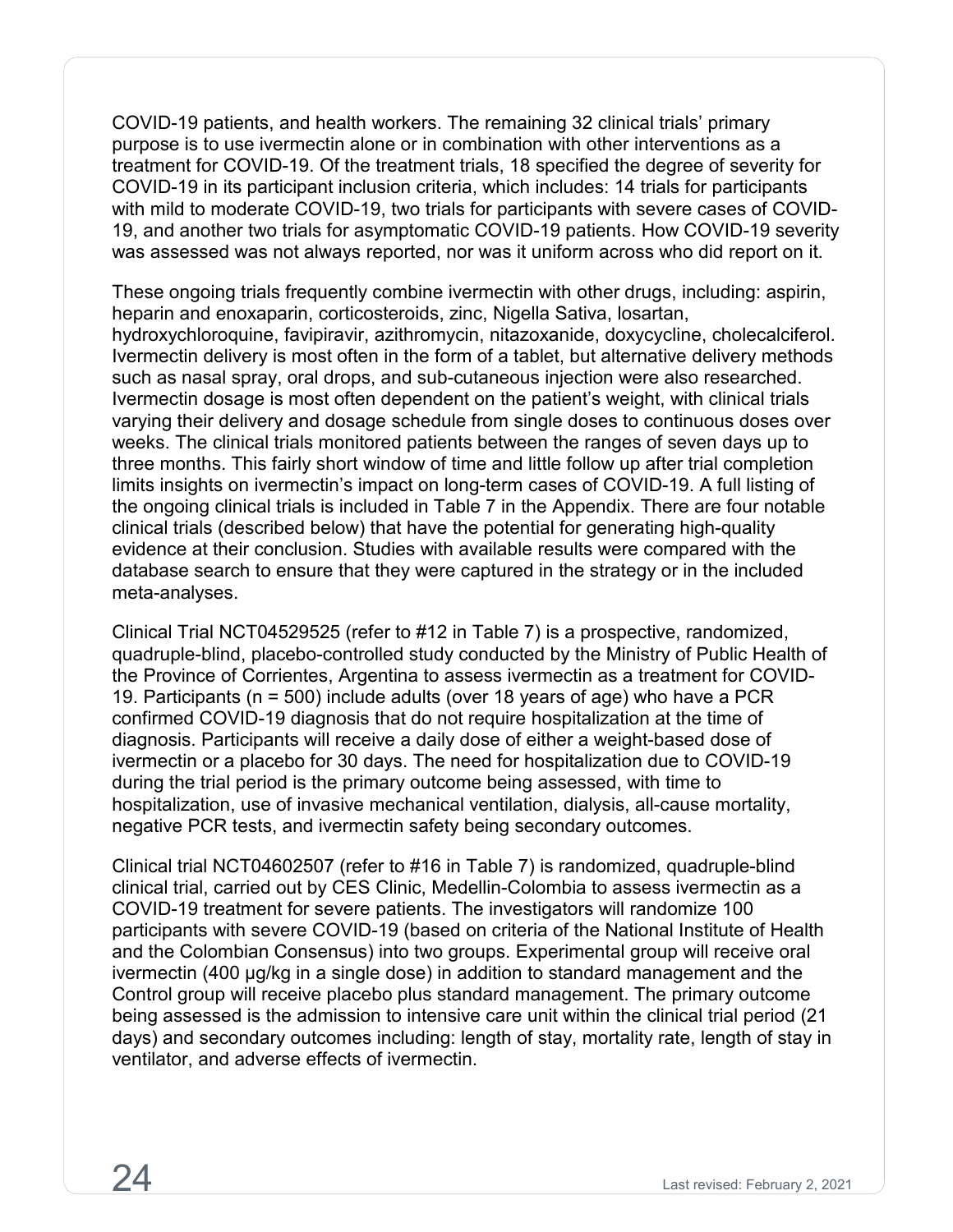Clinical trial NCT04405843 (refer to #26 in Table 7) is a quadruple-blind, placebo controlled, randomized clinical trial by Centro de Estudios en Infectogía Pediatrica to evaluate the efficacy of ivermectin in preventing progression of early stages of COVID-19 in adult participants. Participants (n= 476) are split into two groups.The experimental group will receive ivermectin (300µg/kg) daily for five days and the control group will receive a placebo drug. The primary outcome being assessed is the time until symptoms resolve within the trial (21 days) with secondary outcomes including clinical condition check-ins throughout the trial, adverse events, duration of fever, and proportion of participants who discontinue intervention.

Clinical trial NCT04527211 (refer to #30 in Table 7) is a randomized, multicenter, quadruple-blind, placebo-controlled clinical trial by Javeriana University to determine the effectiveness and safety of ivermectin as a COVID-19 prophylactic treatment for health workers. The 550 participants will be split into two groups: the experimental group will receive ivermectin (200 µg/kg) every week for seven weeks and the control group will receive a placebo for seven weeks. The primary outcome that will be assessed is the development of COVID-19 during the trial (eight weeks), while the secondary outcomes include seroconversion, hospitalization, ICU requirement, and safety of the intervention.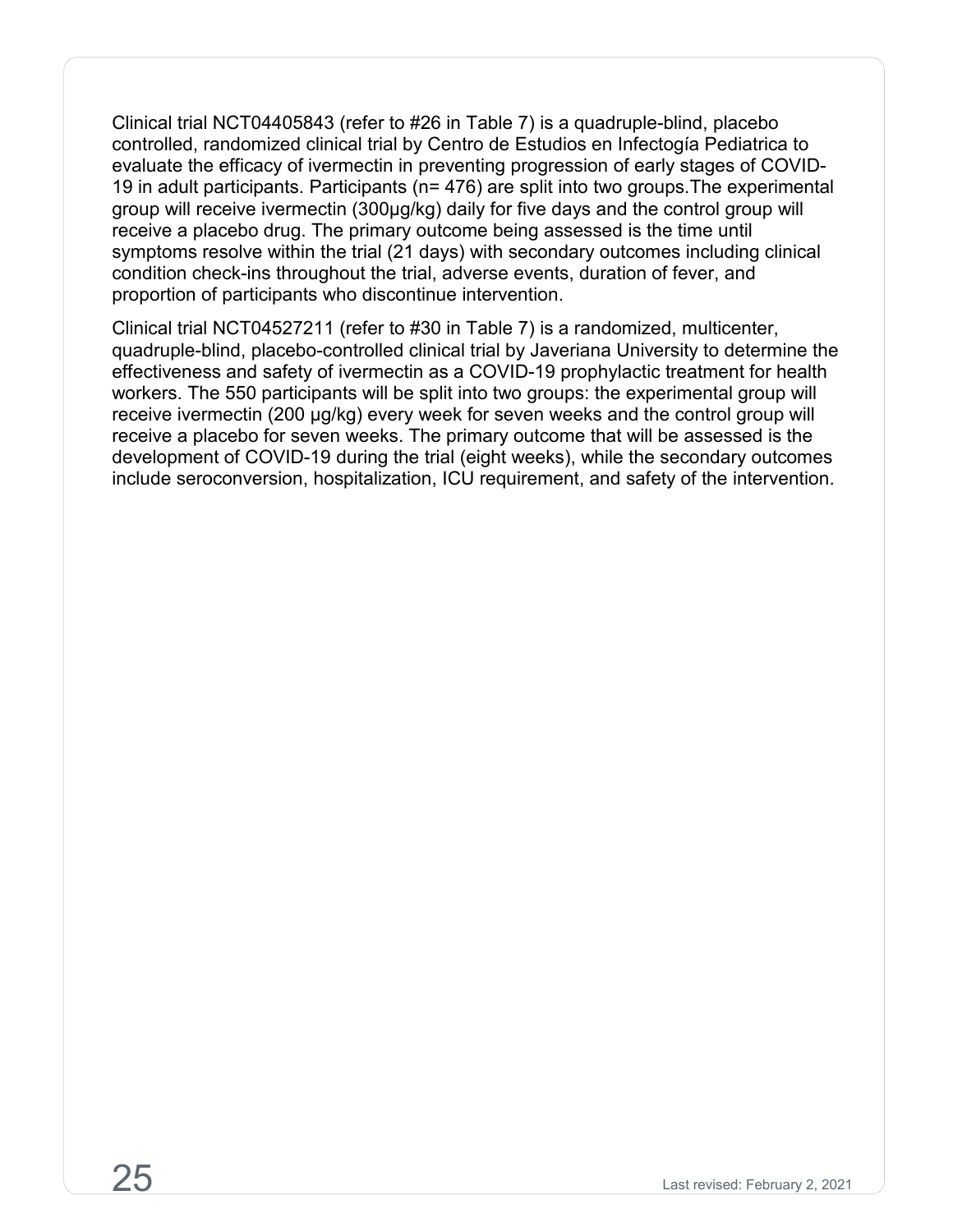# Appendix *Primary Evidence Extraction Table*

Table 6. Characteristics and findings of primary literature included in Lawrie (2021), Padhy (2020), Hill (preprint), and identified in the database search.

<span id="page-29-1"></span><span id="page-29-0"></span>

| <b>Reference</b>             | <b>Study design</b>                                  | <b>Population</b>                                                                                                                 | <b>Intervention / Exposure</b>                                                                                                                                                                                                                                    | Controls /<br><b>Comparators</b>       | <b>Outcomes</b>                                                                                                                                                                                                                                                                                                                                                                                                                                                                                                                      | <b>Quality (D&amp;B</b><br>score; sources of                                                                                                                                                                                                           | <b>Notes</b> |  |  |  |
|------------------------------|------------------------------------------------------|-----------------------------------------------------------------------------------------------------------------------------------|-------------------------------------------------------------------------------------------------------------------------------------------------------------------------------------------------------------------------------------------------------------------|----------------------------------------|--------------------------------------------------------------------------------------------------------------------------------------------------------------------------------------------------------------------------------------------------------------------------------------------------------------------------------------------------------------------------------------------------------------------------------------------------------------------------------------------------------------------------------------|--------------------------------------------------------------------------------------------------------------------------------------------------------------------------------------------------------------------------------------------------------|--------------|--|--|--|
| Ahmed et al.,<br>2020        | RCT; double-<br>blind                                | - Adults hospitalized<br>with lab-confirmed<br>SARS-CoV-2 infection<br>- Average of 3.83 days<br>post-illness onset<br>$- n = 72$ | - oral ivermectin alone (12 mg<br>once daily for 5 days) (n=24)<br>- oral ivermectin in<br>combination with doxycycline<br>(12 mg ivermectin single dose<br>and 200 mg doxycycline on<br>day 1, followed by 100 mg<br>every 12 h for the next 4 days)<br>$(n=24)$ | - Placebo (n=24)                       | Does not describe outcomes of<br>interest (mortality, hospitalization,<br>ICU admission)                                                                                                                                                                                                                                                                                                                                                                                                                                             | bias)<br>$18 = \text{Fair}$<br>- Selection bias (all<br>hospitalized patients,<br>~4 days post-<br>symptoms)<br>- Potential conflict<br>due to funding<br>source<br>- Unclear if usual<br>care was part of<br>treatment regimen<br>- Small sample size | Treatment    |  |  |  |
| Alam et al.,<br>2020         | Prospective<br>observational<br>trial                | - Healthy adults (> 21<br>years) working as<br>healthcare providers in<br>COVID-19 isolation<br>wards<br>$- n = 118$              | - Prophylactic dose of<br>ivermectin 12mg every 4<br>weeks for 4 months $(n=58)$                                                                                                                                                                                  | No prophylaxis; no<br>placebo $(n=60)$ | - 54 (93.1%) participants in<br>experimental group remained<br>healthy despite being exposed to<br>COVID-19 RT-PCR positive<br>patients<br>- 44 out of 60 participants (73.3%)<br>belonging to the control group<br>emerged symptomatic at different<br>phases of the study period and<br>tested positive for COVID-19 in RT-<br>PCR [26.6% remained healthy]<br>- 73.3% participants in control<br>group were positive for COVID-19,<br>whereas only 6.9% the<br>experimental group were diagnosed<br>with COVID-19 ( $p < 0.05$ ). | $14 =$ low fair<br>- Unclear if<br>participants were<br>randomized<br>- Control group did<br>not receive a<br>placebo so blinding<br>is impossible<br>- Did not adjust for<br>confounding factors<br>- Small sample size                               | Prophylaxis  |  |  |  |
| Asghar et al.<br>Unpublished | No results available (used in Hill et al., preprint) |                                                                                                                                   |                                                                                                                                                                                                                                                                   |                                        |                                                                                                                                                                                                                                                                                                                                                                                                                                                                                                                                      |                                                                                                                                                                                                                                                        |              |  |  |  |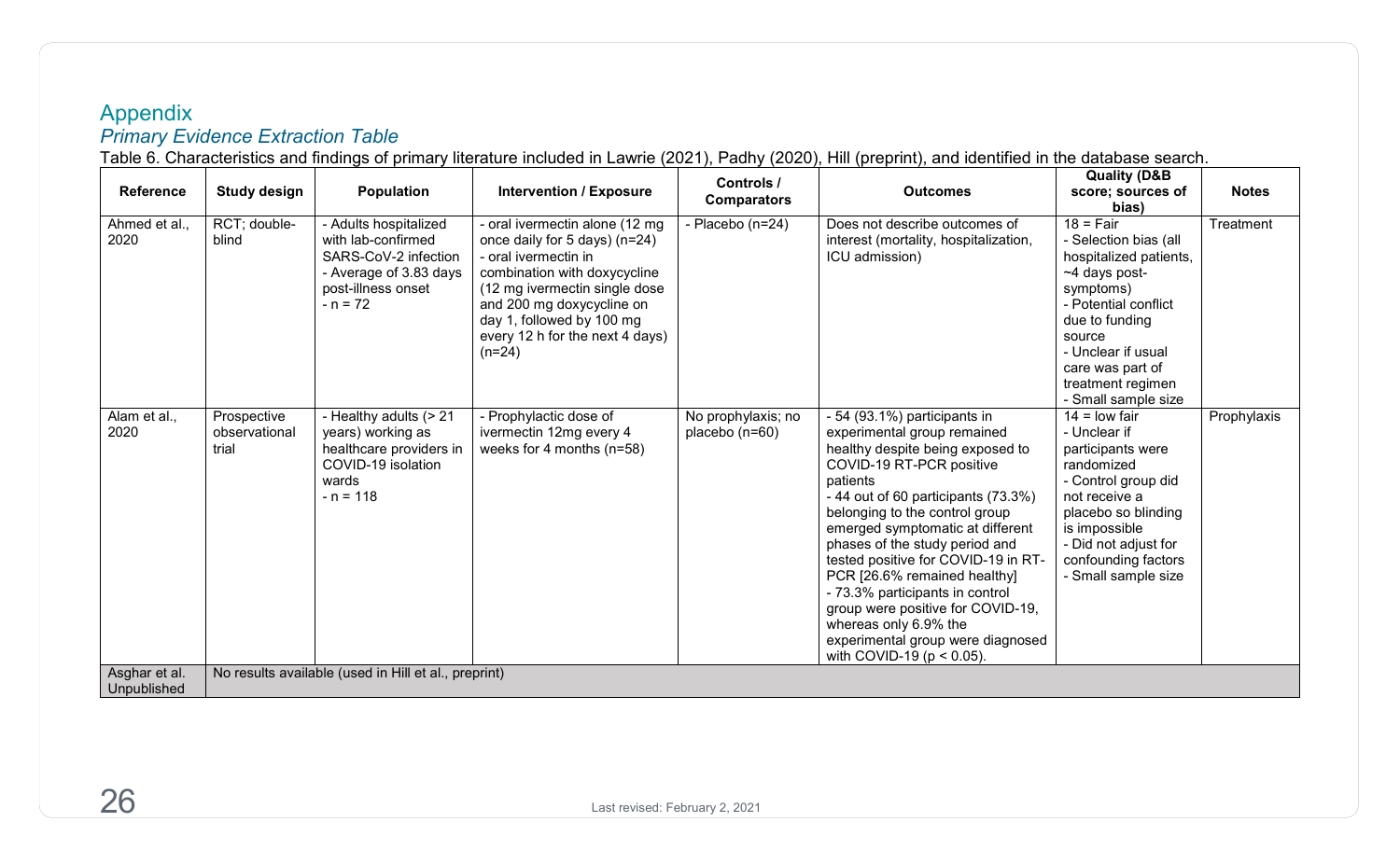| <b>Reference</b>                 | <b>Study design</b>          | <b>Population</b>                                                                                                                                                                                                                                                                                                                                                                                                                     | <b>Intervention / Exposure</b>                                                                                                                                                                                                                                                                                                                         | Controls /<br><b>Comparators</b>                       | <b>Outcomes</b>                                                                                                                                                                                                                                                                                                                                                                                                                                                               | <b>Quality (D&amp;B</b><br>score; sources of<br>bias)                                                                                                                                                                                                | <b>Notes</b> |
|----------------------------------|------------------------------|---------------------------------------------------------------------------------------------------------------------------------------------------------------------------------------------------------------------------------------------------------------------------------------------------------------------------------------------------------------------------------------------------------------------------------------|--------------------------------------------------------------------------------------------------------------------------------------------------------------------------------------------------------------------------------------------------------------------------------------------------------------------------------------------------------|--------------------------------------------------------|-------------------------------------------------------------------------------------------------------------------------------------------------------------------------------------------------------------------------------------------------------------------------------------------------------------------------------------------------------------------------------------------------------------------------------------------------------------------------------|------------------------------------------------------------------------------------------------------------------------------------------------------------------------------------------------------------------------------------------------------|--------------|
| Babalola et al.<br>preprint      | RCT; double-<br>blind        | Adult patients with lab-<br>confirmed COVID-19,<br>either asymptomatic or<br>mild/moderate<br>symptoms<br>$- n = 62$                                                                                                                                                                                                                                                                                                                  | - Ivermectin 6mg (given every<br>84 hours) for two weeks (n=<br>21)<br>- Ivermectin 12mg (given every<br>84 hours) for 2 weeks (n= 21)<br>- Some patients required concomitant medications<br>such as dexamethasone, enoxaparin, and<br>supplemental oxygen.<br>- Supplemental medications included zinc, ascorbic<br>acid, vitamin D and Azithromycin | Lopinavir / ritonavir<br>daily for 2 weeks<br>$(n=20)$ | Does not report outcomes of<br>interest (mortality, hospitalization,<br>ICU admission)                                                                                                                                                                                                                                                                                                                                                                                        | $18 = \text{Fair}$<br>- Small sample size<br>- Risk of bias due to<br>confounding                                                                                                                                                                    | Treatment    |
| Behera et al.,<br>preprint       | Case-control                 | - Cases were HCWs<br>who were diagnosed<br>as positive for COVID-<br>19 <sub>by</sub><br><b>Reverse Transcription</b><br>Polymerase Chain<br>Reaction (RT-PCR)<br>- Controls were<br>defined as HCWs who<br>were diagnosed as<br>negative for COVID-19<br>by RT-PCR with a<br>similar risk of exposure<br>to COVID-19<br>- n= 186 pairs,<br>matched for<br>profession, gender,<br>age, and date of<br>diagnosis (372<br>participants) | Exposure was defined as the<br>prophylaxis viz., ivermectin<br>and or/ (HCQ) and or/ vitamin<br>C and or/ other interventions<br>taken for the prevention of<br>COVID-19                                                                                                                                                                               | No prophylaxis                                         | - In the matched pair analysis,<br>ivermectin prophylaxis (OR 0.30,<br>95% CI, 0.16-0.53) was associated<br>with the reduction of COVID-19<br>infection<br>- In the multivariate conditional<br>logistic regression model 2,<br>ivermectin prophylaxis (OR 0.27,<br>95% CI, 0.15-0.51) was associated<br>with a reduction of COVID-19<br>infection after adjusting for COVID<br>duties, type of household, physical<br>activity, vitamin-C prophylaxis and<br>HCQ prophylaxis | $20 = Good$<br>- Measurement of<br>outcomes was not<br>blinded<br>- Potential for<br>confounding, but is<br>accounted for<br>- Healthcare workers<br>may have different<br>attitudes toward<br>COVID-19 protection<br>than the general<br>population | Prophylaxis  |
| Bhattacharya<br>et al., preprint | Retrospective<br>case series | Adult inpatients with<br>lab-confirmed COVID-<br>19<br>$- n = 148$                                                                                                                                                                                                                                                                                                                                                                    | Standard of care (unclear;<br>includes antivirals, anti-<br>inflammatories and<br>antioxidants) plus ivermectin<br>single dose, Atorvastatin 10mg<br>daily and injection N-acetyl-                                                                                                                                                                     | None                                                   | - 2 of 148 patients treated with<br>Standard of Care + ivermectin +<br>Atorvastatin + N-acetyl-cysteine<br>died during the trial (fatality rate of<br>1.35% which is below national<br>average)                                                                                                                                                                                                                                                                               | $7 = Poor$<br>- High risk of bias<br>due to confounding<br>- No comparator to<br>draw conclusions<br>- Minimal description<br>of methods                                                                                                             | Treatment    |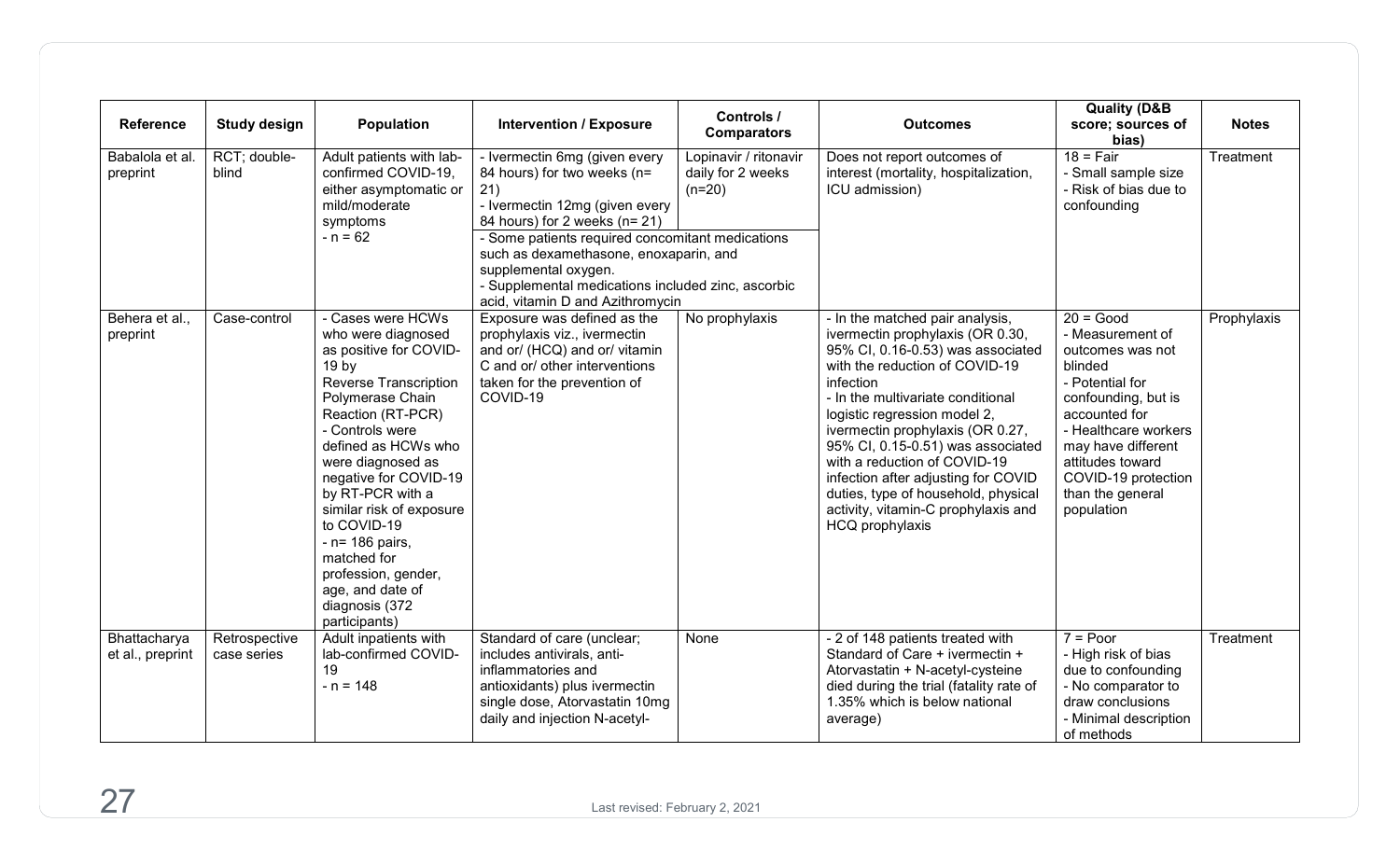| <b>Reference</b>            | <b>Study design</b>                                           | <b>Population</b>                                                                                                                       | <b>Intervention / Exposure</b>                                                                                                                                                     | Controls /<br><b>Comparators</b>                | <b>Outcomes</b>                                                                                                                                                                                                                                                                                                                                                                                                                                                                                                                                                                                                            | <b>Quality (D&amp;B</b><br>score; sources of<br>bias)                                                                                                                                                                                                          | <b>Notes</b> |
|-----------------------------|---------------------------------------------------------------|-----------------------------------------------------------------------------------------------------------------------------------------|------------------------------------------------------------------------------------------------------------------------------------------------------------------------------------|-------------------------------------------------|----------------------------------------------------------------------------------------------------------------------------------------------------------------------------------------------------------------------------------------------------------------------------------------------------------------------------------------------------------------------------------------------------------------------------------------------------------------------------------------------------------------------------------------------------------------------------------------------------------------------------|----------------------------------------------------------------------------------------------------------------------------------------------------------------------------------------------------------------------------------------------------------------|--------------|
|                             |                                                               |                                                                                                                                         | cysteine, irrespective of<br>disease severity                                                                                                                                      |                                                 |                                                                                                                                                                                                                                                                                                                                                                                                                                                                                                                                                                                                                            | - small sample size<br>- No blinding<br>- No statistics<br>- Does not describe<br>standard care                                                                                                                                                                |              |
| Camprubi et<br>al., 2020    | Retrospective<br>non-<br>randomized<br>observational<br>study | Hospitalized patients<br>with COVID-19 (not all<br>lab-confirmed)<br>receiving<br>immunosuppressive<br>therapy for COVID-19<br>$(n=26)$ | Ivermectin at 200 µg/kg, single<br>dose $(n=13)$<br>All patients received azithromycin and<br>hydroxychloroquine; all but one patient received<br>lopinavir/ritonavir              | No ivermectin<br>treatment $(n=13)$             | - a higher proportion of patients in<br>the ivermectin group required<br>admission to an intensive care unit<br>(ICU) (69% vs 38% in the non-<br>ivermectin group)                                                                                                                                                                                                                                                                                                                                                                                                                                                         | $13 = Poor$<br>- High risk of<br>confounding due to<br>immunosuppressive<br>therapies<br>- small sample size                                                                                                                                                   | Treatment    |
| Carvallo et al.,<br>2020    | Prospective<br>observational<br>trial                         | HCWs with no COVID-<br>19 symptoms and<br>negative swabs for<br>SARS-CoV-2<br>Pilot: n=229<br>Multicenter: n=1195                       | 1 spray of topical carrageenan<br>+ 1 drop ivermectin (0.6<br>mg/ml) on the tongue (5X daily<br>[every 4 hours]/ $14$ days) +<br><b>PPE</b><br>Pilot: n=131<br>Multicenter: n= 788 | PPE Alone<br>Pilot: n=98<br>Multicenter: n= 407 | Pilot:<br>- 0/131 in intervention group tested<br>positive for SARS-CoV-2 during 14-<br>day treatment period or 3 weeks<br>post-completion<br>$-11/98$ (11.1%) in control group<br>tested positive during the 2-week<br>intervention or 3 weeks post-<br>completion<br>- Transmission rate in the<br>treated group is statistically<br>significantly lower in the<br>treated group ( $p < 0.0001$ ).<br><b>Multicenter study:</b><br>- 237/407 in control group tested<br>positive for COVID-19 over 3 month<br>study period<br>- 0/788 in intervention group tested<br>positive for COVID-19 over 3-month<br>study period | $15 = Fair$<br>- Risk of selection<br>bias<br>- Risk of<br>confounding from<br>other prevention<br>behaviors<br>(impossible to blind<br>intervention group)<br>- Staff characteristics<br>not clearly described<br>- Adherence to<br>treatment not<br>analysed | Prophylaxis  |
| Carvallo et al.<br>preprint | Prospective<br>observational<br>trial                         | Lab-confirmed cases<br>of COVID-19 in<br>individuals over 5<br>years old, with any<br>severity (n=167)                                  | For Mild COVID:<br>Ivermectin: 24 mg on days 0<br>and 7<br>Dex: none                                                                                                               | None                                            | - Only 1 of the 32 moderate/severe<br>patients died, and the remaining 31<br>patients did not worsen<br>- Overall mortality rate of patients<br>treated according to IDEA protocol                                                                                                                                                                                                                                                                                                                                                                                                                                         | $15 = Fair$<br>- No control group<br>- Data does not<br>show that the                                                                                                                                                                                          | Treatment    |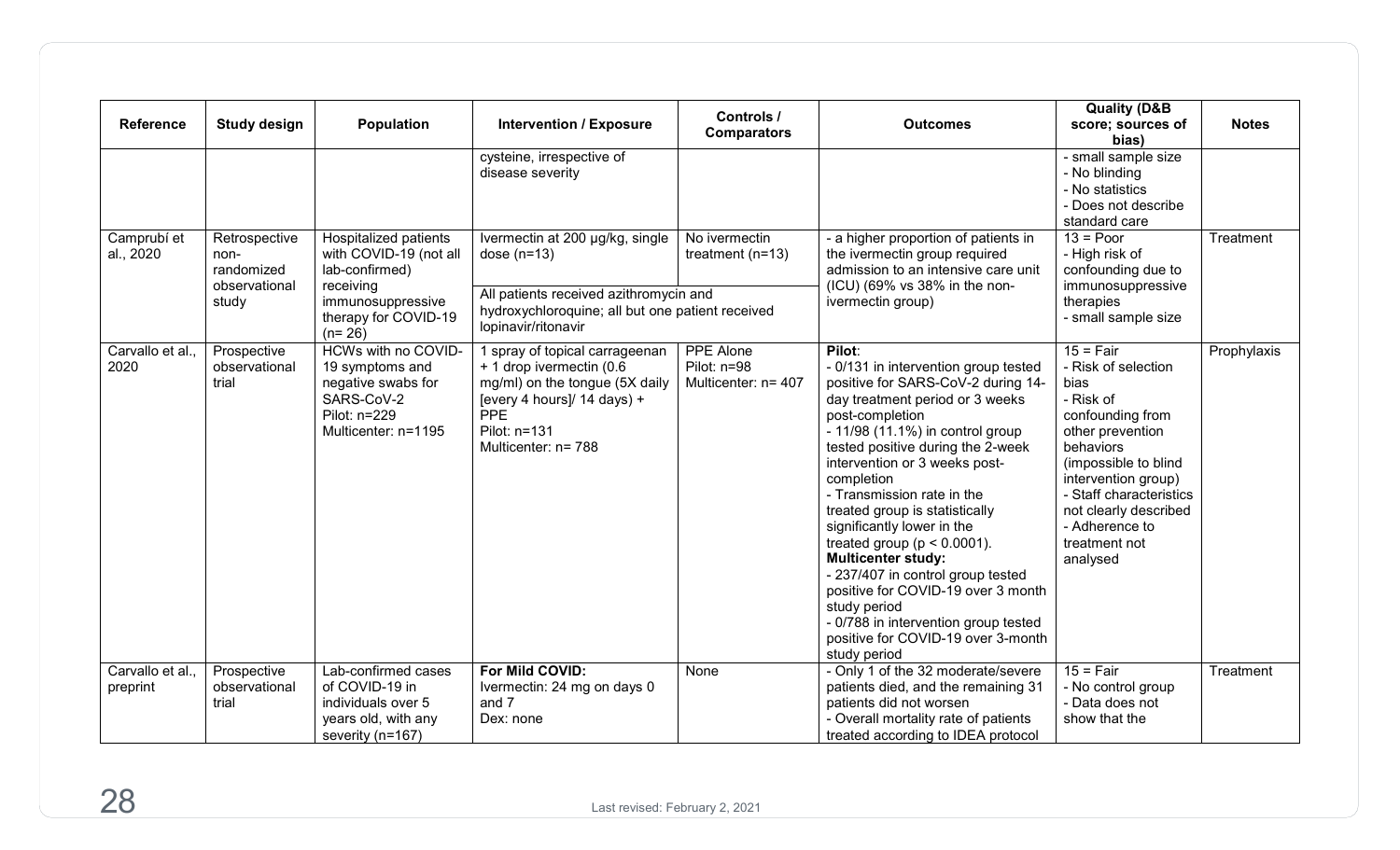| <b>Reference</b>            | <b>Study design</b>         | Population                                                                                                                           | <b>Intervention / Exposure</b>                                                                                                                                                                                                                                                                                                                                                                                                                                                                                                                                          | Controls /<br><b>Comparators</b> | <b>Outcomes</b>                                                                                                                                                                                                                                                                                                                                                                                            | <b>Quality (D&amp;B</b><br>score; sources of<br>bias)                    | <b>Notes</b> |
|-----------------------------|-----------------------------|--------------------------------------------------------------------------------------------------------------------------------------|-------------------------------------------------------------------------------------------------------------------------------------------------------------------------------------------------------------------------------------------------------------------------------------------------------------------------------------------------------------------------------------------------------------------------------------------------------------------------------------------------------------------------------------------------------------------------|----------------------------------|------------------------------------------------------------------------------------------------------------------------------------------------------------------------------------------------------------------------------------------------------------------------------------------------------------------------------------------------------------------------------------------------------------|--------------------------------------------------------------------------|--------------|
|                             |                             | Mild COVID-19: 135<br>Moderate-severe: 32                                                                                            | Antithrombotic: Aspirin 250-mg<br>tablet once daily for at least 30<br>days<br>Ventilation: no<br>For moderate COVID:<br>Ivermectin: 36 mg on days 0<br>and 7<br>Dex: 4- mg injection daily<br>Antithrombotic: Aspirin 250-mg<br>tablet once daily for at least 30<br>days<br>Ventilation: Low Flow Washed<br>Oxygen or Oxygen<br>Concentrator<br>For Severe COVID:<br>Ivermectin: 48 mg via gastric<br>cannulae on days 0 and 7<br>Dex: 4- mg injection daily<br>Antithrombotic: Enoxaparin<br>100 UI/kg (ca. 1 mg/kg) daily<br>Ventilation: Mechanical<br>Ventilation |                                  | was 0.59 % (1 death in 167 treated<br>cases). As a comparison, estimated<br>overall mortality rate in Argentina is<br>approximately 2.1 % (official data<br>by September 2nd, 2020)<br>- an ad hoc control group of 12<br>patients were hospitalized in<br>Eurnekian hospital in the same<br>period but did not receive IDEA<br>treatment. Three of them died, thus<br>presenting a mortality rate of 25 % | regimen improves<br>disease progression<br>- High risk of<br>confounding |              |
| Chachar et<br>al., 2020     | RCT (open-<br>label)        | Adults with mild lab-<br>confirmed COVID-19;<br>outpatient treatment<br>$(n=50)$                                                     | Ivermectin 12mg stat and then<br>12 mg after 12 hours and<br>12mg after 24 hours<br>$(n=25)$                                                                                                                                                                                                                                                                                                                                                                                                                                                                            | No treatment<br>$(n=25)$         | Does not report on outcomes of<br>interest (mortality, hospitalization,<br>ICU admission)<br>- 32% of patients (n=8) patients in<br>treatment group reported heartburn<br>as an adverse event                                                                                                                                                                                                              | $17 = \text{fair}$<br>- Clinical<br>improvement is<br>subjective         | Treatment    |
| Chaccour et<br>al. preprint | Pilot RCT<br>(double-blind) | Adults presenting to<br>Emergency with mild<br>lab-confirmed COVID-<br>19, no more than 3<br>days post-symptom<br>onset;<br>$(n=24)$ | Ivermectin (400 mcg/kg) single<br>oral dose<br>$(n=12)$                                                                                                                                                                                                                                                                                                                                                                                                                                                                                                                 | Placebo (n=12)                   | - No patient from either group<br>progressed to severe disease.<br>- Patients in the ivermectin group<br>reported more patient-days of<br>dizziness (7 vs 1) and blurred vision<br>(24 vs 1) (the blurred vision report<br>is from a single patient who had<br>undiagnosed presbyopia)                                                                                                                     | $27$ = Excellent<br>- Small sample size                                  | Treatment    |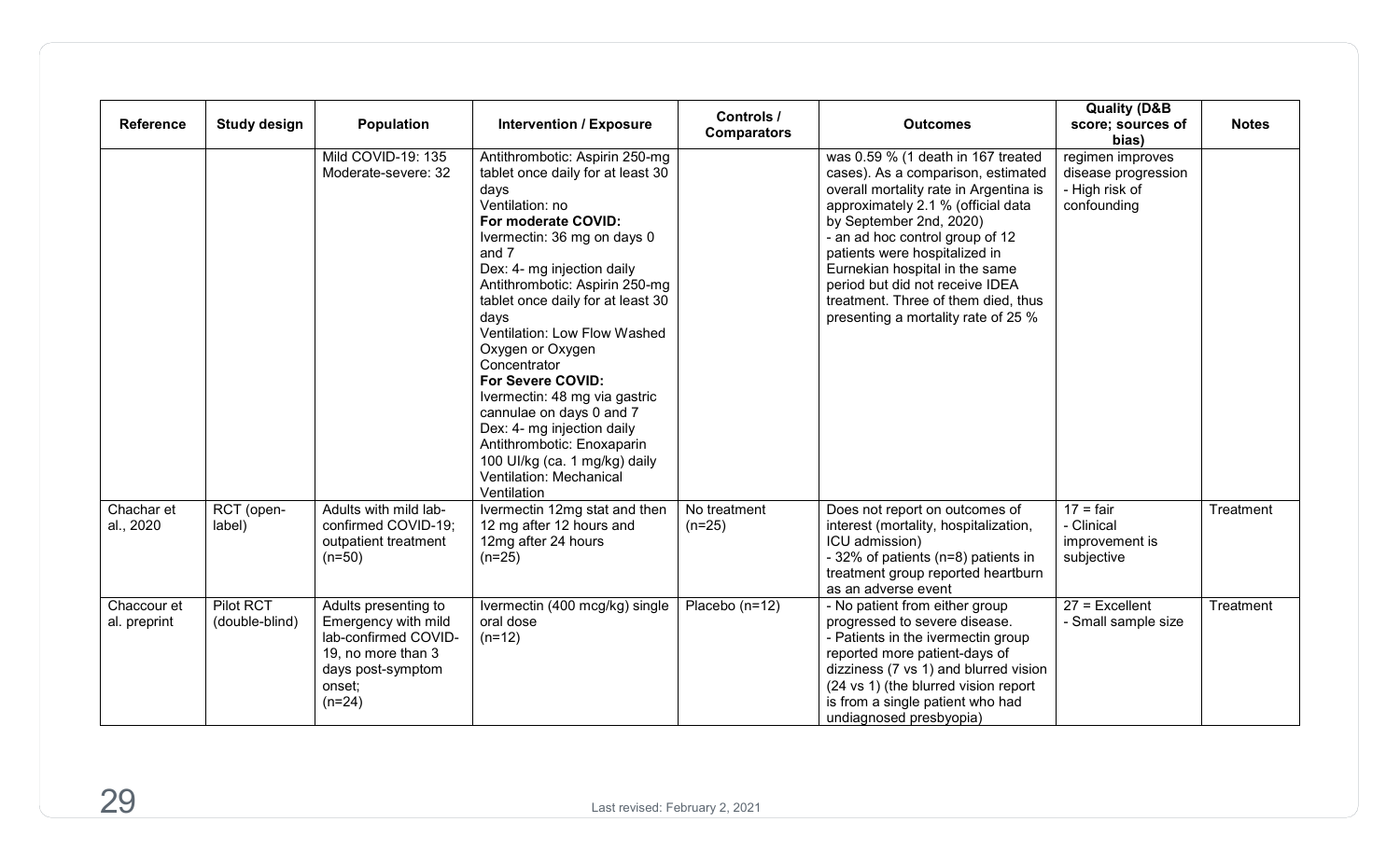| Reference                    | Study design           | Population                                                                                                                                                                                                                                                            | <b>Intervention / Exposure</b>                                                                                                                                                                                                                                                                                                                                                                                                                                                                                                                                                                                                                                                                                                                                                                                                                                                   | Controls /<br><b>Comparators</b>                                                                                              | <b>Outcomes</b>                                                                                                                                                                                                                                                                                                                                                                                    | <b>Quality (D&amp;B</b><br>score; sources of<br>bias)                                                                                                          | <b>Notes</b>                    |
|------------------------------|------------------------|-----------------------------------------------------------------------------------------------------------------------------------------------------------------------------------------------------------------------------------------------------------------------|----------------------------------------------------------------------------------------------------------------------------------------------------------------------------------------------------------------------------------------------------------------------------------------------------------------------------------------------------------------------------------------------------------------------------------------------------------------------------------------------------------------------------------------------------------------------------------------------------------------------------------------------------------------------------------------------------------------------------------------------------------------------------------------------------------------------------------------------------------------------------------|-------------------------------------------------------------------------------------------------------------------------------|----------------------------------------------------------------------------------------------------------------------------------------------------------------------------------------------------------------------------------------------------------------------------------------------------------------------------------------------------------------------------------------------------|----------------------------------------------------------------------------------------------------------------------------------------------------------------|---------------------------------|
| Chowdhury et<br>al., 2020    | RCT (open-<br>label)   | Adults with lab-<br>confirmed,<br>asymptomatic or mild-<br>moderate COVID-19<br>$(n=116)$                                                                                                                                                                             | Ivermectin 200µgm/kg single<br>dose + Doxycycline 100 mg<br>BID for 10 days<br>$(n=60)$                                                                                                                                                                                                                                                                                                                                                                                                                                                                                                                                                                                                                                                                                                                                                                                          | Hydroxychloroquine<br>400 mg 1st day then<br>200mg BID for 9<br>days + Azithromycin<br>500 mg daily for 5<br>Days<br>$(n=56)$ | Does not report outcomes of<br>interest (mortality, hospitalization,<br>ICU admission)<br>- Adverse events: 23% of<br>Intervention group reported<br>lethargy, nausea, or vertigo                                                                                                                                                                                                                  | $20 = Good$<br>- Possible selection<br>bias                                                                                                                    | Treatment                       |
| Elgazzar et<br>al., preprint | RCT (double-<br>blind) | Treatment: Adults with<br>lab-confirmed mild,<br>moderate, or severe<br>COVID-19 (n=400)<br>Prophylaxis: Adult<br>healthcare and<br>household contacts of<br>COVID-19 cases<br>$(n=200)$<br>The study participants<br>were block<br>randomized into<br>groups of 100. | <b>Group I: Mild/moderate</b><br>COVID-19; 4 days ivermectin<br>0.4 mg/kg (max 24 mg), once<br>$d$ aily + SC<br><b>Group II: Mild/moderate</b><br>COVID-19; HCQ (400 mg<br>every 12 hours for one day<br>followed by 200 mg every 12<br>hours for 5 days) + SC<br>Group III: Severe COVID-19;<br>4 days ivermectin 0.4 mg/kg<br>(max 24 mg), once daily $+$ SC<br>Group IV: Severe COVID-19;<br>HCQ (400 mg every 12 hours<br>for one day followed by 200<br>mg every 12 hours for 5 days)<br>$+ \overline{SC}$<br>Group V: Pre- or post-<br>exposure contacts;<br>prophylactic dose of ivermectin<br>$0.4$ mg/kg<br>single oral dose before<br>breakfast to be repeated after<br>one week + PPE<br><b>Standard Care: Azithromycin</b><br>500mg OD for 6 days,<br>Paracetamol 500mg PRN,<br>vitamin C 1gm OD, Zinc 50 mg<br>OD, Lactoferrin 100mg<br>sachets BID, Acetylcysteine | Group VI: Pre- or<br>post-exposure<br>contacts, PPE only                                                                      | - The mortality rate was<br>significantly reduced in ivermectin-<br>treated patients groups I& III (0.0%<br>& 2%, respectively) versus<br>Hydroxychloroquine treated groups<br>II & IV (4% & 20%,<br>respectively) (p<0.001)<br>- 2% of ivermectin-treated HCWs or<br>household contacts had positive<br>RT-PCR tests for COVID-19,<br>compared to 10% of control<br>contacts (PPE alone) (p<0.05) | $16 = Fair$<br>- Risk of<br>confounding from<br>standard care<br>- Risk of<br>confounding from<br>unidentified<br>prevention<br>behaviours in control<br>group | Prophylaxis<br>and<br>Treatment |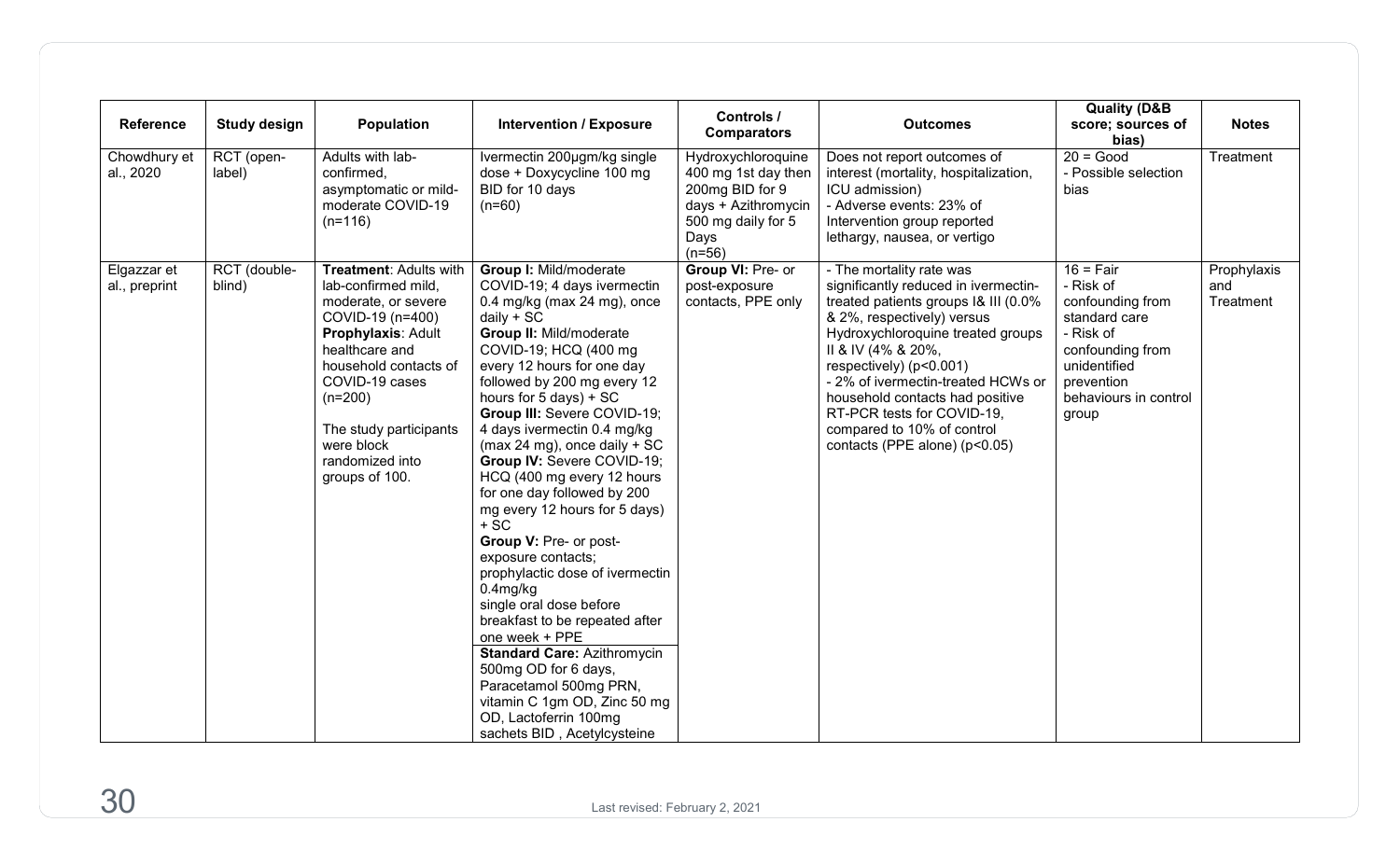| <b>Reference</b>           | <b>Study design</b>       | Population                                                                                                                                                                                                                                                                                                         | <b>Intervention / Exposure</b>                                                                                                                                                                                                                                                                                                                                                                                                                                                                                                                                                                                                                 | Controls /<br><b>Comparators</b>                                                        | <b>Outcomes</b>                                                                                                                                                                                                                                                                                         | <b>Quality (D&amp;B</b><br>score; sources of<br>bias)                                                                                                                                             | <b>Notes</b> |
|----------------------------|---------------------------|--------------------------------------------------------------------------------------------------------------------------------------------------------------------------------------------------------------------------------------------------------------------------------------------------------------------|------------------------------------------------------------------------------------------------------------------------------------------------------------------------------------------------------------------------------------------------------------------------------------------------------------------------------------------------------------------------------------------------------------------------------------------------------------------------------------------------------------------------------------------------------------------------------------------------------------------------------------------------|-----------------------------------------------------------------------------------------|---------------------------------------------------------------------------------------------------------------------------------------------------------------------------------------------------------------------------------------------------------------------------------------------------------|---------------------------------------------------------------------------------------------------------------------------------------------------------------------------------------------------|--------------|
|                            |                           |                                                                                                                                                                                                                                                                                                                    | 200mg t.d.s & prophylactic or<br>therapeutic anticoagulation if<br>D-dimer > 1000                                                                                                                                                                                                                                                                                                                                                                                                                                                                                                                                                              |                                                                                         |                                                                                                                                                                                                                                                                                                         |                                                                                                                                                                                                   |              |
| Gorial et al.,<br>preprint | Pilot RCT<br>(open-label) | Adults with mild-<br>moderate lab-<br>confirmed COVID-19,<br>enrolled consecutively<br>$(n=87)$                                                                                                                                                                                                                    | - Ivermectin 200 Mcg single<br>dose at the admission day as<br>add-on therapy to Iraqi<br>Ministry of Health protocol for<br>treatment of mild to moderate<br>COVID-19 [HCQ 400mg BID<br>for the first day then 200mg<br>BID for 5 days plus AZT<br>500mg single dose in the first<br>day then 250mg for 5 days]<br>$(n=16)$                                                                                                                                                                                                                                                                                                                   | - Matched historical<br>controls of patients<br>treated with HCQ<br>and AZT<br>$(n=71)$ | - No side effects identified<br>- There were two patients died in<br>the non ivermectin group (2/71)<br>compared to the ivermectin group<br>(0/16) (no stats given)                                                                                                                                     | $18 = \overline{Fair}$<br>- Confounding from<br>standard care<br>- Small sample size                                                                                                              | Treatment    |
| Hashim et al.,<br>preprint | RCT (open-<br>label)      | Adolescent and adult<br>COVID-19 patients<br>with mild, moderate,<br>severe, or critical<br>disease<br>- symptomatic for no<br>more than three days<br>for mild-moderate<br>cases, no more than<br>two days after being<br>severe cases, and no<br>more than one day<br>after being critical<br>cases<br>$(n=140)$ | Standard care + ivermectin<br>200ug/kg PO per day for two<br>days, and in some patients<br>who needed more time to<br>recover, a third dose 200ug/kg<br>PO per day was given 7 days<br>after the first dose.<br>Doxycycline 100mg capsule<br>PO every 12h per day was<br>given for 5-10 days, based on<br>patient improvement. (n=70:<br>48 mild, 11 severe, 11 critical)<br>Standard care:<br>- Acetaminophen 500mg on need<br>- Vitamin C 1000mg twice/ day<br>- Zinc 75-125 mg/day<br>- Vitamin D3 5000IU/day<br>- Azithromycin 250mg/day for 5 days<br>- Oxygen therapy/ C-Pap if needed<br>- Dexamethasone 6 mg/day or methylprednisolone | <b>Standard Care only</b><br>(n=70: 48 mild, 22<br>severe)                              | - Mortality: 0/11 (0%) in ivermectin-<br>Doxycycline group compared to<br>6/22 (27.27%) in control group for<br>patients with severe COVID-19<br>$(P=0.052)$<br>- Mortality: 0/48 (0%) in ivermectin-<br>Dox group and 0/48 (0%) in control<br>group for patients with<br>mild/moderate COVID-19 (n.s.) | $16 = Fair$<br>- Intervention not<br>standardized<br>(performance bias)<br>- High risk of bias<br>from confounding<br>due to cocktail of<br>therapies for<br>standard care<br>- Small sample size | Treatment    |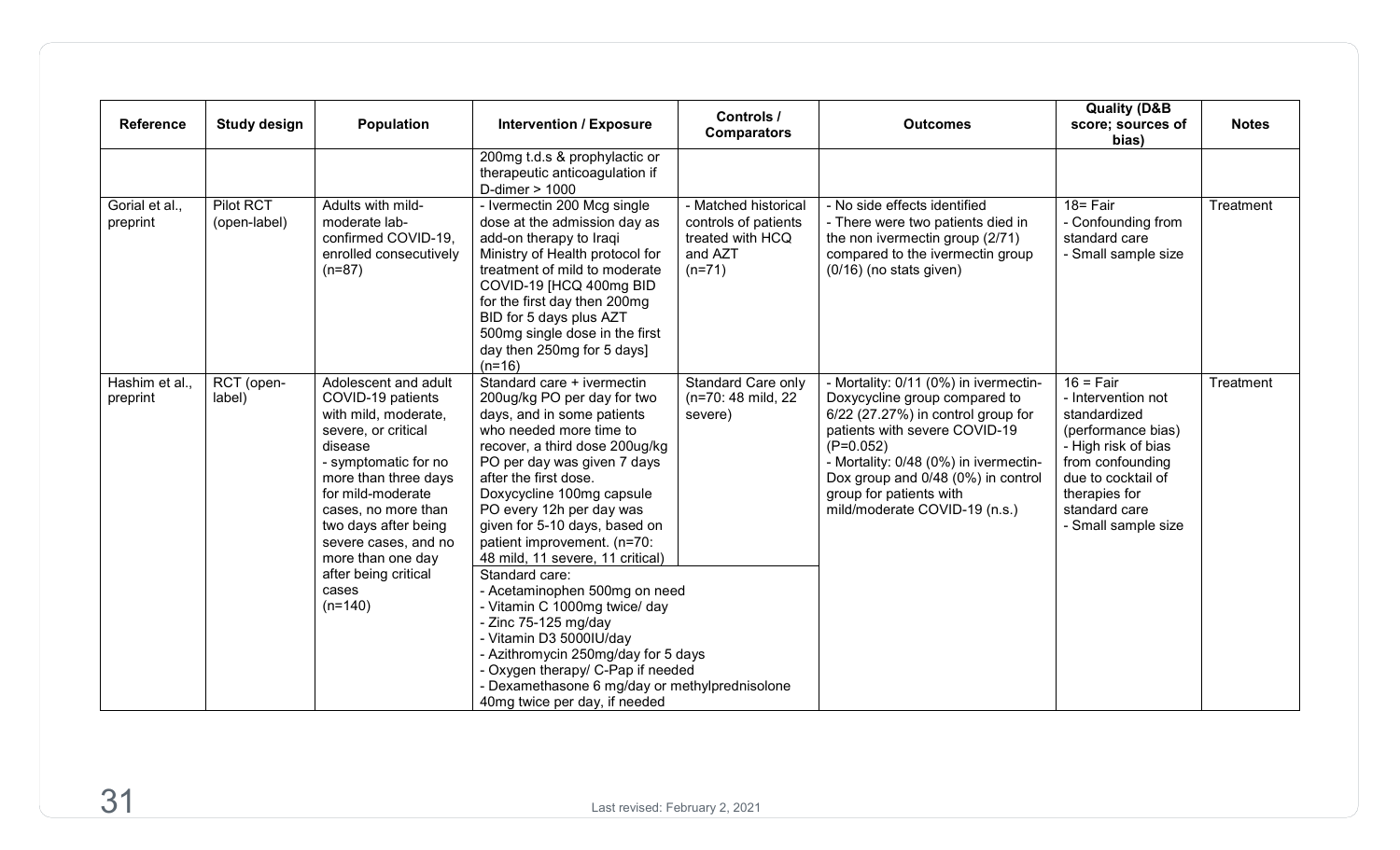| <b>Reference</b>                | <b>Study design</b>                     | <b>Population</b>                                                                                                                       | <b>Intervention / Exposure</b>                                                                                                                                                                                                                             | Controls /<br><b>Comparators</b>       | <b>Outcomes</b>                                                                                                                                                                                                                                                                                                                                                                                                                                                                                               | <b>Quality (D&amp;B</b><br>score; sources of<br>bias)                                                                                 | <b>Notes</b> |
|---------------------------------|-----------------------------------------|-----------------------------------------------------------------------------------------------------------------------------------------|------------------------------------------------------------------------------------------------------------------------------------------------------------------------------------------------------------------------------------------------------------|----------------------------------------|---------------------------------------------------------------------------------------------------------------------------------------------------------------------------------------------------------------------------------------------------------------------------------------------------------------------------------------------------------------------------------------------------------------------------------------------------------------------------------------------------------------|---------------------------------------------------------------------------------------------------------------------------------------|--------------|
| Khan et al.,<br>2020            | Case series                             | Adult patients with lab-<br>confirmed COVID-19,<br>consecutively<br>presenting for testing<br>and admitted to<br>hospital<br>$(n=325)$  | Ivermectin 12mg within 24-h<br>after hospital admission, plus<br>standard care<br>$(n=248)$<br>Standard care:<br>Provided as required and included antipyretics for<br>fever, anti-histamines for cough, and antibiotics to<br>control secondary infection | Standard care only<br>$(n=133)$        | - No reported adverse events<br>- Significantly fewer ivermectin-<br>treated patients required intensive<br>care management (0.9% vs. 8.3%)<br>- mortality rate was significantly<br>lower in the ivermectin group than<br>SC (0.9% vs. 6.8%; P<0.05)                                                                                                                                                                                                                                                         | $19 = Good$<br>- Limited detail<br>- Confounding due to<br>standard care                                                              | Treatment    |
| Krolewiecki et<br>al., preprint | Pilot RCT<br>(open-label)               | Adults with lab-<br>confirmed COVID-19,<br>less than 5 days post-<br>symptom onset,<br>hospitalized for<br>moderate disease<br>$(n=45)$ | Ivermectin 0.6 mg/kg/day for 5<br>days<br>$(n=15)$                                                                                                                                                                                                         | No ivermectin<br>treatment<br>$(n=30)$ | Does not report outcomes of<br>interest (mortality, ICU admission,<br>hospitalization)<br>- The most frequent adverse event<br>and the only experienced by more<br>than 1 case in the ivermectin group<br>was rash in 3 (10%) cases (all mild,<br>self-limited and lasting<br>approximately24 h)<br>- A single serious adverse event<br>(SAE) was reported in the trial in a<br>patient in the ivermectin group with<br>hyponatremia, but other literature<br>suggests that this is not due to<br>ivermectin. | $24$ = Excellent<br>- Small sample size<br>- Viral load does not<br>necessary correlate<br>to clinical<br>significance or<br>outcomes | Treatment    |
| Mahmud et al.<br>Unpublished    | RCT (double-<br>blind)                  | Adults with mild-<br>moderate lab-<br>confirmed COVID-19<br>$(n=400)$                                                                   | Ivermectin 6 mg stat and<br>Doxycycline 100 mg twice<br>daily for 5 days + Standard<br>Care<br>$(n=200)$<br>Standard Care: Paracetamol, Vitamin D, Oxygen if<br>indicated, Low molecular weight heparin,<br>dexamethasone if indicated                     | Placebo: Standard<br>Care<br>$(n=200)$ | All cause mortality:<br>ivermectin+Dox: 0/183 (0%)<br>Placebo: 3/180 (1.67%) (no stats)<br>- Adverse events (Only in<br>ivermectin+Doxy group):<br>Erosive esophagitis 2/183 (1.09%)<br>Non-ulcer dyspepsia: 7/183 (3.83%)                                                                                                                                                                                                                                                                                    | $19 = Good$<br>- Confounding from<br>standard care<br>- Study results only;<br>no interpretation<br>from authors                      | Treatment    |
| Mohan et al.<br>Unpublished     |                                         | No results available (used in Hill et al., preprint)                                                                                    |                                                                                                                                                                                                                                                            |                                        |                                                                                                                                                                                                                                                                                                                                                                                                                                                                                                               |                                                                                                                                       |              |
| Morgenstern<br>et al., preprint | Retrospective<br>observational<br>study | Mild, moderate,<br>severe, and critical<br>patients with probable                                                                       | - Outpatients (mild COVID)<br>were administered ivermectin<br>at 0.4mg / kg, orally (PO) in a<br>single dose in the ER and                                                                                                                                 | No<br>control/comparator<br>group      | - Of the patients treated as<br>outpatients, 16 (0.59%)<br>subsequently merited<br>hospitalization in the COVID-19                                                                                                                                                                                                                                                                                                                                                                                            | $11 = poor$<br>- Treatment not<br>standardized                                                                                        |              |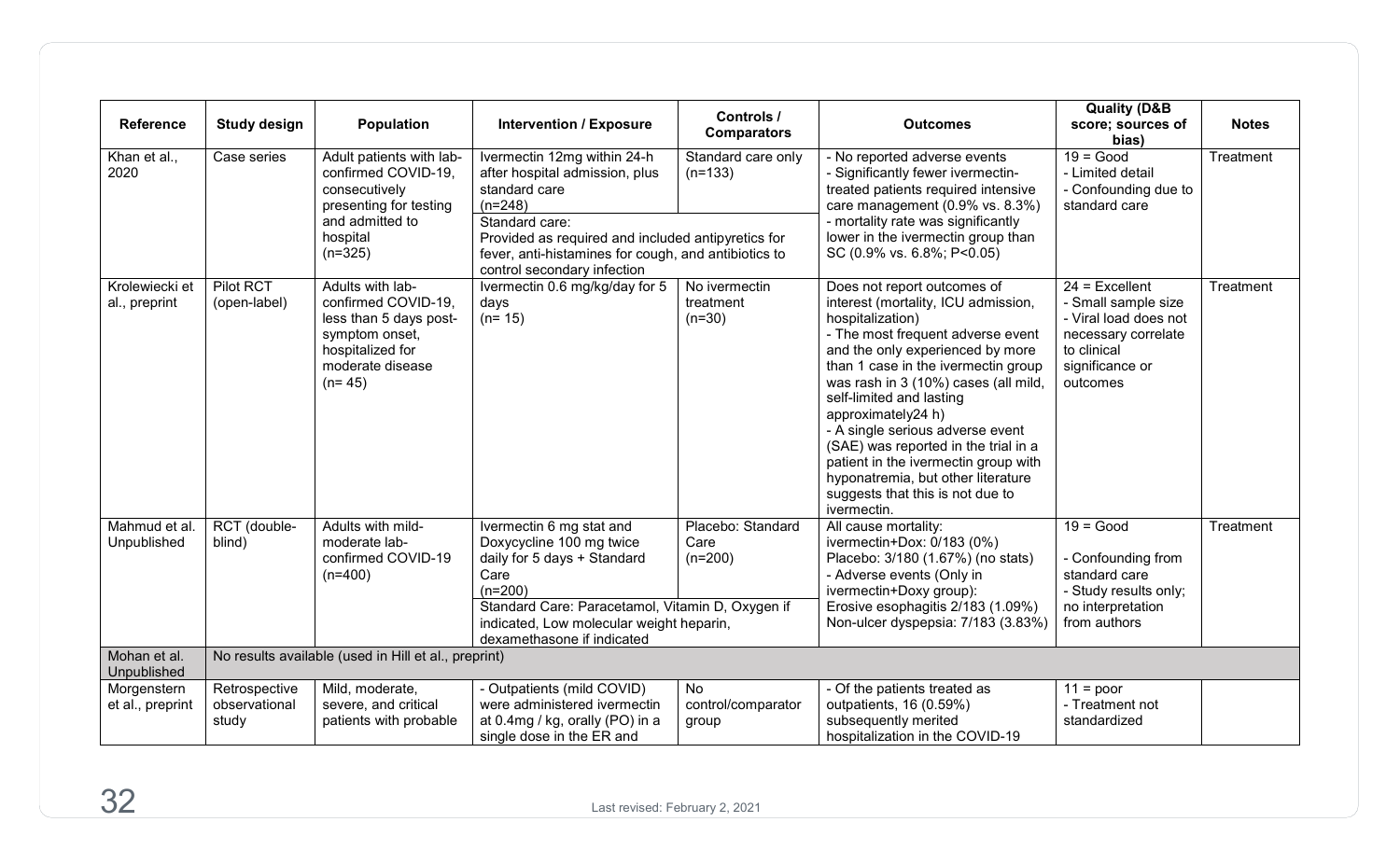| <b>Reference</b>          | <b>Study design</b>    | <b>Population</b>                                                                                                                 | <b>Intervention / Exposure</b>                                                                                                                                                                                                                                                                                                                                                                                                                                                                                                                                                                                                                                               | Controls /<br><b>Comparators</b>                                   | <b>Outcomes</b>                                                                                                                                                                                                                                                                                                                                                                                                                                                                                                                                                                                                                                                                      | <b>Quality (D&amp;B</b><br>score; sources of<br>bias)                                        | <b>Notes</b> |
|---------------------------|------------------------|-----------------------------------------------------------------------------------------------------------------------------------|------------------------------------------------------------------------------------------------------------------------------------------------------------------------------------------------------------------------------------------------------------------------------------------------------------------------------------------------------------------------------------------------------------------------------------------------------------------------------------------------------------------------------------------------------------------------------------------------------------------------------------------------------------------------------|--------------------------------------------------------------------|--------------------------------------------------------------------------------------------------------------------------------------------------------------------------------------------------------------------------------------------------------------------------------------------------------------------------------------------------------------------------------------------------------------------------------------------------------------------------------------------------------------------------------------------------------------------------------------------------------------------------------------------------------------------------------------|----------------------------------------------------------------------------------------------|--------------|
|                           |                        | or confirmed COVID-<br>19<br>$(n=3099)$                                                                                           | Azithromycin 500mg PO per<br>day for 5 days, with follow-up<br>- Hospitalized patients<br>(moderate - critical COVID)<br>were administered ivermectin<br>PO at 0.3mg / kg, days 1 and<br>2, and the dose was repeated<br>on days 6 and 7. They were<br>given Azithromycin 500mg PO<br>daily, for 7 days. If D-dimer<br>greater than 1,000 ng / ml or<br>an increase of 50% from the<br>initial value, they were started<br>with Enoxaparin at 1mg / kg<br>subcutaneously, every 12<br>hours. Patients who required<br>oxygen received<br>Dexamethasone at 0.1mg / kg<br>PO per day, maximum 10mg<br>per day, for 10 days (or<br>Methylprednisolone at an<br>equivalent dose) |                                                                    | area room with 0 (0%) deaths and 2<br>of them (0.08%) required<br>hospitalization in the ICU, of which<br>1 died (0.04%)<br>- 411 patients (13.3%) were<br>hospitalized, including patients<br>initially treated on an<br>outpatient basis and later merited<br>hospitalization<br>- In the COVID-19 ICU, 111<br>patients (27%) were hospitalized,<br>representing, 3.6% of the cases<br>originally treated in ER<br>- Total mortality adding up<br>outpatients and hospitalized<br>patients treated with ivermectin,<br>was 1.2%, well below the average<br>3% reported in most series and<br>overall mortality worldwide<br>- No adverse events or severe side<br>effects reported | - High risk of<br>confounding in<br>hospitalised patients<br>- No comparator<br>group        |              |
| Naiee et al.,<br>preprint | RCT (double-<br>blind) | Adults with mild,<br>moderate or severe<br>lab-confirmed COVID-<br>19, admitted to<br>hospital<br>$(n=180)$<br>n=30 in each group | I: Single dose ivermectin<br>(200mcg/kg, 1 pill/day)<br>II: Three low interval doses of<br>ivermectin (200, 200, 200<br>mcg/Kg, 3 pills in 1, 3 and 5<br>interval days)<br>III: Single dose ivermectin<br>(400mcg/Kg, 2 pills per day)<br>IV: three high interval doses of<br>ivermectin (400, 200, 200<br>mcg/Kg, 4 pills in 1, 3 and 5<br>interval days).<br>Standard Care: oral hydroxychloroquine (HCQ)<br>200mg/kg twice per day as standard regimen and a                                                                                                                                                                                                              | <b>Standard Care</b><br>alone $(n=30)$<br>Placebo + SC<br>$(n=30)$ | - No adverse effects<br>Mortality:<br>$I: 0\%$<br>II: 10%<br>$III: 0\%$<br>IV:3.3%<br>SC: 16.7%<br>P+SC: 20%<br>- Comparison of all ivermectin arms<br>to all control arms suggests that<br>ivermectin contributes to a risk<br>difference of death of 15% (95% CI<br>$-25.3 - 14.7$ ) (RR 0.18 0.06-0.55)                                                                                                                                                                                                                                                                                                                                                                           | $18 = \text{Fair}$<br>- Potential<br>confounding from<br>standard care<br>-Small sample size | Treatment    |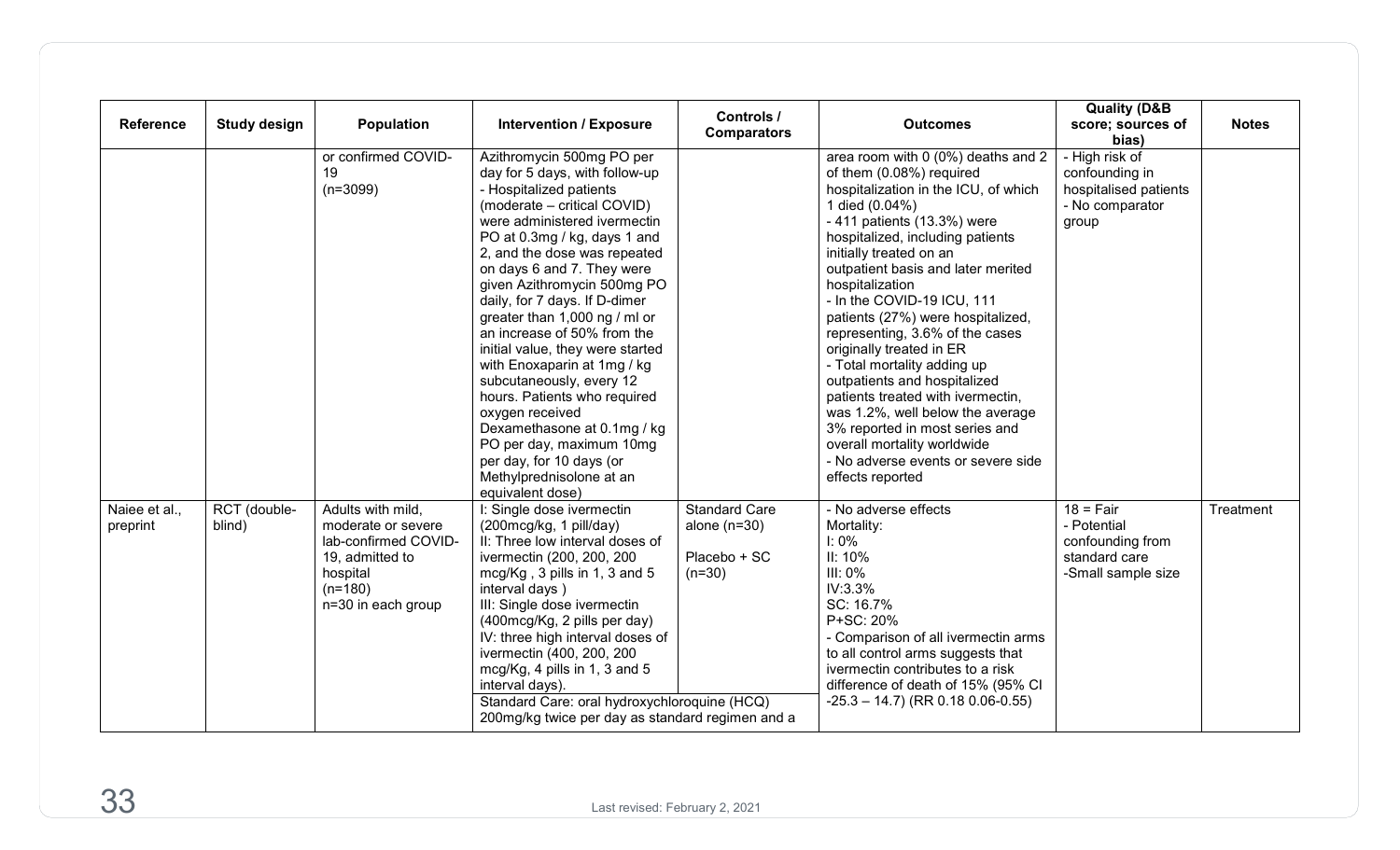| <b>Reference</b>             | <b>Study design</b>         | <b>Population</b>                                                                                                    | <b>Intervention / Exposure</b>                                                                                                                                                                                                                                                                                                                                                                                                      | Controls /<br><b>Comparators</b>                                           | <b>Outcomes</b>                                                                                                                                                                                                                                                                                                                                                                                                                                                                                    | <b>Quality (D&amp;B</b><br>score; sources of<br>bias)                                                                                           | <b>Notes</b>                                                                           |                                                                              |           |
|------------------------------|-----------------------------|----------------------------------------------------------------------------------------------------------------------|-------------------------------------------------------------------------------------------------------------------------------------------------------------------------------------------------------------------------------------------------------------------------------------------------------------------------------------------------------------------------------------------------------------------------------------|----------------------------------------------------------------------------|----------------------------------------------------------------------------------------------------------------------------------------------------------------------------------------------------------------------------------------------------------------------------------------------------------------------------------------------------------------------------------------------------------------------------------------------------------------------------------------------------|-------------------------------------------------------------------------------------------------------------------------------------------------|----------------------------------------------------------------------------------------|------------------------------------------------------------------------------|-----------|
|                              |                             |                                                                                                                      | heparin prophylaxis in combination with supplemental<br>oxygen.                                                                                                                                                                                                                                                                                                                                                                     |                                                                            |                                                                                                                                                                                                                                                                                                                                                                                                                                                                                                    |                                                                                                                                                 |                                                                                        |                                                                              |           |
| Okumuş et al.<br>Unpublished |                             | Results not publicly available yet (included in Hill et al., preprint)                                               |                                                                                                                                                                                                                                                                                                                                                                                                                                     |                                                                            |                                                                                                                                                                                                                                                                                                                                                                                                                                                                                                    |                                                                                                                                                 |                                                                                        |                                                                              |           |
| Podder et al<br>2020         | RCT (open-<br>label)        |                                                                                                                      |                                                                                                                                                                                                                                                                                                                                                                                                                                     | Adults with mild-<br>moderate lab-<br>confirmed COVID-19,<br><7 days since | Usual care + single dose of<br>ivermectin 200 mcg/kg on day<br>$(n=30)$                                                                                                                                                                                                                                                                                                                                                                                                                            | Usual care $(n=32)$                                                                                                                             | Does not report outcomes of<br>interest (mortality, ICU admission,<br>hospitalization) | $17 = \text{Fair}$<br>- Small sample size<br>- Potential<br>confounding from | Treatment |
|                              |                             | symptom onset<br>Consecutive<br>enrollment<br>$(n=62)$                                                               | Usual care: all COVID-19 cases received<br>symptomatic treatment which include antipyretics,<br>cough suppressants, and capsule doxycycline (100<br>mg every 12 hrs for seven days)                                                                                                                                                                                                                                                 |                                                                            |                                                                                                                                                                                                                                                                                                                                                                                                                                                                                                    | usual care and from<br>patient<br>characteristics                                                                                               |                                                                                        |                                                                              |           |
| Raad et al.<br>Unpublished   |                             | Results not publicly available yet (included in Hill et al., preprint)                                               |                                                                                                                                                                                                                                                                                                                                                                                                                                     |                                                                            |                                                                                                                                                                                                                                                                                                                                                                                                                                                                                                    |                                                                                                                                                 |                                                                                        |                                                                              |           |
| Rajter et al.,<br>2020       | Non-<br>randomized<br>trial | Adults hospitalized for<br>lab-confirmed COVID-<br>19; characterized as<br>"severe" or "non-<br>severe"<br>$(n=280)$ | At least one oral dose of<br>ivermectin at 200 µg/kg in<br>addition to usual clinical care.<br>A second dose could be given<br>at the discretion of the treating<br>physician at day 7 of<br>treatment.<br>$(n=173)$<br>Usual care: hydroxychloroquine, azithromycin, or<br>other medications was at the discretion of the treating<br>physicians; oxygen and ventilation support applied as<br>needed (not specifically described) | Usual care<br>$(n=107)$                                                    | - For the unmatched cohort, overall<br>mortality was significantly lower in<br>the ivermectin group than in the<br>usual care group (15.0% vs 25.2%<br>for ivermectin and usual care,<br>respectively; $P = .03$ )<br>- In the matched cohort, ivermectin<br>was associated with an absolute<br>risk reduction of 11.2% (95% CI,<br>$0.38\% - 22.1\%$<br>- Multivariate analysis suggests that<br>ivermectin is associated with<br>reduced odds of mortality (OR 0.27<br>$(0.09 - 0.80)$ p < 0.03) | $21 = good$<br>- ivermectin<br>treatment not<br>standardized<br>- Potential<br>confounding from<br>usual care<br>- Potential for timing<br>bias | Treatment                                                                              |                                                                              |           |
| Rezai et al.<br>Unpublished  |                             | Results not publicly available (included in Hill et al., preprint)                                                   |                                                                                                                                                                                                                                                                                                                                                                                                                                     |                                                                            |                                                                                                                                                                                                                                                                                                                                                                                                                                                                                                    |                                                                                                                                                 |                                                                                        |                                                                              |           |
| Roy et al.,<br>preprint      | RCT (double-<br>blind)      | Adults with mild,<br>moderate or severe<br>lab-confirmed COVID-<br>19 admitted to hospital                           | Ivermectin 12 mg on day 1 and<br>day 2 of admission plus<br>standard care<br>$(n=55)$                                                                                                                                                                                                                                                                                                                                               | Placebo plus<br>standard care<br>$(n=57)$                                  | - Only $1.8\%$ (n=1) in the<br>intervention arm needed invasive<br>ventilation compared to 8.8% (n=5)<br>in the placebo arm (n.s.)                                                                                                                                                                                                                                                                                                                                                                 | $22 = Good$<br>- potential<br>confounding from<br>standard care                                                                                 | Treatment                                                                              |                                                                              |           |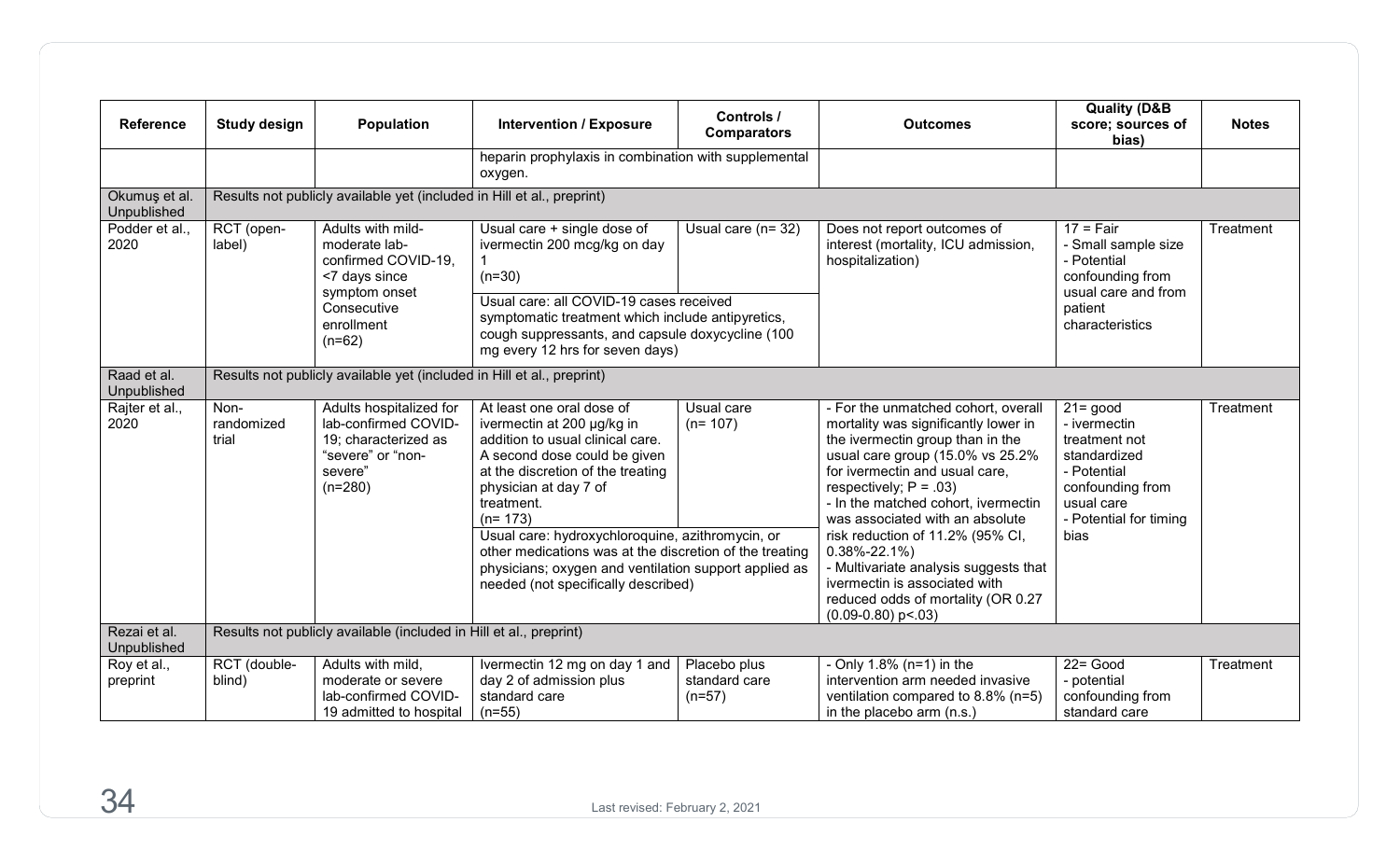| <b>Reference</b>                 | <b>Study design</b>         | Population                                                                                                        | <b>Intervention / Exposure</b>                                                                                                                      | <b>Controls /</b><br><b>Comparators</b> | <b>Outcomes</b>                                                                                                                                                                                                                                                                                                                | <b>Quality (D&amp;B</b><br>score; sources of<br>bias)                               | <b>Notes</b> |
|----------------------------------|-----------------------------|-------------------------------------------------------------------------------------------------------------------|-----------------------------------------------------------------------------------------------------------------------------------------------------|-----------------------------------------|--------------------------------------------------------------------------------------------------------------------------------------------------------------------------------------------------------------------------------------------------------------------------------------------------------------------------------|-------------------------------------------------------------------------------------|--------------|
|                                  |                             | $(n=112)$                                                                                                         | Standard care: HCQ, steroid, enoxaparin, antibiotic,<br>remdesivir (if necessary), convalescent plasma (if<br>necessary), tocilzumab (if necessary) |                                         | - 9.1% (n=5) of the patients in the<br>intervention arm and 10.5% (n=6) in<br>the placebo arm required ICU care<br>(RR 0.9, 95% CI 0.3 to 2.7,<br>p=0.798).<br>- In-hospital mortality was 6.9%<br>$(n=4)$ in the placebo arm as<br>opposed to 0/55 deaths in the<br>intervention arm                                          |                                                                                     |              |
| Shouman et<br>al.<br>Unpublished | RCT (open-<br>label)        | Adolescents (16yrs +)<br>and adults who are<br>household contacts of<br>a confirmed COVID-19<br>case<br>$(n=340)$ | Ivermectin tablets:<br>40-60 kg (15mg/day) 60-80kg<br>(18mg/day) > 80kg (24mg/day)<br>$(n=228)$                                                     | No intervention<br>$N = 112$            | - PCR confirmation of COVID-19<br>infection not reported<br>- No serious adverse events<br>reported<br>- Not serious adverse events:<br>Nausea (2/203), diarrhea (3/203),<br>burning sensation (1/203), heart<br>burn (1/203), abdominal pain<br>(1/203), fatigue (2/203),<br>tingling/numbness (1/203),<br>sleepiness (1/203) | - Study results only,<br>no interpretation<br>from authors                          | Prophylaxis  |
| Spoorthi &<br>Sasank, 2020       | Non-<br>randomized<br>trial | Adults with mild-<br>moderate lab-<br>confirmed COVID-19<br>$(n=100)$                                             | Ivermectin 200mcg/kg single<br>dose + doxycycline 100 mg<br>BID for 7 days<br>$(n=50)$                                                              | Placebo<br>$(n=50)$                     | Does not report outcomes of<br>interest (mortality, ICU admission,<br>hospitalisation)<br>- Side effects: diarrhea, vomiting,<br>pruritis, can't be ascribed<br>specifically to ivermectin                                                                                                                                     | $17 = \text{fair}$<br>- Small sample size<br>- Poor description of<br>study methods |              |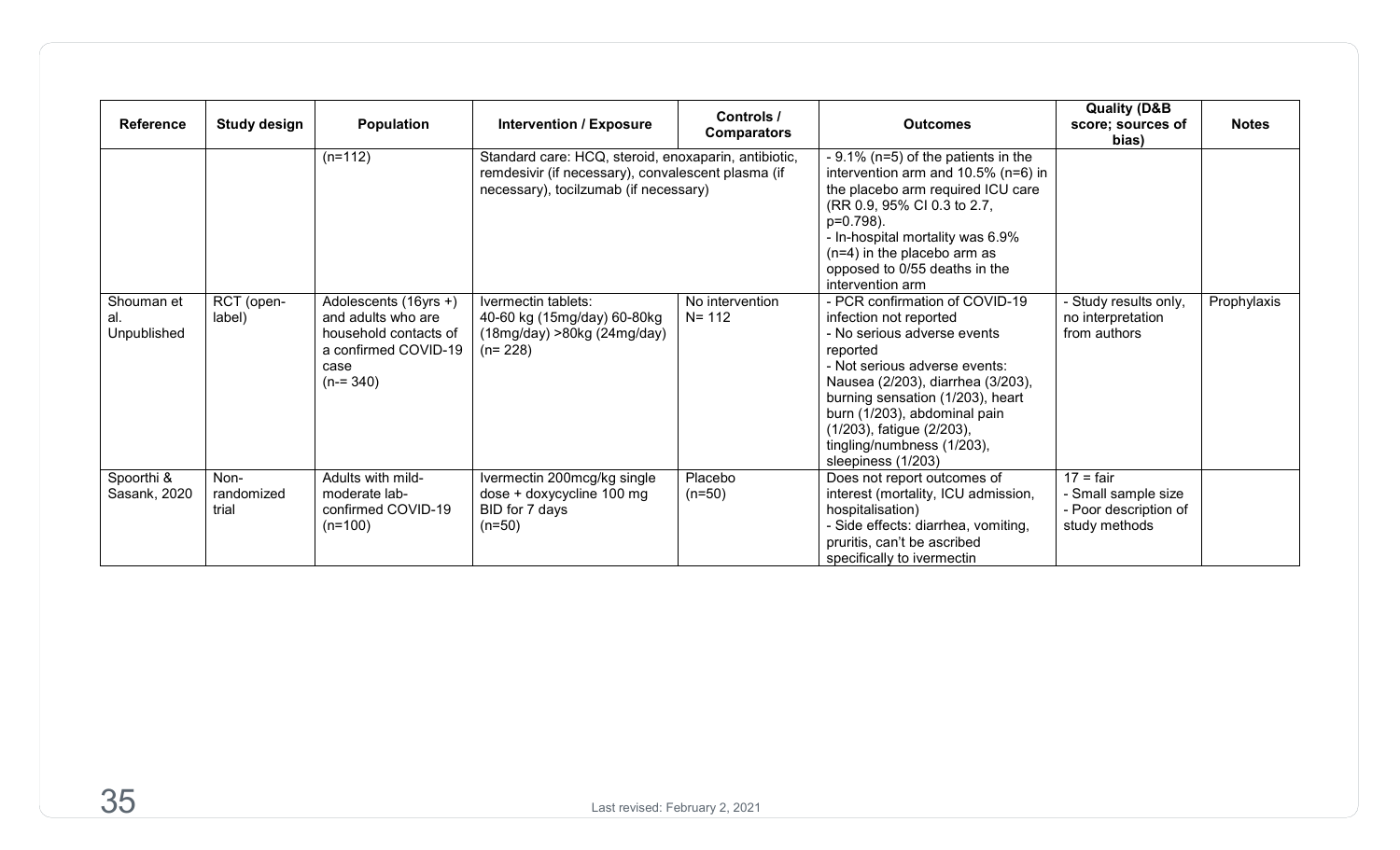## *List of Ongoing Clinical Trials*

Table 7. List of Ongoing Clinical Trials of Ivermectin against COVID-19

<span id="page-39-0"></span>

|                | Trial Name/NCT/               | <b>Study Design</b> | Intervention                       | Comparator(s)           | <b>Primary and Secondary</b>         | <b>Population</b> | <b>Notes</b>      |
|----------------|-------------------------------|---------------------|------------------------------------|-------------------------|--------------------------------------|-------------------|-------------------|
|                | <b>Jurisdiction</b>           |                     |                                    |                         | <b>Outcomes</b>                      |                   |                   |
|                | <b>USEFULNESS of</b>          | Observational       | <b>Combination Product: lota</b>   | Control group:          | Primary: Number of Infected          | Healthy adults    | Results available |
|                | <b>Topic Ivermectin and</b>   | (cohort)            | carrageenan nasal spray            | Standard prophylactic   | Subjects                             |                   |                   |
|                | Carrageenan to                |                     | and ivermectin oral drops          | measures and PPE        |                                      |                   |                   |
|                | <b>Prevent Contagion of</b>   | Prevention          | (used as buccal drops)             | only.                   | <b>Secondary: Adverse Events</b>     |                   |                   |
|                | Covid 19 (IVERCAR)            |                     | Topical application in the         |                         | <b>Other Than Those Resulting</b>    |                   |                   |
|                |                               |                     | nose and oral cavity               |                         | From Contagion or Disease            |                   |                   |
|                | NCT04425850                   |                     |                                    |                         | Progression [Time Frame: 28<br>days] |                   |                   |
|                | <b>Eurnekian Public</b>       |                     |                                    |                         |                                      |                   |                   |
|                | Hospital, Buenos Aires,       |                     |                                    |                         |                                      |                   |                   |
|                | Argentina                     |                     |                                    |                         |                                      |                   |                   |
| $\overline{2}$ | The Efficacy of               | RCT (parallel       | Two experimental groups:           | Control group: standard | Number of patients with              | All ages with     |                   |
|                | <b>Ivermectin and</b>         | assignment)         | <b>Ivermectin</b>                  | treatment.              | improvement or died                  | COVID-19          |                   |
|                | Nitazoxanide in               |                     |                                    |                         | [Time Frame: 1 month ]               |                   |                   |
|                | <b>COVID-19 Treatment</b>     | Treatment           | Nitazoxanide with                  |                         |                                      |                   |                   |
|                |                               |                     | ivermectin (Alenia)                |                         |                                      |                   |                   |
|                | NCT04351347                   |                     |                                    |                         |                                      |                   |                   |
|                |                               |                     |                                    |                         |                                      |                   |                   |
|                | Tanta University, Egypt       |                     |                                    |                         |                                      |                   |                   |
| $\overline{3}$ | Sars-CoV-2/COVID-19           | RCT (parallel       | <b>Ivermectin</b>                  | Control group: placebo  | <b>Primary: Proportion of</b>        | Ages $18 - 65$ ,  | Results available |
|                | <b>Ivermectin Navarra-</b>    | assignment)         | Single dose of                     | tablets                 | <b>Patients With a Positive</b>      | exclude those     |                   |
|                | <b>ISGlobal Trial (SAINT)</b> |                     | STROMECTOL <sup>®</sup> tablets at |                         | SARS-CoV-2 PCR                       | with co-          | Double blind      |
|                |                               | Treatment           | 400mcg/kg                          |                         | [ Time Frame: 7 days post-           | morbidities.      |                   |
|                | NCT04390022                   |                     |                                    |                         | treatment ]                          |                   |                   |
|                | Barcelona Institute for       |                     |                                    |                         | Secondary:                           |                   |                   |
|                | Global Health, Spain          |                     |                                    |                         | (1) Median Viral Load, (2)           |                   |                   |
|                |                               |                     |                                    |                         | Fever and Cough                      |                   |                   |
|                |                               |                     |                                    |                         | Progression (3)                      |                   |                   |
|                |                               |                     |                                    |                         | Seroconversion at Day 21, (4)        |                   |                   |
|                |                               |                     |                                    |                         | Proportion of Drug-related           |                   |                   |
|                |                               |                     |                                    |                         | Adverse Events, (5) Levels of        |                   |                   |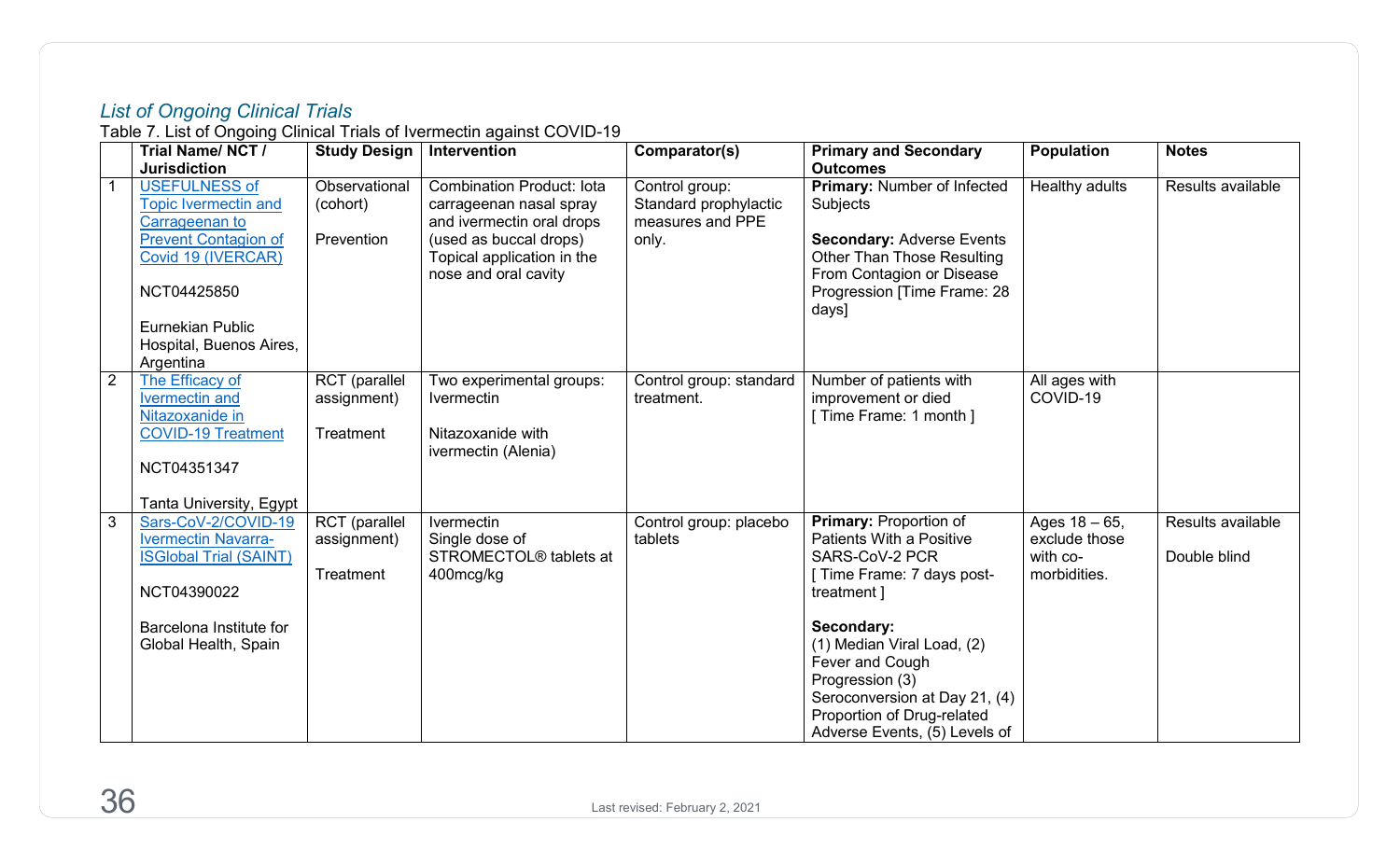|                | Trial Name/NCT/<br><b>Jurisdiction</b>                                                                                                                                             | <b>Study Design</b>                       | Intervention                                                                                                                                                                                                      | Comparator(s)                                                                          | <b>Primary and Secondary</b><br><b>Outcomes</b>                                                                                                                                                                                               | <b>Population</b>                                                                        | <b>Notes</b>                                                                                                         |
|----------------|------------------------------------------------------------------------------------------------------------------------------------------------------------------------------------|-------------------------------------------|-------------------------------------------------------------------------------------------------------------------------------------------------------------------------------------------------------------------|----------------------------------------------------------------------------------------|-----------------------------------------------------------------------------------------------------------------------------------------------------------------------------------------------------------------------------------------------|------------------------------------------------------------------------------------------|----------------------------------------------------------------------------------------------------------------------|
|                |                                                                                                                                                                                    |                                           |                                                                                                                                                                                                                   |                                                                                        | IgG, IgM and IgA, (6)<br>Frequency of Innate Immune<br>Cells, (7) Frequency SARS-<br>CoV-2-specific CD4+ T and<br>and CD8+ T Cells (8) Results<br>From Cytokine Human<br>Magnetic 30-Plex Panel<br>4[Time Frames: variable, up<br>to 21 days] |                                                                                          |                                                                                                                      |
| $\overline{4}$ | Safety and Efficacy of<br><b>Ivermectin</b> and<br>Doxycycline in<br><b>Treatment of Covid-19</b><br>NCT04551755<br><b>Bangladesh Medical</b><br><b>Research Council</b><br>(BMRC) | RCT (parallel<br>assignment)<br>Treatment | Ivermectin and<br>Doxycycline: Tab<br>Ivermectin (6mg): 12mg<br>first dose then one more<br>dose of 12mg after 12<br>hours<br>Cap. Doxycycline (100mg):<br>1+0+1 after meal for 10<br>days. To be taken with half | Control group: Placebo<br>tab with standard<br>symptomatic and<br>supportive treatment | $\overline{(51)}$ Time to outcome<br>measure of fever (<100.40F)<br>and cough, (2) Negative RT-<br>PCR test on day 5 of<br>treatment<br>[Time Frame: 10 days]                                                                                 | Adult participants<br>with mild cases<br>of COVID-19<br><b>Excludes</b><br>comorbidities | Follow up six<br>weeks after<br>patient recovery<br>Triple blind<br>(Participant, Care<br>Provider,<br>Investigator) |
|                |                                                                                                                                                                                    |                                           | glass of water and sit up for<br>20 minutes                                                                                                                                                                       |                                                                                        |                                                                                                                                                                                                                                               |                                                                                          |                                                                                                                      |
| $\overline{5}$ | <b>Randomized Phase IIA</b><br><b>Clinical Trial to</b><br><b>Evaluate the Efficacy of</b><br><b>Ivermectin to Obtain</b><br><b>Negative PCR Results</b><br>in Patients With Early | RCT (parallel<br>assignment)<br>Treatment | Daily dose of 300 mcg/kg<br>ivermectin during three (3)<br>consecutive days                                                                                                                                       | Control group: Placebo<br>oral drop solution                                           | <b>Primary: Proportion of</b><br>patients with a positive<br>SARS-CoV-2 PCR.<br>[ Time Frame: 7 days post-<br>treatment ]                                                                                                                     | Non-severe<br>COVID-19<br>patients in the<br>first 96 hours<br>after symptoms<br>onset   | Triple blind<br>(Participant,<br>Investigator,<br><b>Outcomes</b><br>Assessor)                                       |
|                | Phase COVID-19<br>(SAINT-PERU)<br>NCT04635943                                                                                                                                      |                                           |                                                                                                                                                                                                                   |                                                                                        | Secondary:<br>(1) Median Viral Load, (2)<br>Fever and Cough<br>Progression (3)<br>Seroconversion at Day 21, (4)                                                                                                                               | Women of child<br>bearing age may<br>participate if they<br>use a safe                   |                                                                                                                      |
|                | Lima, Peru                                                                                                                                                                         |                                           |                                                                                                                                                                                                                   |                                                                                        | Proportion of Drug-related<br>Adverse Events, (5) Levels of                                                                                                                                                                                   | contraceptive<br>method for the                                                          |                                                                                                                      |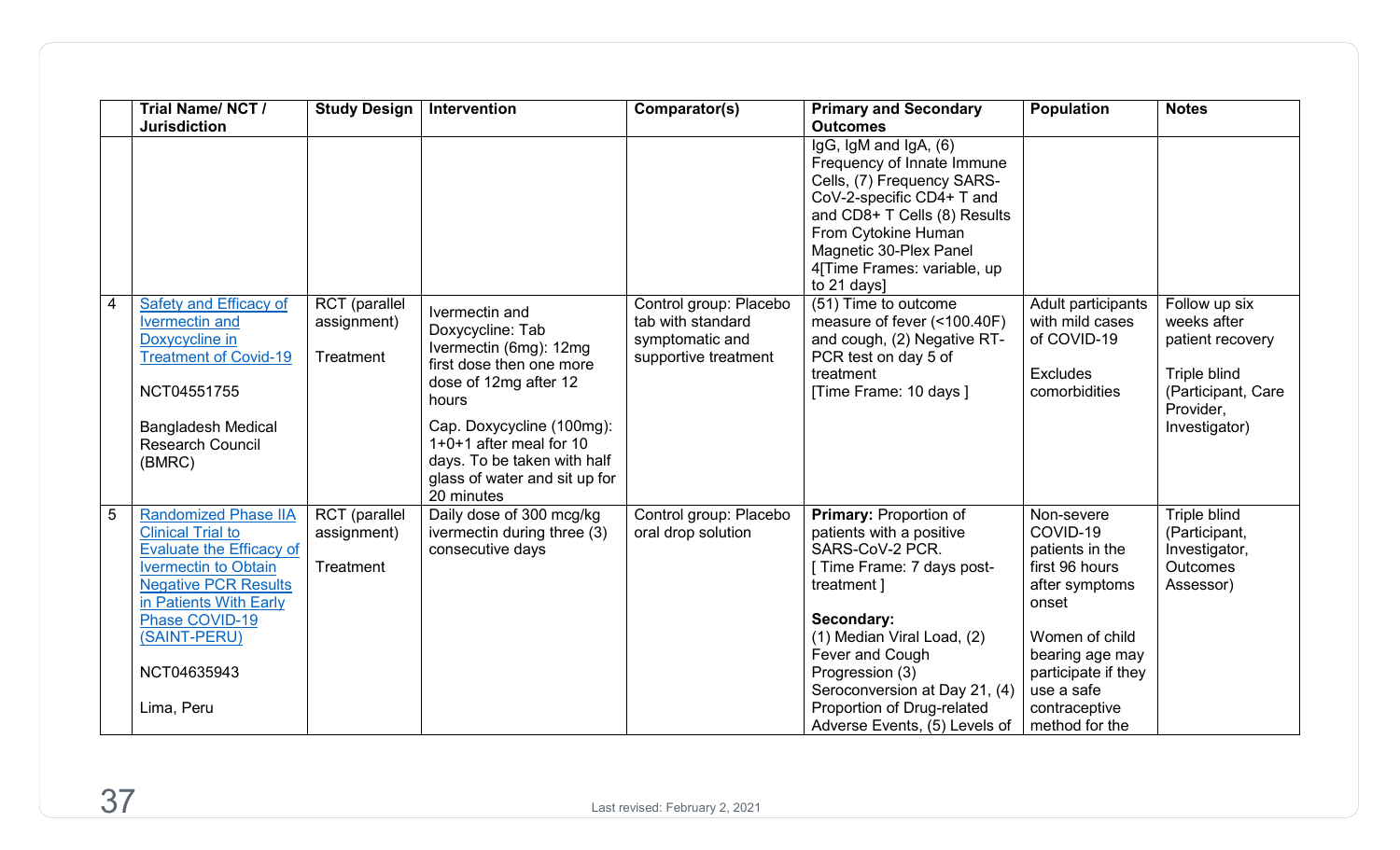|   | Trial Name/NCT/<br><b>Jurisdiction</b>                                                                                                 | <b>Study Design</b>                                                  | Intervention                                                                                                                      | Comparator(s)                                                                       | <b>Primary and Secondary</b><br><b>Outcomes</b>                                                                                                                                                                                                                                          | <b>Population</b>                                                                                                           | <b>Notes</b>                                                                  |
|---|----------------------------------------------------------------------------------------------------------------------------------------|----------------------------------------------------------------------|-----------------------------------------------------------------------------------------------------------------------------------|-------------------------------------------------------------------------------------|------------------------------------------------------------------------------------------------------------------------------------------------------------------------------------------------------------------------------------------------------------------------------------------|-----------------------------------------------------------------------------------------------------------------------------|-------------------------------------------------------------------------------|
|   |                                                                                                                                        |                                                                      |                                                                                                                                   |                                                                                     | IgG, IgM and IgA, (6)<br>Frequency of Innate Immune<br>Cells, (7) Frequency SARS-<br>CoV-2-specific CD4+ T and<br>and CD8+ T Cells (8) Results<br>From Cytokine Human<br>Magnetic 30-Plex Panel, (9)<br>Presence of intestinal<br>helminths<br>[Time Frames: variable, up to<br>21 days] | entire period of<br>the study.                                                                                              |                                                                               |
| 6 | <b>Prophylactic Ivermectin</b><br>in COVID-19 Contacts<br>NCT04422561<br>Zagazig, Sharkia,<br>Egypt                                    | Interventional<br>(sequential<br>assignment)<br>Prevention           | <b>Ivermectin Tablets</b><br>(two doses 72 hours apart)                                                                           | Control Group: no<br>prophylaxis                                                    | Primary: Development of<br>Symptoms (Fever, Cough,<br>Sore Throat, Myalgia,<br>Diarrhea, Shortness of<br>Breath)<br>Secondary: Development of<br>COVID [ Time Frame: within<br>14 days after enrollment ]                                                                                | Ages $16 - 70$<br>years, who have<br>had family<br>contact of a<br>confirmed<br>COVID-19 case                               | Results available                                                             |
|   | <b>Outpatient Use of</b><br><b>Ivermectin in COVID-</b><br>19<br>NCT04530474<br>Philadelphia,<br>Pennsylvania, United<br><b>States</b> | RCT (parallel<br>assignment)<br>Treatment                            | Ivermectin tablet (Single<br>dose of 0.15-2 mg/kg/dose<br>to a maximum of 12 mg)                                                  | <b>Control Group: single</b><br>dose of placebo pills                               | <b>Clinical Improvement</b><br>[Time Frame: 28 days ]                                                                                                                                                                                                                                    | Adults who<br>display<br>symptoms highly<br>suspicious for<br>COVID-19.<br>Excludes<br>participants with<br>co-morbidities. | Triple blind<br>Participation does<br>not require<br>COVID-19<br>confirmation |
| 8 | Max Ivermectin-<br><b>COVID 19 Study</b><br><b>Versus Standard of</b><br><b>Care Treatment for</b>                                     | Interventional<br>$(non-$<br>randomized,<br>crossover<br>assignment) | Ivermectin 200 to 400mcg<br>per kg body weight on day<br>1 and day 2 along with<br>standard treatment of the<br>hospital protocol | Control group:<br>treatment as per<br>hospital protocol for<br>COVID <sub>19s</sub> | Effect of ivermectin on<br>eradication of virus.<br>[ Time Frame: 3 months ]                                                                                                                                                                                                             | Confirmed case<br>of COVID-19 at<br>Max Hospitals,<br>aged 18-75.                                                           |                                                                               |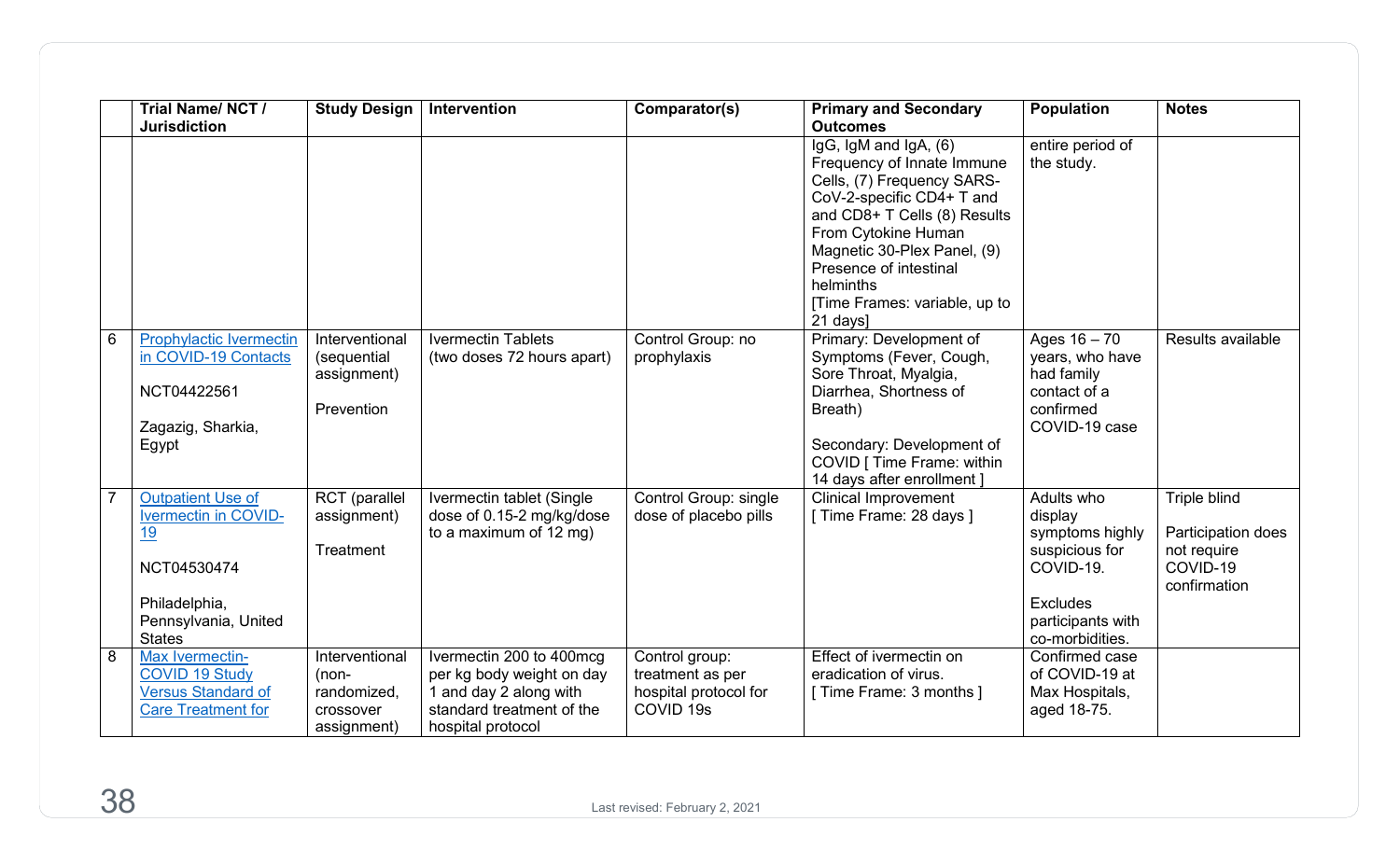|                 | Trial Name/NCT/<br><b>Jurisdiction</b>                                                                                                                                                | <b>Study Design</b>                                                            | Intervention                                                                                                                                                                                                                                                                                                                                                                             | Comparator(s)                                            | <b>Primary and Secondary</b><br><b>Outcomes</b>                                                                                                                                                                                                                              | <b>Population</b>                                                                                                     | <b>Notes</b> |
|-----------------|---------------------------------------------------------------------------------------------------------------------------------------------------------------------------------------|--------------------------------------------------------------------------------|------------------------------------------------------------------------------------------------------------------------------------------------------------------------------------------------------------------------------------------------------------------------------------------------------------------------------------------------------------------------------------------|----------------------------------------------------------|------------------------------------------------------------------------------------------------------------------------------------------------------------------------------------------------------------------------------------------------------------------------------|-----------------------------------------------------------------------------------------------------------------------|--------------|
|                 | COVID 19 Cases. A<br><b>Pilot Study</b><br>NCT04373824                                                                                                                                | Treatment                                                                      |                                                                                                                                                                                                                                                                                                                                                                                          |                                                          |                                                                                                                                                                                                                                                                              | <b>Excludes patients</b><br>who are critically<br>sick.                                                               |              |
| 9               | New Delhi, Delhi, India<br>Ivermectin-<br>Azithromycin-<br><b>Cholecalciferol</b><br>(IvAzCol) Combination<br>Therapy for COVID-19<br>(IvAzCol)<br>NCT04399746<br>Mexico City, Mexico | Intervention<br>$(non-$<br>randomized,<br>parallel<br>assignment)<br>Treatment | <b>Combination: Ivermectin</b><br>(6mg once daily in day<br>$0,1,7$ and 8) plus<br>Azithromycin (500mg once<br>daily for 4 days) plus<br>Cholecalciferol (400 IU<br>twice daily for 30 days).                                                                                                                                                                                            | Control group<br>(participants who<br>refused treatment) | <b>Primary: Viral clearance</b><br>Secondary: (1) Symptoms<br>duration (2) SpO2 (oxygen<br>saturation), (3) SpO2/FiO2<br>(Oxygen Saturation<br>(SpO2)/Fraction of Inspired<br>Oxygen (FiO2) Ratio)<br>[Time Frame: 14 days]                                                  | Ages 18-90,<br>confirmed mild<br>case of COVID-<br>19 with<br>symptoms of<br>respiratory<br>illness, cough,<br>fever. |              |
| 10 <sup>°</sup> | Ivermectin, Aspirin,<br>Dexamethasone and<br>Enoxaparin as<br><b>Treatment of Covid 19</b><br>(IDEA)<br>NCT04425863<br>Buenos Aires,<br>Argentina                                     | Observational<br>(cohort)<br>Treatment                                         | Combination and<br>dosage of treatment<br>depends on participant<br>severity:<br>Mild cases cohort:<br>Ivermectin 5 MG/ML oral<br>solution, Aspirin 250 mg<br>tablets.<br>Moderate cases cohort:<br>Ivermectin 5 mg/mL oral<br>solution.<br>Dexamethasone 4-mg<br>injection, Aspirin 250 mg<br>tablets.<br>Severe cases cohort:<br>Ivermectin 5 MG/ML oral<br>solution, Dexamethasone 4- | No control group                                         | (1) Patients Who Improved<br>Their Condition or Did Not<br>Worsen it, (2) ICU-treated<br>Patients After 2-week<br>Treatment, (3) Mortality, (4)<br>Patients Needing Drug Dose<br>Adjustment, (5) Adverse<br>Events<br>[ Time Frame: varied, ranging<br>$7 - 30$ days $\vert$ | Ages 5 and older<br>with a positive<br>COVID-19<br>oral/nasal swab<br>results                                         |              |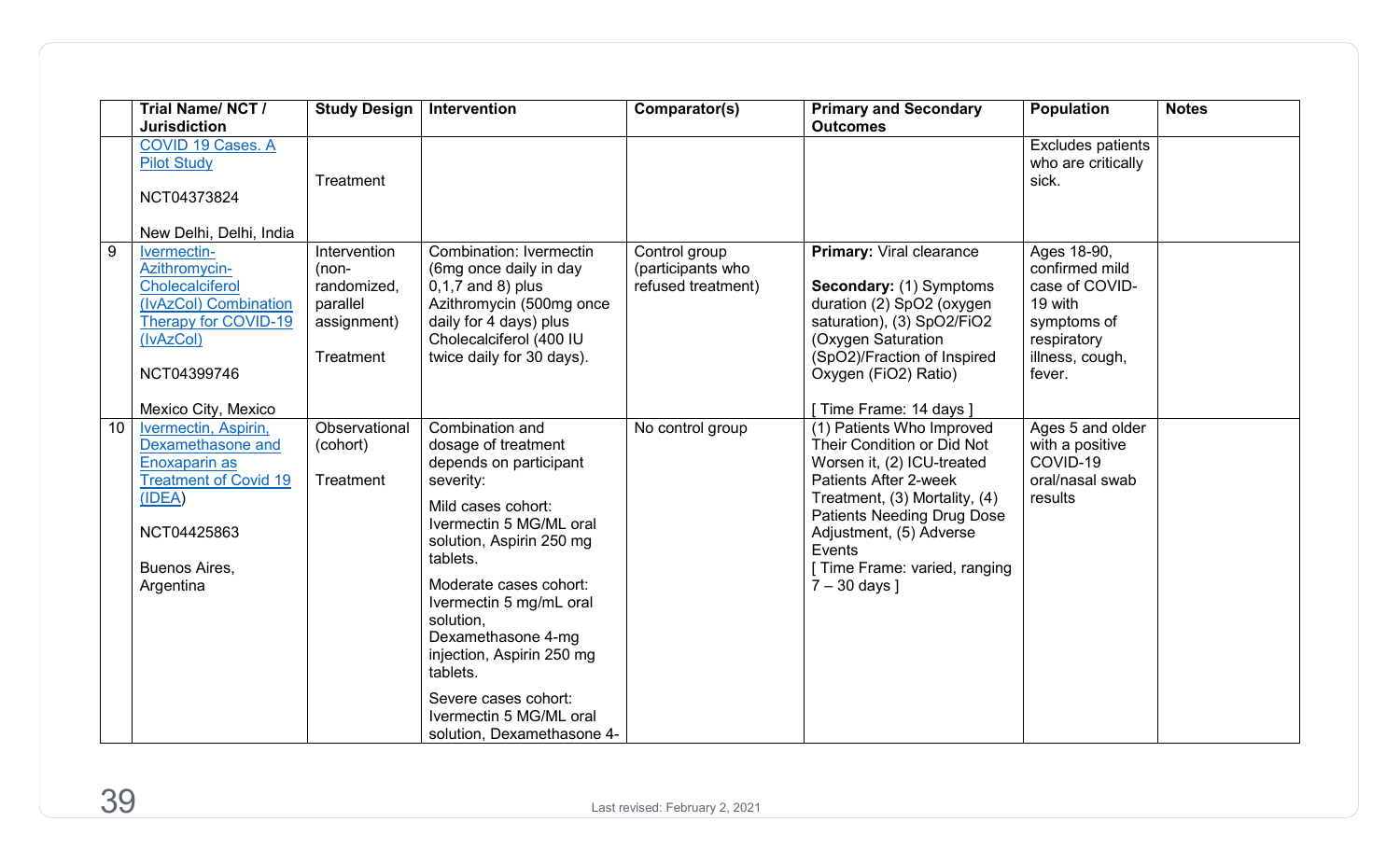|    | Trial Name/NCT/<br><b>Jurisdiction</b>                                                                                                                                                                                               | <b>Study Design</b>                       | Intervention                                                                                                                                           | Comparator(s)                                                                                                                                                                                                                                                                     | <b>Primary and Secondary</b><br><b>Outcomes</b>                                                                                                                                                                                                                                                                                                                                                                                              | <b>Population</b>                                                                                                                                                                                                                                          | <b>Notes</b>                                                                                        |
|----|--------------------------------------------------------------------------------------------------------------------------------------------------------------------------------------------------------------------------------------|-------------------------------------------|--------------------------------------------------------------------------------------------------------------------------------------------------------|-----------------------------------------------------------------------------------------------------------------------------------------------------------------------------------------------------------------------------------------------------------------------------------|----------------------------------------------------------------------------------------------------------------------------------------------------------------------------------------------------------------------------------------------------------------------------------------------------------------------------------------------------------------------------------------------------------------------------------------------|------------------------------------------------------------------------------------------------------------------------------------------------------------------------------------------------------------------------------------------------------------|-----------------------------------------------------------------------------------------------------|
|    |                                                                                                                                                                                                                                      |                                           | mg injection, Enoxaparin<br>injection. Inpatient<br>treatment with mechanical<br>ventilation in ICU.                                                   |                                                                                                                                                                                                                                                                                   |                                                                                                                                                                                                                                                                                                                                                                                                                                              |                                                                                                                                                                                                                                                            |                                                                                                     |
| 11 | <b>Ivermectin vs</b><br><b>Combined</b><br><b>Hydroxychloroquine</b><br>and Antiretroviral<br>Drugs (ART) Among<br><b>Asymptomatic COVID-</b><br>19 12Infection (RA-<br>COVID19)<br>NCT04435587<br>Bangkok Noi, Bangkok,<br>Thailand | RCT (parallel<br>assignment)<br>Treatment | Combination of oral<br>ivermectin<br>600mcg/kg/day once<br>daily for 3 days and<br>Zinc sulfate<br>$(100mg/tab)$ 2 tab<br>every 12 hours for 3<br>days | <b>Active Comparator:</b><br>Combination of (1)<br>Day1<br>hydroxychloroquine<br>400mg bid, then 200mg<br>bid on Day 2-5, and $(2)$<br>Darunavir/ritonavir<br>(400/100mg) every 12<br>hours for 5 days, and<br>(3) Zinc sulfate<br>$(100/tab)$ 2 tab every 12<br>hours for 5 days | Primary: (1) Adverse event<br>rates (2) Efficacy for<br>shortening duration of SAR-<br>CoV2 detection by PCR<br>Secondary: Antibody<br>detection rates<br>Time Frame: weekly after<br>treatment until 4th week ]                                                                                                                                                                                                                             | Adult participants<br>with PCR<br>confirmed<br>COVID-19, who<br>are<br>asymptomatic or<br>only demonstrate<br>upper respiratory<br>symptoms such<br>as runny noses                                                                                         | Single blind<br>(outcome<br>assessor)                                                               |
| 12 | <b>Ivermectin to Prevent</b><br><b>Hospitalizations in</b><br>COVID-19<br>(IVERCORCOVID19)<br>NCT04529525<br>Corrientes, Argentina                                                                                                   | RCT (parallel<br>assignment)<br>Treatment | Ivermectin: The dose<br>of ivermectin in<br>patients depends on<br>the weight of the<br>patient                                                        | Control group: Placebo                                                                                                                                                                                                                                                            | Primary: Percentage of<br>Hospitalization of medical<br>cause in patients with<br>COVID-19 in each arm<br>Secondary: (1) Time to<br>hospitalization, (2) Use of<br>invasive mechanical<br>ventilation support, (3) Time<br>to invasive mechanical<br>ventilation support, (4)<br>Dialysis, (5) All-cause<br>mortality, (6) Negative of the<br>swab at $3±1$ days and $12±2$<br>days after entering the study,<br>(7) Incidence of Treatment- | Adult participants<br>who had PCR<br>confirmed cases<br>of COVID-19,<br>excludes patients<br>requiring<br>hospitalization at<br>the time of<br>diagnosis.<br>Women of<br>childbearing age,<br>they must be<br>using a<br>contraceptive<br>method of proven | Quadruple blind<br>(Participant, Care<br>Provider,<br>Investigator,<br><b>Outcomes</b><br>Assessor) |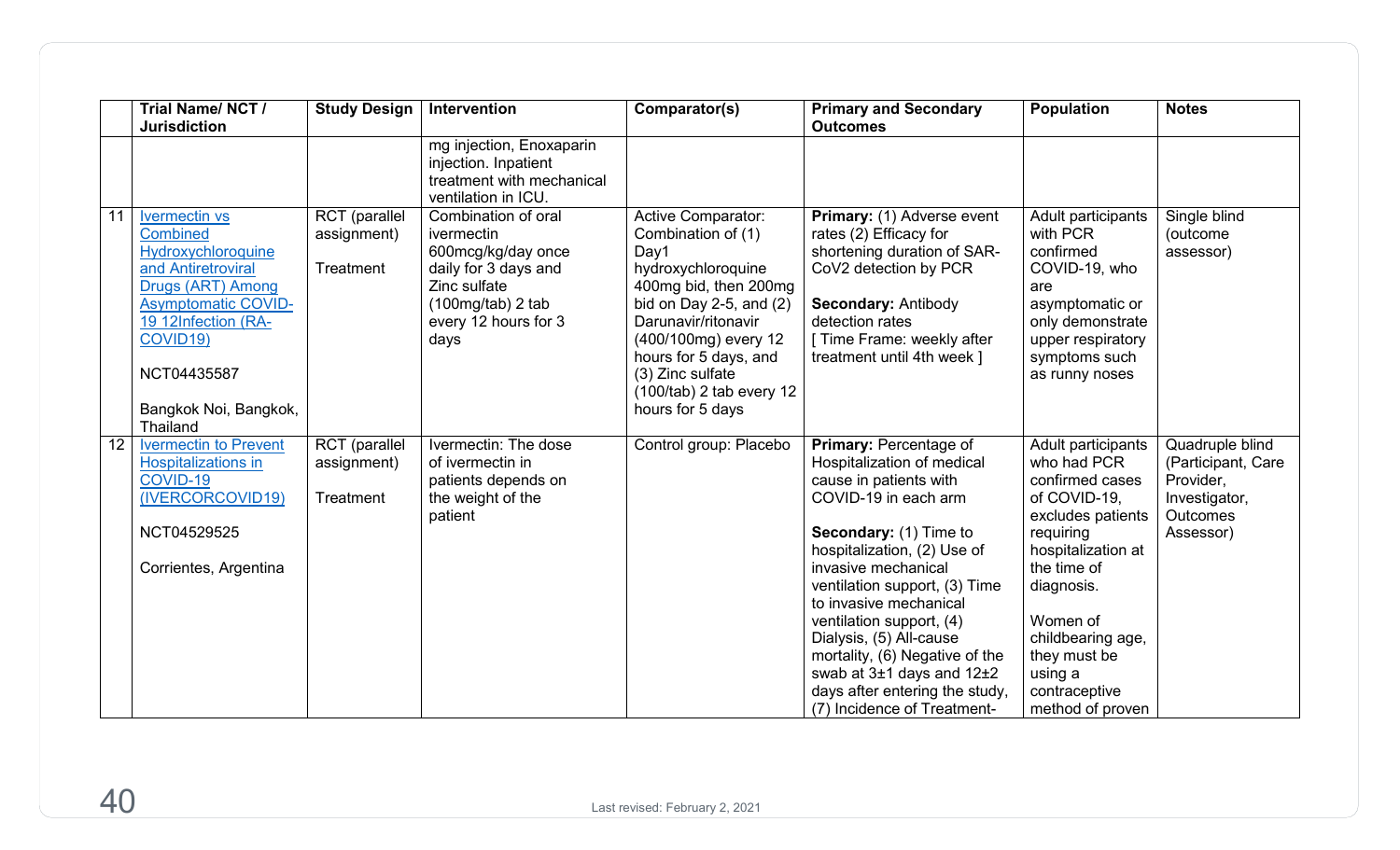|                 | Trial Name/NCT/<br><b>Jurisdiction</b>                                                                          | <b>Study Design</b>                       | Intervention                                                                                                                                       | Comparator(s)                         | <b>Primary and Secondary</b><br><b>Outcomes</b>                                                                                                 | <b>Population</b>                                                                              | <b>Notes</b> |
|-----------------|-----------------------------------------------------------------------------------------------------------------|-------------------------------------------|----------------------------------------------------------------------------------------------------------------------------------------------------|---------------------------------------|-------------------------------------------------------------------------------------------------------------------------------------------------|------------------------------------------------------------------------------------------------|--------------|
|                 |                                                                                                                 |                                           |                                                                                                                                                    |                                       | <b>Emergent Adverse Events</b><br>[Safety and Tolerability]<br>[ Time Frame: through study<br>completion, an average of 30<br>days ]            | efficacy and<br>safety                                                                         |              |
| 13              | <b>Ivermectin Nasal Spray</b><br>for COVID19 Patients                                                           | <b>RCT</b> (parallel<br>assignment)       | Two experimental<br>groups:                                                                                                                        | Control group: standard<br>care       | PCR of SARS-Cov2 RNA<br>[ Time Frame: 14 days ]                                                                                                 | Ages $18 - 60$ ,<br>with mild to                                                               |              |
|                 | NCT04510233<br>Tanta, Gharbia, Egypt                                                                            | Treatment                                 | Ivermectin administered<br>as nasal spray (one ml<br>in each nostril two times<br>daily)                                                           |                                       |                                                                                                                                                 | moderate<br>COVID-19 cases.                                                                    |              |
|                 |                                                                                                                 |                                           | <b>Ivermectin</b><br>administered orally<br>(one tablet 6 mg three<br>times daily) for 72<br>hours plus the<br>standard care of<br>COVID-19 cases. |                                       |                                                                                                                                                 |                                                                                                |              |
| 14              | <b>Ivermectin</b> in<br><b>Treatment of COVID-</b><br><u>19</u>                                                 | RCT (parallel<br>assignment)              | Ivermectin with standard<br>care                                                                                                                   | Control group: standard<br>care       | <b>Primary:</b> time to be<br>symptoms free                                                                                                     | Ages 18-70 with<br>COVID-19                                                                    |              |
|                 | NCT04445311<br>Zagazig, Sharkia,                                                                                | Treatment                                 |                                                                                                                                                    |                                       | Secondary: (1)<br>hospitalization, (2)<br>Mechanical ventilation, (3)<br>length of stay, (4) mortality                                          |                                                                                                |              |
| 15 <sub>1</sub> | Egypt<br><b>Ivermectin In</b><br><b>Treatment of COVID</b><br><b>19 Patients</b><br>NCT04425707<br>Cairo, Egypt | RCT (parallel<br>assignment)<br>Treatment | Two experimental<br>groups:<br>Ivermectin will be<br>administered alone                                                                            | Control group: standard<br>care alone | Primary: to evaluate the role<br>of ivermectin as a line of<br>treatment for COVID 19<br>Secondary: To assess the<br>rate of viral clearance in | Adult participants<br>with<br>Asymptomatic,<br>mild cases and<br>moderate cases<br>of COVID-19 |              |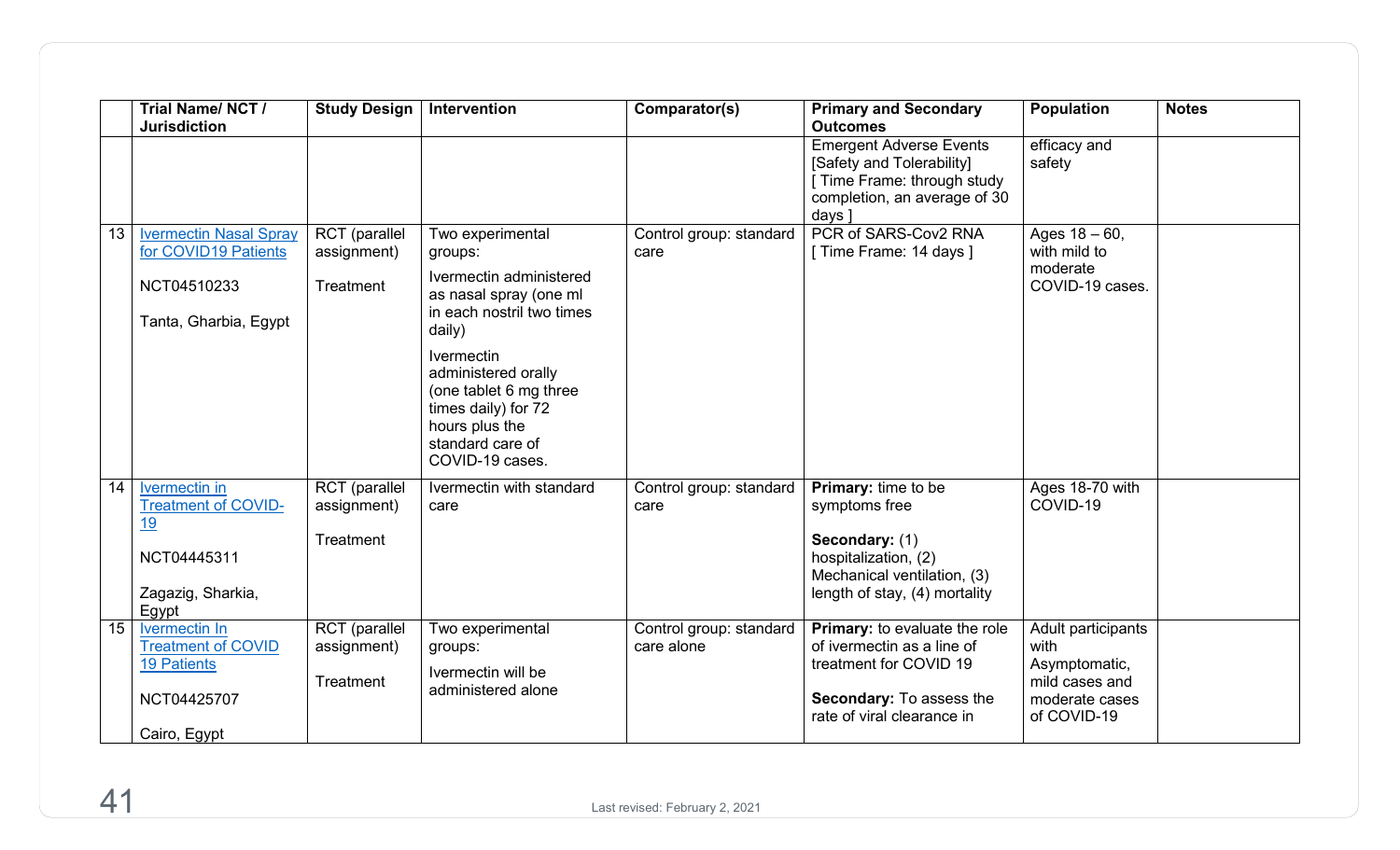|    | Trial Name/NCT/<br><b>Jurisdiction</b>                                                                                    | <b>Study Design</b>                                  | <b>Intervention</b>                                                                                                                                                                                                                                                                                                                            | Comparator(s)                                                                                                               | <b>Primary and Secondary</b><br><b>Outcomes</b>                                                                                                                                                                                                                                                                                                                                                                                                                                                                                                                                                                                      | <b>Population</b>                                                                                 | <b>Notes</b>                                                                                        |
|----|---------------------------------------------------------------------------------------------------------------------------|------------------------------------------------------|------------------------------------------------------------------------------------------------------------------------------------------------------------------------------------------------------------------------------------------------------------------------------------------------------------------------------------------------|-----------------------------------------------------------------------------------------------------------------------------|--------------------------------------------------------------------------------------------------------------------------------------------------------------------------------------------------------------------------------------------------------------------------------------------------------------------------------------------------------------------------------------------------------------------------------------------------------------------------------------------------------------------------------------------------------------------------------------------------------------------------------------|---------------------------------------------------------------------------------------------------|-----------------------------------------------------------------------------------------------------|
|    |                                                                                                                           |                                                      | Ivermectin will be<br>administered in addition<br>to standard care                                                                                                                                                                                                                                                                             |                                                                                                                             | comparison to other<br>treatment protocols.<br>[ Time Frame: 2 months ]                                                                                                                                                                                                                                                                                                                                                                                                                                                                                                                                                              |                                                                                                   |                                                                                                     |
| 16 | <b>Ivermectin in Adults</b><br><b>With Severe COVID-</b><br><u>19.</u><br>NCT04602507<br>Medellín, Antioquia,<br>Colombia | <b>RCT</b> (parallel<br>assignment)<br>Treatment     | Ivermectin 400 µg/kg (2)<br>drops per kg) orally in a<br>single dose plus routine<br>care offered in the<br>hospital                                                                                                                                                                                                                           | Control group: routine<br>care offered in the<br>hospital plus placebo<br>orally (2 drops per kg)<br>in a single dose.      | <b>Primary: Admission to the</b><br>intensive care unit.<br>Secondary: (1) Hospital<br>length of stay, (2) mortality<br>rate, (3) ICU length of stay,<br>(4) Length of stay in ventilator<br>time, (5) Adverse effects of<br>ivermectin<br>[Time Frame: 21 days]                                                                                                                                                                                                                                                                                                                                                                     | Adult participants<br>with severe<br>COVID-19, less<br>than 14 days<br>since onset of<br>symptoms | Quadruple blind<br>(Participant, Care<br>Provider,<br>Investigator,<br><b>Outcomes</b><br>Assessor) |
| 17 | <b>Ivermectin for Severe</b><br>COVID-19<br>Management<br>NCT04646109<br>Afyonkarahisar, Turkey                           | <b>RCT</b><br>(crossover<br>assignment)<br>Treatment | Ivermectin 200<br>mcg/kg/day for five days<br>with -hydroxychloroquine<br>(2x400mg loading dose<br>followed by 2x200mg,<br>po, 5 days) + favipiravir<br>(2x1600mg loading dose)<br>followed by 2x600mg<br>maintenance dose, po,<br>total $5$ days) +<br>azithromycin (first day<br>500mg followed by 4<br>days 250mg/day, po,<br>total 5 days) | Control group:<br>Hydroxychloroquine,<br>favipiravir and<br>azithromycin (HFA)<br>standard treatment<br>protocol were given | Primary: (1) Gender<br>distribution, (2) Age<br>distribution, (3) Percentage of<br>patients with accompanying<br>diseases, (4) Percentage of<br>patients with baseline clinical<br>symptoms, (5) Body<br>temperature means, (6) Heart<br>rate means, (7) Respiratory<br>rate means, (8) Respiratory<br>rate means, (9) Systolic and<br>diastolic pressure means, (9)<br>Clinical response, (10)<br>Changes in SpO2 values,<br>(11) Changes in PaO2/FiO2,<br>(12) Changes in serum<br>lymphocyte counts, (13)<br>Changes in PNL/L, (14)<br>Changes in serum ferritin<br>levels, (15) Changes in serum<br>D-dimer levels, (16) Genetic | Adult participants<br>with severe<br>COVID-19<br>diagnosis                                        | Results available                                                                                   |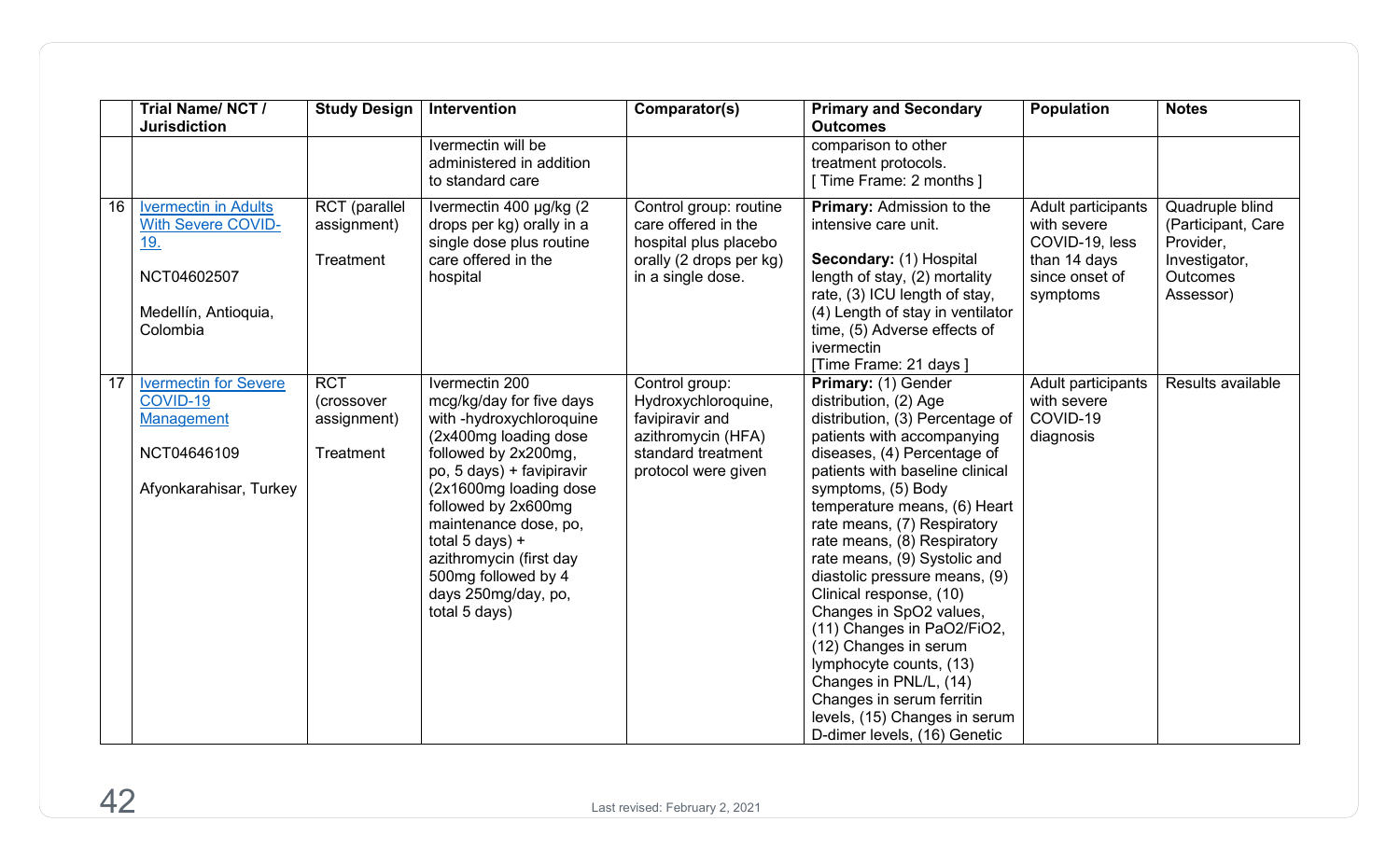|    | Trial Name/NCT/<br><b>Jurisdiction</b> | <b>Study Design</b>  | Intervention             | Comparator(s)           | <b>Primary and Secondary</b><br><b>Outcomes</b>               | <b>Population</b> | <b>Notes</b> |
|----|----------------------------------------|----------------------|--------------------------|-------------------------|---------------------------------------------------------------|-------------------|--------------|
|    |                                        |                      |                          |                         | examination of haplotypes                                     |                   |              |
|    |                                        |                      |                          |                         | and mutations that cause                                      |                   |              |
|    |                                        |                      |                          |                         | function losing for ivermectin                                |                   |              |
|    |                                        |                      |                          |                         | metabolism, (17) Treatment-                                   |                   |              |
|    |                                        |                      |                          |                         | <b>Related Adverse Events as</b>                              |                   |              |
|    |                                        |                      |                          |                         | Assessed by CTCAE v4.0                                        |                   |              |
|    |                                        |                      |                          |                         | [Time Frame: At the first 5                                   |                   |              |
|    |                                        |                      |                          |                         | days of study]                                                |                   |              |
|    |                                        |                      |                          |                         | Secondary: (1) Clinical                                       |                   |              |
|    |                                        |                      |                          |                         | response, (2) mortality, (3)                                  |                   |              |
|    |                                        |                      |                          |                         | Changes in SpO2 values, (4)                                   |                   |              |
|    |                                        |                      |                          |                         | Changes in PaO2/FiO2, (5)                                     |                   |              |
|    |                                        |                      |                          |                         | Changes in serum                                              |                   |              |
|    |                                        |                      |                          |                         | lymphocyte counts, (6)                                        |                   |              |
|    |                                        |                      |                          |                         | Changes in PNL/L, (7)                                         |                   |              |
|    |                                        |                      |                          |                         | Changes in serum ferritin                                     |                   |              |
|    |                                        |                      |                          |                         | levels, (8) Rate of COVID-19                                  |                   |              |
|    |                                        |                      |                          |                         | Polymerase Chain Reaction                                     |                   |              |
|    |                                        |                      |                          |                         | (PCR) test negativity (9)<br><b>Treatment-Related Adverse</b> |                   |              |
|    |                                        |                      |                          |                         |                                                               |                   |              |
|    |                                        |                      |                          |                         | Events as Assessed by<br>CTCAE v4.0                           |                   |              |
|    |                                        |                      |                          |                         | [Time Frame: From the 6th                                     |                   |              |
|    |                                        |                      |                          |                         | day of study to the 10th day                                  |                   |              |
|    |                                        |                      |                          |                         | of study]                                                     |                   |              |
| 18 | <b>Ivermectin Effect on</b>            | <b>RCT</b> (parallel | Ivermectin (IVER P®)     | Control group: standard | Primary: Reduction in SARS-                                   | Ages $18 - 69$ ,  |              |
|    | SARS-CoV-2                             | assignment)          | 600 µg / kg / once daily | care                    | CoV-2 viral load                                              | who are           |              |
|    | <b>Replication in Patients</b>         |                      | plus standard care.      |                         | [Time Frame: 1 - 5 days]                                      | hospitalized with |              |
|    | With COVID-19                          | Treatment            |                          |                         |                                                               | COVID-19 5 days   |              |
|    |                                        |                      |                          |                         | Secondary: (1) Number of                                      | before            |              |
|    | NCT04381884                            |                      |                          |                         | patients with partial or                                      | participating in  |              |
|    |                                        |                      |                          |                         | complete response in COVID-                                   | the trial         |              |
|    | Salta, Argentina                       |                      |                          |                         | 19 clinical symptoms (2)                                      |                   |              |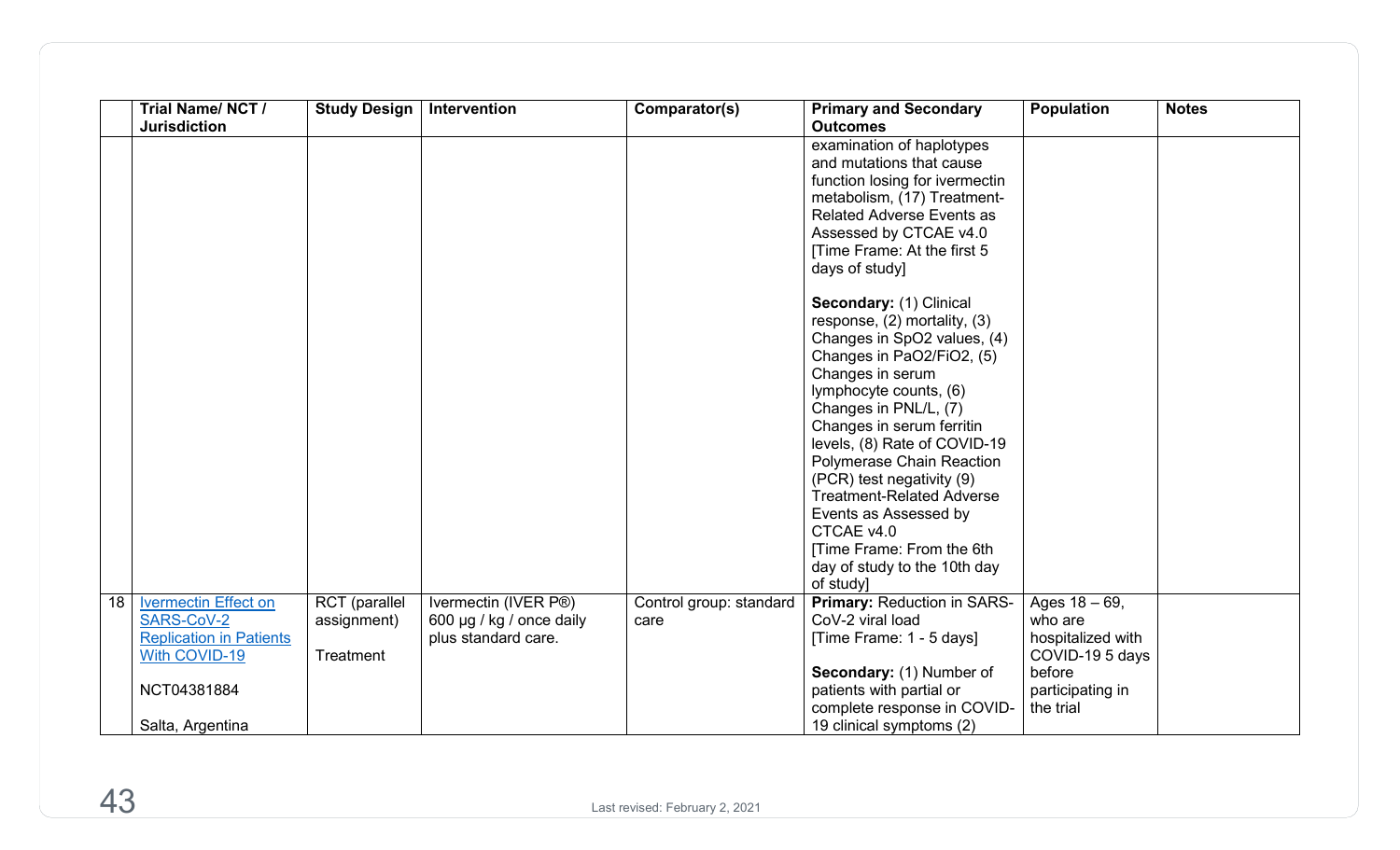|    | Trial Name/NCT/                                                                                                      | <b>Study Design</b>                                              | Intervention                                                                                                                                         | Comparator(s)                                               | <b>Primary and Secondary</b>                                                                                                                                                                                                                                                                                                                                 | Population                                                                | <b>Notes</b>                                   |
|----|----------------------------------------------------------------------------------------------------------------------|------------------------------------------------------------------|------------------------------------------------------------------------------------------------------------------------------------------------------|-------------------------------------------------------------|--------------------------------------------------------------------------------------------------------------------------------------------------------------------------------------------------------------------------------------------------------------------------------------------------------------------------------------------------------------|---------------------------------------------------------------------------|------------------------------------------------|
|    | <b>Jurisdiction</b>                                                                                                  |                                                                  |                                                                                                                                                      |                                                             | <b>Outcomes</b><br>Number of patients with<br>worsening in the clinical<br>condition, (3) Number of<br>patients with adverse events<br>as a measure of safety and<br>tolerability, (4) ivermectin<br>concentrations measured in<br>plasma, (5) Evaluation of<br>reactivity of the antibodies<br>against SARS-CoV-2<br>[Time Frame: varied, up to 1<br>month] | Excludes severe<br>COVID-19 cases<br>and patients with<br>comorbidities   |                                                |
| 19 | Ivermectin and<br>Nitazoxanide<br><b>Combination Therapy</b><br>for COVID-19<br>NCT04360356<br>Tanta, Gharbia, Egypt | <b>RCT</b> (parallel<br>assignment)<br>Treatment                 | Combination of<br>ivermectin 200 mcg/kg<br>once orally on empty<br>stomach plus<br>Nitazoxanide 500 mg<br>twice daily orally with<br>meal for 6 days | Control group: standard<br>care (oxygen via<br>ventilators) | Primary: to evaluate the role<br>of ivermectin as a line of<br>treatment for COVID 19<br>Secondary: To assess the<br>rate of viral clearance in<br>comparison to other<br>treatment protocols.<br>[Time Frame: 2 months]                                                                                                                                     | Ages 18-65,<br>symptomatic<br>patients with<br>PCR confirmed<br>COVID-19  | Double blind<br>(participant,<br>investigator) |
| 20 | <b>Ivermectin as a Novel</b><br>Therapy in COVID-19<br><b>Treatment</b><br>NCT04403555<br>Tanta, Gharbia, Egypt      | RCT (parallel<br>assignment)<br>Treatment                        | Ivermectin plus standard<br>of care treatment Dose 2<br>tablets 12mg per day for<br>4 days                                                           | Control group: standard<br>care                             | The number of patients with<br>improvement or mortality<br>[Time Frame: 1 month]                                                                                                                                                                                                                                                                             | COVID-19<br>patients                                                      |                                                |
| 21 | Inhaled Ivermectin and<br>COVID-19 (COVID-19)<br>NCT04681053<br>Mansoura, Egypt                                      | Interventional<br>Non-<br>randomized<br>(parallel<br>assignment) | Three experimental<br>groups:<br>Received both oral and<br>inhaled ivermectin in                                                                     | Control group: standard<br>care                             | <b>Primary: Rate of virological</b><br>cure by Rt -PCR for COVID -<br>19 using ivermectin when<br>compared to standard<br>treatment                                                                                                                                                                                                                          | Adults with mild<br>to moderate PCR<br>confirmed<br>COVID-19<br>diagnosis |                                                |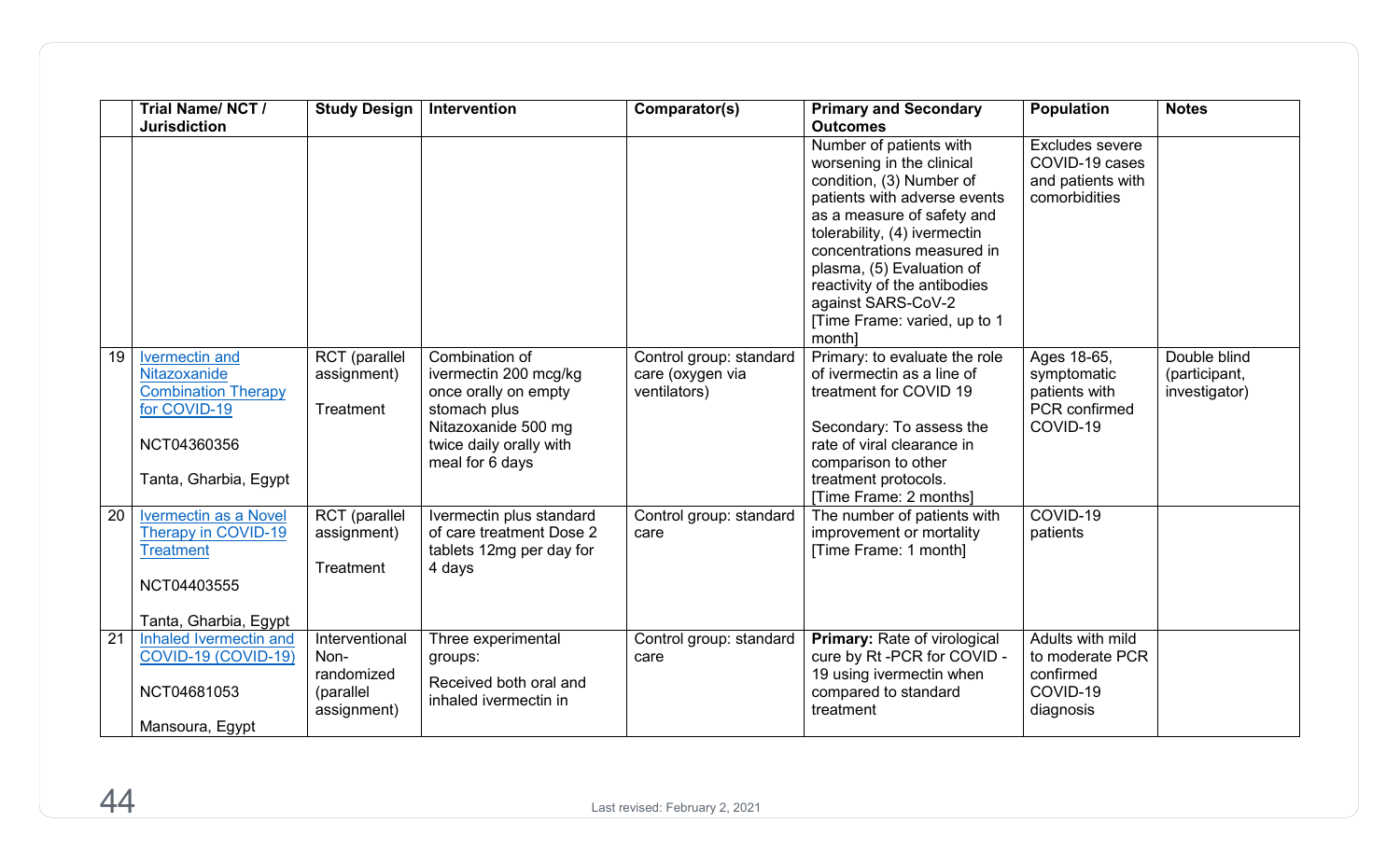|    | Trial Name/NCT/<br><b>Jurisdiction</b>                                                                                                        | <b>Study Design</b>                       | Intervention                                                                                                                                                                                                                                                                                                                                                                                                                                | Comparator(s)                                                                                                                                             | <b>Primary and Secondary</b><br><b>Outcomes</b>                                                                                                                                                                                                                                                                                                              | <b>Population</b>                                                                          | <b>Notes</b>                                    |
|----|-----------------------------------------------------------------------------------------------------------------------------------------------|-------------------------------------------|---------------------------------------------------------------------------------------------------------------------------------------------------------------------------------------------------------------------------------------------------------------------------------------------------------------------------------------------------------------------------------------------------------------------------------------------|-----------------------------------------------------------------------------------------------------------------------------------------------------------|--------------------------------------------------------------------------------------------------------------------------------------------------------------------------------------------------------------------------------------------------------------------------------------------------------------------------------------------------------------|--------------------------------------------------------------------------------------------|-------------------------------------------------|
|    |                                                                                                                                               | Treatment                                 | addition to the standard<br>of care.<br>Received oral ivermectin<br>in addition to the<br>standard of care<br>Received inhaled<br>ivermectin in addition to<br>the standard of care                                                                                                                                                                                                                                                         |                                                                                                                                                           | Secondary: resolution of<br>pneumonia<br>[Time Frame: throughout the<br>study completion up to one<br>year (for every case must be<br>done after 2 weeks from the<br>start of treatment).]                                                                                                                                                                   | Excludes those<br>with comorbid<br>conditions                                              |                                                 |
| 22 | Hydroxychloroquine<br>and Ivermectin for the<br><b>Treatment of COVID-</b><br>19 Infection<br>NCT04391127<br>Mexico                           | RCT(parallel<br>assignment)<br>Treatment  | Ivermectin 12 mg or<br>18mg (weight<br>dependent) PO every 24<br>hours for one day.<br>Subsequently this group<br>will take two tablets of<br>placebo 12 hrs after<br>ivermectin ingestion and<br>then one tablet of<br>placebo each 12 hrs per<br>4 more days.<br>Hydroxychloroquine: 400<br>mg PO every 12 hours<br>for one day.<br>Subsequently 200 mg<br>every 12 hours per 4<br>more days. (only for<br>patients with QTc < 500<br>ms) | Control group: Two<br>tablets of placebo PO<br>every 12 hours for one<br>day. Subsequently one<br>tablet of placebo every<br>12 hours per 4 more<br>days. | Primary: (1) Mean days of<br>hospital stay, (2) Rate of<br>Respiratory deterioration,<br>requirement of invasive<br>mechanical ventilation or<br>dead, (3) Mean of<br>oxygenation index delta<br>[Time Frame: Three months]<br>Secondary: Mean time to<br>viral PCR negativization<br>[Time Frame: 5, 14, 21 and<br>28 days after the first positive<br>PCR] | Ages $16 - 90$ ,<br>hospitalized with<br>COVID-19 or<br>suspected<br>COVID-19<br>pneumonia | Double blind<br>(Participant, Care<br>Provider) |
| 23 | <b>Efficacy, Safety and</b><br><b>Tolerability of</b><br><b>Ivermectin in Subjects</b><br><b>Infected With SARS-</b><br>CoV-2 With or Without | RCT (parallel<br>assignment)<br>Treatment | Ivermectin 12 mg / day<br>for 3 days, in<br>combination with<br>paracetamol therapy                                                                                                                                                                                                                                                                                                                                                         | Placebo of ivermectin<br>12 mg / day for 3 days,<br>in combination with<br>standard paracetamol                                                           | Participants with a disease<br>control status defined as no<br>disease progression to<br>severe. [Time Frame: 14<br>days]                                                                                                                                                                                                                                    | Adults with<br>asymptomatic, or<br>with mild<br>symptoms who<br>are taking                 | Singe blind (care<br>provider)                  |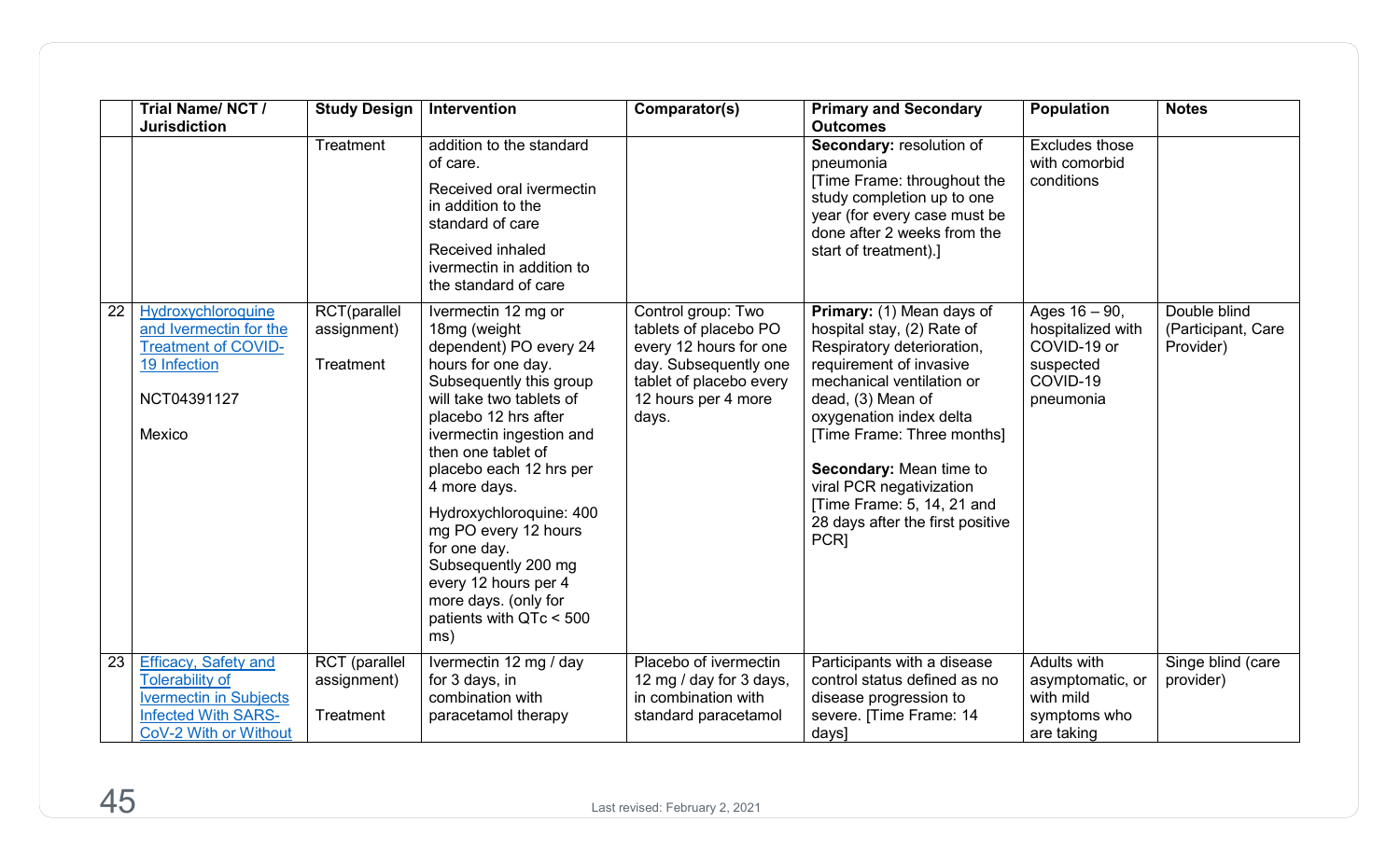|    | Trial Name/NCT/<br><b>Jurisdiction</b>                                                                                                                                | <b>Study Design</b>                      | Intervention                                                                                                                                      | Comparator(s)                                                                       | <b>Primary and Secondary</b><br><b>Outcomes</b>                                                            | <b>Population</b>                                                                           | <b>Notes</b>                                                                                 |
|----|-----------------------------------------------------------------------------------------------------------------------------------------------------------------------|------------------------------------------|---------------------------------------------------------------------------------------------------------------------------------------------------|-------------------------------------------------------------------------------------|------------------------------------------------------------------------------------------------------------|---------------------------------------------------------------------------------------------|----------------------------------------------------------------------------------------------|
|    | <b>Symptoms</b><br>(SILVERBULLET)<br>NCT04407507                                                                                                                      |                                          | (500 mg QID) for 14<br>days                                                                                                                       | therapy (500 mg QID)<br>for 14 days                                                 |                                                                                                            | outpatient<br>treatment of the<br>disease                                                   |                                                                                              |
|    | Zapopan, Jalisco,<br>Mexico                                                                                                                                           |                                          |                                                                                                                                                   |                                                                                     |                                                                                                            |                                                                                             |                                                                                              |
| 24 | <b>Efficacy of</b><br><b>Subcutaneous</b><br><b>Ivermectin With or</b><br><b>Without Zinc and</b><br>Nigella Sativa in<br><b>COVID-19 Patients</b><br>(SINZ-COVID-PK) | RCT(parallel<br>assignment)<br>Treatment | Three experimental<br>groups:<br>Sub-cutaneous injection<br>ivermectin 200ug/kg<br>body weight once every<br>48 hourly plus standard<br>care      | Placebo drug plus<br>standard care                                                  | Primary: qRT-PCR<br>[Time Frame: 144 hours]<br>Secondary: Severity of<br>symptoms<br>[Time Frame: 14 days] | Adults with a mild<br>COVID-19<br>diagnosis, BMI<br>18-28 kg/m                              | Quadruple blind<br>(Participant, Care<br>Provider,<br>Investigator,<br>Outcomes<br>Assessor) |
|    | NCT04407507<br>Lahore, Punjab,<br>Pakistan                                                                                                                            |                                          | Sub-cutaneous injection<br>ivermectin 200ug/kg<br>body weight once every<br>48 hourly with<br>80mg/Kg/day Nigella<br>Sativa plus standard<br>care |                                                                                     |                                                                                                            |                                                                                             |                                                                                              |
|    |                                                                                                                                                                       |                                          | Sub-cutaneous injection<br>ivermectin 200ug/kg<br>body weight once every<br>48 hourly with 20mg<br>Zinc Sulphate 8 hourly<br>plus standard care   |                                                                                     |                                                                                                            |                                                                                             |                                                                                              |
| 25 | <b>Efficacy of Ivermectin</b><br>in COVID-19<br>NCT04392713                                                                                                           | RCT(parallel<br>assignment)<br>Treatment | Participants will be<br>administered ivermectin<br>(12 mg) with standard<br>chloroquine regimen                                                   | Control group: only<br>receive chloroquine as<br>per existing policy of<br>hospital | <b>Primary: Negative PCR</b><br>[Time Frame: 144 hours]                                                    | Ages $15 - 65$ , in<br>good general<br>health with no or<br>mild to moderate<br>symptoms of |                                                                                              |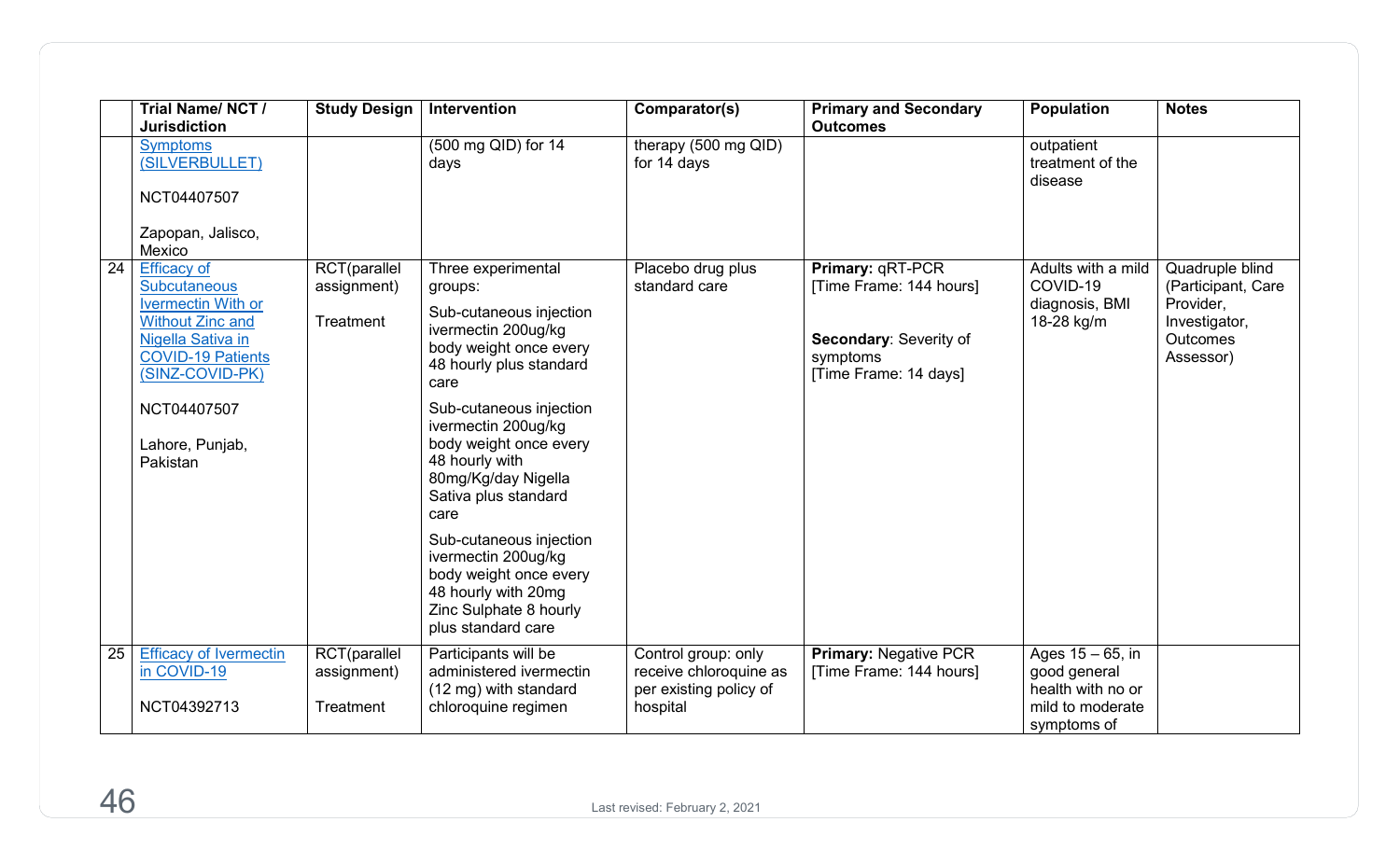|    | Trial Name/NCT/<br><b>Jurisdiction</b>                                                                                                                | <b>Study Design</b>                              | Intervention                                                                                                                        | Comparator(s)                                                                                  | <b>Primary and Secondary</b><br><b>Outcomes</b>                                                                                                                                                                                                                                                                                                                                                                                                     | Population                                                                                                                                   | <b>Notes</b>                                                                                                                                                                                                                           |
|----|-------------------------------------------------------------------------------------------------------------------------------------------------------|--------------------------------------------------|-------------------------------------------------------------------------------------------------------------------------------------|------------------------------------------------------------------------------------------------|-----------------------------------------------------------------------------------------------------------------------------------------------------------------------------------------------------------------------------------------------------------------------------------------------------------------------------------------------------------------------------------------------------------------------------------------------------|----------------------------------------------------------------------------------------------------------------------------------------------|----------------------------------------------------------------------------------------------------------------------------------------------------------------------------------------------------------------------------------------|
|    | Lahore, Punjab,<br>Pakistan                                                                                                                           |                                                  |                                                                                                                                     |                                                                                                | Secondary: Need for<br>mechanical ventilation                                                                                                                                                                                                                                                                                                                                                                                                       | <b>PCR</b> confirmed<br>COVID-19.                                                                                                            |                                                                                                                                                                                                                                        |
| 26 | <b>Efficacy of Ivermectin</b><br>in Adult Patients With<br><b>Early Stages of</b><br>COVID-19 (EPIC Trial)<br>NCT04405843<br>Colombia                 | RCT(parallel<br>assignment)<br>Treatment         | Ivermectin, 300<br>micrograms / kg, once<br>daily for 5 days                                                                        | Placebo                                                                                        | [Time Frame: 4 weeks]<br><b>Primary: Time until resolution</b><br>of symptoms<br>Secondary: (1) Clinical<br>condition on day $2, 5, 8, 11,$<br>15, 21, (2) Proportion of<br>subjects with additional care,<br>(3) Proportion of subjects who<br>die, (4) Duration of additional<br>care, (5) adverse events, (6)<br>Proportion of subjects who<br>discontinue intervention, (7)<br>time to event, (8) duration of<br>fever<br>[Time Frame: 21 days] | <b>Adults with PCR</b><br>or antigen<br>detected<br>confirmed<br>COVID-19<br>diagnosis and<br>beginning of<br>symptoms in the<br>past 7 days | Quadruple blind<br>(Participant, Care<br>Provider,<br>Investigator,<br><b>Outcomes</b><br>Assessor)                                                                                                                                    |
| 27 | <b>Efficacy and Safety of</b><br><b>Ivermectin</b> for<br><b>Treatment and</b><br>Prophylaxis of COVID-<br>19 Pandemic<br>NCT04668469<br>Benha, Egypt | <b>RCT</b> (parallel<br>assignment)<br>Treatment | Ivermectin plus standard<br>care in Mild/Moderate<br>COVID-19<br>Ivermectin plus standard<br>care and steroids in<br>Sever COIVD-19 | Active comparator:<br>hydroxychlorquine plus<br>standard care in<br>Mild/Moderate COVID-<br>19 | Primary: (1) number of<br>participants with improvement<br>of clinical condition<br>(symptoms and signs), (2)<br>Reduction of recovery time,<br>hospital stay days and<br>mortality rate<br>Secondary: improvement of<br>laboratory investigations and<br>2 consecutive negative PCR<br>tests taken at least 48 hours<br>apart. [Time Frame: 3<br>months]                                                                                           | Ages $18 - 80$ ,<br>with COVID-19                                                                                                            | Triple (Participant,<br>Care Provider,<br>Investigator)<br>Treatment was<br>terminated at any<br>time by a<br>multidisciplinary<br>team if a serious<br>side effect<br>occurred, which<br>was attributed to<br>the medications<br>used |
| 28 | <b>Efficacy and Safety of</b><br><b>Ivermectin and</b>                                                                                                | RCT (parallel<br>assignment)                     | Two experimental<br>groups:                                                                                                         | 3 placebo tablets                                                                              | Primary: (1) Virological<br>clearance, (2) Remission of                                                                                                                                                                                                                                                                                                                                                                                             | Ages 18-65, PCR<br>COVID-19                                                                                                                  | Double blind                                                                                                                                                                                                                           |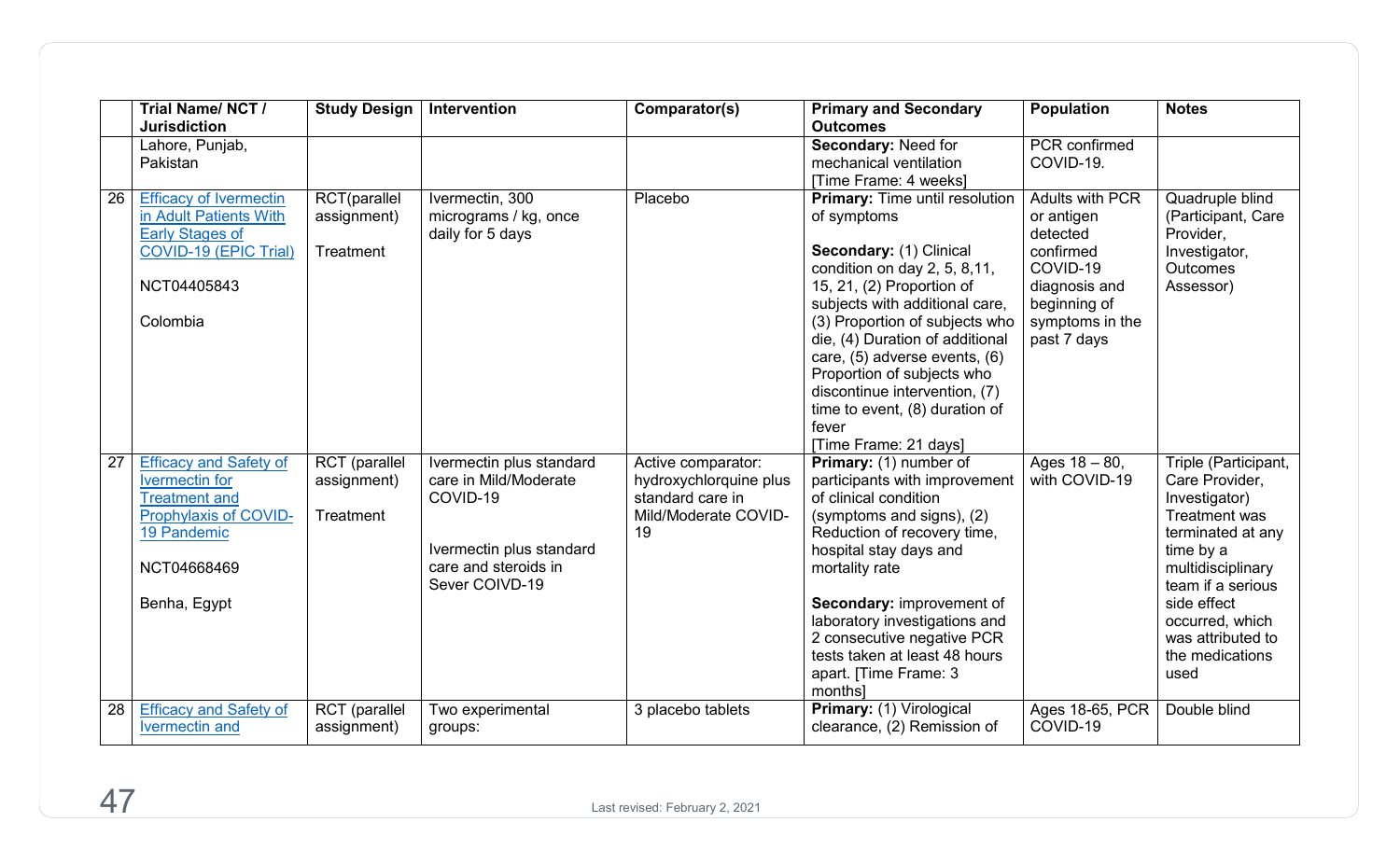|    | Trial Name/NCT/<br><b>Jurisdiction</b>                                                                                           | <b>Study Design</b>                              | Intervention                                                                                                                                                                                                                                                                                                                                           | Comparator(s)                         | <b>Primary and Secondary</b><br><b>Outcomes</b>                                                                                                                                                                                                                                                                                                                           | <b>Population</b>                                                                                                                                                                                                   | <b>Notes</b>    |
|----|----------------------------------------------------------------------------------------------------------------------------------|--------------------------------------------------|--------------------------------------------------------------------------------------------------------------------------------------------------------------------------------------------------------------------------------------------------------------------------------------------------------------------------------------------------------|---------------------------------------|---------------------------------------------------------------------------------------------------------------------------------------------------------------------------------------------------------------------------------------------------------------------------------------------------------------------------------------------------------------------------|---------------------------------------------------------------------------------------------------------------------------------------------------------------------------------------------------------------------|-----------------|
|    | Doxycycline in<br><b>Combination or IVE</b><br><b>Alone in Patients With</b><br>COVID-19 Infection.<br>NCT04407130<br>Bangladesh | Treatment                                        | 200 mcg/kg (12 mg<br>tablet) ivermectin<br>(IVERA) single dose and<br>200 mg stat doxycycline<br>day-1 followed by<br>100mg doxycycline<br>12hrly for 4 day (i.e.<br>day2-day5)+ Placebo<br>one tablet D2-5<br>Ivermectin - 200 mcg/kg<br>(12 mg tablet) once per<br>day D1-D5 + Placebo<br>two tablets D1 followed<br>by Placebo one tablet<br>$D2-5$ |                                       | fever, (3) Remission of cough<br>[Time Frame: within 7 days<br>after enrollment]<br>Secondary: (1) Patients<br>requiring oxygen, (2) Patients<br>failing to maintain SpO2<br>>93% despite oxygenation,<br>(3) Number of days on<br>oxygen support, (4) Duration<br>of hospitalization, (5) All<br>causes of mortality<br>[Time Frame: within 14 days<br>after enrollment] | confirmed<br>diagnosis, at the<br>enrollment<br>having at least<br>one of the<br>following<br>symptoms: Temp<br>37.5 C or above,<br>Cough, Sore<br>throat, Duration<br>of illness $\leq 7$<br>days, SpO2<br>$>94\%$ |                 |
| 29 | <b>Effectiveness of</b><br><b>Ivermectin and</b><br>Doxycycline on<br><b>COVID-19 Patients</b><br>NCT04591600<br>Iraq            | <b>RCT</b> (parallel<br>assignment)<br>Treatment | Ivermectin 200ug/kg PO<br>per day for two days,<br>and in some patients<br>who needed more time<br>to recover, a third dose<br>200ug/kg PO per day<br>was given 7 days after<br>the first dose.<br>Doxycycline 100mg<br>capsule PO every 12h<br>per day was given for 5-<br>10 days, based on the<br>clinical improvement of<br>patients.              | Control group: standard<br>care       | Primary: (1) Mortality rate,<br>(2) rate of progression<br>disease<br>Secondary: time to recovery<br>[Time Frame: Up to 8 weeks]                                                                                                                                                                                                                                          | Ages $16 - 86$ ,<br>COVID-19<br>patients at any<br>stage of this<br>disease                                                                                                                                         | Single blind    |
| 30 | <b>Effectiveness and</b><br><b>Safety of Ivermectin for</b><br>the Prevention of<br>Covid-19 Infection in                        | RCT (parallel<br>assignment)<br>Prevention       | Oral administration of<br>ivermectin 200 mcg/kg                                                                                                                                                                                                                                                                                                        | Placebo every week for<br>seven weeks | <b>Primary: Clinical</b><br>development of covid-19<br>disease during the<br>intervention period                                                                                                                                                                                                                                                                          | Adults health<br>works, COVID-19<br>negative                                                                                                                                                                        | Quadruple blind |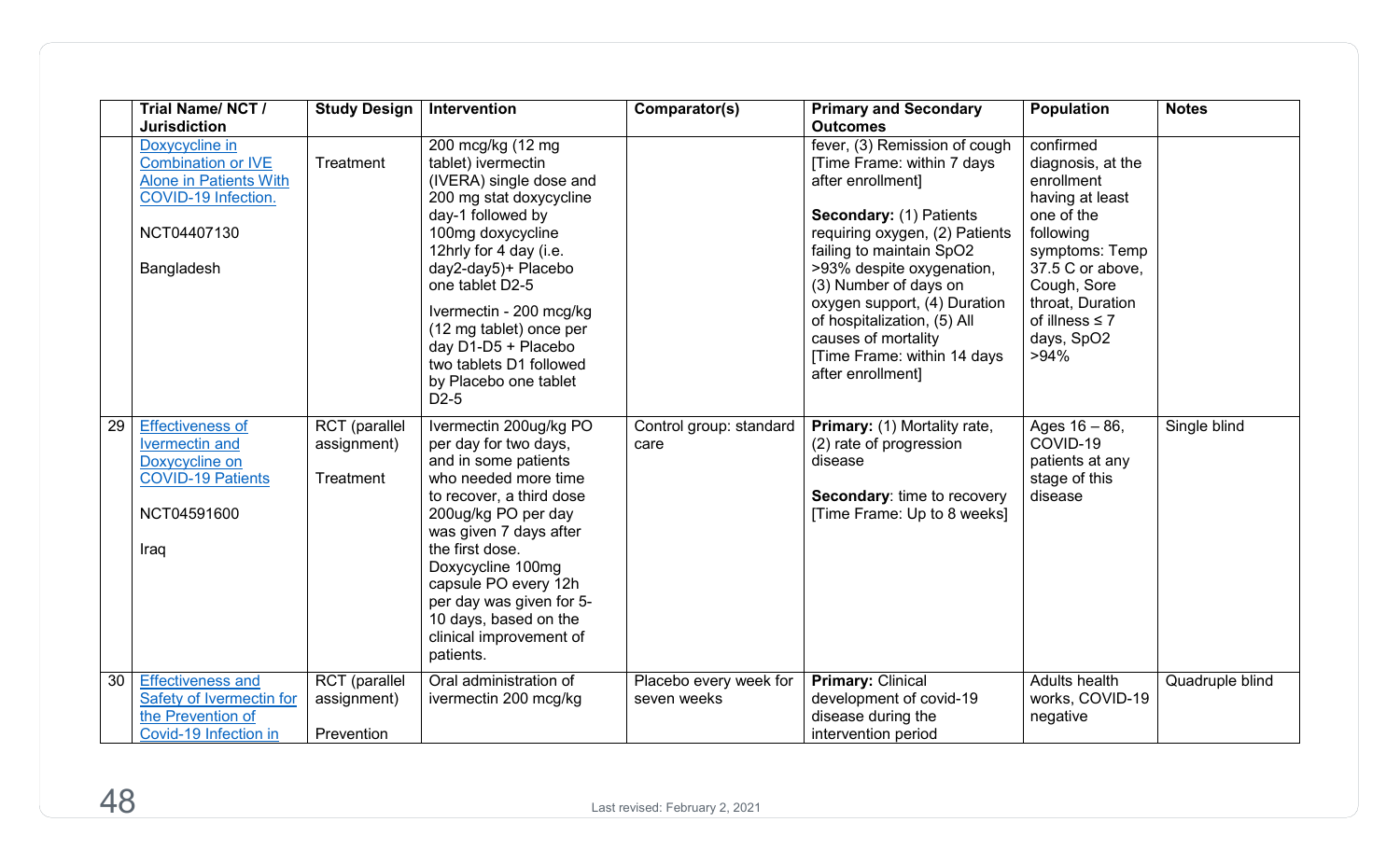|    | Trial Name/NCT/<br><b>Jurisdiction</b>                                                                                                                                        | <b>Study Design</b>                                   | Intervention                                                                                                                                                                                          | Comparator(s)                   | <b>Primary and Secondary</b><br><b>Outcomes</b>                                                                                                                                                                                                            | <b>Population</b>                                                                                                                                                                                      | <b>Notes</b>                                                                                        |
|----|-------------------------------------------------------------------------------------------------------------------------------------------------------------------------------|-------------------------------------------------------|-------------------------------------------------------------------------------------------------------------------------------------------------------------------------------------------------------|---------------------------------|------------------------------------------------------------------------------------------------------------------------------------------------------------------------------------------------------------------------------------------------------------|--------------------------------------------------------------------------------------------------------------------------------------------------------------------------------------------------------|-----------------------------------------------------------------------------------------------------|
|    | <b>Colombian Health</b><br>Personnel<br>(IveprofCovid19)<br>NCT04527211<br>Cali, Valle Del Cauca,<br>Colombia                                                                 |                                                       | every week for seven<br>weeks                                                                                                                                                                         |                                 | Secondary: (1)<br>seroconversion, (2)<br>hospitalization requirement,<br>(3) intensive care unit<br>requirement, (4) safety of the<br>intervention<br>[Time Frame: 8 weeks]                                                                                |                                                                                                                                                                                                        |                                                                                                     |
| 31 | <b>Early Treatment With</b><br><b>Ivermectin and</b><br><b>LosarTAN</b> for Cancer<br><b>Patients With COVID-</b><br>19 Infection (TITAN)<br>NCT04447235<br>SAo Paulo, Brazil | RCT (parallel<br>assignment)<br>Treatment             | single dose of 12mg of<br>ivermectin on the day of<br>the confirmed diagnosis<br>of COVID-19, followed<br>by losartan 50mg orally<br>once daily for 15<br>consecutive days                            | Participants receive<br>placebo | Primary: Incidence of severe<br>complications due COVID-19<br>infection<br>Secondary: (1) Incidence of<br>Severe Acute Respiratory<br>Syndrome, (2) adverse<br>events, (3) overall survival<br>[Time Frame: 28 days]                                       | Adults with<br>biopsy-proven<br>diagnosis of<br>previous cancer<br>and diagnosed<br>with active<br>malignancy, with<br>PCR confirmed<br>COVID-19<br>diagnosis.<br><b>Excludes severe</b><br>conditions | Double blind<br>(Participant, Care<br>Provider)                                                     |
| 32 | <b>COVidIvermectin:</b><br><b>Ivermectin</b> for<br><b>Treatment of Covid-19</b><br>(COVER)<br>NCT04438850<br>Italy and Spain                                                 | <b>RCT</b><br>(sequential<br>assignment)<br>Treatment | Two experimental<br>groups:<br>Ivermectin 600 µg/kg<br>daily for 5 consecutive<br>days $(1 600) +$ placebo<br>Ivermectin 1200 µg/kg<br>daily at empty stomach<br>with water for 5<br>consecutive days | Placebo                         | Primary: (1) SADR, (2) viral<br>load<br>Secondary: (1) trend viral<br>load, (2) clinical resolution,<br>$(3)$ viral clearance, $(4)$<br>virological clearance, (5)<br>hospitalization rate, (6)<br>severity score<br>[Time Frame: varied, Day 7-<br>$30$ ] | Adults with<br>COVID-19 with a<br>severity score <<br>3                                                                                                                                                | Quadruple blind<br>(Participant, Care<br>Provider,<br>Investigator,<br><b>Outcomes</b><br>Assessor) |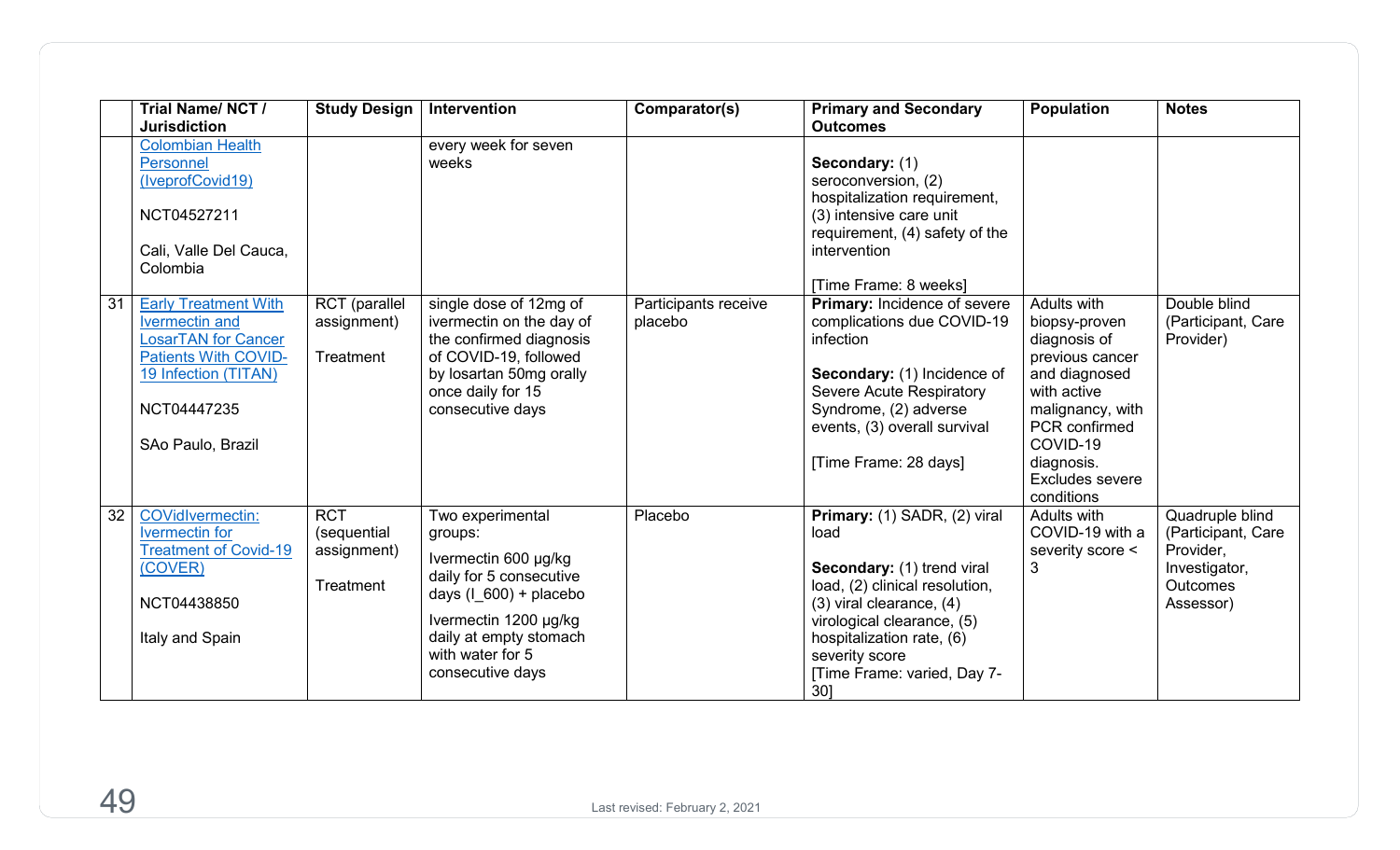|    | Trial Name/NCT /<br><b>Jurisdiction</b>                                                                                                                    | <b>Study Design</b>                        | Intervention                                                                                                                                                                                                                                                 | Comparator(s)                                                                                                                                                                                                                                                     | <b>Primary and Secondary</b><br><b>Outcomes</b>                                                                                                                                                                                                                                                                                                                                                                                                                                                                                                                                                                                                                                                                                                                           | <b>Population</b>                                                                                                                | <b>Notes</b>                                                  |
|----|------------------------------------------------------------------------------------------------------------------------------------------------------------|--------------------------------------------|--------------------------------------------------------------------------------------------------------------------------------------------------------------------------------------------------------------------------------------------------------------|-------------------------------------------------------------------------------------------------------------------------------------------------------------------------------------------------------------------------------------------------------------------|---------------------------------------------------------------------------------------------------------------------------------------------------------------------------------------------------------------------------------------------------------------------------------------------------------------------------------------------------------------------------------------------------------------------------------------------------------------------------------------------------------------------------------------------------------------------------------------------------------------------------------------------------------------------------------------------------------------------------------------------------------------------------|----------------------------------------------------------------------------------------------------------------------------------|---------------------------------------------------------------|
| 33 | <b>Comparative Study of</b><br>Hydroxychloroquine<br>and Ivermectin in<br><b>COVID-19 Prophylaxis</b><br>NCT04384458<br>Fortaleza, Ceará,<br><b>Brazil</b> | RCT (parallel<br>assignment)<br>Prevention | Oral ivermectin dosage<br>guidelines based on<br>participant body weight,<br>once on day for 2<br>consecutive days. This<br>dose schedule should be<br>repeated every 14 days<br>for 45 days associated<br>with 20 milligrams twice<br>on day of active zinc | Active comparator: Oral<br>hydroxychloroquine 400<br>mg twice a day on day<br>1, one 400 mg tablet on<br>day 2, 3, 4, and 5. For<br>the following 45 days<br>active zinc will be taken<br>twice daily and one 400<br>mg hydroxychloroquine<br>tablet every 5 days | <b>Primary: Proportion of</b><br>participants who tested<br>positive for SARS-CoV-2.<br><b>Secondary: (1) Participants</b><br>who developed mild,<br>moderate, or severe forms of<br>COVID-19, (2) Measurement<br>of the QT interval, (3)<br>Widening of the corrected QT<br>interval or with changes in<br>heart rate on the ECG, (4)<br>Comparison of hematological<br>and biochemical parameters,<br>(5) Occurrence of adverse<br>events, (6) Assessment of<br>COVID-19 symptom severity,<br>(7) Proportion of participants<br>who discontinue study<br>intervention, (8) Proportion of<br>participants who required<br>hospital care, (9) Proportion<br>of participants who required<br>mechanical ventilation<br><b>Time Frame: Post-</b><br>intervention at day 52] | Ages $18 - 70$ ,<br>Health<br>professionals<br>working in areas<br>of high risk for<br>COVID-19<br>exposure and<br>transmission. |                                                               |
| 34 | <b>Clinical Trial of</b><br><b>Ivermectin Plus</b><br>Doxycycline for the<br><b>Treatment of</b><br><b>Confirmed Covid-19</b><br><b>Infection</b>          | RCT (parallel<br>assignment)<br>Treatment  | Ivermactin 6 mg 2 tab<br>stat, cap Doxycycline<br>100 mg 1 cap BD 5 days                                                                                                                                                                                     | Placebo and standard<br>treatment                                                                                                                                                                                                                                 | Primary: (1) Number of<br><b>Patients With Early Clinical</b><br>Improvement, (2) Number of<br>Participants With Late Clinical<br>Recovery<br>[Time Frame: 7, 12 days]                                                                                                                                                                                                                                                                                                                                                                                                                                                                                                                                                                                                    | Adults with mild<br>to moderate<br>COVID-19                                                                                      | Results available<br>Double<br>(Participant,<br>Investigator) |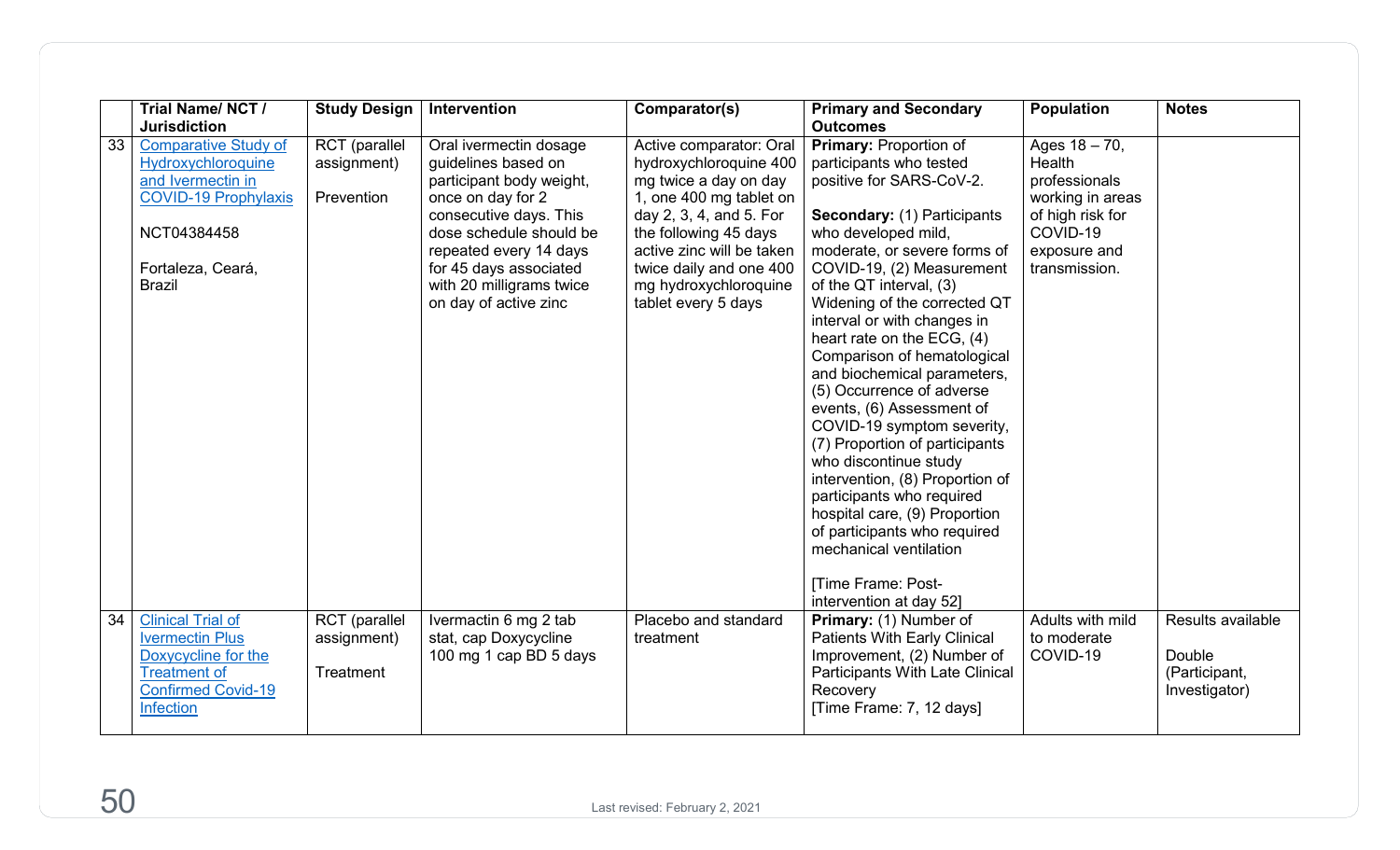|    | Trial Name/NCT/<br><b>Jurisdiction</b>                                                             | <b>Study Design</b>                        | Intervention                                                                                                               | Comparator(s)                                                            | <b>Primary and Secondary</b><br><b>Outcomes</b>                                                                                                                                                                | <b>Population</b>                                  | <b>Notes</b> |
|----|----------------------------------------------------------------------------------------------------|--------------------------------------------|----------------------------------------------------------------------------------------------------------------------------|--------------------------------------------------------------------------|----------------------------------------------------------------------------------------------------------------------------------------------------------------------------------------------------------------|----------------------------------------------------|--------------|
|    | NCT04523831<br>Bangladesh                                                                          |                                            |                                                                                                                            |                                                                          | Secondary: (1) Number of<br><b>Patients Having Clinical</b><br>Deterioration, (2) Number of<br><b>Patients Remain Persistently</b><br>Positive for RT-PCR of Covid-<br>19<br>[Time Frame: 1 month, 14<br>days] |                                                    |              |
| 35 | A Study to Compare<br>the Efficacy and Safety<br>of Different Doses of                             | <b>RCT</b> (parallel<br>assignment)        | Four experimental<br>groups for ivermectin:                                                                                | Control group: standard<br>treatment                                     | <b>Primary: Time to</b><br>undetectable SARS-CoV-2<br>viral load in the                                                                                                                                        | Adults with<br>COVID-19                            |              |
|    | <b>Ivermectin for COVID-</b><br><b>19 (IFORS)</b>                                                  | Treatment                                  | 100mcg / kg PO single<br>dose                                                                                              |                                                                          | nasopharyngeal swab                                                                                                                                                                                            |                                                    |              |
|    | NCT04431466                                                                                        |                                            | 100mcg / kg PO on the<br>first day, followed by<br>100mcg / kg PO after                                                    |                                                                          | Secondary: (1) Viral load<br>variation in the<br>nasopharyngeal swab, (2)                                                                                                                                      |                                                    |              |
|    | São Carlos, São Paulo,<br><b>Brazil</b>                                                            |                                            | 72h<br>Ivermectin 200mcg / kg<br>PO single dose                                                                            |                                                                          | Time to undetectable SARS-<br>CoV-2 viral load in the<br>nasopharyngeal swab, (3)                                                                                                                              |                                                    |              |
|    |                                                                                                    |                                            | 200mcg / kg PO on the<br>first day, followed by<br>200mcg / kg PO after<br>72h                                             |                                                                          | Proportion of patients with<br>undetectable SARS-CoV-2<br>viral load in the<br>nasopharyngeal swab, (4)<br>Proportion of patients with<br>clinical improvement.<br><b>Time Frame: 7 after</b><br>intervention] |                                                    |              |
| 36 | A Preventive<br><b>Treatment for Migrant</b><br>Workers at High-risk of<br>COVID-19<br>NCT04446104 | RCT (parallel<br>assignment)<br>Prevention | Four experimental<br>groups:<br>hydroxychloroquine<br>tablet 400mg loading<br>dose, followed by 200mg<br>daily for 42 days | <b>Active Comparator:</b><br>Vitamin C tablet 500mg<br>daily for 42 days | Primary: Laboratory-<br>confirmed COVID-19 in<br>treatment arms<br>(hydroxychloroquine,<br>ivermectin, zinc and povidone<br>iodine)                                                                            | Men residing in<br>dormitory aged<br>$21-60$ years |              |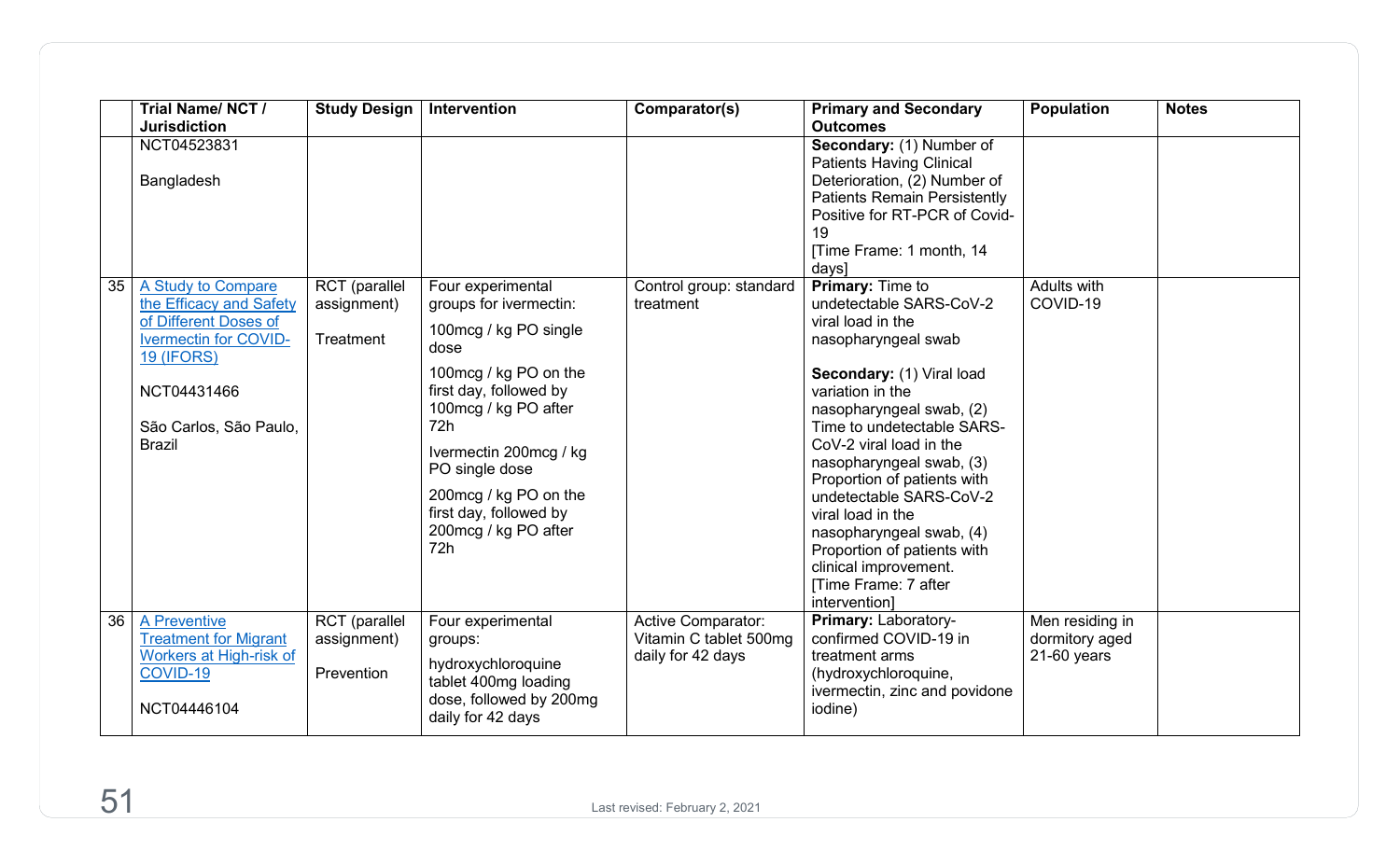|    | Trial Name/NCT/<br><b>Jurisdiction</b>                                                            | <b>Study Design</b> | Intervention                                                                                                                                                         | Comparator(s)                                                                                                 | <b>Primary and Secondary</b><br><b>Outcomes</b>                                                                                                                                                                                                                                                                                                                                                                                                                                                                                                                                                                                                                                                  | <b>Population</b>                                                | <b>Notes</b>   |
|----|---------------------------------------------------------------------------------------------------|---------------------|----------------------------------------------------------------------------------------------------------------------------------------------------------------------|---------------------------------------------------------------------------------------------------------------|--------------------------------------------------------------------------------------------------------------------------------------------------------------------------------------------------------------------------------------------------------------------------------------------------------------------------------------------------------------------------------------------------------------------------------------------------------------------------------------------------------------------------------------------------------------------------------------------------------------------------------------------------------------------------------------------------|------------------------------------------------------------------|----------------|
|    | Singapore                                                                                         |                     | Ivermectin tablet 12mg<br>single dose<br>zinc tablet 80 mg/vitamin<br>C 500mg daily for 42<br>days<br>povidone-iodine throat<br>spray (3 times daily) for<br>42 days |                                                                                                               | Secondary: (1) Acute<br>respiratory illness in<br>treatment arms, (2) Febrile<br>respiratory illness in<br>treatment arms, (3) Rate of<br>hospitalization for COVID-19<br>and non-COVID-19 related<br>indications in treatment arms,<br>(4) Rate of oxygen<br>supplementation and<br>mechanical ventilation in<br>treatment arms, (5) Duration<br>of oxygen supplementation<br>and mechanical ventilation in<br>treatment arms, (6) Length of<br>hospital stay in treatment<br>arms, (7) Rate of laboratory-<br>confirmed COVID-19 in<br>treatment arms, (8) Adverse<br>events and serious adverse<br>events in control arm (Vitamin<br>C), (9) Drug discontinuation<br>due to adverse events in |                                                                  |                |
| 37 | <b>A Comparative Study</b>                                                                        | Observation         | Ivermectin 200µgm/kg                                                                                                                                                 | Active comparator:                                                                                            | control arm (Vitamin C)<br>[Time Frame: At the end of<br>study dosing, which is day 42]<br>(1) Number of participants                                                                                                                                                                                                                                                                                                                                                                                                                                                                                                                                                                            | Ages 16 to 80                                                    | Results posted |
|    | on Ivermectin and<br>Hydroxychloroquine on<br>the COVID19 Patients<br>in Bangladesh<br>Bangladesh | (case-only)         | single dose +<br>Doxycycline 100mg BID<br>for 10days                                                                                                                 | Hydroxychloroquine<br>400mg first day then<br>200mg BID for 9days +<br>Azithromycin 500mg<br>daily for 5Days. | with "treatment success"<br>determine by a negative RT<br>PCR for COVID19, and (2)<br>Number of participants with<br>"adverse effects" determined<br>by the existence of the<br>pharmacological side effects                                                                                                                                                                                                                                                                                                                                                                                                                                                                                     | years, COVID-19<br>patients with mild<br>to moderate<br>severity |                |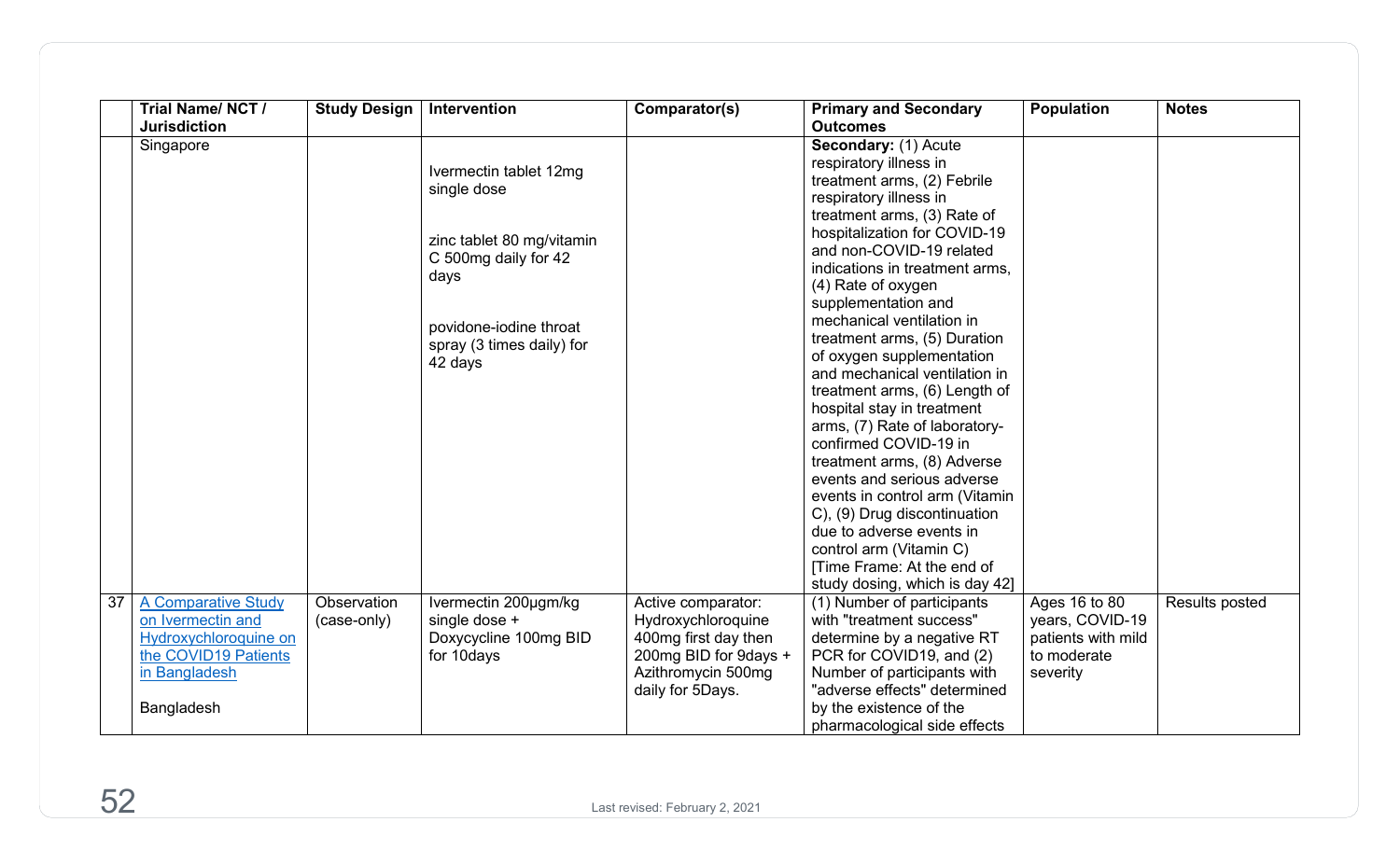|    | Trial Name/NCT/<br><b>Jurisdiction</b>                                                                                    | <b>Study Design</b>                       | Intervention                                                         | Comparator(s)          | <b>Primary and Secondary</b><br><b>Outcomes</b>                                                                                                                                | Population                                                    | <b>Notes</b>                                                                                        |
|----|---------------------------------------------------------------------------------------------------------------------------|-------------------------------------------|----------------------------------------------------------------------|------------------------|--------------------------------------------------------------------------------------------------------------------------------------------------------------------------------|---------------------------------------------------------------|-----------------------------------------------------------------------------------------------------|
|    |                                                                                                                           |                                           |                                                                      |                        | of the particular drug during<br>treatment.<br>Time Frame: 02/05/2020 to<br>05/06/20201                                                                                        |                                                               |                                                                                                     |
| 38 | Ivermectin vs. Placebo<br>for the Treatment of<br><b>Patients With Mild to</b><br><b>Moderate COVID-19</b><br>NCT04429711 | RCT (parallel<br>assignment)<br>Treatment | Ivermectin Oral Product<br>3mg Capsules, 12-<br>15mg/ day for 3 days | Control group: placebo | $(1)$ viral clearance at day 6,<br>(2) viral shedding duration,<br>(3) symptoms clearance time<br>Time Frame: Outcome will<br>be determined till 14 days<br>post intervention] | Ages $18 - 80$ ,<br>molecular<br>confirmation of<br>COVID-19. | Quadruple blind<br>(Participant, Care<br>Provider,<br>Investigator,<br><b>Outcomes</b><br>Assessor) |
|    | Ramat-Gan, Israel                                                                                                         |                                           |                                                                      |                        |                                                                                                                                                                                |                                                               |                                                                                                     |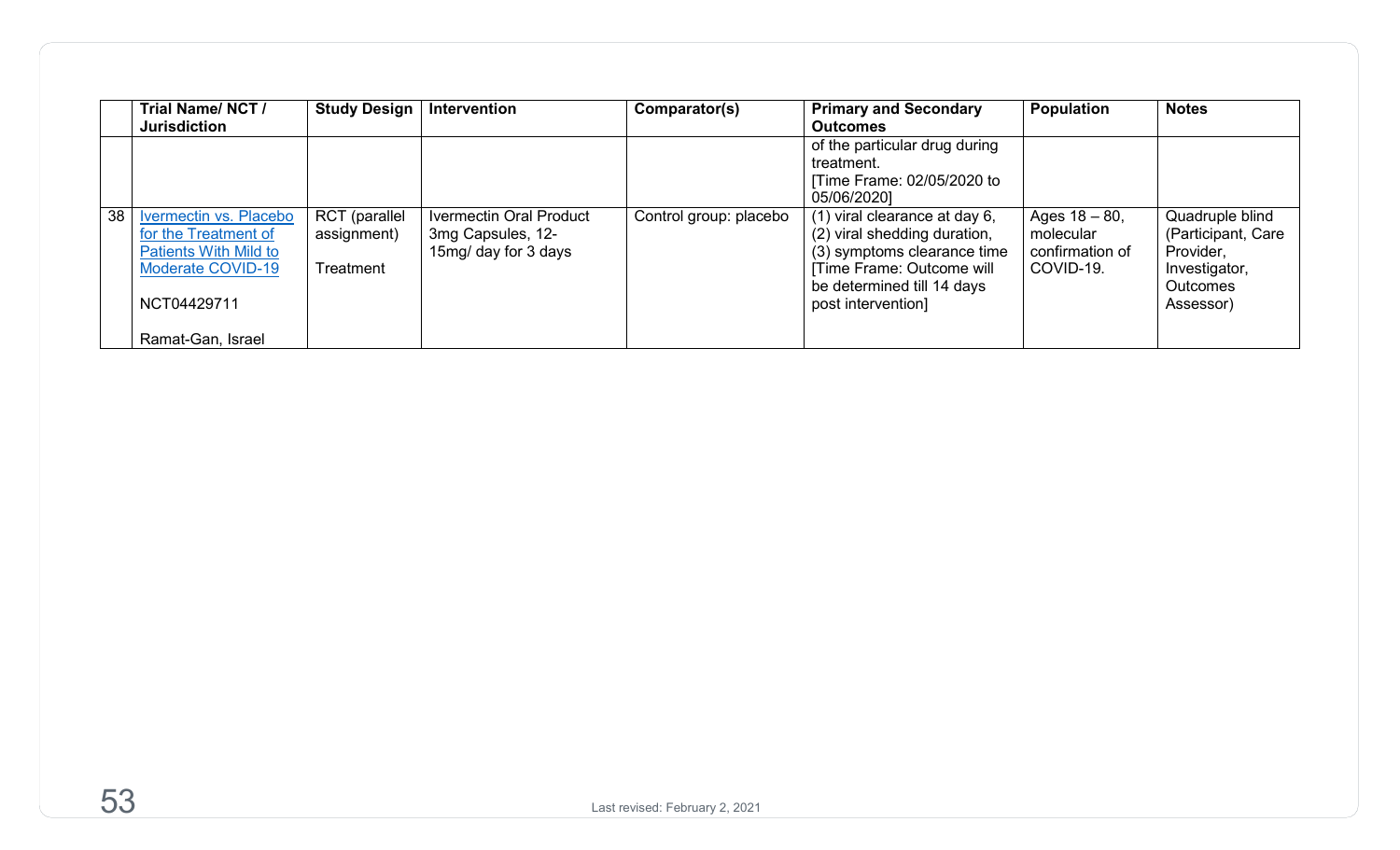## <span id="page-57-0"></span>*List of Abbreviations*

AHS: Alberta Health Services *C* max : maximum plasma concentration CI: confidence interval *Cl* : total body clearance COVID-19: Coronavirus Disease 2019 FLCCC: Front Line COVID-19 Critical Care Alliance HCQ: hydroxychloroquine HIV: human immunodeficiency virus ICU: intensive care unit kg: kilograms mg: milligrams OR: Odds Ratio PCR: polymerase chain reaction RCT: randomized controlled trial RNA: ribonucleic acid RR: Risk Ratio SARS-CoV-2: Sudden Acute Respiratory Syndrome – Coronavirus – 2 *t <sup>½</sup>*: elimination half-life *t 1/2abs* : absorption half-life *t* ma: time to reach *C* max μg: micrograms μM: micromolar (μmol / litre)

## <span id="page-57-1"></span>*Methods*

#### <span id="page-57-2"></span>*Literature Search*

A literature search was conducted by Lauren Seal from Knowledge Resources Services (KRS) within the Knowledge Management Department of Alberta Health Services. KRS searched databases for articles published from 2019-2021, and included: Medline, PubMed, CINAHL, TRIP Pro, Google Scholar, Google, Clinicatrials.gov, United States Centers for Disease Control and Prevention, LitCOVID, World Health Organization, and MedRxiv. The full search strategy is included further in the appendix below. Briefly, the search strategy involved combinations of keywords and subject headings relating to the following concepts:

- COVID-19 / SARS-CoV-2
- **Ivermectin**

Articles identified by KRS in their search were pre-screened by the librarian and relevant articles were forwarded for further screening. Articles were first screened by title and abstract against the inclusion/exclusion criteria listed in Table 8 below. 114 articles were identified by KRS with references and abstracts provided for further review. 9 articles were identified *ad hoc* by the review team. 67 articles were excluded from the review in accordance with the inclusion/exclusion criteria stated below. Of the 54 included articles, 38 were ongoing clinical trials, 6 were grey literature, and 9 were primary literature.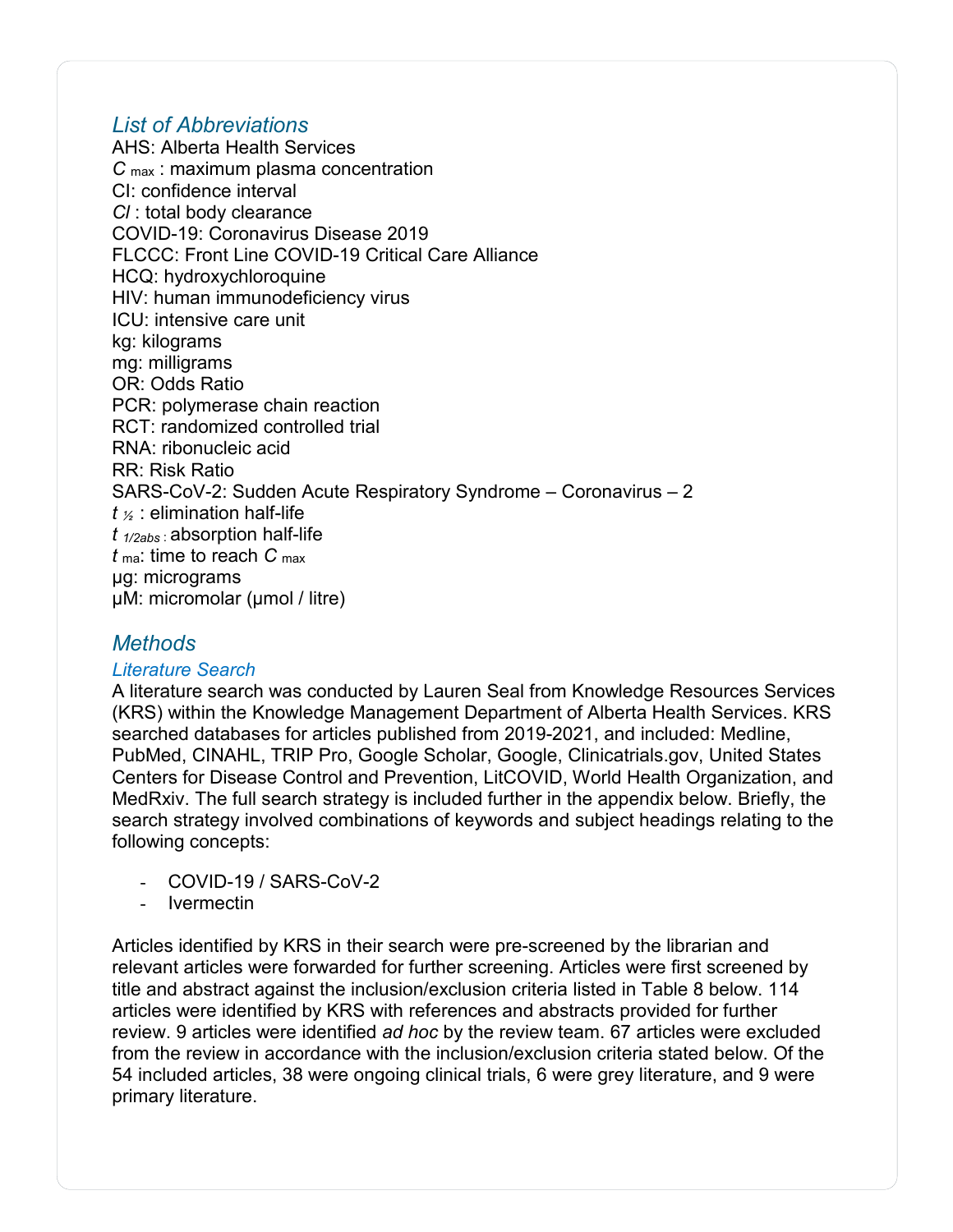| <b>Table 8.</b> Inclusion and exclusion criteria for results of the literature search |  |
|---------------------------------------------------------------------------------------|--|
|---------------------------------------------------------------------------------------|--|

| <b>Inclusion Criteria</b>             | <b>Exclusion Criteria</b>                                    |
|---------------------------------------|--------------------------------------------------------------|
| Any patient population                | Article is not from a credible                               |
| COVID-19                              | source                                                       |
| Human study                           | Article does not have a clear                                |
| Any intervention including            | research question or issue                                   |
| ivermectin                            | Presented data/evidence is not                               |
| Any comparator                        | sufficient to address the research                           |
| Any outcome                           | questions                                                    |
| <b>Clinical Trial registered with</b> | Respiratory viruses outside $\beta$ -<br>$\blacksquare$      |
| clinicaltrials.gov                    | coronavirus family (eg. flu, RSV,                            |
| Systematic review +/- metanalysis,    | adenovirus, rhinovirus)                                      |
| RCT (randomized & non-                | Drugs other than ivermectin (incl.<br>$\overline{a}$         |
| randomized), Observational            | others in the avermectin family)                             |
| studies, Case Report/Series           | Non-human in vivo study<br>$\frac{1}{2}$                     |
| Published 2019-Current                | In vitro or in silico study<br>$\frac{1}{2}$                 |
| English language                      | Editorial, commentary, narrative<br>$\overline{\phantom{0}}$ |
| Any jurisdiction                      | review, study protocol, conference                           |
|                                       | abstract, poster                                             |
|                                       | Referenced in an included meta-                              |
|                                       | analysis                                                     |

### <span id="page-58-0"></span>*Critical Evaluation of the Evidence*

Exclusion criteria for study quality were adapted from the Mixed Methods Appraisal Tool (MMAT) (Hong et al., 2018). Potential articles were evaluated on three criteria: 1) Peer reviewed or from a reputable source; 2) Clear research question or issue; 3) Whether the presented data/evidence is appropriate to address the research question. Preprints and non peer-reviewed literature (such as commentaries and letters from credible journals) are not excluded out of hand due to the novelty of COVID-19 and the speed with which new evidence is available.

As described in the body of this report, the meta-analyses were assessed for quality with the AMSTAR-2 tool (Shea et al., 2017). The comments and score from the appraisal are included in Table 9 below.

Table 9. Critical appraisal comments and score for Lawrie (2021), Hill (preprint) and Padhy (2020).

|          | $\overline{1}$ autry (2020). |                                                                    |  |  |  |
|----------|------------------------------|--------------------------------------------------------------------|--|--|--|
| Meta-    | Score                        | AMSTAR-2 Summary (Shea et al., 2017)                               |  |  |  |
| analysis |                              |                                                                    |  |  |  |
| Lawrie   | Critically                   | Did not explicitly state that the review methods were established  |  |  |  |
| (2020)   | Low                          | before the review was conducted. Nor did the author use            |  |  |  |
|          |                              | comprehensive literature search strategies (multiple databases,    |  |  |  |
|          |                              | provided key word searches, etc.). The authors stated their        |  |  |  |
|          |                              | inclusion of only RCTs and OCTs was due to other methodologies     |  |  |  |
|          |                              | high risk for bias. While a colleague checked the data extraction, |  |  |  |
|          |                              | only one author performed the study selection and data extraction. |  |  |  |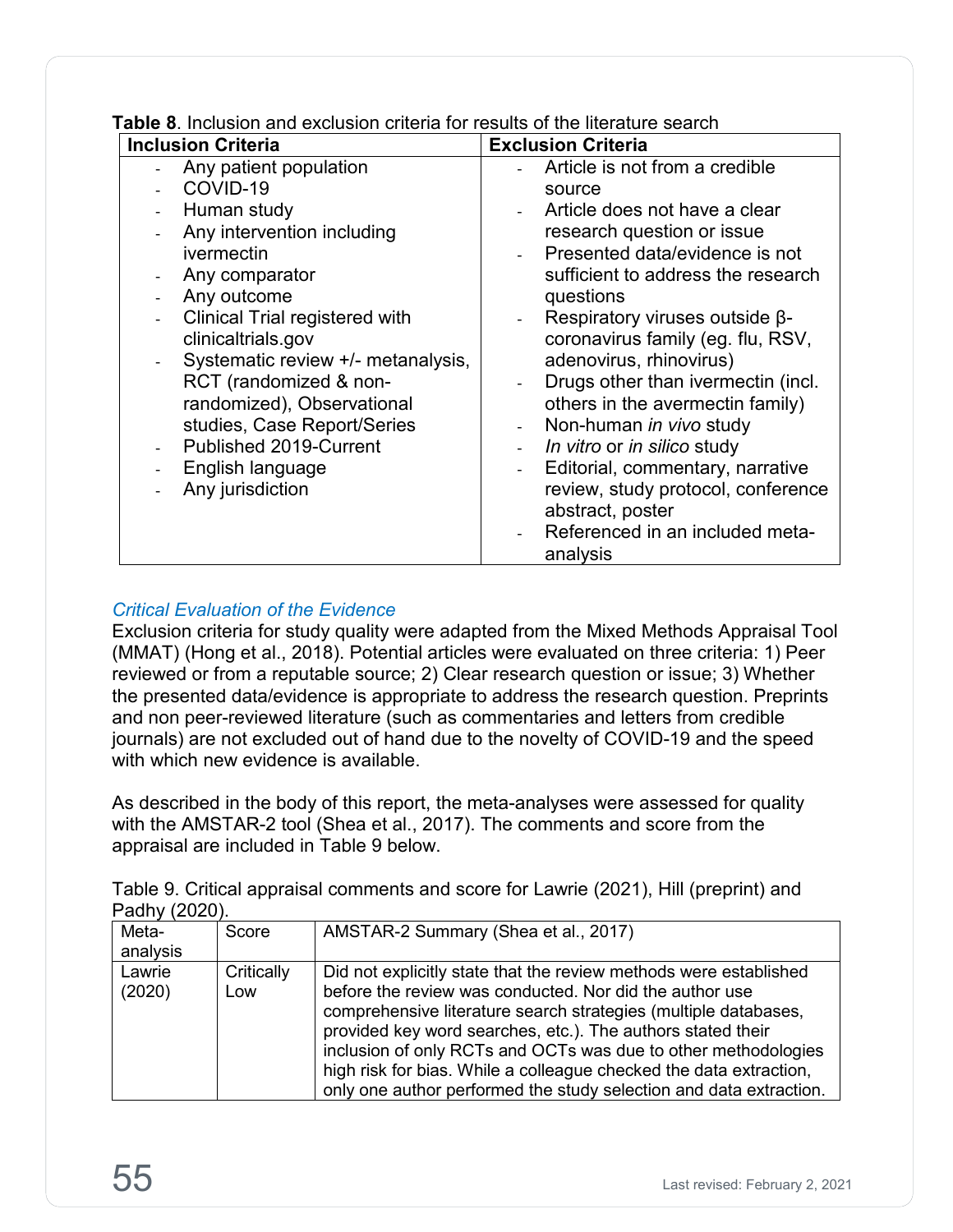|                 |          | The author provided a table to summarize the included studies that<br>provided brief information on country, design (RCT or OCT),<br>sample size, ivermectin dose and frequency, and risk of bias.<br>There was no list of excluded studies or justification for the<br>exclusions. The author reported that this meta-analysis did not<br>receive funding for this work. The authors did not assess the<br>potential impact of risk of bias in the individual studies on the<br>results of the meta-analysis. Although a GRADE approach was<br>used, there was no discussion of publication bias and the potential<br>impact on the results. The author reported no conflicts of interest.                                                                                                                                                                                                                                                                                                                                                                                                                                                                                                                                                                                                                                                                                                                                                    |
|-----------------|----------|------------------------------------------------------------------------------------------------------------------------------------------------------------------------------------------------------------------------------------------------------------------------------------------------------------------------------------------------------------------------------------------------------------------------------------------------------------------------------------------------------------------------------------------------------------------------------------------------------------------------------------------------------------------------------------------------------------------------------------------------------------------------------------------------------------------------------------------------------------------------------------------------------------------------------------------------------------------------------------------------------------------------------------------------------------------------------------------------------------------------------------------------------------------------------------------------------------------------------------------------------------------------------------------------------------------------------------------------------------------------------------------------------------------------------------------------|
| Padhy<br>(2020) | Moderate | Research question and inclusion criteria included all PICO<br>components (population, intervention, comparator, and outcome).<br>Systematic review was registered, and protocol was written<br>according to PRISMA-P guidelines. Authors did not explain why<br>they were only including RCT and observational studies. Authors<br>used partial comprehensive search strategies by searching<br>multiple databases, exploring literature from references, and<br>provided key word search strategies, search trials, justified<br>publication restrictions. However, there was no mention of a<br>consultation with experts within the field. There were three authors<br>that performed the data extraction, but the number of authors to<br>perform the study selection was not reported. There was no list of<br>excluded studies or justification for the exclusions. There was a<br>table the described the included studies in detail, including its<br>patient characteristics, primary outcomes, secondary outcomes,<br>country, and additional notes. The authors used a satisfactory risk<br>of bias assessment for the included studies (ROBINS I). There<br>was no reporting on whether this meta-analysis was funded.<br>Authors utilized a GRADE approach to evaluate the quality of<br>evidence which, as mentioned in the discussion, was determined<br>to be very low quality. The authors reported no conflicts of interest. |
| Hill            | Low      | Components of PICO were mentioned in the inclusion criteria.<br>Systematic review protocol was written according to PRISMA<br>guidelines. Authors did not explain why they were only including<br>RCT. There was a partial comprehensive literature search as there<br>use of more than two databases, provided key words, justified<br>restrictions, consulted experts and searched trial registries.<br>However, there was no mention of a search of reference lists of<br>studies included. There were two authors that performed the data<br>extraction, but the number of authors to perform the study<br>selection was not reported. There was no list of excluded studies<br>or justification for the exclusions. The meta-analysis separates the<br>included studies into two tables (ivermectin trials dosing on day 1<br>only and ivermectin trials with multi-day dosing) which described<br>the studies: country, sample size, daily dose, duration, patients,<br>intervention arm, comparator arm. Authors used a satisfactory risk<br>of bias assessment for the included studies (Cochrane Risk of Bias<br>Tool). The impact of the risk of bias for individual studies was not<br>discussed. However, in the limitations section, Hill outlined the<br>impact the limited quality of research could have on the evidence<br>as a whole. There were no reported tests for publication bias for                                  |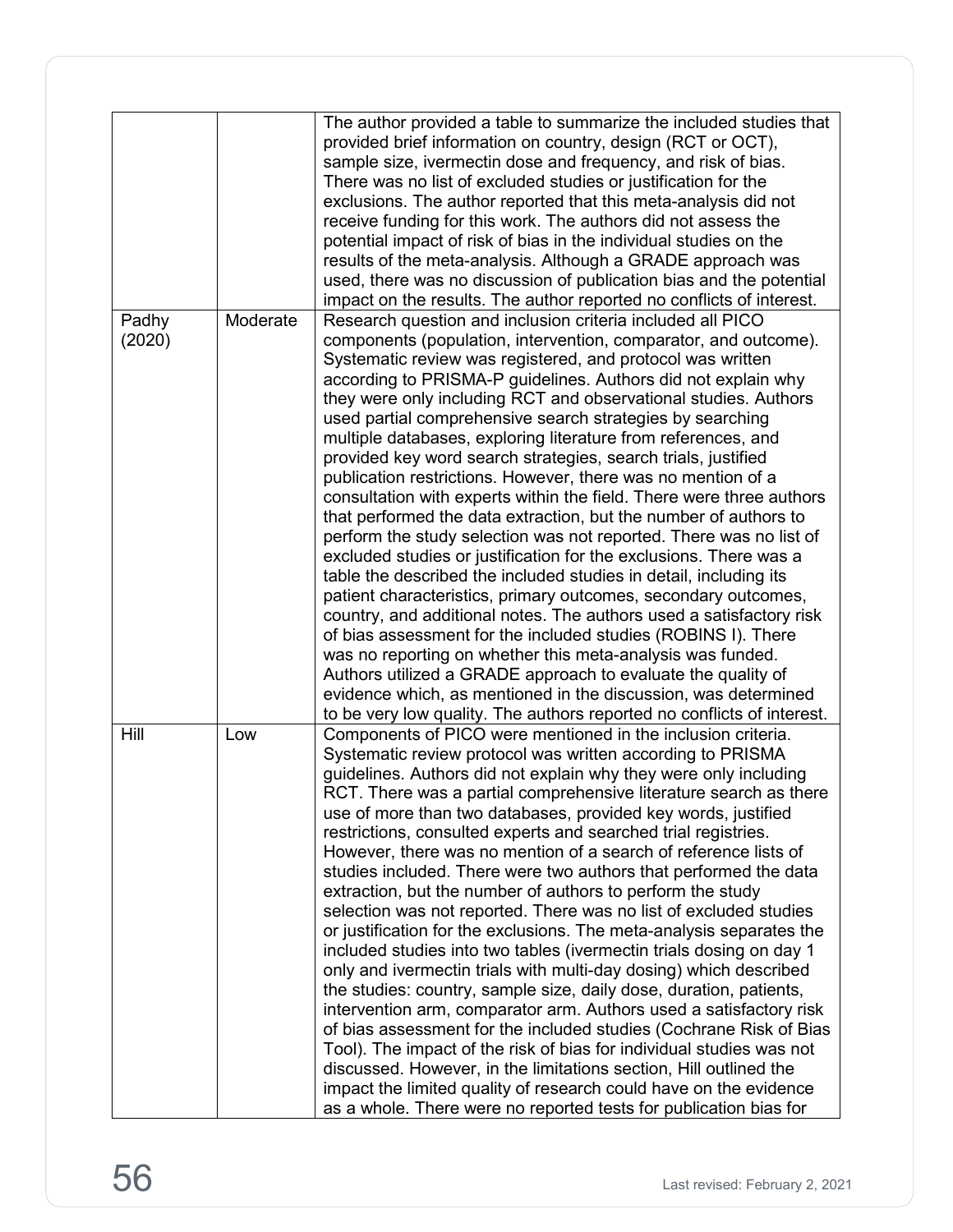|  | the included documents. No conflict of interests was reported. |
|--|----------------------------------------------------------------|
|  | Funding was provided by Unitaid.                               |

Table 10 below is a narrative summary of the body of evidence included in this review. The categories, format, and suggested information for inclusion were adapted from the Oxford Centre for Evidence-Based Medicine, the Cochrane Library, and the AGREE Trust (Urwin, Gavinder & Graziadio, 2020; Viswanathan et al, 2012; Wynants et al., 2020; Brouwers et al., 2010).

|                      | <b>Description</b>                                                                                                                                                                                                                                                                                                                                                                                                                                                                                                                                                                                  |
|----------------------|-----------------------------------------------------------------------------------------------------------------------------------------------------------------------------------------------------------------------------------------------------------------------------------------------------------------------------------------------------------------------------------------------------------------------------------------------------------------------------------------------------------------------------------------------------------------------------------------------------|
| <b>Volume</b>        | In the evidence review: 1 systematic review/meta-analysis was<br>included (0 were pre-review); 3 RCTs were included (3 were pre-<br>review); 5 observational studies were included (4 were pre-review). 6<br>pieces of grey literature from reputable sources were included. 38<br>registered clinical trials were included.                                                                                                                                                                                                                                                                        |
|                      | Background information: 1 human pharmacokinetic study; 1<br>experimental in vitro study, 1 narrative review.                                                                                                                                                                                                                                                                                                                                                                                                                                                                                        |
| Quality              | Overall, the evidence for this topic is of low-moderate quality. As with<br>other clinical topics on COVID-19 the research is often opportunistic<br>and hastily done, with limited planning to minimize sources of bias.<br>The body of evidence is at high risk of confounding, as many studies<br>investigated ivermectin as add-on therapy to a cocktail of medications<br>to manage symptoms and limit viral replication. Small sample sizes,<br>performance bias, short follow-up time, inappropriate study designs,<br>further limit the usefulness of the available evidence on ivermectin. |
| <b>Applicability</b> | The majority of studies are from Southeast Asia and Latin America,<br>both regions with notably different healthcare systems, population<br>health statistics and epidemic dynamics compared to Alberta.<br>However, ethnic and racial backgrounds have not been shown to be<br>strong risk factors for COVID-19. It is likely that the evidence is<br>applicable to the Alberta context.<br>There was a sufficient body of evidence regarding COVID-19 for this<br>topic; it was unnecessary to use evidence from other $\beta$ -coronaviruses<br>or respiratory viruses.                          |
| <b>Consistency</b>   | The evidence is not consistent for any outcome of COVID-19<br>treatment (PCR positivity, symptom resolution, days in hospital,<br>mortality.                                                                                                                                                                                                                                                                                                                                                                                                                                                        |

**Table 10**. Narrative overview of the literature included in this review.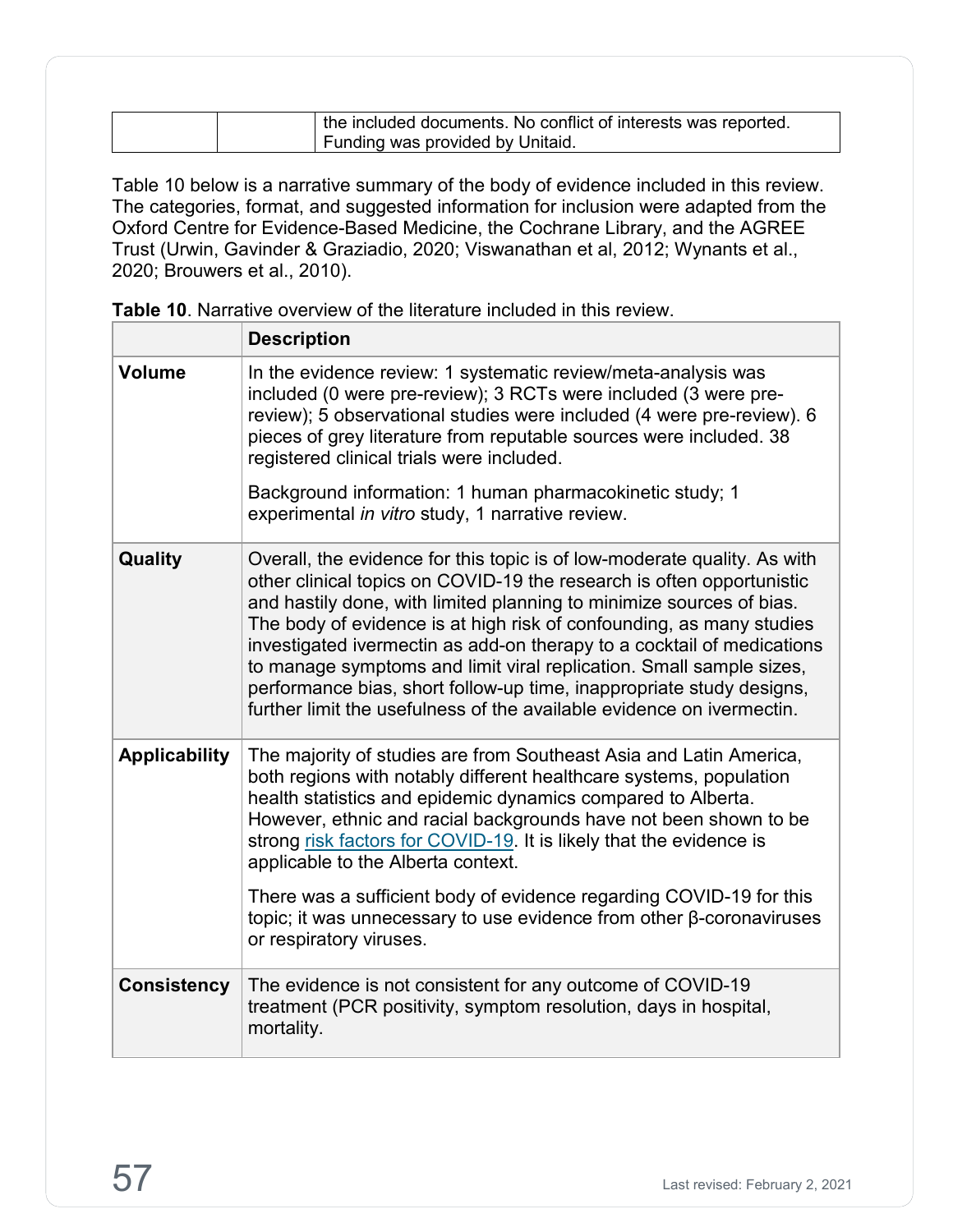#### <span id="page-61-0"></span>*Search Strategy* **Medline/PubMed**

1 exp Coronavirus/ or Coronavirus Infections/ or coronaviru\*.mp. or "corona viru\*".mp. or ncov\*.mp. or n-cov\*.mp. or "novel cov\*".mp. or COVID-19.mp. or COVID19.mp. or COVID-2019.mp. or COVID2019.mp. or SARS-CoV-2.mp. or SARSCoV-2.mp. or SARSCoV2.mp. or SARSCoV19.mp. or SARS-Cov-19.mp. or SARSCov-19.mp. or SARSCoV2019.mp. or SARS-Cov-2019.mp. or SARSCov-2019.mp. or "2019 ncov".mp. or 2019ncov.mp. or "severe acute respiratory syndrome\*".mp. or "severe acute respiratory disease\*".mp. or Severe Acute Respiratory Syndrome/ (90960)

- 2 Middle East Respiratory Syndrome Coronavirus/ (1458)
- 3 "middle east respiratory syndrome".mp. (2952)
- 4 mers.mp. (5593)
- 5 mers-cov.mp. (2350)
- 6 SARS Virus/ (3738)
- 7 Severe Acute Respiratory Syndrome/ (5405)
- 8 SARS.mp. (36366)
- 9 sars-cov.mp. (28489)
- 10 "severe acute respiratory syndrome".mp. (44304)
- 11 1 or 2 or 3 or 4 or 5 or 6 or 7 or 8 or 9 or 10 (96278)
- 12 exp Ivermectin/ (6482)
- 13 ivermectin.mp. (8411)
- 14 stromectol.mp. (7)
- 15 eqvalen.mp. (1)
- 16 ivomec.mp. (109)
- 17 MK-933.mp. (13)
- 18 mectizan.mp. (153)
- 19 12 or 13 or 14 or 15 or 16 or 17 or 18 (8426)
- 20 11 and 19 (87)
- 21 limit 20 to (yr="2019 -Current" and english) (86)

#### **CINAHL**

S1 (MH "Coronavirus+") OR (MH "Coronavirus Infections+") OR coronaviru\* OR "corona virus" OR ncov\* OR n-cov\* OR ( "2019 ncov" OR 2019ncov OR Hcov\* ) ) OR ( COVID-19 OR COVID19 OR COVID-2019 OR COVID2019 ) OR ( SARS-COV-2 OR SARSCOV-2 OR SARSCOV2 OR SARSCOV19 OR SARS-COV-19 OR SARSCOV-19 OR SARSCOV2019 OR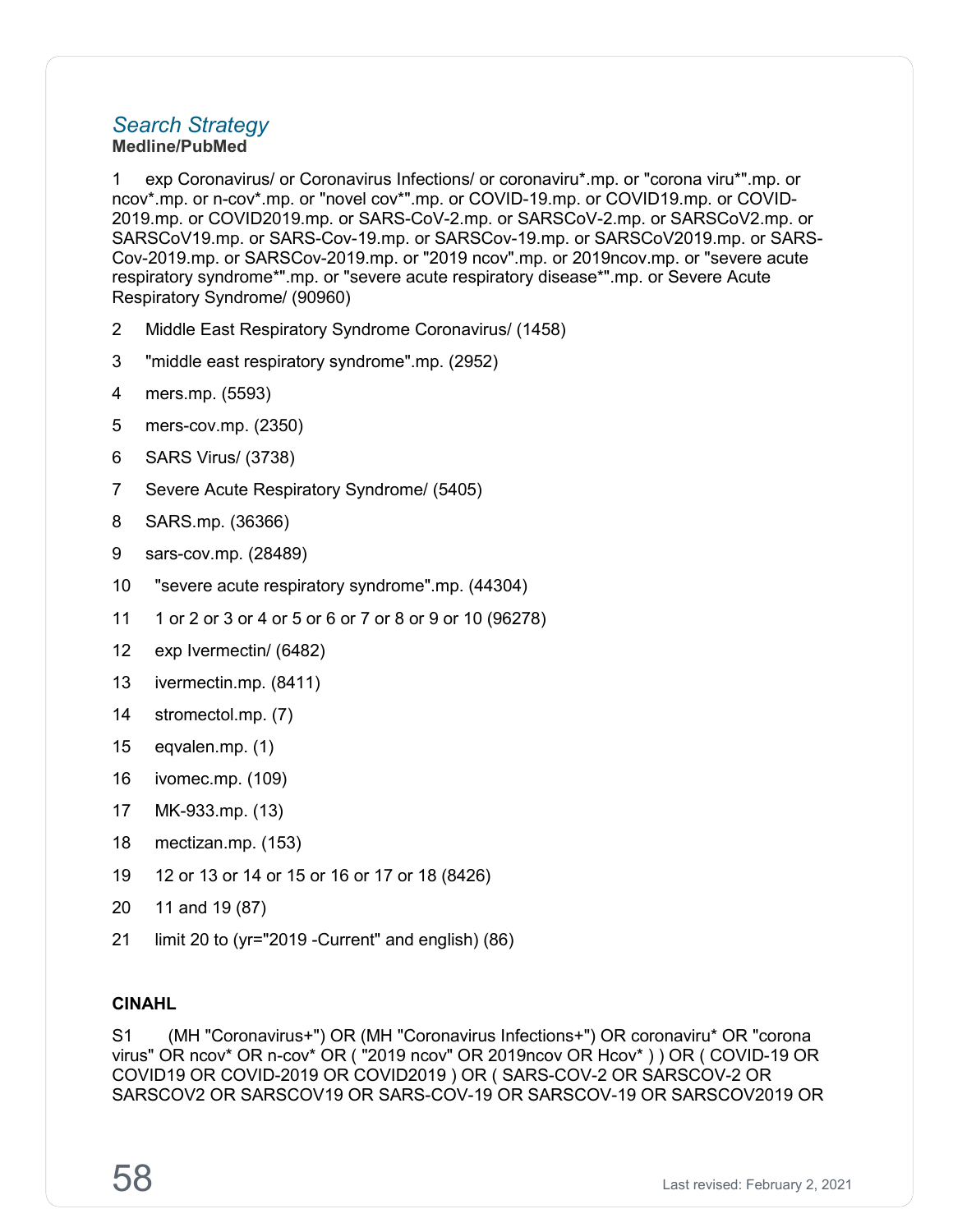SARS-COV-2019 OR SARSCOV-2019 ) OR (MH "Severe Acute Respiratory Syndrome) OR<br>"severe acute respiratory syndrome\*" OR "severe acute respiratory disease\*" ) 37.600 "severe acute respiratory syndrome\*" OR "severe acute respiratory disease\*")

S2 (MH "SARS Virus") 355

S3 (MH "Middle East Respiratory Syndrome") OR (MH "Middle East Respiratory Syndrome Coronavirus")

659

S4 MERS OR mers-cov OR SARS OR sars-cov 4.729

S5 S1 OR S2 OR S3 OR S4 39,142

S6 ivermectin OR stromectol OR eqvalen OR ivomec OR MK-933 OR mectizan 15

#### **Trip/Google Scholar/Google Advanced/clinicaltrials.gov/CDC**

(covid-19 OR sars-cov-2 OR coronavirus OR "corona virus" OR "middle east respiratory syndrome" OR mers OR sars OR "severe acute respiratory syndrome") AND (ivermectin OR stromectol OR eqvalen OR ivomec OR "MK-933" OR mectizan) from:2019

#### **LitCovid/WHO Database**

(ivermectin OR stromectol OR eqvalen OR ivomec OR "MK-933" OR mectizan)

#### **medrxiv**

"(covid-19 OR sars-cov-2 OR coronavirus) AND (ivermectin OR stromectol OR eqvalen OR ivomec OR "MK-933" OR mectizan)" and posted between "01 Jan, 2019 and 11 Jan, 2021"

## <span id="page-62-0"></span>References

Aguirre Chang G, Trujillo Figueredo A. (Preprint). COVID-19: Ivermectin prophylaxis in adult contacts. First Report on Health Personnel and Post-Exposure Prophylaxis. Retrieved from: [https://www.researchgate.net/publication/344251319\\_COVID-](https://www.researchgate.net/publication/344251319_COVID-19_IVERMECTIN_PROPHYLAXIS_IN_ADULT_CONTACTS_First_Report_on_Health_Personnel_and_Post-Exposure_Prophylaxis)19 IVERMECTIN\_PROPHYLAXIS\_IN\_ADULT\_CONTACTS\_First\_Report\_on\_Heal th Personnel and Post-Exposure Prophylaxis

Ahmed, S., Karim, M. M., Ross, A. G., Hossain, M. S., Clemens, J. D., Sumiya, M. K., Phru, C. S., Rahman, M., Zaman, K., Somani, J., Yasmin, R., Hasnat, M. A., Kabir, A., Aziz, A. B., & Khan, W. A. (2020). A five-day course of ivermectin for the treatment of COVID-19 may reduce the duration of illness. International journal of infectious diseases : IJID : official publication of the International Society for Infectious Diseases, 103, 214–216. Advance online publication. <https://doi.org/10.1016/j.ijid.2020.11.191>

Alam, M. T., Murshed, R., Gomes, P. F., Masud, Z. M., Saber, S., Chaklader, M. A., ... & Robin, R. C. Ivermectin as Pre-exposure Prophylaxis for COVID-19 among Healthcare Providers in a Selected Tertiary Hospital in Dhaka–An Observational Study. European Journal of Medical & Health Sciences. Retrieved from: [https://ejmed.org/index.php/ejmed/article/view/599/337.](https://ejmed.org/index.php/ejmed/article/view/599/337)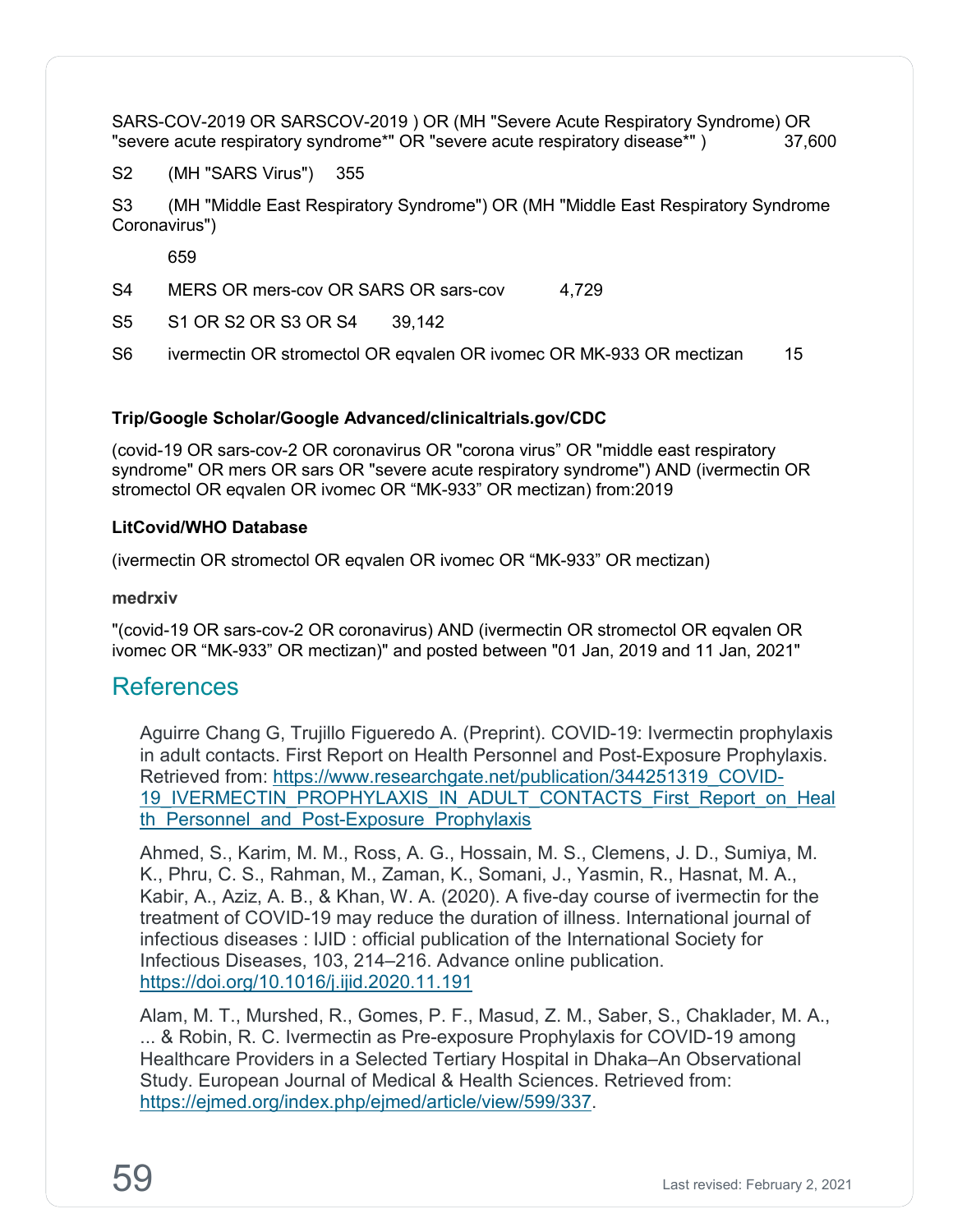Babalola, O. E., Bode, C. O., Ajayi, A. A., Alakaloko, F. M., Akase, I. E., Otrofanowei, E., ... & Omilabu, S. A. Ivermectin shows clinical benefits in mild to moderate Covid19 disease: A randomised controlled double blind dose response study in Lagos. medRxiv, 2021-01. Retrieved from: [https://www.medrxiv.org/content/10.1101/2021.01.05.21249131v1.](https://www.medrxiv.org/content/10.1101/2021.01.05.21249131v1)

BC Centre for Disease Control. (2021). Clinical Reference Group Recommendations: Therapies for COVID-19. Retrieved from: [http://www.bccdc.ca/health-professionals/clinical-resources/covid-19-care/clinical](http://www.bccdc.ca/health-professionals/clinical-resources/covid-19-care/clinical-care/treatments.%20Accessed%2018%20January%202021)[care/treatments. Accessed 18 January 2021.](http://www.bccdc.ca/health-professionals/clinical-resources/covid-19-care/clinical-care/treatments.%20Accessed%2018%20January%202021)

BMJ Best Practice. (2021). Emerging treatments. Retrieved from: [https://bestpractice.bmj.com/topics/en-us/3000168/emergingtxs.](https://bestpractice.bmj.com/topics/en-us/3000168/emergingtxs) Accessed 29 January 2021.

Behera, P., Patro, B. K., Singh, A. K., Chandanshive, P. D., Ravikumar, S. R., Pradhan, S. K., ... & Mohanty, R. R. (2020). Role of ivermectin in the prevention of COVID-19 infection among healthcare workers in India: A matched case-control study. medRxiv. Retrieved from:

<https://www.medrxiv.org/content/10.1101/2020.10.29.20222661v1.full.pdf>

Brouwers, M. C., Kho, M. E., Browman, G. P., Burgers, J. S., Cluzeau, F., Feder, G., Fervers, B., Graham, I. D., Grimshaw, J., Hanna, S. E., Littlejohns, P., Makarski, J., Zitzelsberger, L., & AGREE Next Steps Consortium (2010). AGREE II: advancing guideline development, reporting and evaluation in health care. *CMAJ : Canadian Medical Association journal = journal de l'Association medicale canadienne*, *182*(18), E839–E842. Retrieved from:

<https://www.ncbi.nlm.nih.gov/pmc/articles/PMC3001530/>

Caly, L., Druce, J. D., Catton, M. G., Jans, D. A., & Wagstaff, K. M. (2020). The FDA-approved drug ivermectin inhibits the replication of SARS-CoV-2 in vitro. Antiviral research, 178, 104787.<https://doi.org/10.1016/j.antiviral.2020.104787>

Camprubí, D., Almuedo-Riera, A., Martí-Soler, H. I., Soriano, A., Hurtado, J. C., Subirà, C., Grau-Pujol, B., Krolewiecki, A., Muñoz, J., Camprubi, D., Almuedo-Riera, A., Marti-Soler, H., Soriano, A., Hurtado, J. C., Subira, C., Grau-Pujol, B., Krolewiecki, A., & Munoz, J. (2020). Lack of efficacy of standard doses of ivermectin in severe COVID-19 patients. PloS One, 15(11), e0242184. Retrieved from: <https://journals.plos.org/plosone/article?id=10.1371/journal.pone.0242184>

Canga, A. G., Prieto, A. M. S., Liébana, M. J. D., Martínez, N. F., Vega, M. S., & Vieitez, J. J. G. (2008). The pharmacokinetics and interactions of ivermectin in humans—a mini-review. The AAPS journal, 10(1), 42-46. Retrieved from: [https://link.springer.com/article/10.1208/s12248-007-9000-9.](https://link.springer.com/article/10.1208/s12248-007-9000-9)

Carvallo, H. E., Hirsch, R. R., & Farinella, M. E. (preprint). Safety and Efficacy of the combined use of ivermectin, dexamethasone, enoxaparin and aspirin against COVID-19. medRxiv. Retrieved from:

<https://www.medrxiv.org/content/10.1101/2020.09.10.20191619v1.full.pdf>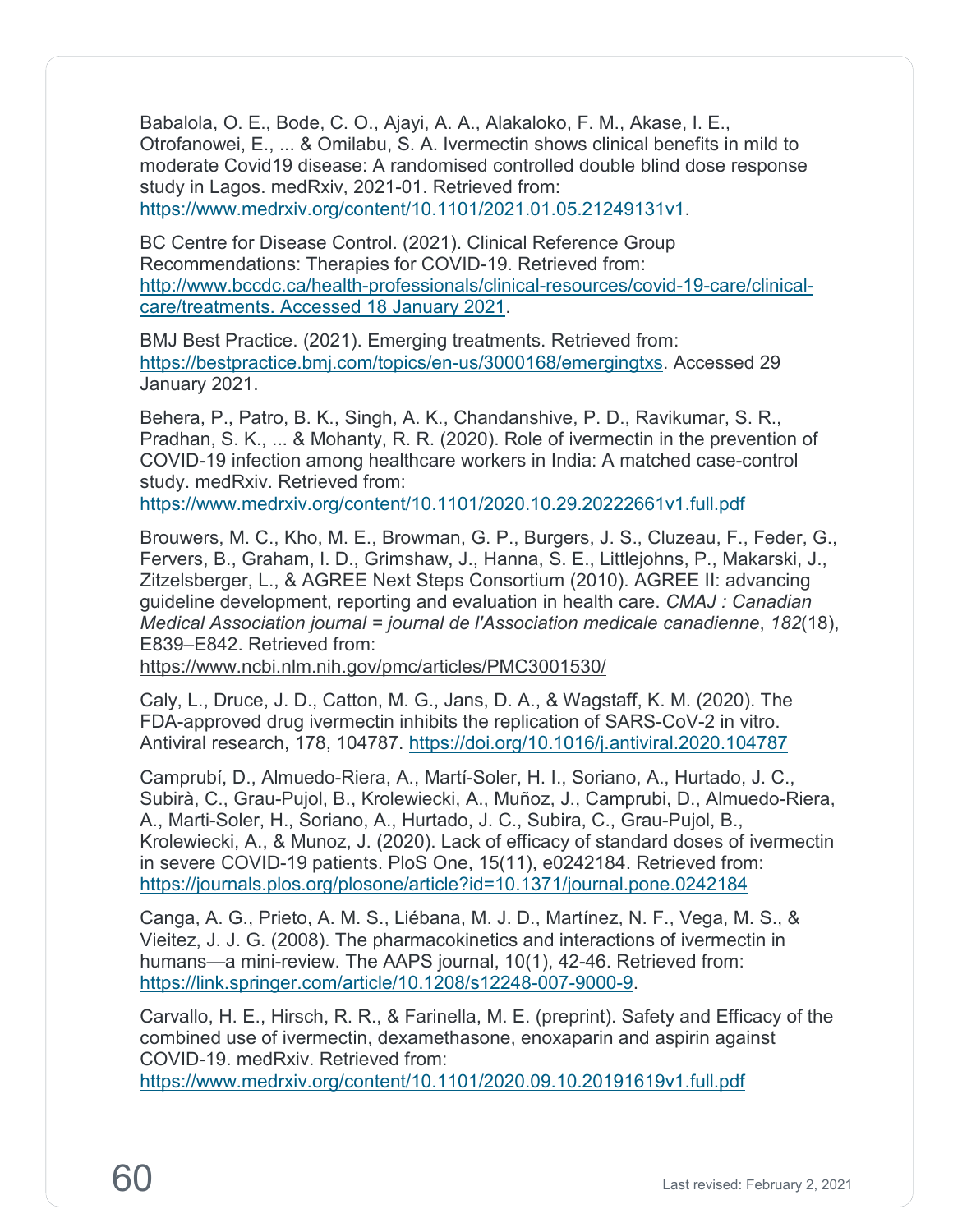Carvallo, H.E., Hircsh, R., Alkis, P. and Contreras, V. (2020). Study of the efficacy and safety of topical ivermectin+ iota-carrageenan in the prophylaxis against COVID-19 in health personnel. J. Biomed. Res. Clin. Investig., 2. Retrieved from: [https://medicalpressopenaccess.com/upload/1605709669\\_1007.pdf](https://medicalpressopenaccess.com/upload/1605709669_1007.pdf)

Chaccour, C., Casellas, A., Blanco-Di Matteo, A., Pineda, I., Fernandez-Montero, A., Ruiz-Castillo, P., ... & Fernández-Alonso, M. (2021). The effect of early treatment with ivermectin on viral load, symptoms and humoral response in patients with nonsevere COVID-19: A pilot, double-blind, placebo-controlled, randomized clinical trial. EClinicalMedicine, 100720. Retrieved from: [https://doi](https://doi-org.ahs.idm.oclc.org/10.1016/j.eclinm.2020.100720)[org.ahs.idm.oclc.org/10.1016/j.eclinm.2020.100720](https://doi-org.ahs.idm.oclc.org/10.1016/j.eclinm.2020.100720)

Chachar, A. Z. K., Khan, K. A., Asif, M., Tanveer, K., Khaqan, A., & Basri, R. (2020). Effectiveness of Ivermectin in SARS-CoV-2/COVID-19 Patients. International Journal of Sciences, 9(09), 31-35. Retrieved from: <https://www.ijsciences.com/pub/pdf/V92020092378.pdf>

Chowdhury, A. T. M. M., Shahbaz, M., Karim, M. R., Islam, J., Guo, D., & He, S. (Preprint). A Randomized Trial of Ivermectin-Doxycycline and Hydroxychloroquine-Azithromycin therapy on COVID19 patients. Research Square. Retrieved from: <https://www.researchsquare.com/article/rs-38896/v1>

Downs, S. H., & Black, N. (1998). The feasibility of creating a checklist for the assessment of the methodological quality both of randomised and nonrandomised studies of health care interventions. Journal of epidemiology and community health, 52(6), 377–384. <https://doi.org/10.1136/jech.52.6.377>

Elgazzar, A., Hany, B., Youssef, S. A., Hafez, M., & Moussa, H. (Preprint). Efficacy and Safety of Ivermectin for Treatment and prophylaxis of COVID-19 Pandemic. Retrieved from: [https://assets.researchsquare.com/files/rs-100956/v3/53276668-](https://assets.researchsquare.com/files/rs-100956/v3/53276668-6e01-4aca-ba91-62b0ba80afad.pdf) [6e01-4aca-ba91-62b0ba80afad.pdf](https://assets.researchsquare.com/files/rs-100956/v3/53276668-6e01-4aca-ba91-62b0ba80afad.pdf)

Food and Drug Administration. (2020a). FDA Letter to Stakeholders: Do Not Use Ivermectin Intended for Animals as Treatment for COVID-19 in Humans. Retrieved from: [https://www.fda.gov/animal-veterinary/product-safety-information/fda-letter](https://www.fda.gov/animal-veterinary/product-safety-information/fda-letter-stakeholders-do-not-use-ivermectin-intended-animals-treatment-covid-19-humans)[stakeholders-do-not-use-ivermectin-intended-animals-treatment-covid-19-humans.](https://www.fda.gov/animal-veterinary/product-safety-information/fda-letter-stakeholders-do-not-use-ivermectin-intended-animals-treatment-covid-19-humans) Accessed 19 January 2021.

Food and Drug Administration. (2020b). FAQ: COVID-19 and Ivermectin Intended for Animals. Retrieved from: [https://www.fda.gov/animal-veterinary/product-safety](https://www.fda.gov/animal-veterinary/product-safety-information/faq-covid-19-and-ivermectin-intended-animals.%20Accessed%2018%20January%202021)[information/faq-covid-19-and-ivermectin-intended-animals. Accessed 18 January](https://www.fda.gov/animal-veterinary/product-safety-information/faq-covid-19-and-ivermectin-intended-animals.%20Accessed%2018%20January%202021)  [2021.](https://www.fda.gov/animal-veterinary/product-safety-information/faq-covid-19-and-ivermectin-intended-animals.%20Accessed%2018%20January%202021)

Gorial, F. I., Mashhadani, S., Sayaly, H. M., Dakhil, B. D., AlMashhadani, M. M., Aljabory, A. M., ... & Rasheed, J. I. (Preprint). Effectiveness of ivermectin as add-on therapy in COVID-19 management (pilot trial). medRxiv. Retrieved from: <https://www.medrxiv.org/content/10.1101/2020.07.07.20145979v1>

Hashim, H. A., Maulood, M. F., Rasheed, A. M., Fatak, D. F., Kabah, K. K., & Abdulamir, A. S. (Preprint). Controlled randomized clinical trial on using Ivermectin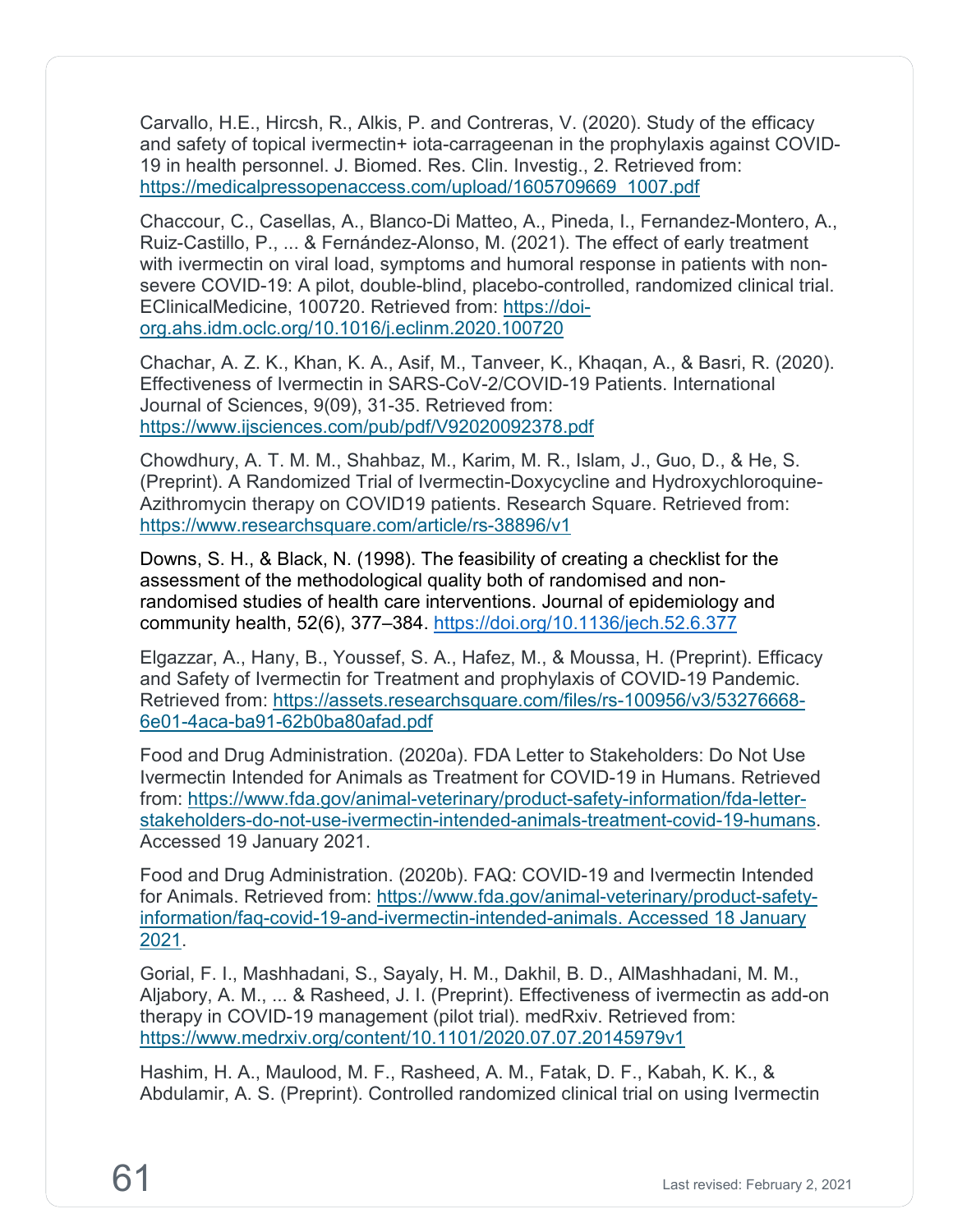with Doxycycline for treating COVID-19 patients in Baghdad, Iraq. medRxiv. Retrieved from:<https://www.medrxiv.org/content/10.1101/2020.10.26.20219345v1>

Hay, M., Thomas, D. W., Craighead, J. L., Economides, C., & Rosenthal, J. (2014). Clinical development success rates for investigational drugs. *Nature biotechnology*, *32*(1), 40–51.<https://doi.org/10.1038/nbt.2786>

Hill, A., Abdulamir, A., Ahmed, S., Asghar, A., Babalola, O. E., Basri, R., ... & Wentzel, H. Meta-analysis of randomized trials of ivermectin to treat SARS-CoV-2 infection. Retrieved from: [https://assets.researchsquare.com/files/rs-](https://assets.researchsquare.com/files/rs-148845/v1_stamped.pdf)[148845/v1\\_stamped.pdf](https://assets.researchsquare.com/files/rs-148845/v1_stamped.pdf)

Hong, Quan Nha et al. (2018). The Mixed Methods Appraisal Tool (MMAT) Version 2018 for Information Professionals and Researchers'. 1 Jan. 2018 : 285 – 291. Retrieved from:

[http://mixedmethodsappraisaltoolpublic.pbworks.com/w/file/fetch/127916259/MMAT](http://mixedmethodsappraisaltoolpublic.pbworks.com/w/file/fetch/127916259/MMAT_2018_criteria-manual_2018-08-01_ENG.pdf) [\\_2018\\_criteria-manual\\_2018-08-01\\_ENG.pdf](http://mixedmethodsappraisaltoolpublic.pbworks.com/w/file/fetch/127916259/MMAT_2018_criteria-manual_2018-08-01_ENG.pdf)

Khan, M., Khan, M., Debnath, C. R., Nath, P. N., Mahtab, M. A., Nabeka, H., Matsuda, S., & Akbar, S. (2020). Ivermectin Treatment May Improve the Prognosis of Patients With COVID-19. Archivos de bronconeumologia, 56(12), 828–830. <https://doi.org/10.1016/j.arbres.2020.08.007>

Krolewiecki, A., Lifschitz, A., Moragas, M., Travacio, M., Valentini, R., Alonso, D. F., ... & Lanusse, C. (Preprint). Antiviral Effect of High-Dose Ivermectin in Adults with COVID-19: A Pilot Randomised, Controlled, Open Label, Multicentre Trial. Preprints with The Lancet. Retrieved from:

[https://papers.ssrn.com/sol3/papers.cfm?abstract\\_id=3714649](https://papers.ssrn.com/sol3/papers.cfm?abstract_id=3714649)

Lawrie, T. (2021). Ivermectin reduces the risk of death from COVID-19 -a rapid review and meta-analysis in support of the recommendation of the Front Line COVID-19 Critical Care Alliance. Retrieved from:

https://www.researchgate.net/publication/348230894 lvermectin\_reduces\_the\_risk\_ of death from COVID-19 -a rapid review and meta-

analysis in support of the recommendation of the Front Line COVID-[19\\_Critical\\_Care\\_Alliance?channel=doi&linkId=5ff41e0745851553a01de435&showF](https://www.researchgate.net/publication/348230894_Ivermectin_reduces_the_risk_of_death_from_COVID-19_-a_rapid_review_and_meta-analysis_in_support_of_the_recommendation_of_the_Front_Line_COVID-19_Critical_Care_Alliance?channel=doi&linkId=5ff41e0745851553a01de435&showFulltext=true) [ulltext=true](https://www.researchgate.net/publication/348230894_Ivermectin_reduces_the_risk_of_death_from_COVID-19_-a_rapid_review_and_meta-analysis_in_support_of_the_recommendation_of_the_Front_Line_COVID-19_Critical_Care_Alliance?channel=doi&linkId=5ff41e0745851553a01de435&showFulltext=true)

Mahmud, R. (Unpublished). Clinical Trial of Ivermectin Plus Doxycycline for the Treatment of Confirmed Covid-19 Infection (NCT04523831). ClinicalTrials.gov. Retrieved from:<https://clinicaltrials.gov/ct2/show/NCT04523831>

Merck Canada Inc. (2020). Product Monograph: Stromectol ivermectin tablet, USP 3 mg. Retrieved from: [https://www.merck.ca/static/pdf/STROMECTOL-PM\\_E.pdf.](https://www.merck.ca/static/pdf/STROMECTOL-PM_E.pdf.%20Accessed%2018%20January%202021)  [Accessed 18 January 2021.](https://www.merck.ca/static/pdf/STROMECTOL-PM_E.pdf.%20Accessed%2018%20January%202021)

Momekov, G., & Momekova, D. (2020). Ivermectin as a potential COVID-19 treatment from the pharmacokinetic point of view: antiviral levels are not likely attainable with known dosing regimens. *Biotechnology & Biotechnological*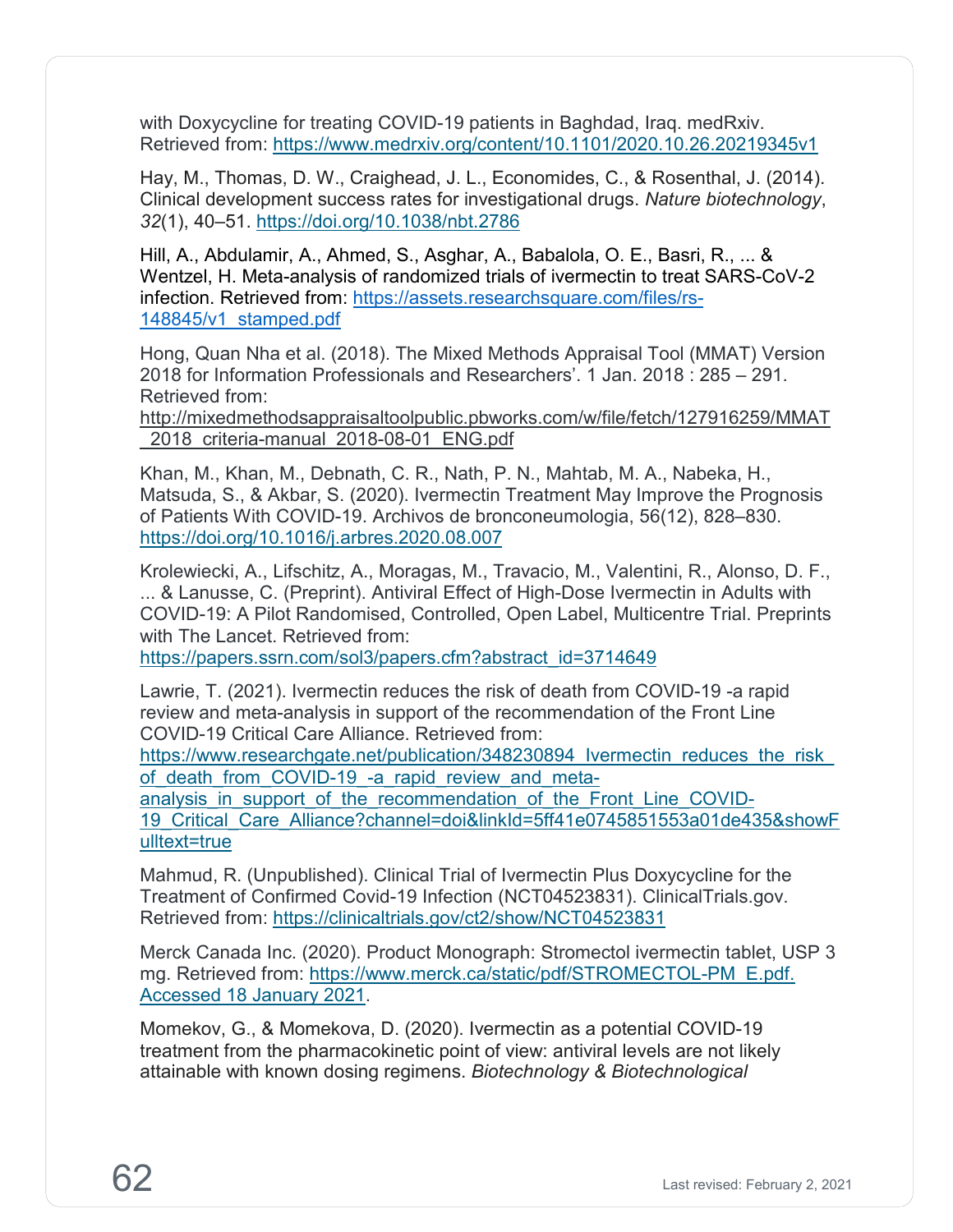*Equipment*, *34*(1), 469-474. Retrieved from: <https://www.tandfonline.com/doi/full/10.1080/13102818.2020.1775118>

Morgenstern, J., Redondo, J. N., León, A. De, Canela, J. M., Torres, N., Tavares, J., Minaya, M., López, Ó., Plácido, A. M., Castillo, A., Cruz, R. P., Merette, Y., Toribio, M., Francisco, J. A., & Roca, S. (2020). The use of compassionate ivermectin in the management of symptomatic outpatients and hospitalized patients with clinical diagnosis of covid-19 at the medical center Bournigal and the medical center Punta Cana. MedRxiv, 2020.10.29.20222505. Retrieved from:

<https://www.medrxiv.org/content/10.1101/2020.10.29.20222505v1.full.pdf>

Muñoz, J., Ballester, M. R., Antonijoan, R. M., Gich, I., Rodríguez, M., Colli, E., Gold, S., & Krolewiecki, A. J. (2018). Safety and pharmacokinetic profile of fixed-dose ivermectin with an innovative 18mg tablet in healthy adult volunteers. PLoS neglected tropical diseases, 12(1), e0006020. <https://doi.org/10.1371/journal.pntd.0006020>

National Institutes of Health. (2021). The COVID-19 Treatment Guidelines Panel's Statement on the Use of Ivermectin for the Treatment of COVID-19. Retrieved from: [https://www.covid19treatmentguidelines.nih.gov/statement-on-ivermectin/.](https://www.covid19treatmentguidelines.nih.gov/statement-on-ivermectin/) Accessed 18 January 2021.

NewsNOW from FOX. (2020). "I CAN'T KEEP DOING THIS": Doctor pleads for review of data during COVID-19 Senate hearing. Youtube. Retrieved from: [https://youtu.be/Tq8SXOBy-4w.](https://youtu.be/Tq8SXOBy-4w) Posted 8 December 2020; Accessed 11 January 2021.

Niaee, M. S., Gheibi, N., Namdar, P., Allami, A., Zolghadr, L., Javadi, A., ... & Jamshidian, R. (Preprint). Ivermectin as an adjunct treatment for hospitalized adult COVID-19 patients: A randomized multi-center clinical trial. Retrieved from: <https://www.researchsquare.com/article/rs-109670/v1>

Padhy, B. M., Mohanty, R. R., Das, S., & Meher, B. R. (2020). Therapeutic potential of ivermectin as add on treatment in COVID 19: A systematic review and metaanalysis. Journal of pharmacy & pharmaceutical sciences : a publication of the Canadian Society for Pharmaceutical Sciences, Societe canadienne des sciences pharmaceutiques, 23, 462–469.<https://doi.org/10.18433/jpps31457>

Pan-American Health Organization. (2020). Recommendation Regarding the Use of Ivermectin as a Treatment for COVID-19. 22 June 2020. Retrieved from: [https://iris.paho.org/handle/10665.2/52372. Accessed 13 January 2021.](https://iris.paho.org/handle/10665.2/52372.%20Accessed%2013%20January%202021)

Podder, C.S., Chowdhury, N., Mohim, I.S. and Haque, W. (2020). Outcome of ivermectin treated mild to moderate COVID-19 cases: a single-centre, open-label, randomised controlled study. IMC Journal of Medical Science. 14. Available from: https://www.researchgate.net/publication/344240147 Outcome of ivermectin treat ed mild to moderate COVID-19 cases a singlecentre openlabel randomised controlled study